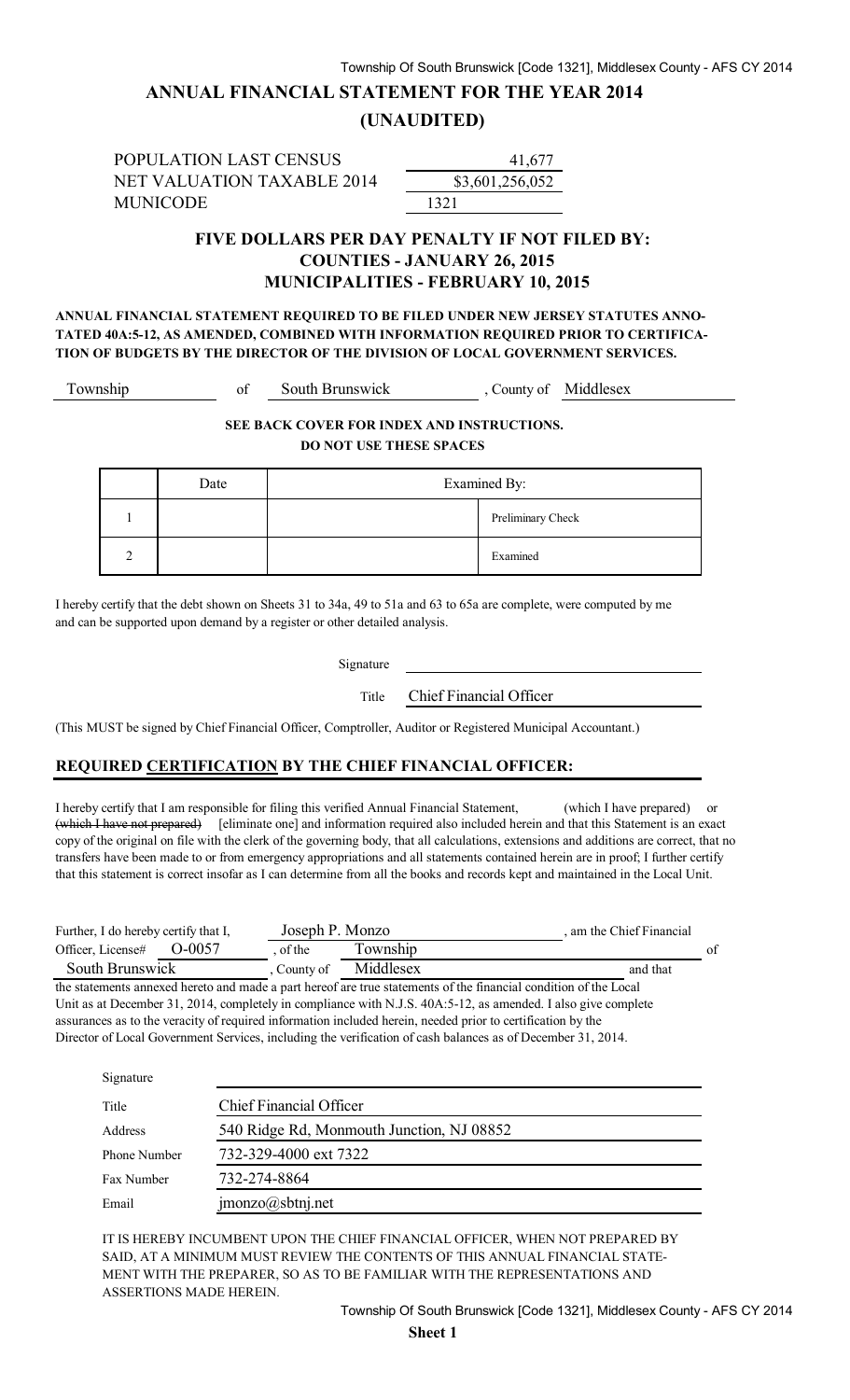## **NOT APPLICABLE**

### **THE REQUIRED CERTIFICATION BY AN RMA IS AS FOLLOWS:**

#### **Preparation by Registered Municipal Accountant (Statement of Statutory Auditor Only)**

**I have prepared the post-closing trial balances, related statements and analyses included in the accompanying Annual Financial Statement from the books of account and records made available to me by the Township of South Brunswick as of December 31, 2014 and have applied certain agreed-upon procedures thereon as promulgated by the Division of Local Government Services, solely to assist the Chief Financial Officer in connection with the filing of the Annual Financial Statement for the year then ended as required by N.J.S. 40A:5-12, as amended.** 

**Because the agreed-upon procedures do not constitute an examination of accounts made in accordance with generally accepted auditing standards, I do not express an opinion on any of the post-closing trial balances, related statements and analyses. In connection with the agreed-upon procedures, (except for circumstances as set forth below, no matters) or (no matters) [eliminate one] came to my attention that caused me to believe that the Annual Financial Statement for the year ended 2014 is not in substantial compliance with the requirements of the State of New Jersey, Department of Community Affairs, Division of Local Government Services. Had I performed additional procedures or had I made an examination of the financial statements in accordance with generally accepted auditing standards, other matters might have come to my attention that would have been reported to the governing body and the Divi¡sion. This Annual Financial Statement relates only to the accounts and items prescribed by the Division and does not extend to the financial statements of the municipality/county, taken as a whole.** 

**Listing of agreed-upon procedures not performed and/or matters coming to my attention of which the Director should be informed: NONE**

(Registered Municipal Accountant

(Firm Name

(Address)

(Address)

(Phone Number)

(Email)

(Fax Number)

Certified by me

this day of , 2015

**NOT APPLICABLE** Township Of South Brunswick [Code 1321], Middlesex County - AFS CY 2014 **Sheet 1a**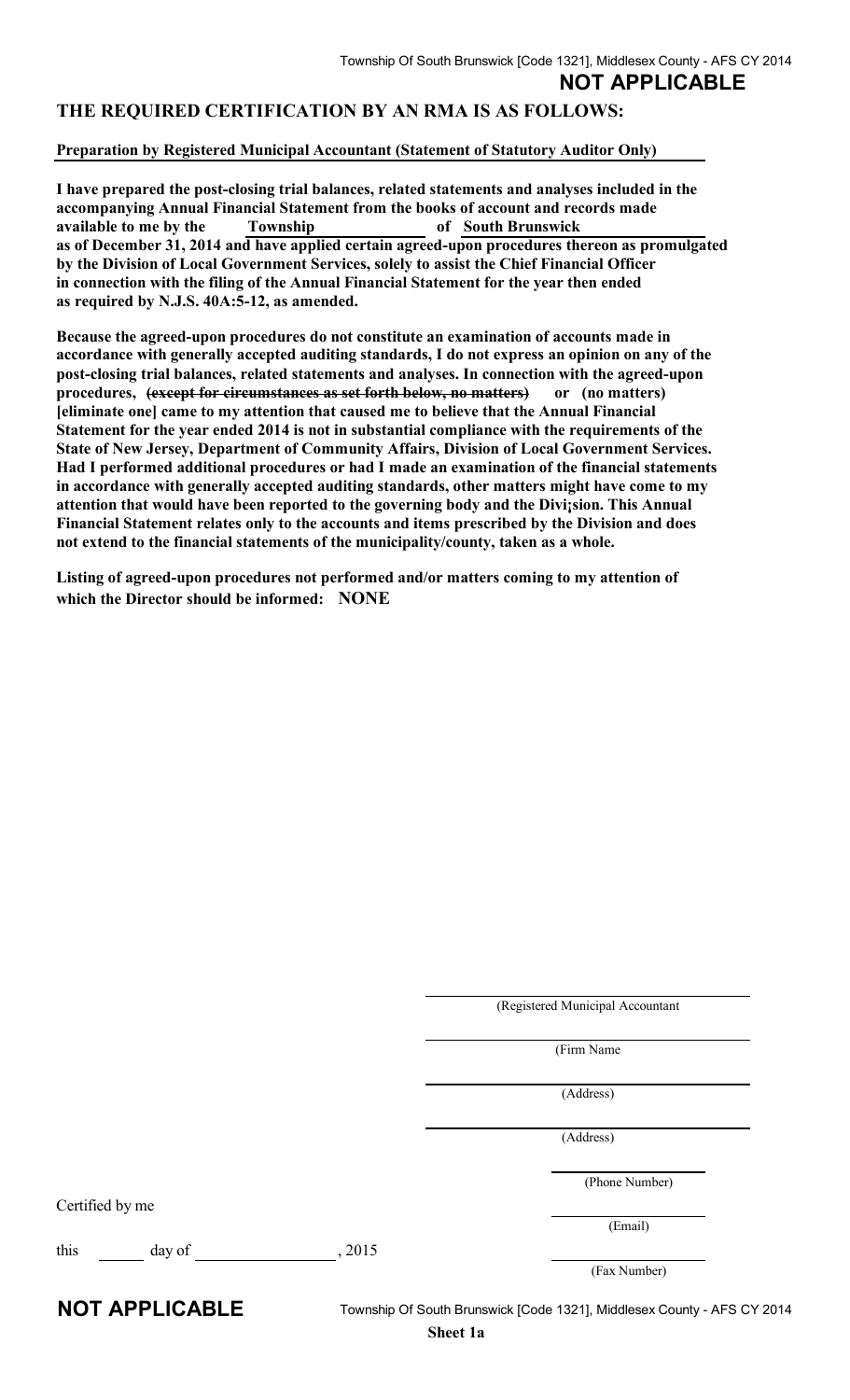|                                               | UNIFORM CONSTRUCTION CODE CERTIFICATION<br><b>BY CONSTRUCTION CODE OFFICIAL</b>                                                                                                                                                             |
|-----------------------------------------------|---------------------------------------------------------------------------------------------------------------------------------------------------------------------------------------------------------------------------------------------|
| under N.J.A.C. 5:23-4.17.                     | The undersigned certifies that the municipality has complied with the regular<br>tions governing revenues generated by uniform construction code fees and<br>expenditures for construction code operations for fiscal year 2014 as required |
| Printed Name:<br>Signature:<br>Certificate #: | James Dowgin<br>4609                                                                                                                                                                                                                        |
| Date:                                         | 1/22/15                                                                                                                                                                                                                                     |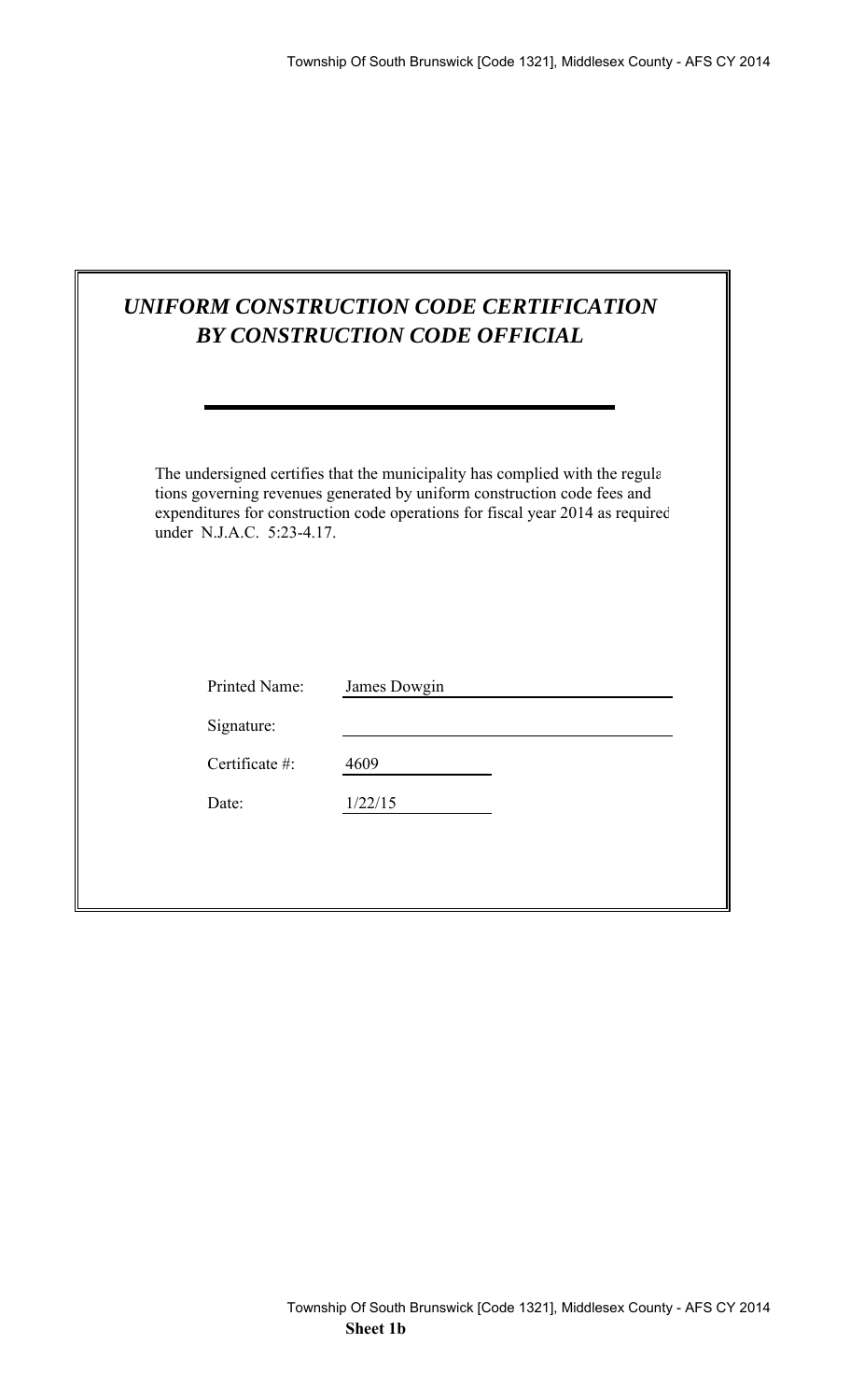### **MUNICIPAL BUDGET LOCAL EXAMINATION QUALIFICATION CERTIFICATION BY CHIEF FINANCIAL OFFICER**

*One of the following Certifications must be signed by the Chief Financial Officer if your municipality is eligible for local examination.*

|                                                                                                                                                                                                                             |                                                                                                                                    | <b>CERTIFICATION OF QUALIFYING MUNICIPALITY</b>                                                                                            |  |  |
|-----------------------------------------------------------------------------------------------------------------------------------------------------------------------------------------------------------------------------|------------------------------------------------------------------------------------------------------------------------------------|--------------------------------------------------------------------------------------------------------------------------------------------|--|--|
| 1.                                                                                                                                                                                                                          |                                                                                                                                    | The outstanding indebtedness of the previous fiscal year is not in excess of 3.5%;                                                         |  |  |
| 2.                                                                                                                                                                                                                          | appropriations.                                                                                                                    | All emergencies approved for the previous fiscal year did not exceed 3% of total                                                           |  |  |
| 3.                                                                                                                                                                                                                          |                                                                                                                                    | The tax collection rate exceeded 90%;                                                                                                      |  |  |
| $\overline{4}$ .                                                                                                                                                                                                            |                                                                                                                                    | Total deferred charges did not equal or exceed 4% of the total tax levy;                                                                   |  |  |
| 5.                                                                                                                                                                                                                          |                                                                                                                                    | There were no "procedural deficiencies" noted by the registered municipal<br>accountant on Sheet 1a of the Annual Financial Statement, and |  |  |
| 6.                                                                                                                                                                                                                          |                                                                                                                                    | There was no operating deficit for the previous fiscal year.                                                                               |  |  |
| 7.                                                                                                                                                                                                                          | The municipality did not conduct an accelerated tax sale for less than 3 consecutive years.                                        |                                                                                                                                            |  |  |
| 8.                                                                                                                                                                                                                          | The municipality did not conduct a tax levy sale the previous fiscal year and does<br>not plan to conduct one in the current year. |                                                                                                                                            |  |  |
| 9.                                                                                                                                                                                                                          | The current year budget does <b>not</b> contain an appropriation or levy "CAP" referendum.                                         |                                                                                                                                            |  |  |
| 10.                                                                                                                                                                                                                         | The municipality will not apply for Transitional Aid for 2015.                                                                     |                                                                                                                                            |  |  |
| The undersigned certifies that this municipality has complied in full in meeting ALL<br>of the above criteria in determining its qualification for local examination of its Budget<br>in accordance with N.J.A.C. 5:30-7.5. |                                                                                                                                    |                                                                                                                                            |  |  |
| Municipality:                                                                                                                                                                                                               |                                                                                                                                    | Township of South Brunswick                                                                                                                |  |  |
|                                                                                                                                                                                                                             | Chief Financial Officer:                                                                                                           | Joseph P. Monzo                                                                                                                            |  |  |
| Signature:                                                                                                                                                                                                                  |                                                                                                                                    |                                                                                                                                            |  |  |
| Certificate #:                                                                                                                                                                                                              |                                                                                                                                    | O-0057                                                                                                                                     |  |  |
| Date:                                                                                                                                                                                                                       |                                                                                                                                    | 1/22/15                                                                                                                                    |  |  |
|                                                                                                                                                                                                                             |                                                                                                                                    |                                                                                                                                            |  |  |

#### **CERTIFICATION OF NON-QUALIFYING MUNICIPALITY**

The undersigned certifies that this municipality does not meet item(s)# of the criteria above and therefore does not qualify for local examination of its Budget in accordance with N.J.A.C. 5:30-7.5.

## **NOT APPLICABLE**

| Chief Financial Officer:<br>Joseph P. Monzo<br>Signature:<br>Certificate $#$ :<br>O-0057 | Municipality: | Township of South Brunswick |  |
|------------------------------------------------------------------------------------------|---------------|-----------------------------|--|
|                                                                                          |               |                             |  |
|                                                                                          |               |                             |  |
|                                                                                          |               |                             |  |
|                                                                                          | Date:         | 1/22/15                     |  |

Township Of South Brunswick [Code 1321], Middlesex County - AFS CY 2014

**Sheet 1c**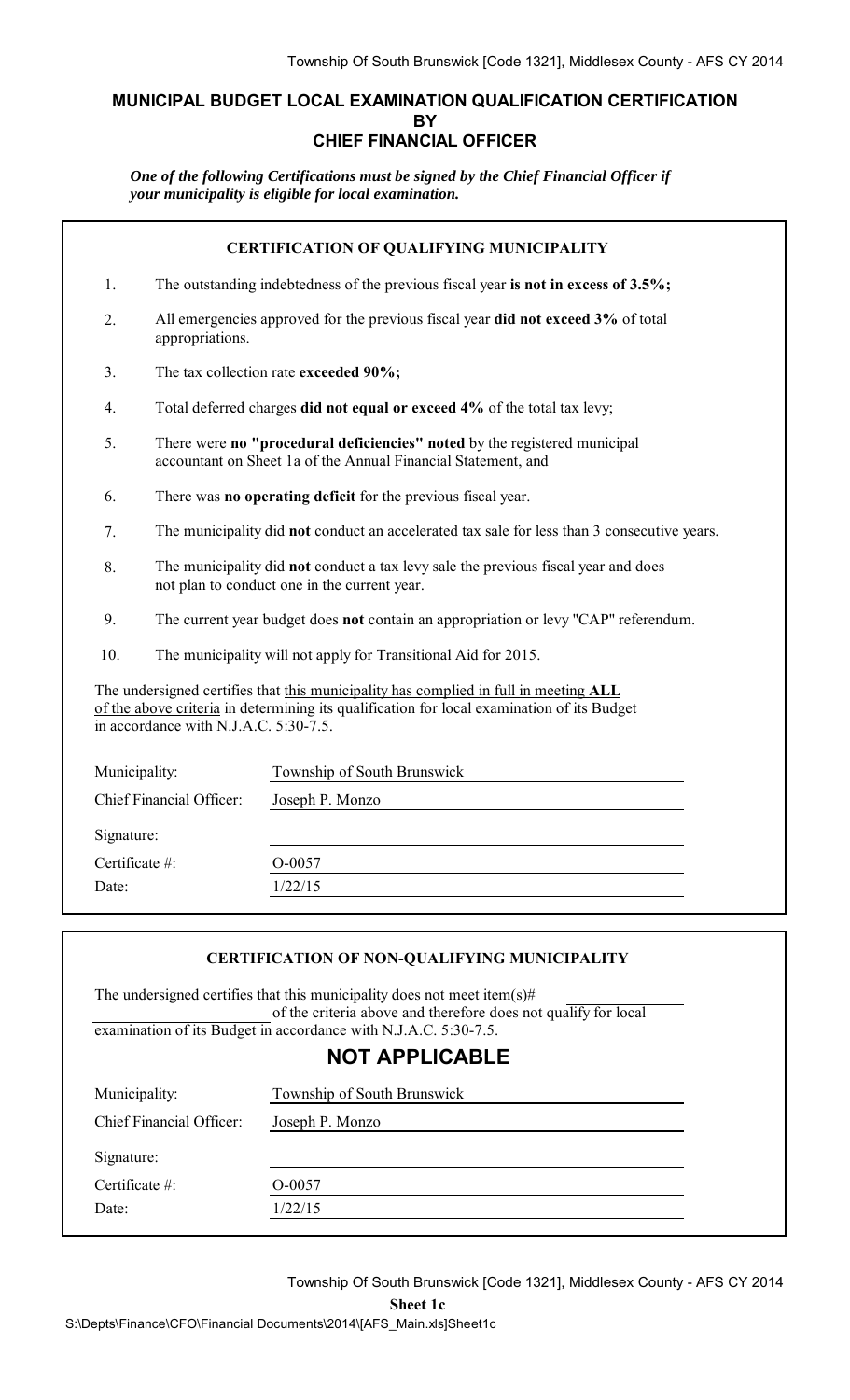**22-6002306**

Federal ID #

**Township of South Brunswick**

Municipality

**Middlesex**

County

## **Report of Federal and State Financial Assistance Expenditure of Awards**

|          |                                            | Fiscal Year Ending: December 31, 2014 |                                       |
|----------|--------------------------------------------|---------------------------------------|---------------------------------------|
|          | (1)<br>Federal programs                    | (2)                                   | (3)                                   |
|          | Expended<br>(administered by<br>the state) | <b>State</b><br>Programs<br>Expended  | Other Federal<br>Programs<br>Expended |
| TOTAL \$ |                                            | 270,513.52                            |                                       |

Type of Audit required by OMB A-133 and OMB 04-04:

Single Audit

**X** Program Specific Audit

Financial Statement Audit Performed in Accordance With Government Auditing Standards (Yellow Book)

- Note: All local governments, who are recipients of federal and state awards (financial assistance), must report the total amount of federal and state funds expended during its fiscal year and the type of audit required to comply with OMB A-133 ( Revised 6/27/03) and OMB 04-04. The single audit threshold has been increased to \$500,000 beginning with Fiscal Year ending after 12/31/03. Expenditures are defined in Section 205 of OMB A-133.
- (1) Report expenditures from federal pass-through programs received directly from state government. Federal pass-through funds can be identified by the Catalog of Federal Domestic Assistance (CFDA) number reported in the State's grant/contract agreements.
- (2) Report expenditures from state programs received directly from state government or indirectly from pass-through entities. **Exclude state aid (i.e., CMPTRA, Energy Receeipts tax, etc.) since there are no compliance requirements.**
- (3) Report expenditures from federal programs received directly from the federal government or indirectly from entities other than state government.

Signature of Chief Financial Officer Date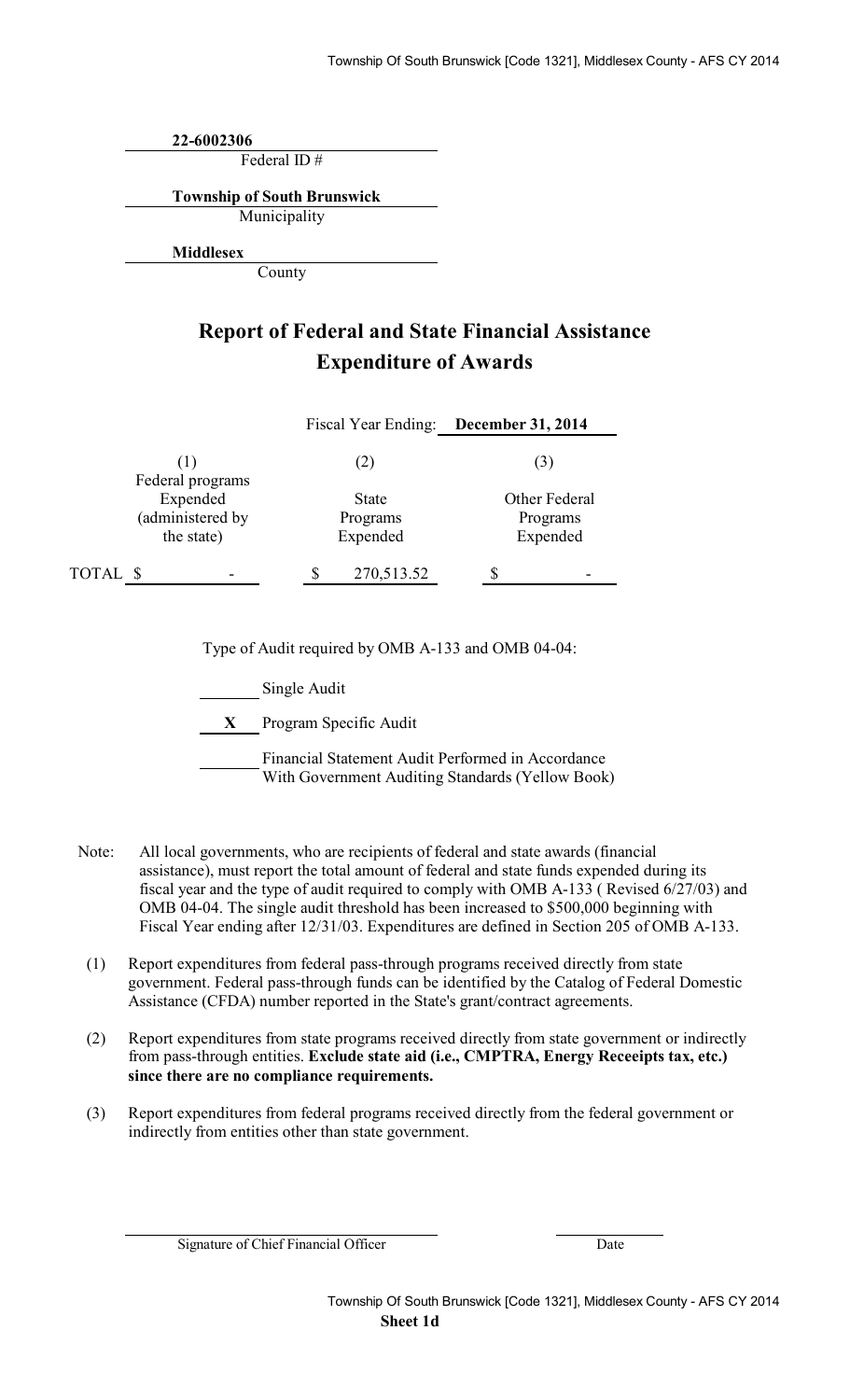# **IMPORTANT! READ INSTRUCTIONS**

### **INSTRUCTION**

The following certification is to be used ONLY in the event there is NO municipally operated utility.

If there is a utility operated by the municipality or if a "utility fund" existed on the books of account, do not sign this statement and do not remove any of the UTILITY sheets from the document.

### **CERTIFICATION**

| I hereby certify that there was no "utility fund" on the books of account and there was no |  |                                                                |
|--------------------------------------------------------------------------------------------|--|----------------------------------------------------------------|
| utility owned and operated by the Township                                                 |  | of South Brunswick                                             |
| County of Middlesex                                                                        |  | during the year 2014 and that sheets 40 to 68 are unnecessary. |

I have therefore removed from this statement the sheets pertaining only to utilities

| Name  |  |
|-------|--|
| Title |  |

(This must be signed by the Chief Financial Officer, Comptroller, Auditor or Registered Municipal Accountant.)

### NOTE:

When removing the utility sheets, please be sure to refasten the "index" sheet (the last sheet in the statement) in order to provide a protective cover sheet to the back of the document.

#### **MUNICIPAL CERTIFICATION OF TAXABLE PROPERTY AS OF OCTOBER 1, 2014**

Certification is hereby made that the Net Valuation Taxable of property liable to taxation for the tax year 2015 and filed with the County Board of Taxation on January 10, 2015 in accordance with the requirement of N.J.S.A. 54:4-3 5, was in the amount of  $\$\$$ \$ 3,623,864,916.00

SIGNATURE OF TAX ASSESSOR

Township of South Brunswick MUNICIPALITY

> Middlesex **COUNTY**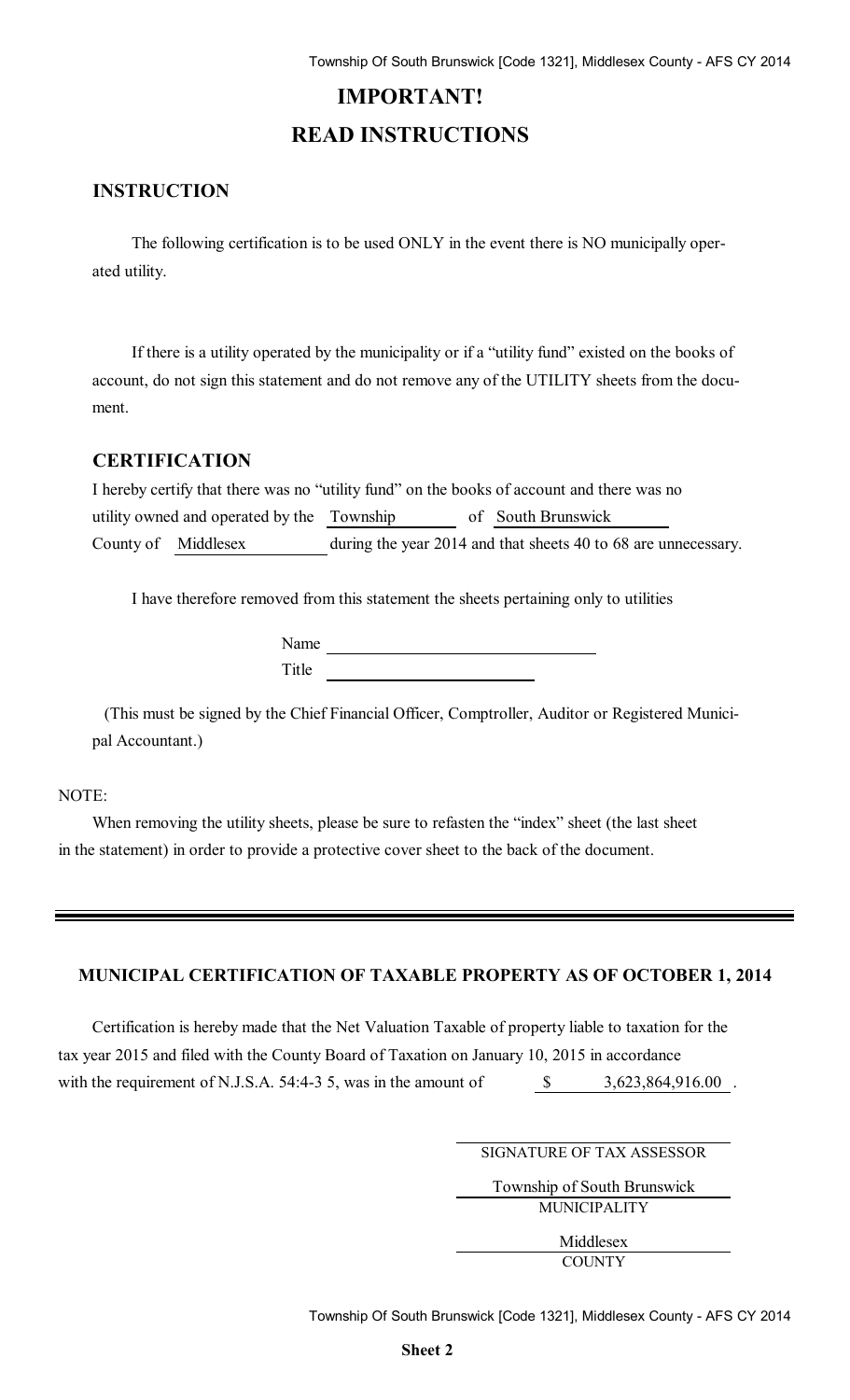NOTE THAT A TRIAL BALANCE IS REQUIRED AND NOT A BALANCE SHEET

#### **POST CLOSING**

### **TRIAL BALANCE - CURRENT FUND**

AS AT DECEMBER 31, 2014

*Cash Liabilities Must Be Subtotaled and Subtotal Must Be Marked With "C" -- Taxes Receivable Must Be Subtotaled*

| Title of Account                            | Debit         | Credit |
|---------------------------------------------|---------------|--------|
|                                             |               |        |
| Cash and investments                        | 6,789,650.35  |        |
| Petty Cash and Change Fund                  | 750.00        |        |
| Due from FEMA                               | 40,293.66     |        |
|                                             |               |        |
| Property Taxes Receivable                   | 1,521,957.08  |        |
| Tax Title Liens                             | 608,947.51    |        |
| Property Acquired for Taxes                 | 771,640.00    |        |
| Interfunds receivable -Capital Fund         | 818.25        |        |
| Interfunds receivable -Unemplyment Fund     | 2.04          |        |
| Interfunds receivable -Fire Safety Fund     | 5.61          |        |
| Revenue Accts Receivable                    | 62,385.25     |        |
| Interfunds receivable -Public Defender Fund | 6.65          |        |
| Interfunds receivable -Payroll Fund         | 39.86         |        |
| Interfunds receiveble- Quasi Duty           | 69,000.00     |        |
| Total Receivables Offset with a Reserve     | 3,034,802.25  |        |
| Deferred Charges                            | 1,788,605.06  |        |
|                                             |               |        |
|                                             |               |        |
|                                             |               |        |
|                                             |               |        |
|                                             |               |        |
|                                             |               |        |
|                                             |               |        |
|                                             |               |        |
|                                             |               |        |
|                                             |               |        |
|                                             |               |        |
|                                             |               |        |
|                                             |               |        |
|                                             |               |        |
|                                             |               |        |
|                                             |               |        |
|                                             |               |        |
|                                             |               |        |
|                                             |               |        |
|                                             |               |        |
| Total Debits / Credits THIS Sheet ONLY      | 11,654,101.32 | 0.00   |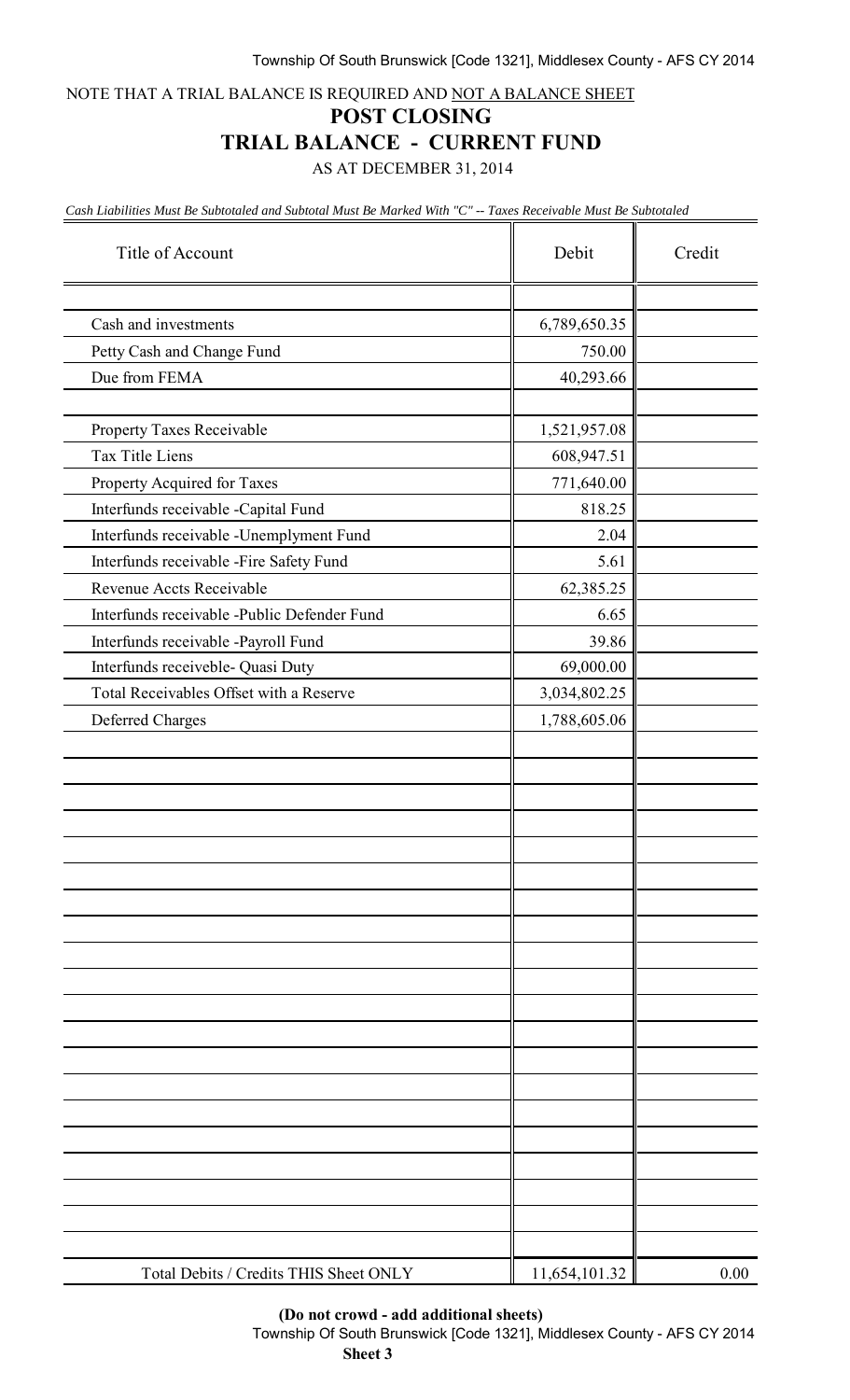NOTE THAT A TRIAL BALANCE IS REQUIRED AND NOT A BALANCE SHEET

#### **POST CLOSING**

## **TRIAL BALANCE - CURRENT FUND (CONT'D)**

AS AT DECEMBER 31, 2014

*Cash Liabilities Must Be Subtotaled and Subtotal Must Be Marked With "C" -- Taxes Receivable Must Be Subtotaled*

| Title of Account                                | Debit         | Credit        |
|-------------------------------------------------|---------------|---------------|
| School Taxes Payable                            |               | 1.50          |
| Accounts Payable                                |               | 51,678.03     |
| Due To Grant Fund                               |               | 122,193.80    |
| Loans Payable (Green Acres)                     |               |               |
| Reserve for Encumbrances (inc Accounts Payable) |               | 681,105.79    |
| <b>Appropriation Reserves</b>                   |               | 931,361.14    |
| Prepaid Taxes                                   |               | 1,510,269.39  |
| Tax Overpayments                                |               | 232,345.42    |
| Reserve for Bid Deposits                        |               | 350.00        |
| <b>Reserve for Security Deposits</b>            |               | 14,661.00     |
| Reserve for Property Evidence                   |               | 5,021.25      |
| Reserve for State Building Surcharge            |               | 54,888.35     |
| Reserve for Dept of Human Services              |               | 3,201.00      |
| Reserve for Health Burial                       |               | 1,389.00      |
| Reserve for Insurance Reimbursements            |               | 176.93        |
|                                                 |               |               |
| Due to Other Trust                              |               | 18,683.34     |
| Due to State of New Jersey: C20 P.L. 1971       |               | 60,431.27     |
| Due to Open Space                               |               | 8,320.00      |
| Subtotal -                                      |               | 3,696,077.21  |
| <b>Emergency Notes Payable</b>                  |               | 1,380,000.00  |
| <b>Reserve for Receivables</b>                  |               | 3,034,802.25  |
| <b>Fund Balance</b>                             |               | 3,543,221.86  |
|                                                 |               |               |
|                                                 |               |               |
|                                                 |               |               |
|                                                 |               |               |
|                                                 |               |               |
|                                                 |               |               |
|                                                 |               |               |
|                                                 |               |               |
|                                                 |               |               |
|                                                 |               |               |
|                                                 |               |               |
|                                                 |               |               |
|                                                 |               |               |
|                                                 |               |               |
| Grand Total Debits / Credits                    | 11,654,101.32 | 11,654,101.32 |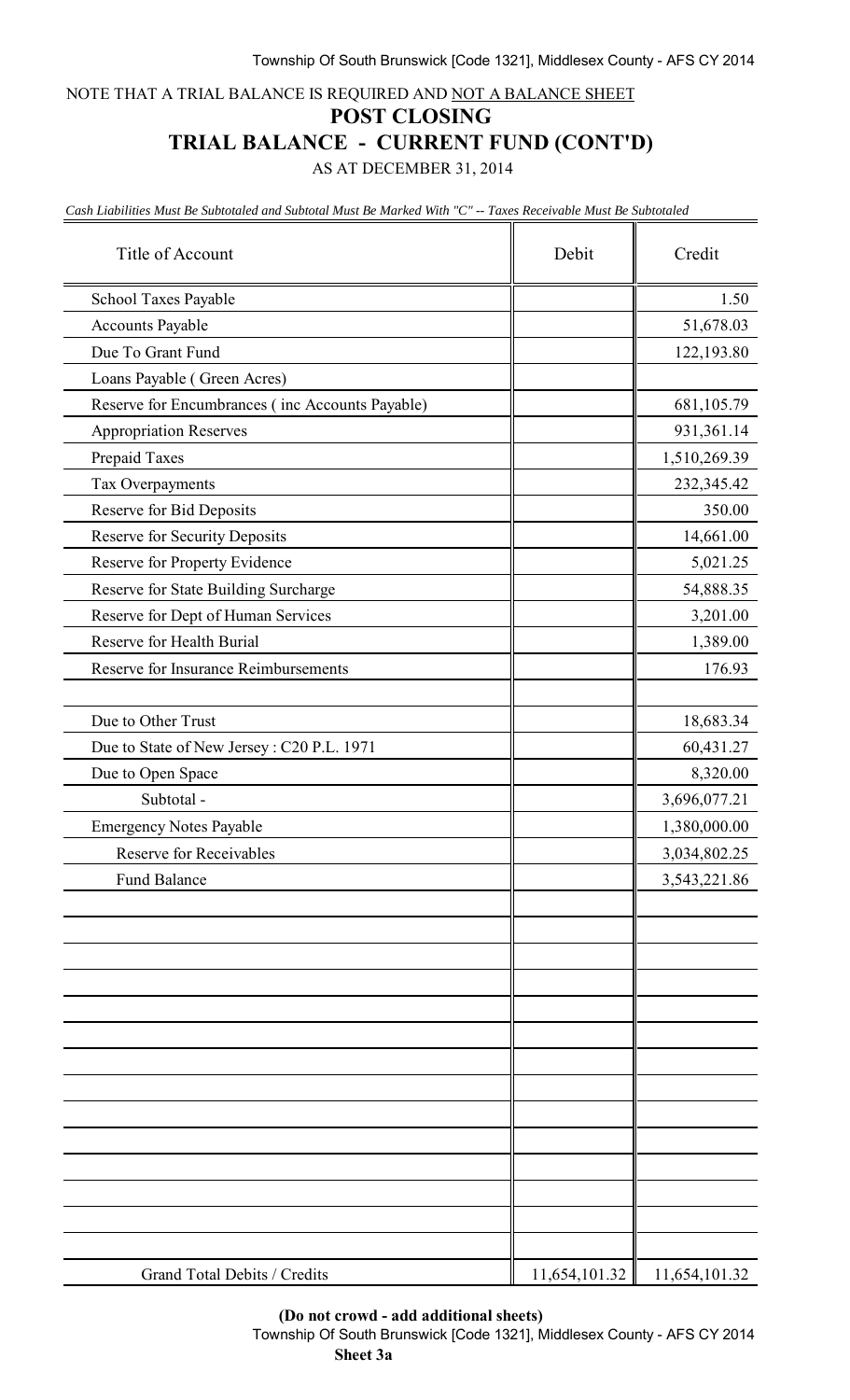# **POST CLOSING TRIAL BALANCE - PUBLIC ASSISTANCE FUND**

ACCOUNTS #1 AND #2\* AS AT DECEMBER 31, 2014

|                              |       | NOT APPLICABLE |  |  |
|------------------------------|-------|----------------|--|--|
| Title of Account             | Debit | $\bf Credit$   |  |  |
|                              |       |                |  |  |
|                              |       |                |  |  |
|                              |       |                |  |  |
|                              |       |                |  |  |
|                              |       |                |  |  |
|                              |       |                |  |  |
|                              |       |                |  |  |
|                              |       |                |  |  |
|                              |       |                |  |  |
|                              |       |                |  |  |
|                              |       |                |  |  |
|                              |       |                |  |  |
|                              |       |                |  |  |
|                              |       |                |  |  |
|                              |       |                |  |  |
|                              |       |                |  |  |
|                              |       |                |  |  |
|                              |       |                |  |  |
|                              |       |                |  |  |
|                              |       |                |  |  |
|                              |       |                |  |  |
|                              |       |                |  |  |
|                              |       |                |  |  |
|                              |       |                |  |  |
|                              |       |                |  |  |
|                              |       |                |  |  |
|                              |       |                |  |  |
| Grand Total Debits / Credits | 0.00  | 0.00           |  |  |

### **(Do not crowd - add additional sheets)**

\*To be prepared in compliance with Department of Human Services Municipal Audit Guide, Public Welfare, General Assistance Program.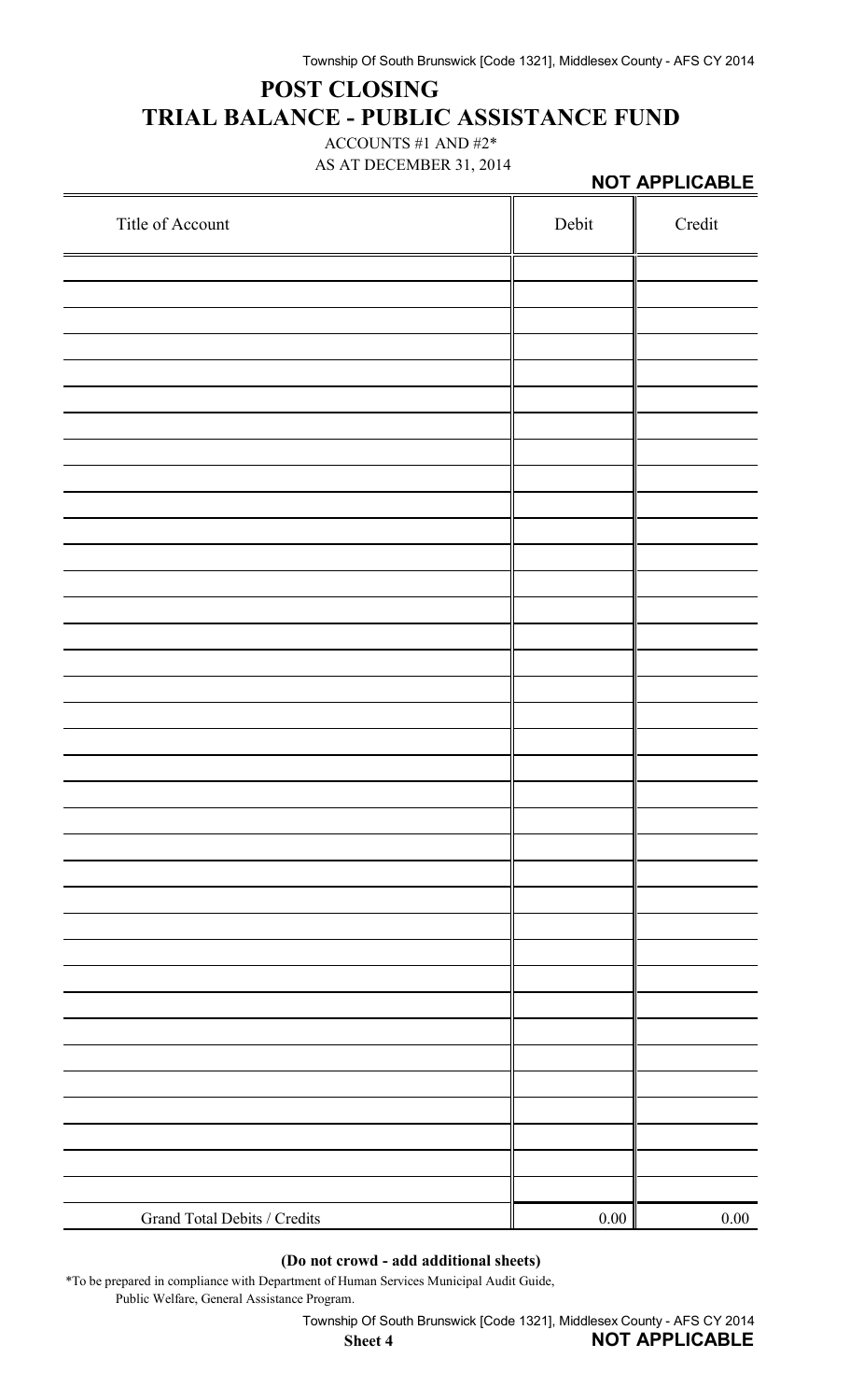## **POST CLOSING TRIAL BALANCE - FEDERAL AND STATE GRANTS**

AS AT DECEMBER 31, 2014

| Title of Account                    | Debit        | Credit       |
|-------------------------------------|--------------|--------------|
|                                     |              |              |
| Federal and State Grant Receivables | 1,124,117.48 |              |
| Due from Current                    | 122,193.80   |              |
| Reserve for Encumbrances            |              | 147,957.10   |
| Appropriated Reserves               |              | 1,041,425.18 |
| Deferred Charges                    |              |              |
| <b>Unappropriated Reserves</b>      |              | 56,929.00    |
|                                     |              |              |
|                                     |              |              |
|                                     |              |              |
|                                     |              |              |
|                                     |              |              |
|                                     |              |              |
|                                     |              |              |
|                                     |              |              |
|                                     |              |              |
|                                     |              |              |
|                                     |              |              |
|                                     |              |              |
|                                     |              |              |
|                                     |              |              |
|                                     |              |              |
|                                     |              |              |
|                                     |              |              |
|                                     |              |              |
|                                     |              |              |
|                                     |              |              |
|                                     |              |              |
|                                     |              |              |
|                                     |              |              |
|                                     |              |              |
|                                     |              |              |
|                                     |              |              |
|                                     |              |              |
|                                     |              |              |
|                                     |              |              |
| Grand Total Debits / Credits        | 1,246,311.28 | 1,246,311.28 |

**(Do not crowd - add additional sheets)**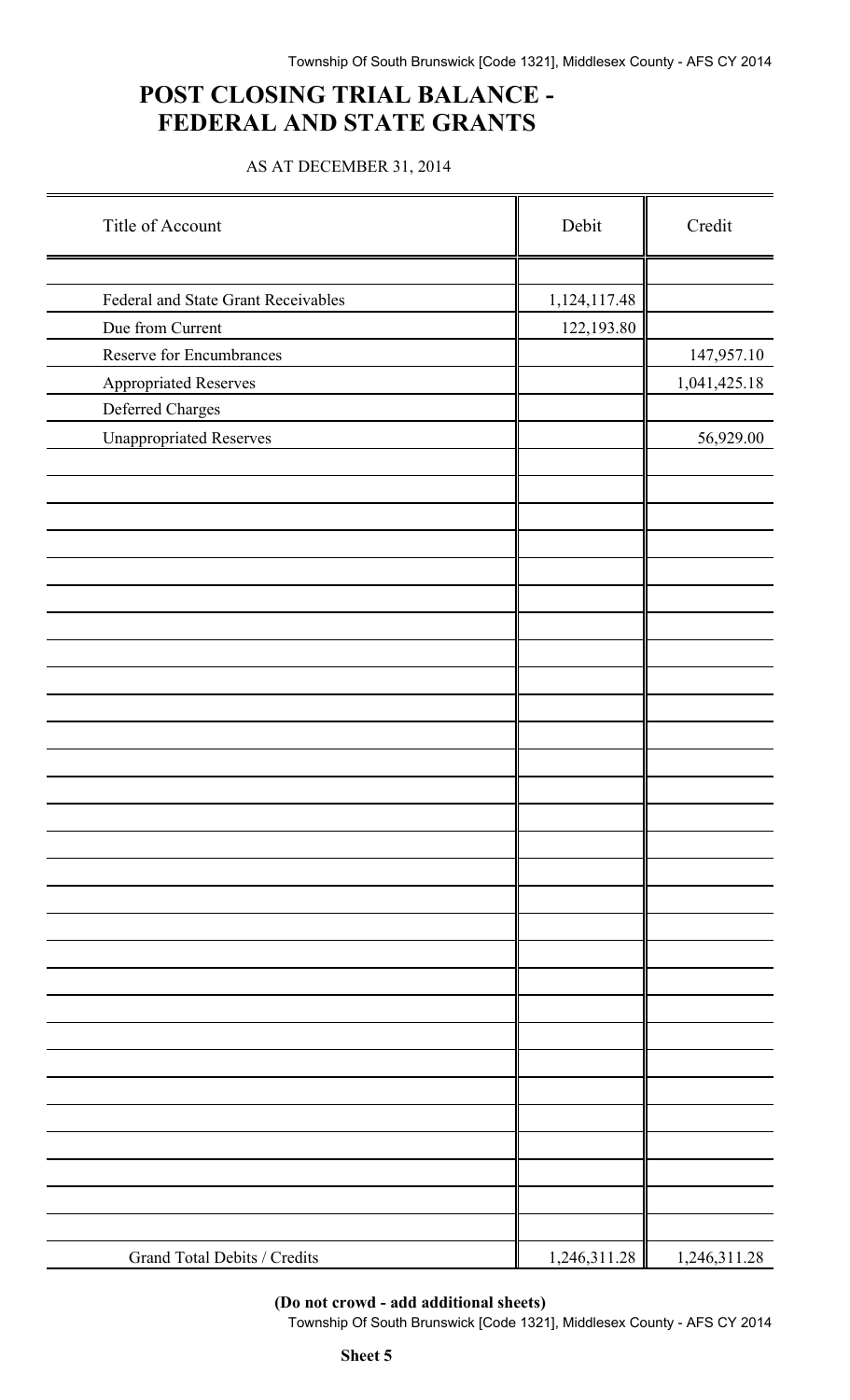## **POST CLOSING TRIAL BALANCE - TRUST FUNDS (Assessment Section Must Be Separately Stated)**

#### AS AT DECEMBER 31, 2014

| Title of Account                                  | Debit         | Credit        |
|---------------------------------------------------|---------------|---------------|
|                                                   |               |               |
| Animal Control Fund                               |               |               |
| Cash & Cash Equivalents                           | 43,332.23     |               |
| Due to State of New Jersey                        |               | 50.40         |
| <b>Reserve for Encumbrances</b>                   |               | 2,362.51      |
| Reserve for Dog Fund Expenditures                 |               | 40,919.32     |
| Subtotal -                                        |               |               |
|                                                   |               |               |
| Assessment Fund                                   |               |               |
| <b>Deferred Assessments</b>                       | 2,151.21      |               |
| <b>Reserve for Assessments</b>                    |               | 2,151.21      |
| Other Trust Fund                                  |               |               |
| Cash                                              | 11,155,506.31 |               |
| Qualified Investments                             |               |               |
| Deferred Comp                                     | 841,616.80    |               |
| <b>BAN</b> Receivables                            | 3,125,100.00  |               |
| Due from County                                   | 93,373.88     |               |
| <b>Reserve for Encumbrances</b>                   |               | 157,469.52    |
| Due to/from Current Fund                          |               | 42,010.96     |
| Due to General Capital Fund                       |               | 100,000.00    |
| Reserve for Various Trust Funds                   |               | 14,916,116.51 |
| Subtotal -                                        |               |               |
|                                                   |               |               |
| Payroll Fund<br>Cash                              | 189,592.93    |               |
|                                                   |               | 189,551.85    |
| Due to Various Payroll Agencies<br>Due to Current |               | 41.08         |
| Subtotal -                                        |               |               |
|                                                   |               |               |
|                                                   |               |               |
|                                                   |               |               |
|                                                   |               |               |
|                                                   |               |               |
|                                                   |               |               |
|                                                   |               |               |
| Grand Total Debits / Credits                      | 15,450,673.36 | 15,450,673.36 |

#### **(Do not crowd - add additional sheets)**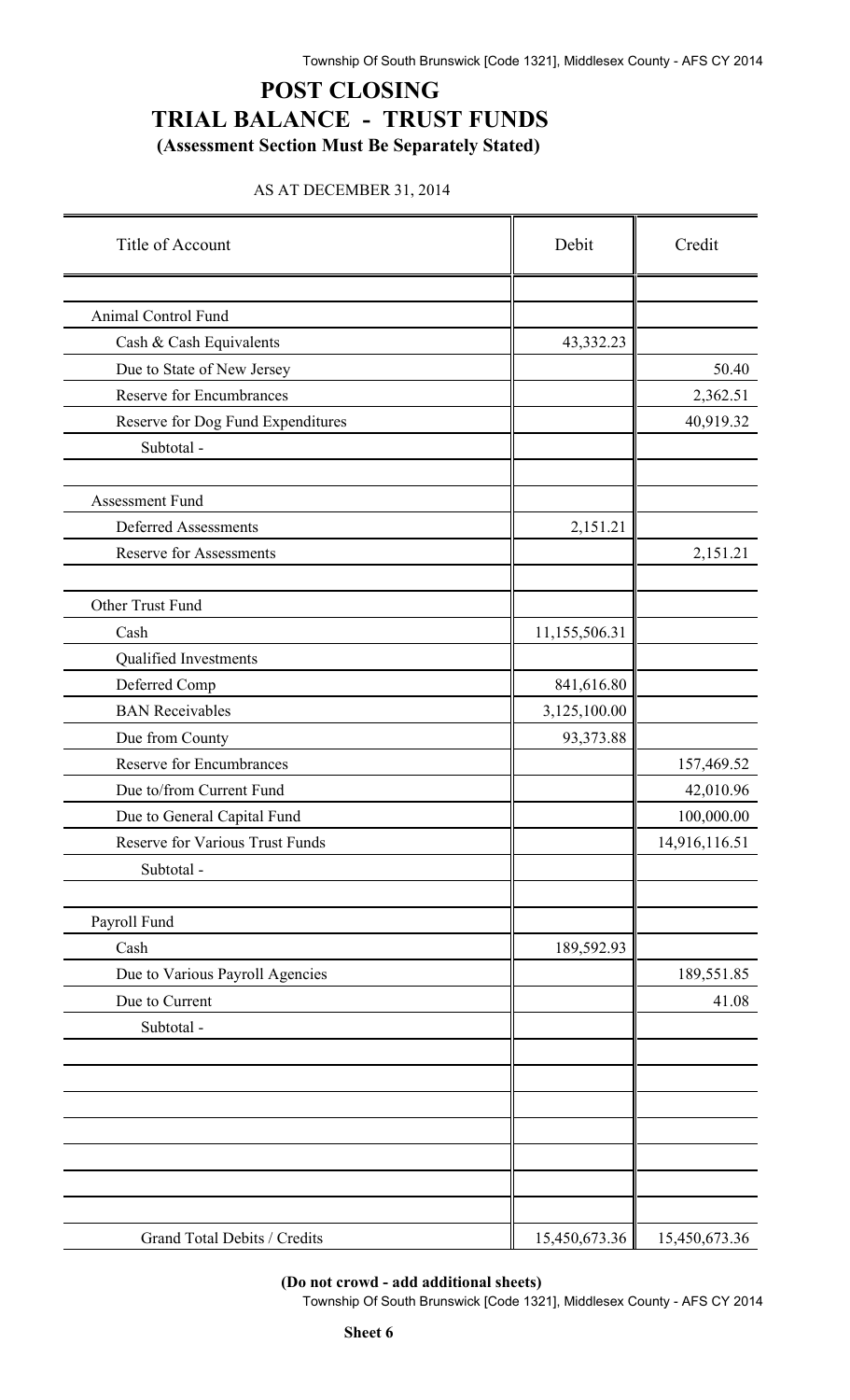# MUNICIPAL PUBLIC DEFENDER **CERTIFICATION**

Public Law 1998, C. 256

|                                                                                                                                                                                                                                                                                                                                                                                                                                                                       |          |   | 33,000.00 |
|-----------------------------------------------------------------------------------------------------------------------------------------------------------------------------------------------------------------------------------------------------------------------------------------------------------------------------------------------------------------------------------------------------------------------------------------------------------------------|----------|---|-----------|
|                                                                                                                                                                                                                                                                                                                                                                                                                                                                       |          | X | 25%       |
|                                                                                                                                                                                                                                                                                                                                                                                                                                                                       | $(2)$ \$ |   | 8,250.00  |
|                                                                                                                                                                                                                                                                                                                                                                                                                                                                       |          |   |           |
| Municipal Public Defender Trust Cash Balance December 31, 2014<br>$\ldots$ (3) \$                                                                                                                                                                                                                                                                                                                                                                                     |          |   | 78,487.40 |
| Note: If the amount of money in a dedicated fund established pursuant to this section exceeds by more<br>than 25% the amount which the municipality expended during the prior year providing the services of a<br>municipal public defender, the amount in excess of the amount expended shall be forwarded to the<br>Criminal Disposition and Review Collection Fund administered by the Victims of Crime Compensation<br>Board (P.O. Box 084, Trenton, N.J. 08625). |          |   |           |

| Amount in excess of the amount expended: $3 - (1 + 2) =$ . |  | 37,237.40 |
|------------------------------------------------------------|--|-----------|
|                                                            |  |           |

The undersigned certifies that the municipality has complied with the regulations governing *Municipal Public Defender* as required under Public Law 1998, C. 256.

| Chief Financial Officer: | Joseph P. Monzo |
|--------------------------|-----------------|
| Signature:               |                 |
| Certificate $#$ :        | $O-0057$        |
| Date:                    | 1/31/15         |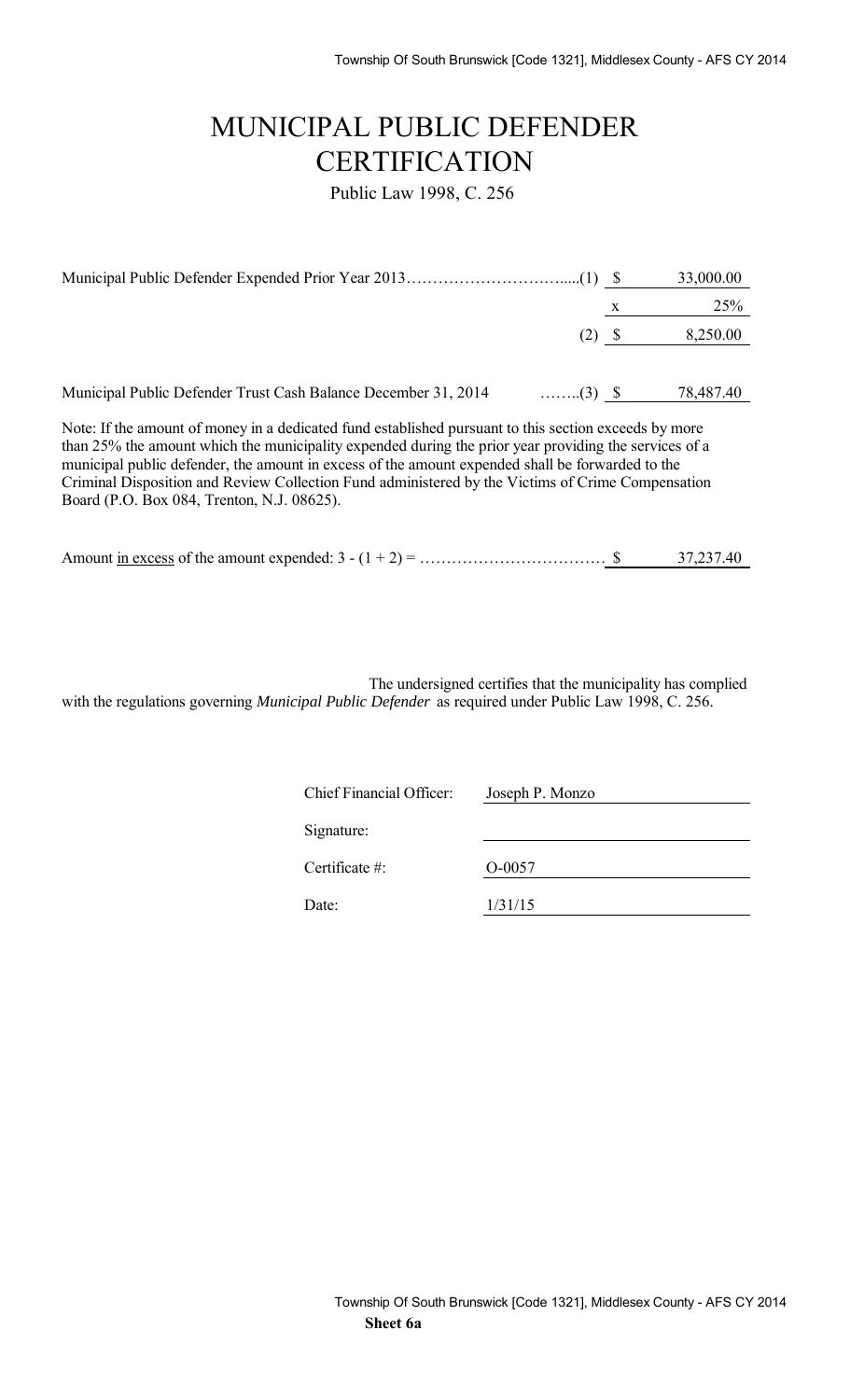# **Schedule of Trust Fund Reserves**

|     | Purpose                                 | Amount<br>Dec. 31, 2013<br>per Audit<br>Report | <b>Receipts</b> | Disbursements | <b>Balance</b><br>as at<br>Dec. 31, 2014 |
|-----|-----------------------------------------|------------------------------------------------|-----------------|---------------|------------------------------------------|
|     |                                         |                                                |                 |               |                                          |
|     |                                         |                                                |                 |               |                                          |
|     | 3. Tax Sale Premiums                    | 1,371.00                                       |                 |               | 1,371.00                                 |
|     | 4. Performance Deposits                 | 4,208,794.66                                   | 2,840,184.83    | 1,664,584.32  | 5, 384, 395. 17                          |
| 5.  |                                         |                                                |                 |               |                                          |
|     | 6. Unemployment Benefits                | 38,234.89                                      | 500.00          | 14,397.86     | 24,337.03                                |
|     | 7. Township Landfill Closure            | 82,204.00                                      | 45.72           | 1,000.00      | 81,249.72                                |
|     | 8. Uniform Fire Safety                  | 23,449.16                                      | 71,264.98       | 31,074.08     | 63,640.06                                |
| 9.  |                                         |                                                |                 |               |                                          |
|     | 10. Quasi-duty Police Dept.             | 90,348.73                                      | 1,141,089.99    | 1,118,232.50  | 113,206.22                               |
|     | 11. Forfeited Funds                     | 127,876.52                                     | 7,087.39        | 95,274.24     | 39,689.67                                |
|     | 12. Recreation Facilities - Weiner      | 300.38                                         |                 |               | 300.38                                   |
|     | 13. Traffic and Environmental Studies   | 178,918.34                                     |                 |               | 178,918.34                               |
|     | 14. Developer's Escrow(Tree)            | 918,647.89                                     | 92,600.00       | 15,932.96     | 995,314.93                               |
|     | 15. Woodgate Pump Station               | 33,500.00                                      |                 | 33,500.00     |                                          |
|     | 16. Affordable Housing Contributions    | 20,000.00                                      |                 |               | 20,000.00                                |
|     | 17. Off Track Road Improvements         | 395,062.37                                     | 39,623.67       | 7,726.20      | 426,959.84                               |
|     | 18. Detension Basin                     | 1,183,587.53                                   | 1,105.62        | 15,274.55     | 1,169,418.60                             |
|     | 19. Council on Affordable Housing       | 2,842,271.92                                   | 792,419.16      | 603,049.30    | 3,031,641.78                             |
| 20. |                                         |                                                |                 |               |                                          |
|     | 21. Health Plan                         | 9,892.44                                       | 105,434.58      |               | 115,327.02                               |
|     | 22. P.O.A.A.                            | 606.00                                         | 126.00          |               | 732.00                                   |
|     | 23. Public Defender                     | 69,180.75                                      | 9,300.00        |               | 78,480.75                                |
|     | 24. Worker's Compensation               | 547.46                                         | 33,503.00       | 26,893.87     | 7,156.59                                 |
| 25. |                                         |                                                |                 |               |                                          |
|     | 26. Celebration of Public Events        | 92.64                                          | 4,400.00        | 4,040.00      | 452.64                                   |
| 27. |                                         |                                                |                 |               |                                          |
|     | 28. Resident Task Force on Arts         | 3,180.40                                       | 8,097.00        | 4,733.00      | 6,544.40                                 |
|     | 29. Mayor's Task Force                  | 4,960.42                                       | 6,385.00        | 5,764.65      | 5,580.77                                 |
|     | 30. Employee Benefit Plan               | 1,680.44                                       | 9,945.16        | 11,352.12     | 273.48                                   |
| 31. |                                         |                                                |                 |               |                                          |
|     | 32. Accumulated Absence                 | 23,798.82                                      | 500,000.00      | 381,507.07    | 142,291.75                               |
|     | 33. Human intervention charitable trust | 74,500.94                                      | 136,299.62      | 136, 161.38   | 74,639.18                                |
|     | 34. Substance Abuse Task Force          | 28,098.07                                      | 40,241.00       | 36,169.64     | 32,169.43                                |
|     | 35. Dev, maint, pres of Flemer's prop   | 43,450.00                                      |                 |               | 43,450.00                                |
|     | Subtotals this Sheet Only               | 10,404,555.77                                  | 5,839,652.72    | 4,206,667.74  | 12,037,540.75                            |
|     |                                         |                                                |                 |               |                                          |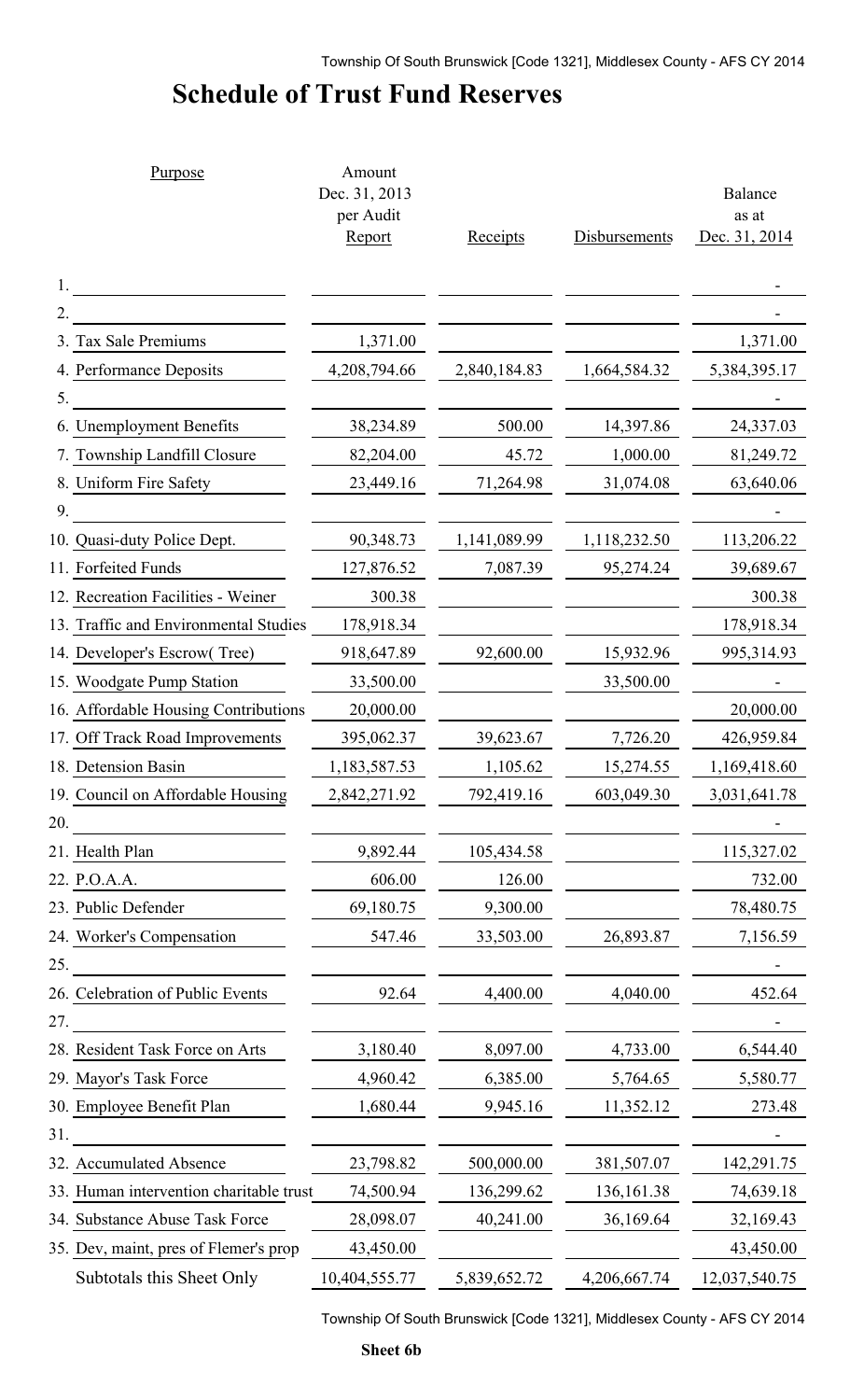# **Schedule of Trust Fund Reserves (Cont'd)**

[Extra Sheet]

| Purpose                                                                                                                     | Amount<br>Dec. 31, 2013<br>per Audit |              |               | Balance<br>as at           |
|-----------------------------------------------------------------------------------------------------------------------------|--------------------------------------|--------------|---------------|----------------------------|
|                                                                                                                             | Report                               | Receipts     | Disbursements | Dec. 31, 2014              |
| 36. Open Space Tax                                                                                                          | 2,343,355.91                         | 1,480,715.79 | 1,951,228.59  | 1,872,843.11               |
| 37. Storm Recovery                                                                                                          | 16,902.58                            | 654,427.91   | 625,702.82    | 45,627.67                  |
| 38.                                                                                                                         |                                      |              |               |                            |
| 39. Senior Citizen Contributions                                                                                            | 12,210.20                            | 4,444.47     | 4,995.48      | 11,659.19                  |
| 40. CDBG                                                                                                                    | 84,399.15                            | 67,524.00    | 61,349.86     | 90,573.29                  |
| 41. Deferred Compensation                                                                                                   | 791,334.45                           | 50,282.35    |               | 841,616.80                 |
| 42.                                                                                                                         |                                      |              |               |                            |
| 43. Federal Forfeiture                                                                                                      | 16,924.81                            | 1,083.52     | 1,752.63      | 16,255.70                  |
| 44.                                                                                                                         |                                      |              |               |                            |
| 45.<br><u> 1989 - Johann Stein, fransk politik (</u>                                                                        |                                      |              |               |                            |
| 46.<br><u> 1980 - Jan Samuel Barbara, martin da shekara 1980 - An an A</u>                                                  |                                      |              |               |                            |
|                                                                                                                             |                                      |              |               |                            |
| 48.                                                                                                                         |                                      |              |               |                            |
| 49.                                                                                                                         |                                      |              |               |                            |
| 50.                                                                                                                         |                                      |              |               |                            |
| 51.<br><u> 1980 - Jan Stein Stein Stein Stein Stein Stein Stein Stein Stein Stein Stein Stein Stein Stein Stein Stein S</u> |                                      |              |               |                            |
| 52.<br><u> 1980 - Jan Stein Stein Stein Stein Stein Stein Stein Stein Stein Stein Stein Stein Stein Stein Stein Stein S</u> |                                      |              |               |                            |
| 53.                                                                                                                         |                                      |              |               |                            |
| 54.                                                                                                                         |                                      |              |               |                            |
| 55.                                                                                                                         |                                      |              |               |                            |
| 56.<br><u> 1980 - Johann Barbara, martin a</u>                                                                              |                                      |              |               |                            |
| 57.<br><u> 1980 - Jan Samuel Barbara, político e por establecer a la propia de la propia de la propia de la propia de l</u> |                                      |              |               |                            |
| 58.                                                                                                                         |                                      |              |               |                            |
| 59.<br><u> 1989 - Johann Barbara, martin a</u>                                                                              |                                      |              |               |                            |
| 60.                                                                                                                         |                                      |              |               |                            |
| 61.                                                                                                                         |                                      |              |               |                            |
| 62.                                                                                                                         |                                      |              |               |                            |
| 63.                                                                                                                         |                                      |              |               |                            |
| 64.<br><u> 1989 - Johann Barnett, fransk kongresu.</u>                                                                      |                                      |              |               |                            |
| 65.                                                                                                                         |                                      |              |               |                            |
| 66.<br><u> 1980 - Johann Barbara, martin a</u>                                                                              |                                      |              |               |                            |
| 67.<br><u> 1980 - John Stein, amerikansk politiker (</u>                                                                    |                                      |              |               |                            |
| 68.                                                                                                                         |                                      |              |               |                            |
| 69.                                                                                                                         |                                      |              |               |                            |
| 70.                                                                                                                         |                                      |              |               |                            |
| Totals:                                                                                                                     | 13,669,682.87                        | 8,098,130.76 |               | 6,851,697.12 14,916,116.51 |

Township Of South Brunswick [Code 1321], Middlesex County - AFS CY 2014

**Sheet 6b\_i** *[Extra sheet]*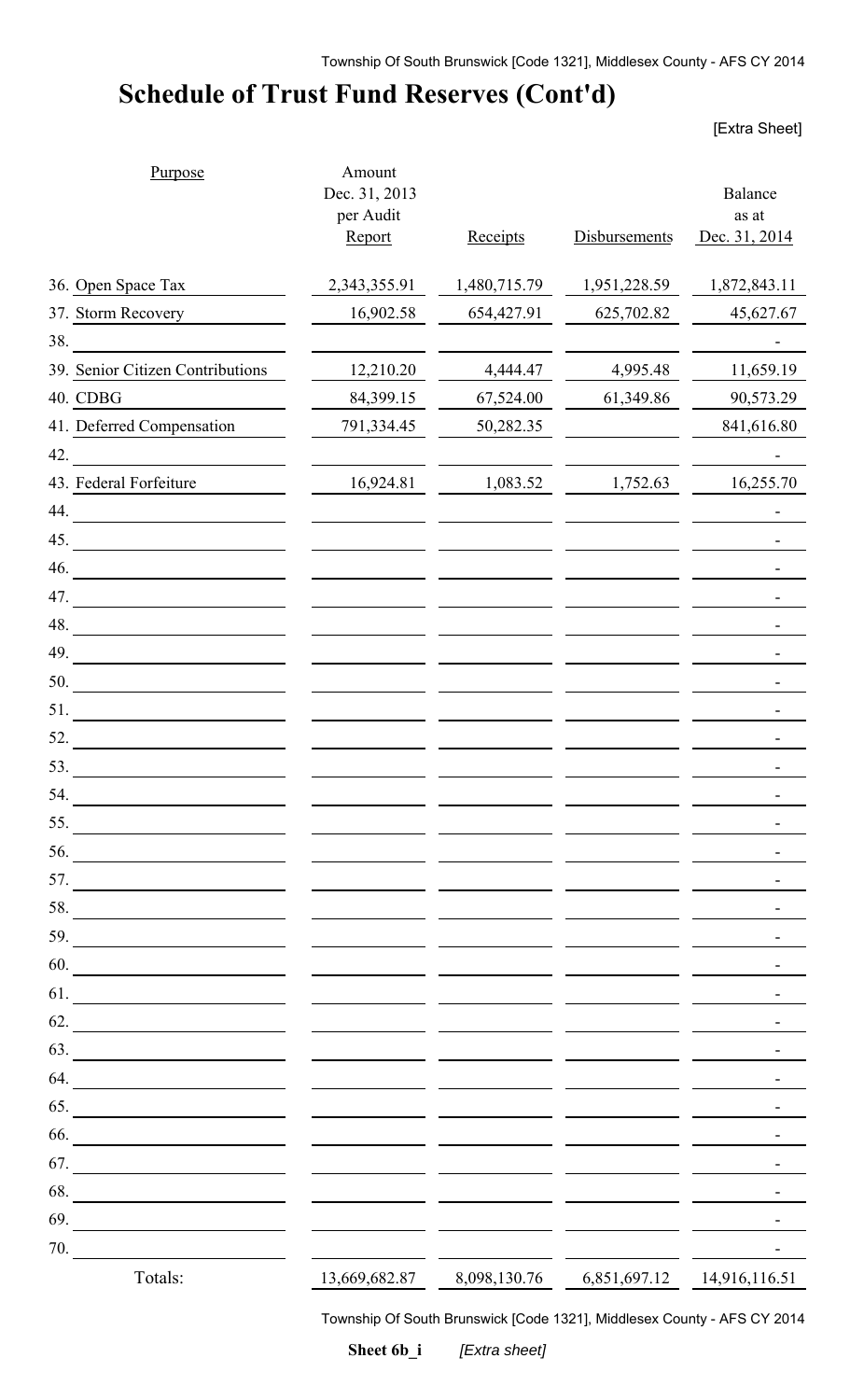## **ANALYSIS OF TRUST ASSESSMENT CASH AND INVESTMENTS PLEDGED TO LIABILITIES AND SURPLUS**

| Title of Liability to which Cash<br>and Investments are Pledged | Audit<br>Balance<br>Dec. 31, 2013 | Assessments<br>and Liens | <b>RECEIPTS</b><br>Current<br><b>Budget</b> |            |            |            | Disbursements | Balance<br>Dec. 31, 2014        |
|-----------------------------------------------------------------|-----------------------------------|--------------------------|---------------------------------------------|------------|------------|------------|---------------|---------------------------------|
| Assessment Special Bond Issue:                                  | XXXXXXXXXX                        | XXXXXXXXXX               | XXXXXXXXXX                                  | XXXXXXXXXX | XXXXXXXXXX | XXXXXXXXXX | XXXXXXXXXX    | XXXXXXXXXX                      |
|                                                                 |                                   |                          |                                             |            |            |            |               | $\ldots$                        |
| NOT APPLICABLE                                                  |                                   |                          |                                             |            |            |            |               | $\cdots$<br>$\cdots$            |
|                                                                 |                                   |                          |                                             |            |            |            |               | $\cdots$<br>$\cdots$            |
| Assessment Bond Anticipation Note Issues:                       | XXXXXXXXXX                        | XXXXXXXXXX               | XXXXXXXXXX                                  | XXXXXXXXXX | XXXXXXXXXX | XXXXXXXXXX | XXXXXXXXXX    | $\cdots$<br>XXXXXXXXXX          |
|                                                                 |                                   |                          |                                             |            |            |            |               | $\cdot \cdot \cdot$<br>$\ldots$ |
|                                                                 |                                   |                          |                                             |            |            |            |               | $\cdot \cdot \cdot$<br>$\cdots$ |
|                                                                 |                                   |                          |                                             |            |            |            |               | $\ldots$                        |
| Other Liabilities<br><b>Trust Surplus</b>                       |                                   |                          |                                             |            |            |            |               | $\cdots$                        |
| Less Assets "Unfinanced"                                        | XXXXXXXXXX                        | XXXXXXXXXX               | XXXXXXXXXX                                  | XXXXXXXXXX | XXXXXXXXXX | XXXXXXXXXX | XXXXXXXXXX    | $\ldots$<br>XXXXXXXXXX          |
|                                                                 |                                   |                          |                                             |            |            |            |               | $\cdots$                        |
|                                                                 |                                   |                          |                                             |            |            |            |               | $\cdots$<br>$\cdots$            |
|                                                                 |                                   |                          |                                             |            |            |            |               | $\cdots$                        |
| Totals                                                          | 0.00                              | 0.00                     | 0.00                                        | 0.00       | 0.00       | 0.00       | 0.00          | $\cdots$<br>$0.00\,$            |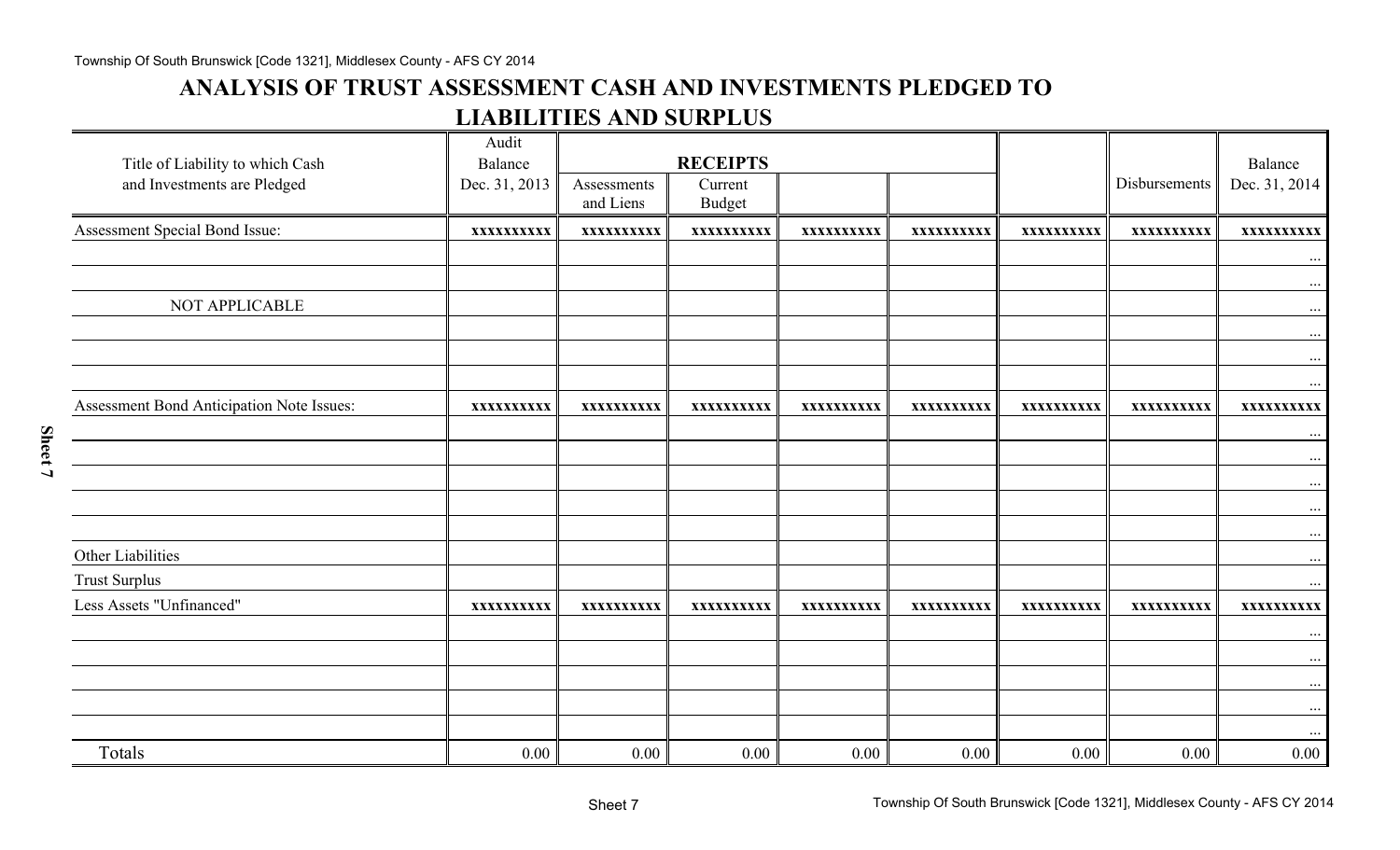# **POST CLOSING**

# **TRIAL BALANCE - GENERAL CAPITAL FUND**

AS AT DECEMBER 31, 2014

| Title of Account                          | Debit         | Credit        |
|-------------------------------------------|---------------|---------------|
| Est. Proceeds Bonds and Notes Authorized  | 8,153,905.05  | XXXXXXXXXXXX  |
| Bonds and Notes Authorized by Not Issued  | XXXXXXXXXXX   | 8,153,905.05  |
| Cash                                      | 14,299,822.51 |               |
| Due from Trust Fund - Landfill Closure    | 100,000.00    |               |
| Deferred Charges to Future Taxation:      |               |               |
| Funded                                    | 51,568,000.00 |               |
| Unfunded                                  | 8,831,955.05  |               |
| Due from State of New Jersey              | 183,050.00    |               |
| Due from Grant Fund                       |               |               |
| Due from Open Space Trust                 |               |               |
| Capital Improvement Fund                  |               | 23,276.58     |
| <b>General Serial Bonds</b>               |               | 51,568,000.00 |
| <b>BANS</b> Payable                       |               | 0.00          |
| <b>Accounts Payable</b>                   |               | 0.00          |
| Reserve for Preliminary Costs-Aquatic Ctr |               | 10,000.00     |
| <b>Improvement Authorizations:</b>        |               |               |
| Funded                                    |               | 10,522,072.34 |
| Unfunded                                  |               | 9,905,826.23  |
| Due to Current                            |               | 818.25        |
| Reserve for Mapleton Preserve             |               | 285,532.54    |
| Reserve for Federal Grants Receivable     |               |               |
| Reserve for State Grants Receivable       |               | 183,050.00    |
| <b>Reserve for Contributions</b>          |               | 455,171.20    |
| Reserve for Encumbrances                  |               | 1,528,957.31  |
| Reserve for Debt Service                  |               | 499,308.71    |
| Accrued Interest on Bonds                 |               | 0.00          |
| <b>Fund Balance</b>                       |               | 814.40        |
|                                           |               |               |
|                                           |               |               |
|                                           |               |               |
|                                           |               |               |
|                                           |               |               |
|                                           |               |               |
| <b>Grand Totals</b>                       | 83,136,732.61 | 83,136,732.61 |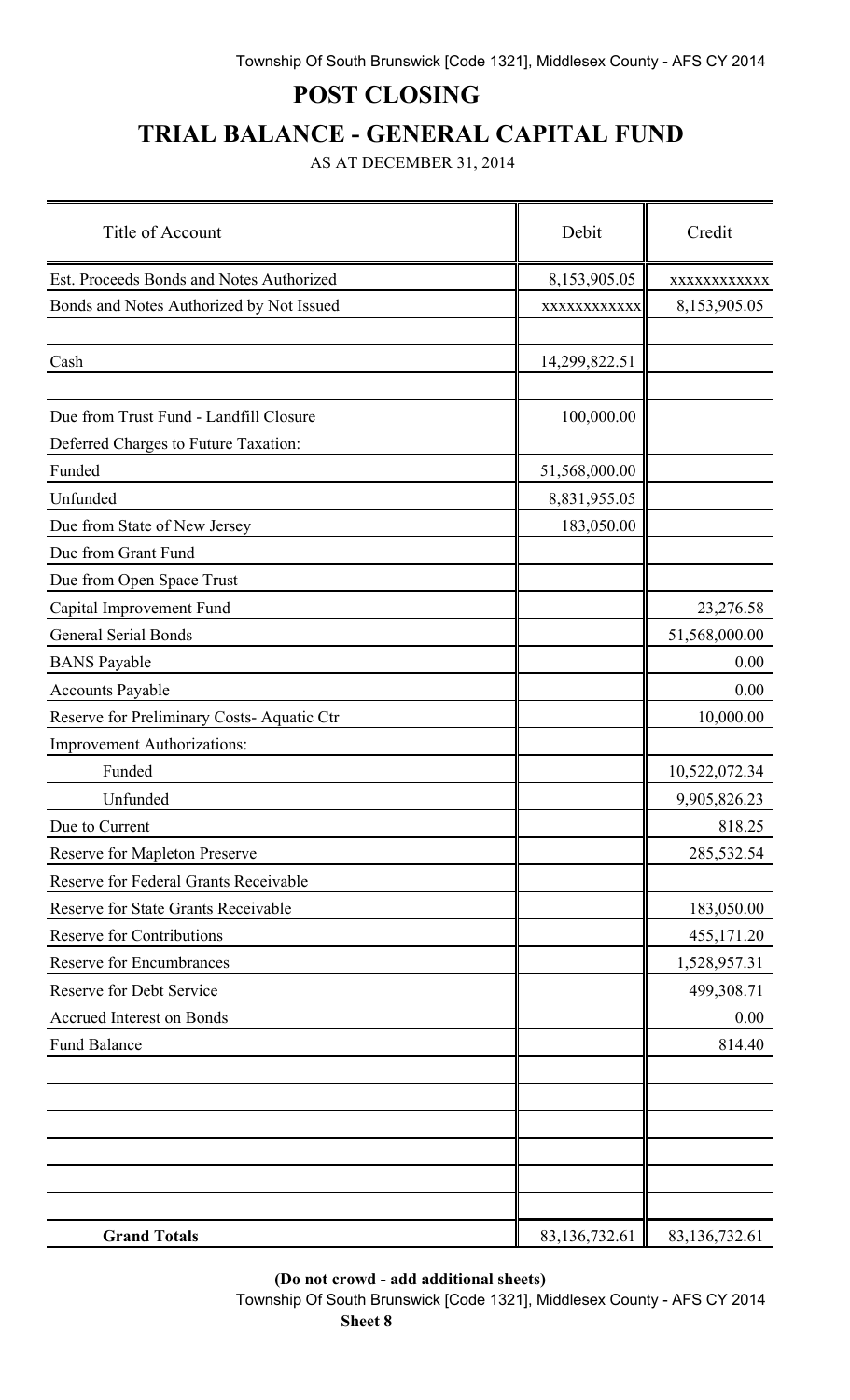## **CASH RECONCILIATION DECEMBER 31, 2014**

|                                      | Cash         |                              | Less Checks | Cash Book                |
|--------------------------------------|--------------|------------------------------|-------------|--------------------------|
|                                      | *On Hand     | On Deposit                   | Outstanding | Balance                  |
| Current                              | 1,076,650.56 | 5,713,122.44                 | 122.65      | 6,789,650.35             |
| Trust - Assessment                   |              |                              |             |                          |
| Trust - Dog License                  | (62.65)      | 43,823.55                    | 428.67      | 43,332.23                |
| Trust - Other                        | 18,398.71    | 11,137,628.34                | 520.74      | 11,155,506.31            |
| Capital - General                    | 3.60         | 14,299,818.91                |             | 14,299,822.51            |
| Water and Sewer - Operating          | 347,157.91   | 1,250,530.32                 | 2,162.33    | 1,595,525.90             |
| Water and Sewer - Capital            |              | 70,102.16                    |             | 70,102.16                |
| Utility -<br>Water and Sewer         |              |                              |             |                          |
| <b>Assessment Trust</b>              |              | 111,304.29                   |             | 111,304.29               |
| Second (N/A) Utility: -<br>Operating |              |                              |             |                          |
| Capital<br><b>Assessment Trust</b>   |              |                              |             |                          |
| Public Assistance **                 |              |                              |             |                          |
| Garbage District                     |              |                              |             |                          |
|                                      |              |                              |             |                          |
|                                      |              |                              |             |                          |
|                                      |              |                              |             |                          |
| Payroll                              |              | 93,720.89                    |             | 93,720.89                |
|                                      |              |                              |             |                          |
|                                      |              |                              |             |                          |
|                                      |              |                              |             |                          |
|                                      |              |                              |             |                          |
|                                      |              |                              |             |                          |
|                                      |              |                              |             |                          |
|                                      |              |                              |             |                          |
|                                      |              |                              |             |                          |
|                                      |              |                              |             |                          |
|                                      |              |                              |             |                          |
|                                      |              |                              |             |                          |
|                                      |              |                              |             |                          |
|                                      |              |                              |             |                          |
|                                      |              |                              |             |                          |
|                                      |              |                              |             |                          |
| <b>Total</b>                         |              | $1,442,148.13$ 32,720,050.90 |             | $3,234.39$ 34,158,964.64 |

\* Include Deposits In Transit

\*\* Be sure to include a Public Assistance Account reconciliation and trial balance if the municipality maintains such a bank account.

#### **REQUIRED CERTIFICATION**

I hereby certify that all amounts shown in the "Cash on Deposit" column on Sheet 9 and 9(a) have been verified with the applicable bank statements, certificates, agreements or passbooks at December 31, 2014

I also certify that all amounts, if any, shown for Investments in Savings and Loan Associations on any trial balance have been verified with the applicable passbooks at December 31, 2014

All "Certificates of Deposit", "Repurchase Agreements" and other investments must be reported as cash and included in this certification.

(THIS MUST BE SIGNED BY THE REGISTERED MUNICIPAL ACCOUNTANT (STATUTORY AUDITOR) OR CHIEF FINANCIAL OFFICER) depending on who prepared this Annual Financial Statement as certified to on Sheet 1 or 1(a).

Signature: Title: Chief Financial Officer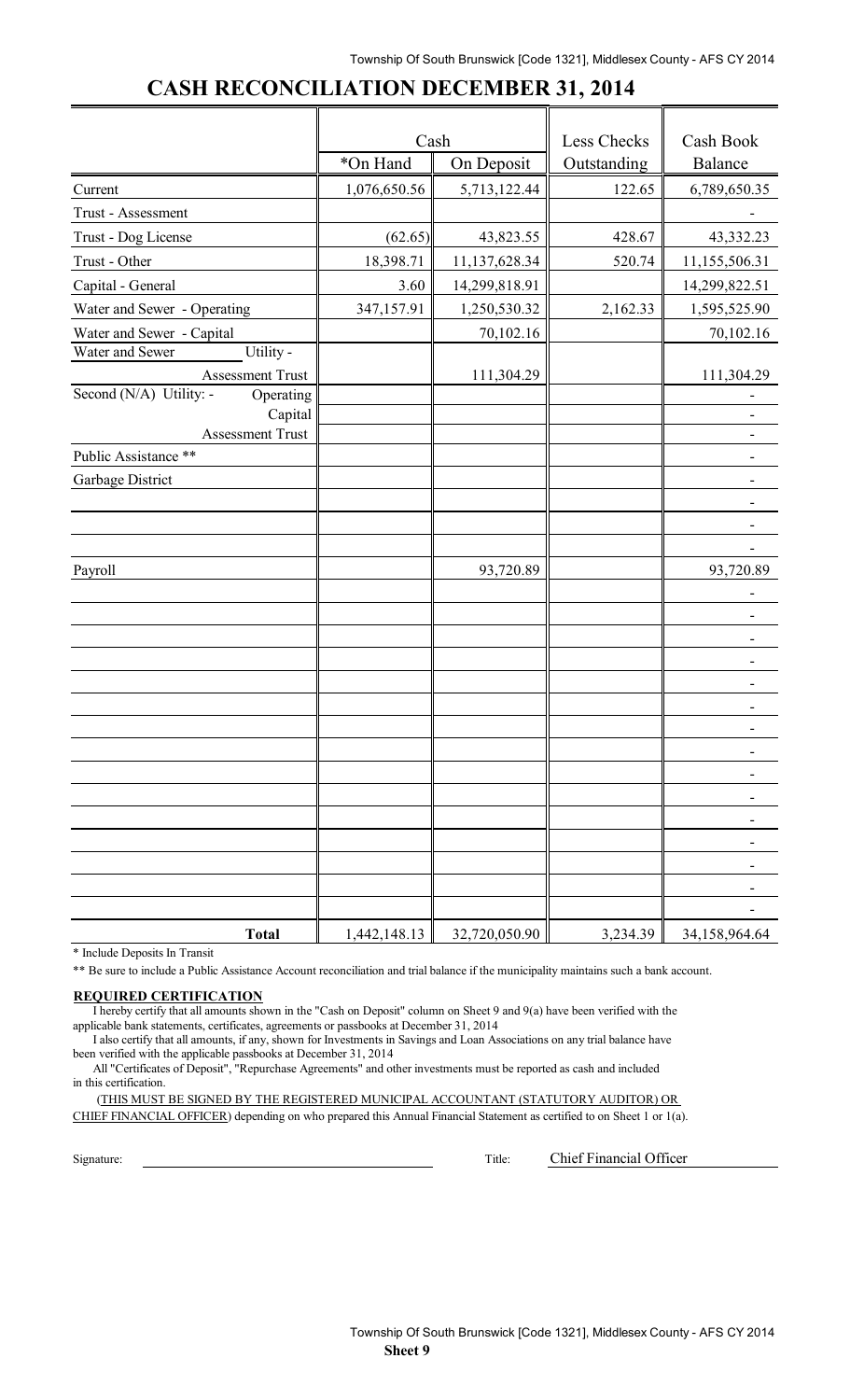## **CASH RECONCILIATION DECEMBER 31, 2014 (Cont'd.)**

### **LIST BANKS AND AMOUNTS SUPPORTING "CASH ON DEPOSIT"**

| <b>Current:</b>                                        |                 |
|--------------------------------------------------------|-----------------|
| TD Bank - 7859814498                                   | 5,712,853.44    |
| TD Bank - 720079525                                    | 223.91          |
| TD Disursement Acct                                    | 45.09           |
| Sub-Total - Current                                    | 5,713,122.44    |
| <b>Trust - Dog License:</b>                            |                 |
| TD Bank - 7859814530                                   | 43,823.55       |
| <b>Trust - Other:</b>                                  |                 |
| Federal Forfeiture Fund-1st constitution 9760120939    | 16,255.70       |
| Sanitary Landfill Closure Fund - PNC Bank              | 181,249.72      |
| Trust Fund - TD Bank 7859814522                        | 1,944,612.34    |
| Unemployment Insurance Fund - TD Bank 7859814548       | 24,339.07       |
| Uniform Fire Safety Fund - TD Bank 7859814555          | 66,310.61       |
| Law Enforcement Fund - TD Bank 7859814563              | 39,689.67       |
| Detention Basin Fund - TD Bank 7859814621              | 1,150,430.99    |
| COAH Account - TD Bank 7859814597                      | 19.90           |
| Public Defender Account - TD Bank 7859814605           | 78,487.40       |
| Builder's Escrow Account - TD Bank 7200028838          | 4,337,842.22    |
| Employee Benefits Fund - TD Bank 4856106344            | 261.89          |
| Municipal Share Account - TD Bank 7200028839           | 170.74          |
| Worker's Compensation Fund - Wells Fargo 2014200520125 | 7,156.59        |
| Open Space Preservation Fund - Sun Bank 4751470024     | 29,175.80       |
| Health Plan Account - 1st Constitution 9760101187      | 115,327.02      |
| COAH NOW Account -1st Constitution 9760101179          | 3,146,298.68    |
|                                                        | 11,137,628.34   |
| <b>General Capital</b>                                 |                 |
| NJ ARM 230-00 /230-01                                  | 250.96          |
| NJ ARM 230-04/230-05                                   | 42,378.76       |
| NJ ARM 230-08/230-09                                   | 0.02            |
| NJ ARM 230-12/230-13                                   | 5, 139, 344. 53 |
| NJ ARM 230-18/230-19                                   | 0.02            |
| NJ ARM 230-24/25                                       |                 |
| NJ ARM 230-22/23                                       | 136,326.78      |
| TD Bank 7559814506                                     | 8,981,517.84    |
|                                                        | 14,299,818.91   |
| Subtotal this sheet ONLY, continued on next sheet      | 31,194,393.24   |

Note: Sections N.J.S. 40A:4-61, 40A:4-62 and 40A:4-63 of the Local Budget Law require that separate bank accounts be maintained for each allocated fund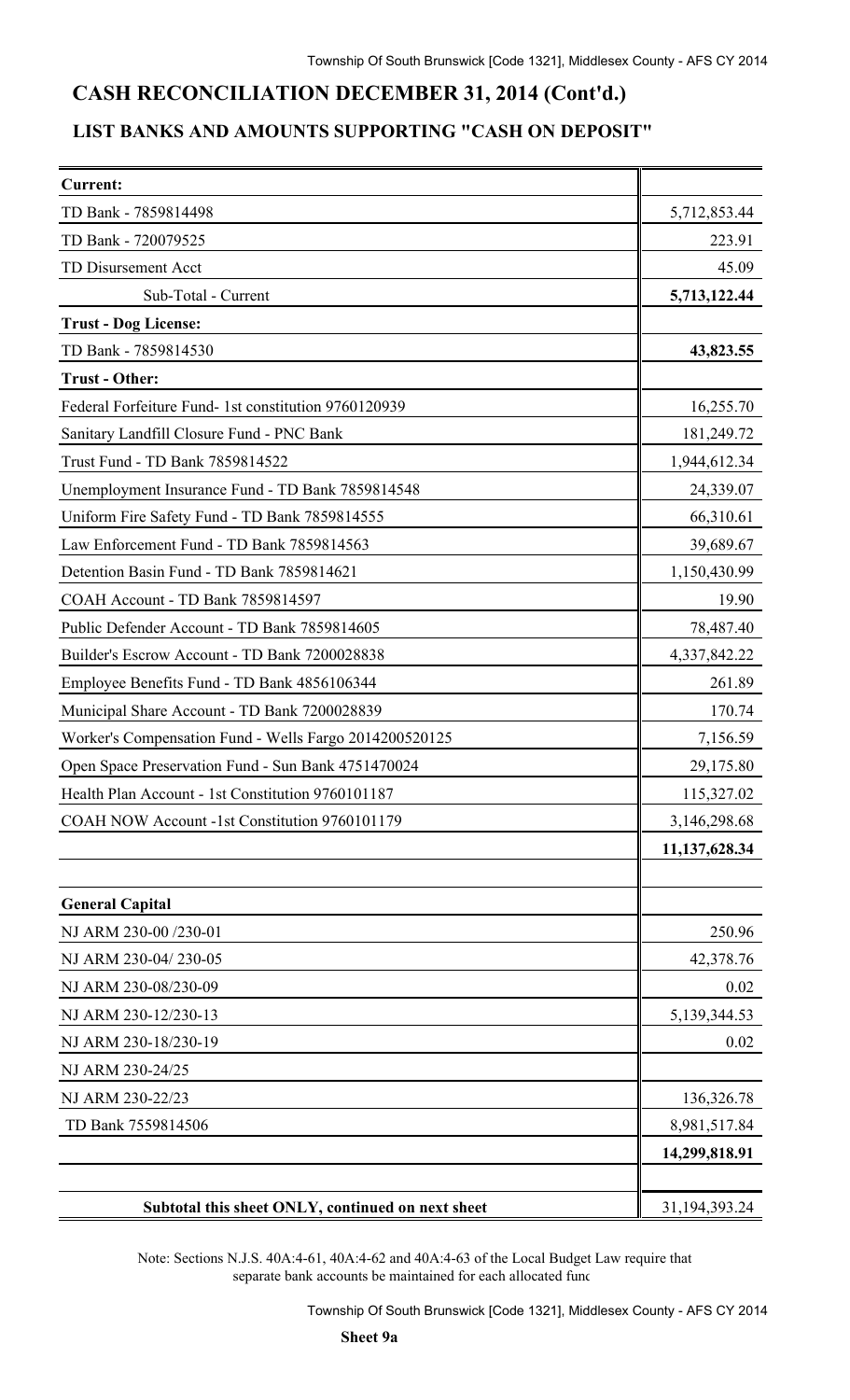## **CASH RECONCILIATION DECEMBER 31, 2014 (Cont'd.)**

## **LIST BANKS AND AMOUNTS SUPPORTING "CASH ON DEPOSIT"**

|                                                                     | [Extra Sheet] |
|---------------------------------------------------------------------|---------------|
|                                                                     |               |
|                                                                     |               |
|                                                                     |               |
|                                                                     |               |
| Payroll:                                                            |               |
| Salary Account - TD Bank 7856107524                                 | 93,720.89     |
|                                                                     |               |
| <b>Water Sewer Assessment Trust:</b>                                |               |
| Water Sewer Assessment Trust Account - TD Bank 7859814589           | 111,304.29    |
|                                                                     |               |
| <b>Water and Sewer Capital</b>                                      |               |
| TD Bank 7859814571                                                  | 67,251.60     |
| NJ ARM 230-10/230-11                                                | 630.33        |
| NJ ARM 230-16/230-17                                                | 456.06        |
| NJ ARM 230-20/230-21                                                | 896.20        |
| NJ ARM 230-26/230-27                                                | 867.95        |
| NJ ARM 230-06/230-07                                                | 0.02          |
|                                                                     | 70,102.16     |
|                                                                     |               |
| <b>Water and Sewer - Operating:</b>                                 |               |
| Water and Sewer Operating Fund - TD Bank 7859814514                 | 1,250,530.32  |
|                                                                     |               |
|                                                                     |               |
|                                                                     |               |
|                                                                     |               |
|                                                                     |               |
|                                                                     |               |
|                                                                     |               |
|                                                                     |               |
|                                                                     |               |
|                                                                     |               |
|                                                                     |               |
|                                                                     |               |
|                                                                     |               |
|                                                                     |               |
|                                                                     |               |
|                                                                     |               |
|                                                                     |               |
| Grand Total - details of "Cash on Deposit" including Sheet 9a items | 32,720,050.90 |

Note: Sections N.J.S. 40A:4-61, 40A:4-62 and 40A:4-63 of the Local Budget Law require that separate bank accounts be maintained for each allocated func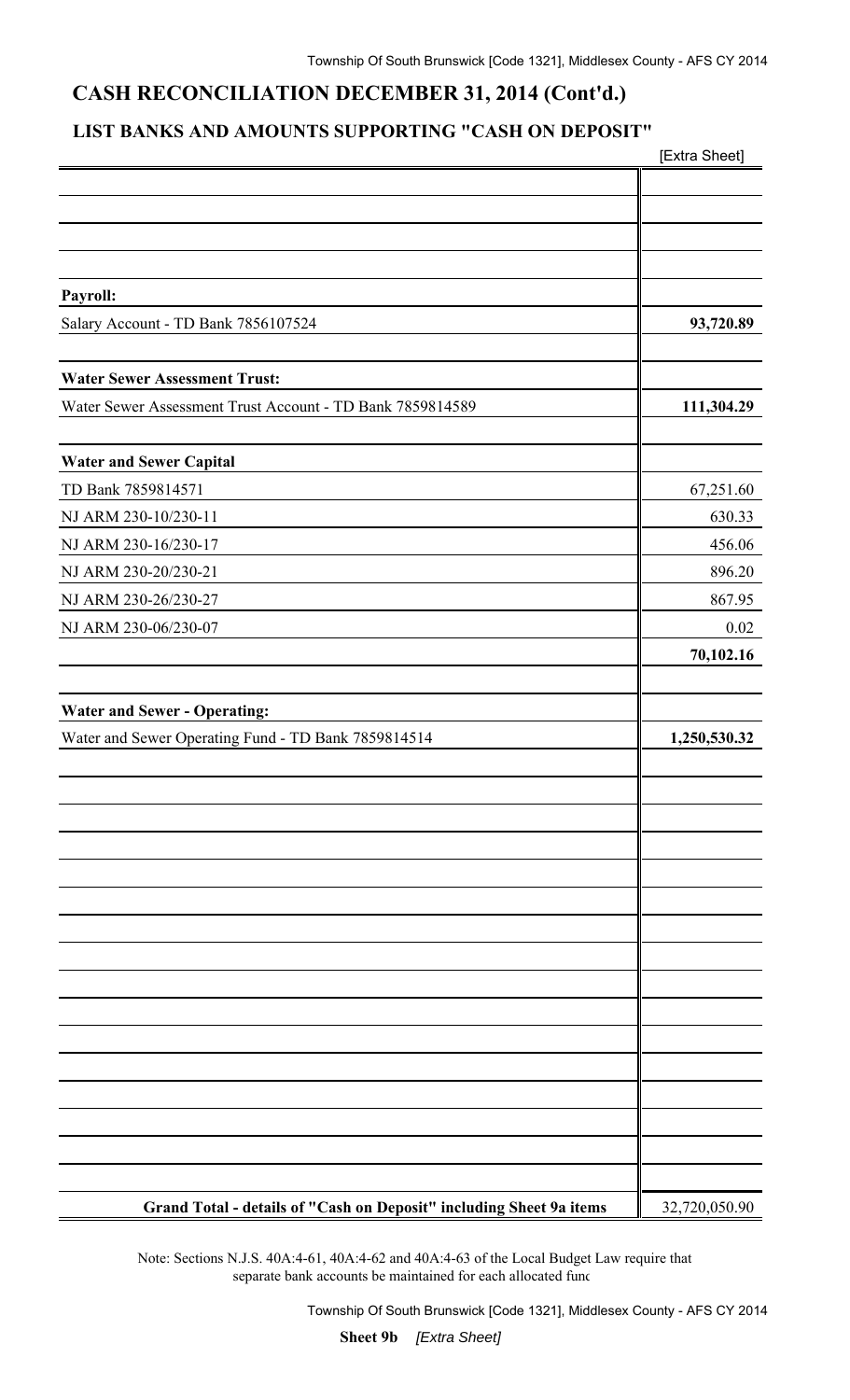# **MUNICIPALITIES AND COUNTIES FEDERAL AND STATE GRANTS RECEIVABLE**

| Grant                                      | Balance<br>January 1, 2014 | 2014 Budget<br>Revenue<br>Realized | Received   | Cancel | Transferred | Balance<br>Dec. 31, 2014 |
|--------------------------------------------|----------------------------|------------------------------------|------------|--------|-------------|--------------------------|
| <b>DDEF</b>                                |                            | 531.72                             | 531.72     |        |             |                          |
| COPS in SHOPS                              |                            | 2,400.00                           |            |        |             | 2,400.00                 |
| Middlesex County Recycling Grant           |                            |                                    |            |        |             |                          |
| Handicapped Recreation Opportunities Grant |                            | 16,572.49                          | 16,572.49  |        |             |                          |
| <b>Public Health Priority Funding</b>      | 70.00                      |                                    |            |        |             | 70.00                    |
| <b>Distrcated Driver</b>                   |                            | 4,800.00                           | 4,800.00   |        |             |                          |
| <b>Princeton Nurseries</b>                 | 290,000.00                 |                                    |            |        |             | 290,000.00               |
| <b>Clean Communities Program</b>           | 893.73                     | 72,438.79                          | 72,438.79  |        |             | 893.73                   |
| DOT Ridge Rd                               | 521,356.32                 |                                    | 93,384.71  |        |             | 427,971.61               |
| Cultural Heritage                          | 2,040.00                   | 1,776.00                           | 1,776.00   |        |             | 2,040.00                 |
| Click it Or Ticket                         | 450.00                     | 4,000.00                           | 4,000.00   |        |             | 450.00                   |
| Drive Sober or Get Pulled Over             |                            | 11,100.00                          | 3,600.00   |        |             | 7,500.00                 |
| Safe Corridor                              | 19,394.04                  |                                    |            |        |             | 19,394.04                |
|                                            |                            |                                    |            |        |             |                          |
| FreedomTrail Bikeway                       | 312,145.60                 |                                    |            |        |             | 312,145.60               |
| <b>Energy Audit</b>                        | 17,752.50                  |                                    |            |        |             | 17,752.50                |
| Federal Vest Replacement Program           |                            | 2,331.80                           | 2,331.80   |        |             |                          |
| Recycling Tonnage                          |                            | 181,577.63                         | 181,577.63 |        |             |                          |
| Body Armor Replacement Fund                |                            | 11,124.96                          | 11,124.96  |        |             |                          |
| Senior Transportation                      |                            | 6,500.00                           | 6,500.00   |        |             |                          |
| Hazardous Mitigation                       | 43,500.00                  |                                    |            |        |             | 43,500.00                |
| Totals                                     | 1,207,602.19               | 315,153.39                         | 398,638.10 | 0.00   | 0.00        | 1,124,117.48             |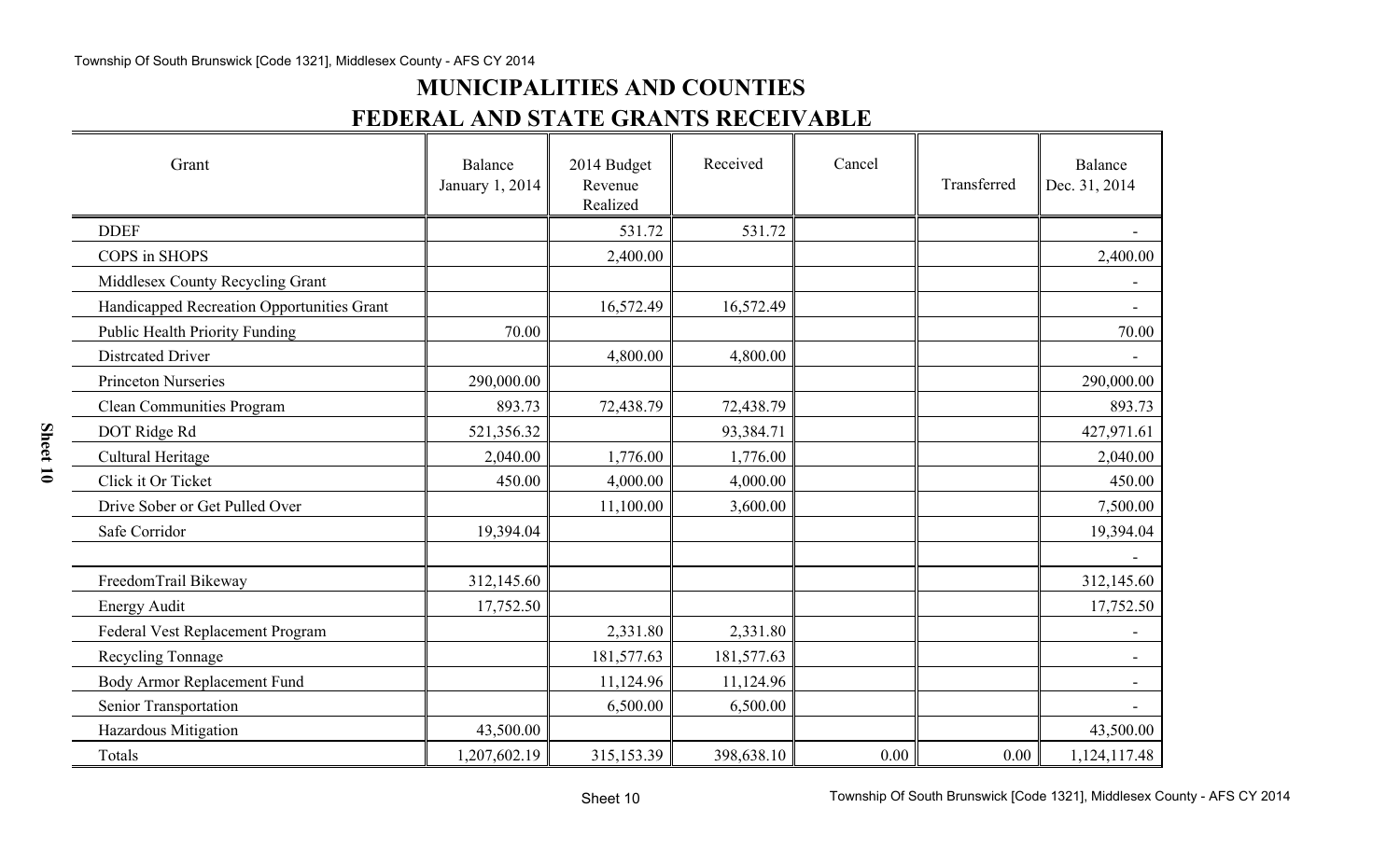## **SCHEDULE OF APPROPRIATED RESERVES FOR**

## **FEDERAL AND STATE GRANTS**

|                                        |                            |               | Transferred from 2014                         |        |          |      |            |                          |
|----------------------------------------|----------------------------|---------------|-----------------------------------------------|--------|----------|------|------------|--------------------------|
| Grant                                  | Balance<br>January 1, 2014 | <b>Budget</b> | <b>Budget Appropriations</b><br>Appropriation | Cancel | Expended |      | Encumbered | Balance<br>Dec. 31, 2014 |
|                                        |                            |               | By 40A:4-87                                   |        |          |      |            |                          |
| CQI                                    | 2,400.87                   |               |                                               |        |          |      |            | 2,400.87                 |
| County Practice, Preparedness Response | 3,000.00                   |               |                                               |        |          |      |            | 3,000.00                 |
| Federal Vest Replacement Program       |                            | 1,545.05      | 786.75                                        |        |          |      |            | 2,331.80                 |
| Municipal Stormwater Regulation Grant  | 418.75                     |               |                                               |        |          |      |            | 418.75                   |
| <b>SEARCH Program Grant</b>            | 1,391.97                   |               |                                               |        |          |      | 1,391.97   |                          |
|                                        |                            |               |                                               |        |          |      |            | $\blacksquare$           |
| DOT Ridge rd                           | 192,458.14                 |               |                                               |        |          |      |            | 192,458.14               |
|                                        |                            |               |                                               |        |          |      |            | $\overline{\phantom{0}}$ |
| Pandemic Influenza                     | 2,160.00                   |               |                                               |        |          |      |            | 2,160.00                 |
| <b>Historical Commission</b>           | 47.00                      |               |                                               |        |          |      |            | 47.00                    |
| <b>Princeton Nurseries</b>             | 164,863.00                 |               |                                               |        |          |      |            | 164,863.00               |
| Federal Stimulus                       | 3,884.55                   |               |                                               |        |          |      |            | 3,884.55                 |
| Youth Development                      | 200.97                     |               |                                               |        |          |      |            | 200.97                   |
| Sr Transportation                      |                            | 9,750.00      | 6,500.00                                      |        |          |      |            | 16,250.00                |
|                                        |                            |               |                                               |        |          |      |            | $\overline{\phantom{a}}$ |
|                                        |                            |               |                                               |        |          |      |            | $\overline{\phantom{a}}$ |
|                                        |                            |               |                                               |        |          |      |            |                          |
|                                        |                            |               |                                               |        |          |      |            | $\overline{\phantom{a}}$ |
|                                        |                            |               |                                               |        |          |      |            | $\overline{\phantom{a}}$ |
|                                        |                            |               |                                               |        |          |      |            | $\overline{\phantom{a}}$ |
|                                        |                            |               |                                               |        |          |      |            |                          |
| Subtotals this Sheet ONLY              | 370,825.25                 | 11,295.05     | 7,286.75                                      | 0.00   | 0.00     | 0.00 | 1,391.97   | 388,015.08               |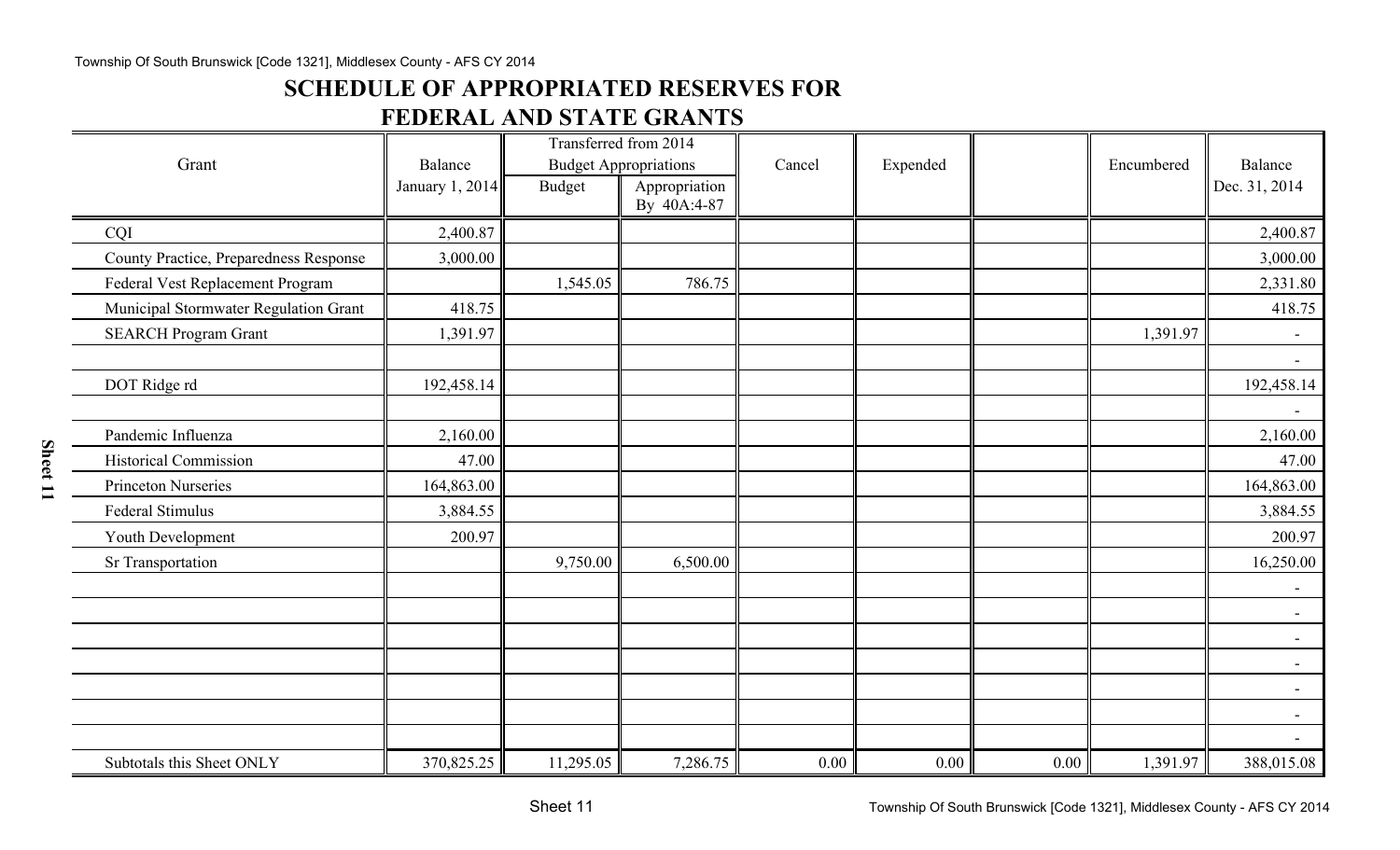## **SCHEDULE OF APPROPRIATED RESERVES FOR**

## **FEDERAL AND STATE GRANTS (Cont'd)**

|                                      |                 | Transferred from 2014 |                              |      |            |            |               |                          |
|--------------------------------------|-----------------|-----------------------|------------------------------|------|------------|------------|---------------|--------------------------|
| Grant                                | <b>Balance</b>  |                       | <b>Budget Appropriations</b> |      | Expended   | Encumbered | Cancelled Enc | Balance                  |
|                                      | January 1, 2014 | <b>Budget</b>         | Appropriation<br>By 40A:4-87 |      |            |            |               | Dec. 31, 2014            |
|                                      |                 |                       |                              |      |            |            |               |                          |
| <b>Clean Communities Program</b>     | 34,505.43       | 72,438.79             |                              |      | 78,982.73  |            |               | 27,961.49                |
| Drunk Driving Enforcement Fund       | 4,375.20        | 1,650.00              | 531.72                       |      | 6,556.92   |            |               |                          |
| Click it or Ticket                   | 50.00           | 4,000.00              |                              |      | 4,000.00   |            |               | 50.00                    |
| Drive Sober or Get Pulled Over       |                 | 3,600.00              | 7,500.00                     |      | (600.00)   |            |               | 11,700.00                |
| Recycling County                     |                 | 47,795.00             |                              |      | 47,795.00  |            |               |                          |
| Safe Corridor                        | 2,157.37        |                       |                              |      | 2,157.37   |            |               | $\overline{a}$           |
| <b>Distracted Driver</b>             |                 |                       | 4,800.00                     |      | 4,800.00   |            |               | $\overline{\phantom{0}}$ |
| <b>Tobacco Enforcement Grant</b>     | 3,852.71        |                       |                              |      | 486.80     |            |               | 3,365.91                 |
| Freedom Trail Bikeway                | 146,629.75      |                       |                              |      |            | 1,180.00   | 49,811.70     | 195,261.45               |
| <b>Cultural Heritage Grant</b>       | 0.00            |                       | 1,776.00                     |      | 1,776.00   |            |               |                          |
| Healthy Community                    | 262.00          |                       |                              |      |            |            |               | 262.00                   |
| <b>Recycling Tonnage</b>             | 227,008.58      |                       | 181,577.63                   |      | 118,051.59 |            |               | 290,534.62               |
| <b>Mapleton Preserve</b>             | 49,955.28       |                       |                              |      |            |            |               | 49,955.28                |
| PS Body Armor Grant                  | 1,946.13        | 9,062.38              | 7,248.11                     |      |            |            | 935.20        | 19,191.82                |
| Handicapped Recreation Opportunities | 36,931.02       |                       | 16,572.49                    |      | 12,365.98  |            |               | 41,137.53                |
|                                      |                 |                       |                              |      |            |            |               |                          |
|                                      |                 |                       |                              |      |            |            |               |                          |
| Hazardous Mitigation                 | 43,500.00       |                       |                              |      |            | 43,500.00  |               |                          |
| COPS in SHOPS                        | 800.00          | 2,400.00              |                              |      | 1,200.00   |            |               | 2,000.00                 |
| Hepatitis B                          | 12,390.00       |                       |                              |      | 400.00     |            |               | 11,990.00                |
|                                      |                 |                       |                              |      |            |            |               |                          |
| Totals, including "Extra" Sheets     | 935,188.72      | 152,241.22            | 227,292.70                   | 0.00 | 277,972.39 | 44,680.00  | 52,138.87     | 1,041,425.18             |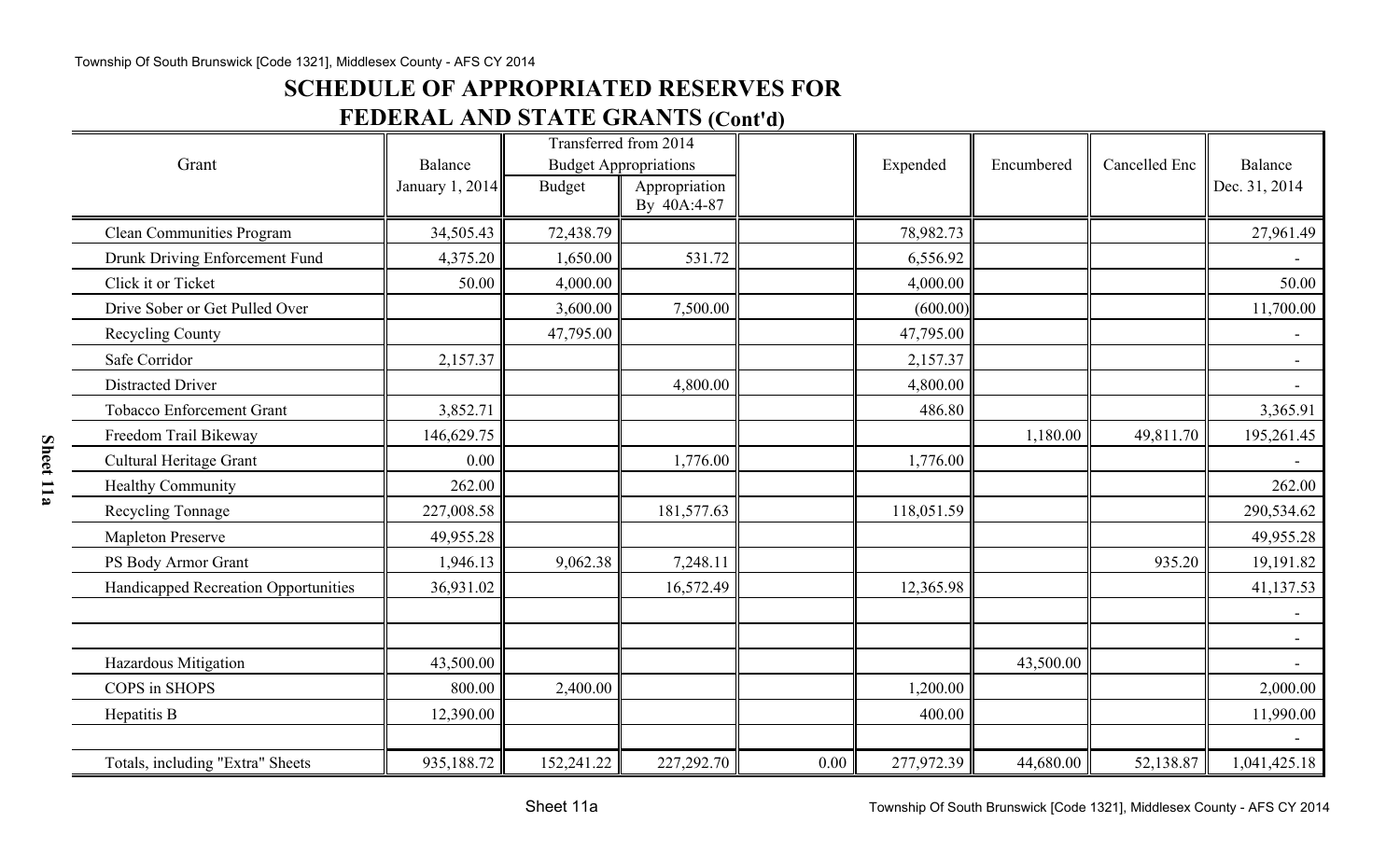## **SCHEDULE OF UNAPPROPRIATED RESERVES FOR**

## **FEDERAL AND STATE GRANTS**

|                     |                 | Transferred to 2014 |                              |          |           |      |      |                          |
|---------------------|-----------------|---------------------|------------------------------|----------|-----------|------|------|--------------------------|
| Grant               | Balance         |                     | <b>Budget Appropriations</b> |          | Received  |      |      | Balance                  |
|                     | January 1, 2014 | <b>Budget</b>       | Appropriation<br>By 40A:4-87 |          |           |      |      | Dec. 31, 2014            |
| <b>ROID</b>         |                 |                     |                              |          |           |      |      | $\overline{\phantom{a}}$ |
| Cultural Heritage   |                 |                     |                              |          |           |      |      | $ \,$                    |
| County Recycling    | 47,795.00       | 47,795.00           |                              |          | 48,614.00 |      |      | 48,614.00                |
| Sr Transportation   | 9,750.00        | 9,750.00            |                              |          | 6,500.00  |      |      | 6,500.00                 |
| <b>Body Armor</b>   | 9,062.38        | 9,062.38            |                              |          |           |      |      | $\overline{\phantom{a}}$ |
| <b>DDEF</b>         | 1,650.00        | 1,650.00            |                              |          | 1,815.00  |      |      | 1,815.00                 |
|                     |                 |                     |                              |          |           |      |      | $\sim$                   |
|                     |                 |                     |                              |          |           |      |      | $\blacksquare$           |
|                     |                 |                     |                              |          |           |      |      | $\blacksquare$           |
|                     |                 |                     |                              |          |           |      |      | $\blacksquare$           |
|                     |                 |                     |                              |          |           |      |      | $\blacksquare$           |
|                     |                 |                     |                              |          |           |      |      | $\blacksquare$           |
|                     |                 |                     |                              |          |           |      |      | $\blacksquare$           |
|                     |                 |                     |                              |          |           |      |      | $ \,$                    |
|                     |                 |                     |                              |          |           |      |      | $-$                      |
|                     |                 |                     |                              |          |           |      |      | $-$                      |
|                     |                 |                     |                              |          |           |      |      | $-$                      |
|                     |                 |                     |                              |          |           |      |      | $\blacksquare$           |
|                     |                 |                     |                              |          |           |      |      | $ \,$                    |
|                     |                 |                     |                              |          |           |      |      | $ \,$                    |
|                     |                 |                     |                              |          |           |      |      | $\blacksquare$           |
| <b>Grand Totals</b> | 68,257.38       | 68,257.38           | $0.00\,$                     | $0.00\,$ | 56,929.00 | 0.00 | 0.00 | 56,929.00                |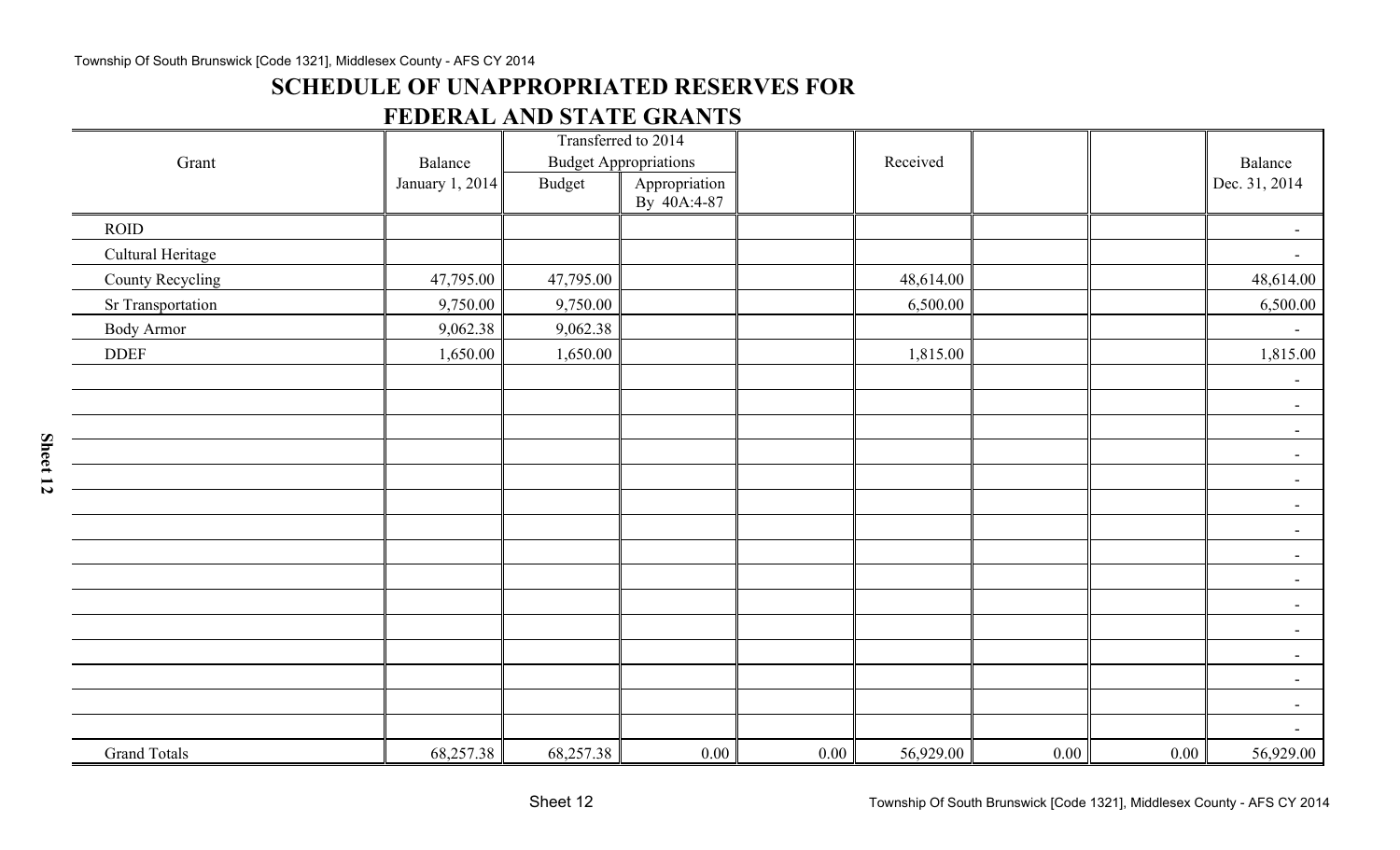# **\*LOCAL DISTRICT SCHOOL TAX**

|                                                                                          |          | Debit          | Credit                     |
|------------------------------------------------------------------------------------------|----------|----------------|----------------------------|
| Balance January 1, 2014                                                                  |          | XXXXXXXXXX     | XXXXXXXXXX                 |
| School Tax Payable #                                                                     | 85001-00 | XXXXXXXXXX     | 1.50                       |
| School Tax Deferred<br>(Not in excess of 50% of Levy - 2013 - 2014)                      | 85002-00 | XXXXXXXXXX     |                            |
| Levy School Year July 1, 2014 - June 30, 2015                                            |          | XXXXXXXXXX     |                            |
| Levy Calendar Year 2014                                                                  |          | XXXXXXXXXX     | ###########                |
| Paid                                                                                     |          |                | XXXXXXXXXX                 |
| Balance December 31, 2014                                                                |          | XXXXXXXXXX     | XXXXXXXXXX                 |
| School Tax Payable #                                                                     | 85003-00 |                | XXXXXXXXXX                 |
| School Tax Deferred<br>(Not in excess of 50% of Levy - 2014 - 2015)                      | 85004-00 | 1.50           | XXXXXXXXXX                 |
| *Not including Type 1 school debt service, emergency authorizations-schools, transfer to |          | 103,833,492.00 | $\parallel$ 103,833,492.00 |

#Must include unpaid requisitions.

# **MUNICIPAL OPEN SPACE TAX**

|                           |          | Debit        | Credit       |
|---------------------------|----------|--------------|--------------|
| Balance January 1, 2014   | 85045-00 | XXXXXXXXXX   |              |
|                           |          |              |              |
| <b>2014 Levy</b>          | 85105-00 | XXXXXXXXXX   | 1,440,502.42 |
|                           |          |              |              |
| <b>Interest Earned</b>    |          | XXXXXXXXXX   |              |
|                           |          |              |              |
| Expended                  |          | 1,440,502.42 | XXXXXXXXX    |
|                           |          |              |              |
| Balance December 31, 2014 | 85046-00 |              | XXXXXXXXX    |
|                           |          | 1,440,502.42 | 1,440,502.42 |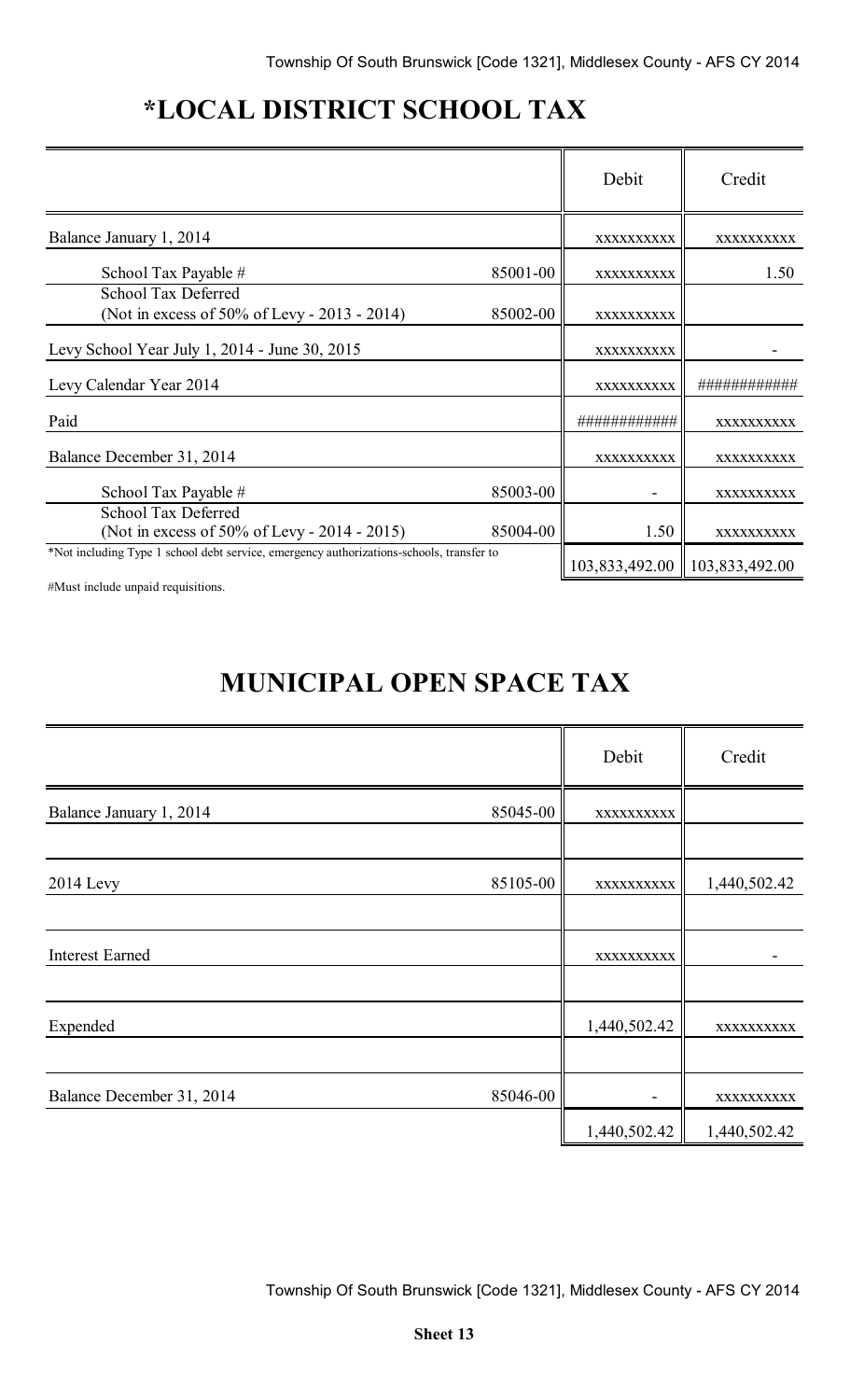## **THIS SHEET NOT APPLICABLE**

# **REGIONAL SCHOOL TAX**

(Provide a separate statement for each Regional District involved)

| THIS SECTION NOT APPLICABLE                                         |          | Debit      | Credit            |
|---------------------------------------------------------------------|----------|------------|-------------------|
| Balance January 1, 2014                                             |          | XXXXXXXXXX | XXXXXXXXXX        |
| School Tax Payable #                                                | 85031-00 | XXXXXXXXXX |                   |
| School Tax Deferred<br>(Not in excess of 50% of Levy - 2013 - 2014) | 85032-00 | XXXXXXXXXX |                   |
| Levy School Year July 1, 2014 - June 30, 2015                       |          | XXXXXXXXXX |                   |
| Levy Calendar Year 2014                                             |          | XXXXXXXXXX |                   |
| Paid                                                                |          |            | XXXXXXXXXX        |
| Balance December 31, 2014                                           |          | XXXXXXXXXX | XXXXXXXXXX        |
| School Tax Payable #                                                | 85033-00 |            | <b>XXXXXXXXXX</b> |
| School Tax Deferred<br>(Not in excess of 50% of Levy - 2014 - 2015) | 85034-00 |            | XXXXXXXXXX        |
| #Must include unpaid requisitions.                                  |          | 0.00       | 0.00              |

# **REGIONAL HIGH SCHOOL TAX**

| THIS SECTION NOT APPLICABLE                                         |          | Debit      | Credit     |
|---------------------------------------------------------------------|----------|------------|------------|
| Balance January 1, 2014                                             |          | XXXXXXXXXX | XXXXXXXXXX |
| School Tax Payable #                                                | 85041-00 | XXXXXXXXXX |            |
| School Tax Deferred<br>(Not in excess of 50% of Levy - 2013 - 2014) | 85042-00 | XXXXXXXXXX |            |
| Levy School Year July 1, 2014 - June 30, 2015                       |          | XXXXXXXXXX |            |
| Levy Calendar Year 2014                                             |          | XXXXXXXXXX |            |
| Paid                                                                |          |            | XXXXXXXXXX |
| Balance December 31, 2014                                           |          | XXXXXXXXX  | XXXXXXXXXX |
| School Tax Payable #                                                | 85043-00 |            | XXXXXXXXXX |
| School Tax Deferred<br>(Not in excess of 50% of Levy - 2014 - 2015) | 85044-00 |            | XXXXXXXXXX |
| #Must include unpaid requisitions.                                  |          | 0.00       | 0.00       |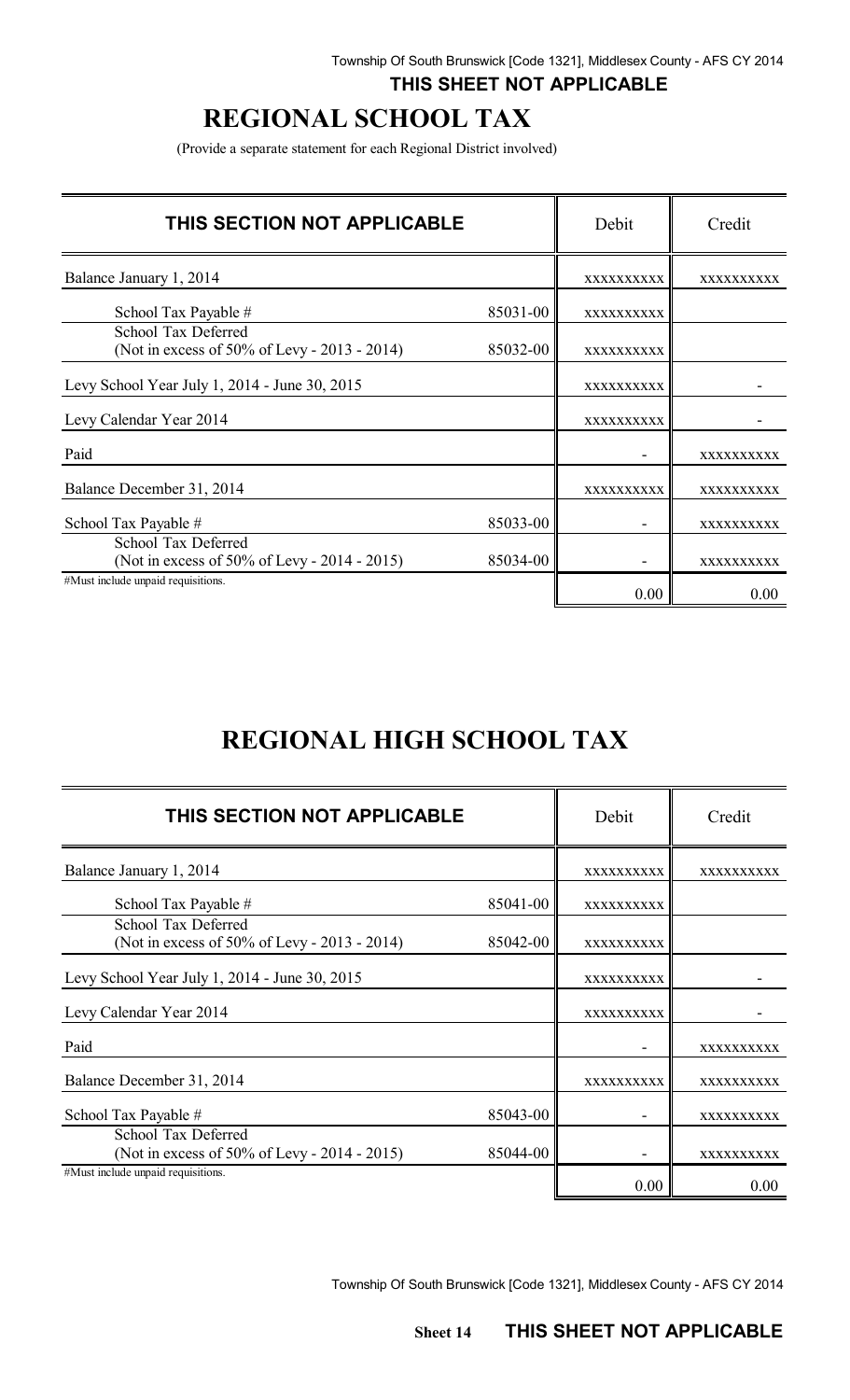# **COUNTY TAXES PAYABLE**

|                                        |          | Debit         | Credit        |
|----------------------------------------|----------|---------------|---------------|
| Balance January 1, 2014                |          | XXXXXXXXXX    | XXXXXXXXXX    |
| <b>County Taxes</b>                    | 80003-01 | XXXXXXXXXX    |               |
| Due County for Added and Omitted Taxes | 80003-02 | XXXXXXXXXX    |               |
|                                        |          |               |               |
| 2014 Levy:                             |          | XXXXXXXXXX    | XXXXXXXXXX    |
| General County                         | 80003-03 | XXXXXXXXXX    | 28,795,076.56 |
| County Library                         | 80003-04 | XXXXXXXXXX    |               |
| County Health                          |          | XXXXXXXXXX    |               |
| County Open Space Preservation         |          | XXXXXXXXXX    | 2,348,720.06  |
| Due County for Added and Omitted Taxes | 80003-05 | XXXXXXXXXX    | 463,804.46    |
|                                        |          |               |               |
| Paid                                   |          |               | XXXXXXXXXX    |
| Balance December 31, 2014              |          | XXXXXXXXXX    | XXXXXXXXXX    |
| <b>County Taxes</b>                    |          | 31,607,601.08 | XXXXXXXXXX    |
| Due County for Added & Omitted Taxes   |          |               | XXXXXXXXXX    |
|                                        |          | 31,607,601.08 | 31,607,601.08 |

# **SPECIAL DISTRICT TAXES**

|                                                                      |          |              | Debit        | Credit       |
|----------------------------------------------------------------------|----------|--------------|--------------|--------------|
| Balance January 1, 2014                                              |          | 80003-06     | XXXXXXXXXX   |              |
| 2014 Levy (List Each Type of District Tax Separately - see Footnote) |          |              | XXXXXXXXXX   | XXXXXXXXXX   |
| Fire -                                                               | 81108-00 | 1,937,219.00 | XXXXXXXXXX   | XXXXXXXXXX   |
| Sewer-                                                               | 81111-00 |              | XXXXXXXXXX   | XXXXXXXXXX   |
| Water -                                                              | 81112-00 |              | XXXXXXXXXX   | XXXXXXXXXX   |
| Garbage -                                                            | 81109-00 |              | XXXXXXXXXX   | XXXXXXXXXX   |
| Open Space -                                                         | 81105-00 |              | XXXXXXXXXX   | XXXXXXXXXX   |
|                                                                      | 81105-00 |              | XXXXXXXXXX   | XXXXXXXXXX   |
|                                                                      | 81105-00 |              | XXXXXXXXXX   | XXXXXXXXXX   |
|                                                                      |          |              | XXXXXXXXXX   | XXXXXXXXXX   |
|                                                                      |          |              | XXXXXXXXXX   | XXXXXXXXXX   |
| Total 2014 Levy                                                      |          | 80003-07     | XXXXXXXXXX   | 1,937,219.00 |
| Paid                                                                 |          | 80003-08     | 1,937,219.00 | XXXXXXXXXX   |
| Balance December 31, 2014                                            |          | 80003-09     |              |              |
|                                                                      |          |              | 1,937,219.00 | 1,937,219.00 |

Footnote: Please state the number of districts in each instance.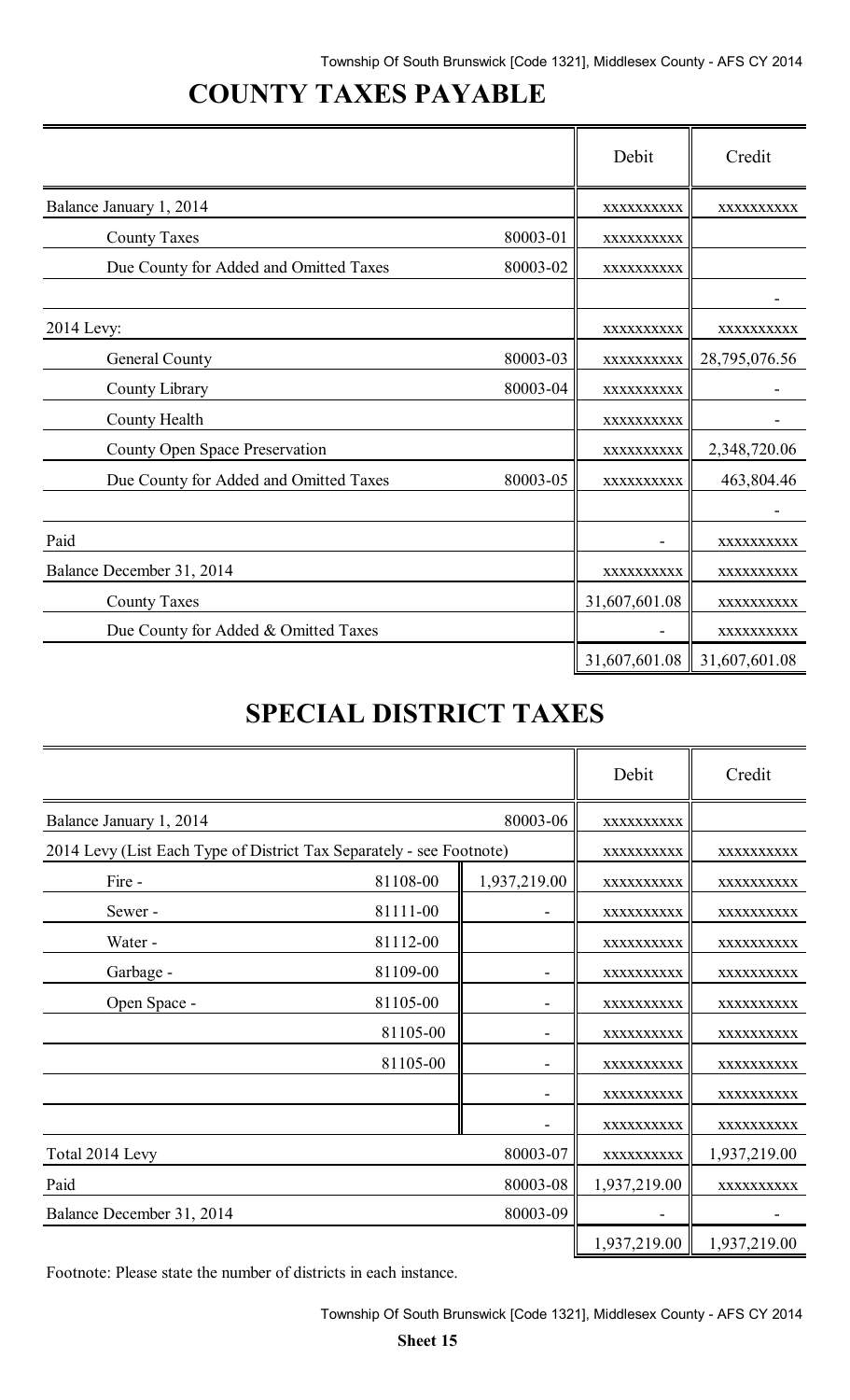# **STATE LIBRARY AID**

### **RESERVE FOR MAINTENANCE OF FREE PUBLIC LIBRARY WITH STATE AID**

| <b>SHEET NOT APPLICABLE</b>        |          | Debit      | Credit     |
|------------------------------------|----------|------------|------------|
| Balance January 1, 2014            | 80004-01 | XXXXXXXXXX |            |
| State Library Aid Received in 2014 | 80004-02 | XXXXXXXXXX |            |
|                                    |          |            |            |
| Expended                           | 80004-09 |            | XXXXXXXXXX |
| Balance December 31, 2014          | 80004-10 |            |            |
|                                    |          | 0.00       | 0.00       |

### **RESERVE FOR EXPENSE OF PARTICIPATION IN FREE COUNTY LIBRARY WITH STATE AID**

| Balance January 1, 2014            | 80004-03 | XXXXXXXXXX |           |
|------------------------------------|----------|------------|-----------|
| State Library Aid Received in 2014 | 80004-04 | XXXXXXXXXX |           |
|                                    |          |            |           |
| Expended                           | 80004-11 |            | XXXXXXXXX |
|                                    |          |            |           |
| Balance December 31, 2014          | 80004-12 |            |           |
|                                    |          | 0.00       | 0.00      |

#### **RESERVE FOR AID TO LIBRARY OR READING ROOM WITH STATE AID (N.J.S.A. 40:54-35)**

| Balance January 1, 2014            | 80004-05 | XXXXXXXXXX               |            |
|------------------------------------|----------|--------------------------|------------|
| State Library Aid Received in 2014 | 80004-06 | XXXXXXXXXX               |            |
|                                    |          |                          |            |
| Expended                           | 80004-13 |                          | XXXXXXXXXX |
|                                    |          |                          |            |
| Balance December 31, 2014          | 80004-14 | $\overline{\phantom{0}}$ |            |
|                                    |          | 0.00                     | 0.00       |

#### **RESERVE FOR LIBRARY SERVICES WITH FEDERAL AID**

| Balance January 1, 2014            | 80004-07 | XXXXXXXXXX |            |
|------------------------------------|----------|------------|------------|
| State Library Aid Received in 2014 | 80004-08 | XXXXXXXXXX |            |
|                                    |          |            |            |
| Expended                           | 80004-15 |            | XXXXXXXXXX |
|                                    |          |            |            |
| Balance December 31, 2014          | 80004-16 |            |            |
|                                    |          | 0.00       | 0.00       |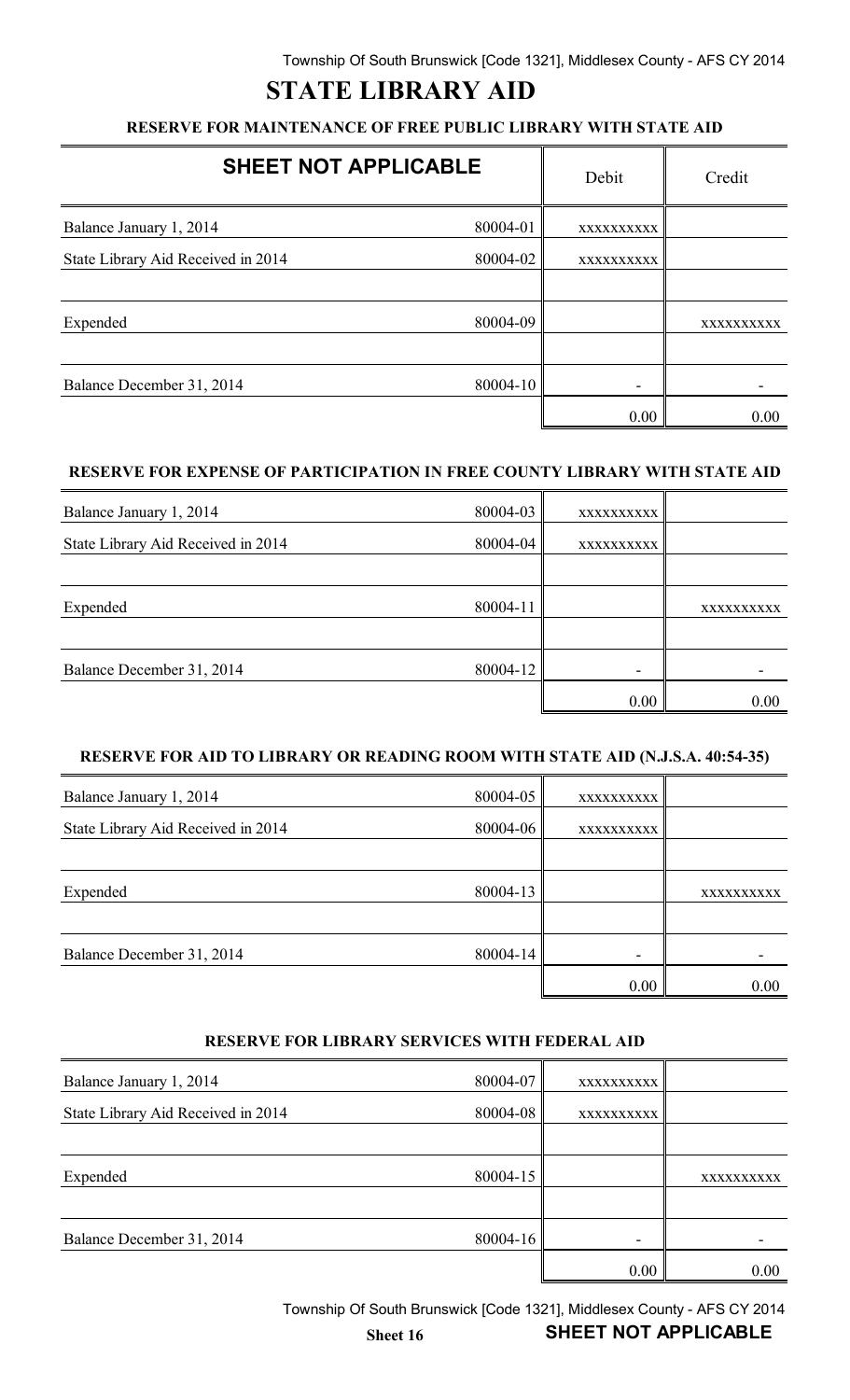| Source                                                                            |        | <b>Budget</b><br>$-01$ | Realized<br>$-02$ | Excess or<br>Deficit*<br>$-03$ |
|-----------------------------------------------------------------------------------|--------|------------------------|-------------------|--------------------------------|
| <b>Surplus Anticipated</b>                                                        | 80101- | 1,625,000.00           | 1,625,000.00      |                                |
| Surplus Anticipated with Prior Written Consent of<br>Director of Local Government | 80102- |                        |                   |                                |
| Miscellaneous Revenue Anticipated:                                                |        | XXXXXXXXXX             | XXXXXXXXXX        | XXXXXXXXXX                     |
| <b>Adopted Budget</b>                                                             |        | 16,150,970.22          | 16,548,890.83     | 397,920.61                     |
| Added by N.J.S. 40A:4-87: (List on 17a)                                           |        | XXXXXXXXXX             | XXXXXXXXXX        | XXXXXXXXXX                     |
| Totals from Sheet 17a                                                             |        | 227,292.70             | 227,292.70        |                                |
|                                                                                   |        |                        |                   |                                |
| <b>Total Miscellaneous Revenue Anticipated</b>                                    | 80103- | 16,378,262.92          | 16,776,183.53     | 397,920.61                     |
| Receipts from Delinquent Taxes                                                    | 80104- | 1,816,000.00           | 1,715,037.89      | (100, 962.11)                  |
|                                                                                   |        |                        |                   |                                |
| Amount to be Raised by Taxation:                                                  |        | XXXXXXXXXX             | XXXXXXXXXX        | XXXXXXXXXX                     |
| (a) Local Tax for Municipal Purposes                                              | 80105- | 27,814,964.70          | XXXXXXXXXX        | XXXXXXXXXX                     |
| (b) Addition to Local District School Tax                                         | 80106- |                        | XXXXXXXXXX        | XXXXXXXXXX                     |
| (c) Minimum Library Tax                                                           | 80121- | 2,615,446.41           | XXXXXXXXXX        | XXXXXXXXXX                     |
| Total Amount to be Raised by Taxation                                             | 80107- | 30,430,411.11          | 33,279,480.67     | 2,849,069.56                   |
|                                                                                   |        | 50,249,674.03          | 53,395,702.09     | 3,146,028.06                   |

## **STATEMENT OF GENERAL BUDGET REVENUES 2014**

# **ALLOCATION OF CURRENT TAX COLLECTIONS**

|                                                                                                                                                                                                                |          | Debit          | Credit         |
|----------------------------------------------------------------------------------------------------------------------------------------------------------------------------------------------------------------|----------|----------------|----------------|
| Current Taxes Realized in Cash (Total of Item 10 or 14 on Sheet 22)                                                                                                                                            | 80108-00 | XXXXXXXXX      | 169,970,807.89 |
| Amount to be Raised by Taxation                                                                                                                                                                                |          | XXXXXXXXXX     | XXXXXXXXXX     |
| Local District School Tax                                                                                                                                                                                      | 80109-00 | 103,833,490.50 | XXXXXXXXXX     |
| Regional School Tax                                                                                                                                                                                            | 80119-00 |                | XXXXXXXXXX     |
| Regional High School Tax                                                                                                                                                                                       | 80110-00 |                | XXXXXXXXXX     |
| <b>County Taxes</b>                                                                                                                                                                                            | 80111-00 | 31,143,796.62  | XXXXXXXXXX     |
| Due County for Added and Omitted Taxes                                                                                                                                                                         | 80112-00 | 463,804.46     | XXXXXXXXXX     |
| <b>Special District Taxes</b>                                                                                                                                                                                  | 80113-00 | 1,937,219.00   | XXXXXXXXXX     |
| Municipal Open Space Tax                                                                                                                                                                                       | 80120-00 | 1,440,502.42   | XXXXXXXXXX     |
| <b>Reserve for Uncollected Taxes</b>                                                                                                                                                                           | 80114-00 | XXXXXXXXXX     | 2,127,485.78   |
| Deficit in Required Collection of Current Taxes (or)                                                                                                                                                           | 80115-00 | XXXXXXXXXX     |                |
| Balance for Support of Municipal Budget (or)                                                                                                                                                                   | 80116-00 |                | XXXXXXXXXX     |
| *Excess Non-Budget Revenue (see footnote)                                                                                                                                                                      | 80117-00 | 33,279,480.67  | XXXXXXXXXX     |
| *Deficit Non-Budget Revenue (see footnote)                                                                                                                                                                     | 80118-00 | XXXXXXXXXX     |                |
| *These items are applicable only when there is no "Amount to be Raised by Taxation" in the "Budget"<br>column of the statement at the top of this sheet. In such instances, any excess or deficit in the above |          | 172,098,293.67 | 172,098,293.67 |

allocation would apply to "Non-Budget Revenue" only.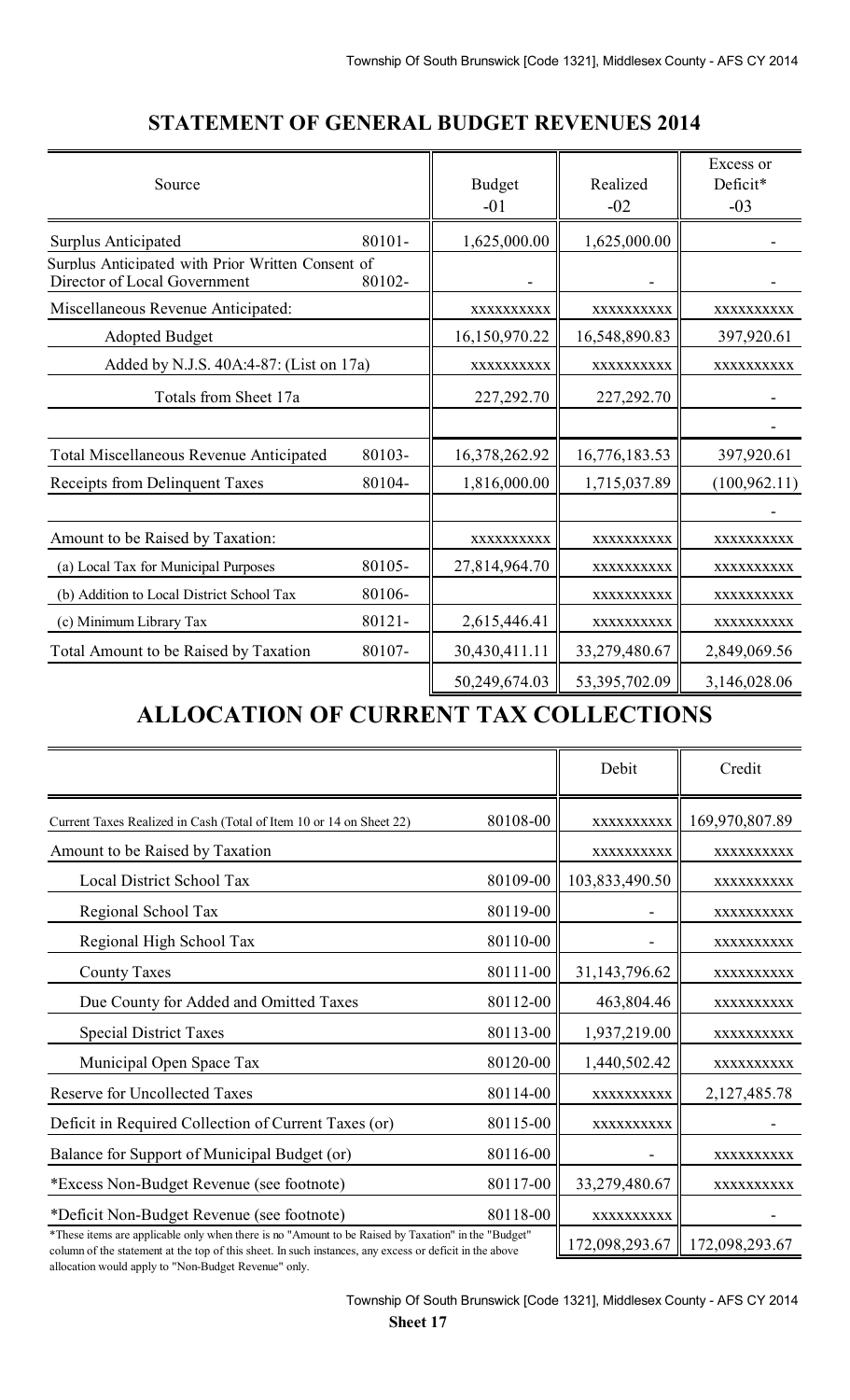## **STATEMENT OF GENERAL BUDGET REVENUES 2014 (Continued)**

## **Miscelllaneous Revenues Anticipated: Added By N.J.S. 40 A:4-87**

| Source                                                                                                 | <b>Budget</b> | Realized   | Excess or<br>(Deficit) |
|--------------------------------------------------------------------------------------------------------|---------------|------------|------------------------|
|                                                                                                        |               |            |                        |
| <b>Bulletproof Vest</b>                                                                                | 786.75        | 786.75     |                        |
|                                                                                                        |               |            |                        |
| Recycling Tonnage                                                                                      | 181,577.63    | 181,577.63 |                        |
| Drive Sober                                                                                            | 7,500.00      | 7,500.00   |                        |
|                                                                                                        |               |            |                        |
| Senior Transportation                                                                                  | 6,500.00      | 6,500.00   |                        |
| <b>ROID</b>                                                                                            | 16,572.49     | 16,572.49  |                        |
| Cultural Heritage                                                                                      | 1,776.00      | 1,776.00   |                        |
| <b>Body Armor</b>                                                                                      | 7,248.11      | 7,248.11   |                        |
| <b>DDEF</b>                                                                                            | 531.72        | 531.72     |                        |
| Distracte Driver                                                                                       | 4,800.00      | 4,800.00   |                        |
|                                                                                                        |               |            |                        |
|                                                                                                        |               |            |                        |
|                                                                                                        |               |            |                        |
|                                                                                                        |               |            |                        |
|                                                                                                        |               |            |                        |
|                                                                                                        |               |            |                        |
|                                                                                                        |               |            |                        |
|                                                                                                        |               |            |                        |
|                                                                                                        |               |            |                        |
|                                                                                                        |               |            |                        |
|                                                                                                        |               |            |                        |
|                                                                                                        |               |            |                        |
| I hereby certify that the above list of Chapter 159 insertions of revenue have been realized in $\phi$ |               |            |                        |
| CFO Singature:                                                                                         |               |            |                        |
|                                                                                                        |               |            |                        |
|                                                                                                        |               |            |                        |
|                                                                                                        |               |            |                        |
|                                                                                                        |               |            |                        |
| Totals (to Sheet 17)                                                                                   | 227,292.70    | 227,292.70 | 0.00                   |

I herby certify that the above list of Chaoper 159 insertions of revenue have been realized in cash or I have received written notification of the award of public or private revenue. These insertions meet the statutory requirements of N..J.S.A. 40A:4-87 and matching funds have been provided if applicable.

CFO Signature: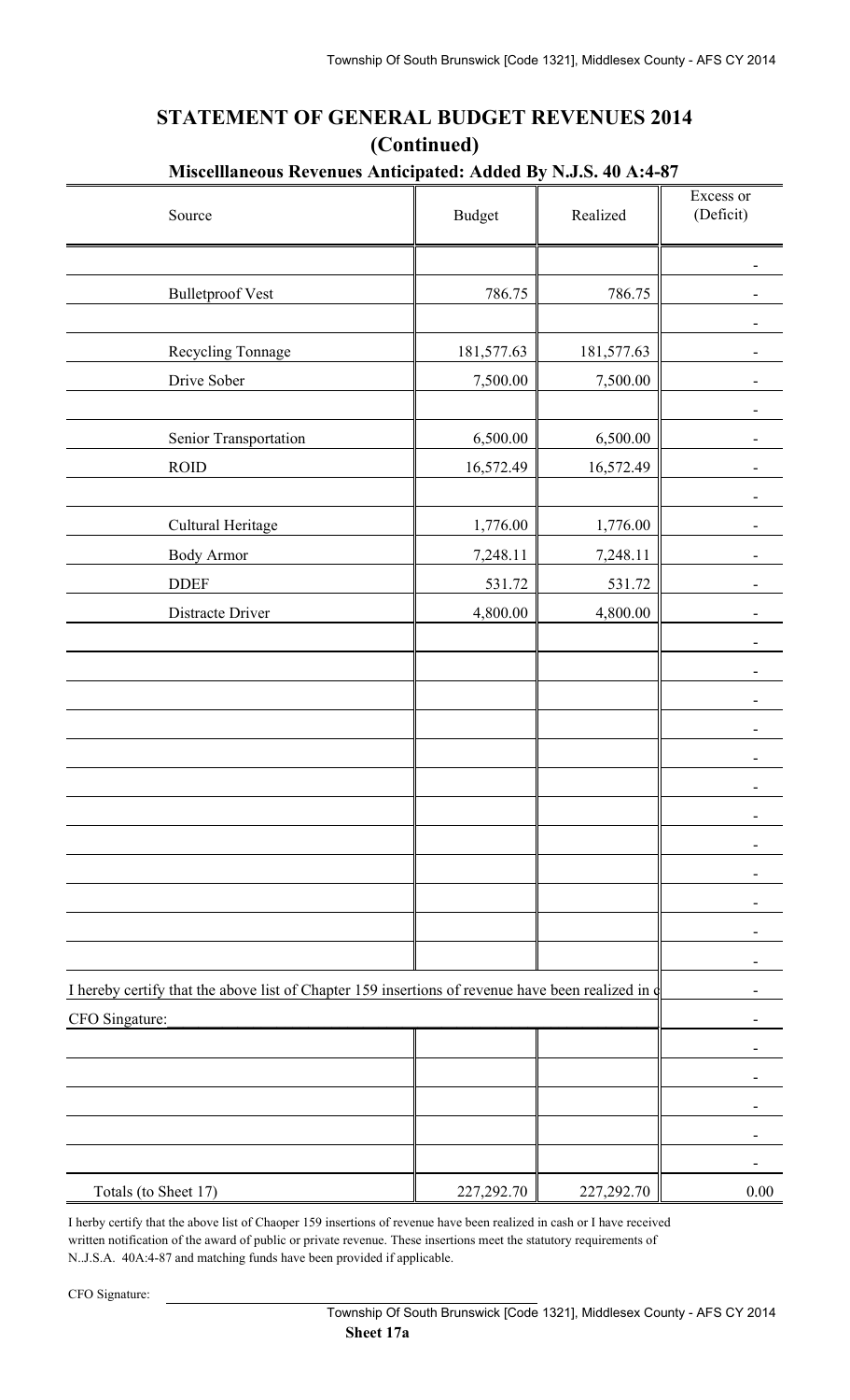## **STATEMENT OF GENERAL BUDGET APPROPRIATIONS 2014**

| 2014 Budget as Adopted                                                    |          | 80012-01      | 50,022,381.33 |
|---------------------------------------------------------------------------|----------|---------------|---------------|
| 2014 Budget - Added by N.J.S. 40A:4-87                                    |          | 80012-02      | 227, 292. 70  |
| Appropriated for 2014 (Budget Statement Item 9)                           |          | 80012-03      | 50,249,674.03 |
| Appropriated for 2014 by Emergency Appropriation (Budget Statement Item9) |          | 80012-04      | 500,000.00    |
| Total General Appropriations (Budget Statement Item 9)                    |          | 80012-05      | 50,749,674.03 |
| Add: Overexpenditures (see footnote)                                      |          |               |               |
| 80012-07<br><b>Total Appropriations and Overexpenditures</b>              |          |               | 50,749,674.03 |
| Deduct Expenditures:                                                      |          |               |               |
| Paid or Charged [Budget Statement Item (L)]                               | 80012-08 | 47,688,539.89 |               |
| Paid or Charged - Reserve for Uncollected Taxes                           | 80012-09 | 2,127,485.78  |               |
| Reserved                                                                  |          |               |               |
| <b>Total Expenditures</b>                                                 |          | 80012-11      | 50,747,386.81 |
| Unexpended Balances Canceled (see footnote)                               |          | 80012-12      | 2,287.22      |

#### **FOOTNOTES** - RE: OVEREXPENDITURES:

Every appropriation overexpended in the budget document must be marked with an \* and must agree in the aggregate with this item.

RE: UNEXPENDED BALANCES CANCELED:

Are not to be shown as "Paid or Charged" in the budget document. In all instances "Total Appropriations " and "Overexpenditures" must equal the sum of "Total Expenditures" and "Unexpended Balances Canceled".

## **SCHEDULE OF EMERGENCY APPROPRIATIONS FOR LOCAL DISTRICT SCHOOL PURPOSES**

### **(EXCEPT FOR TYPE I SCHOOL DEBT SERVICE)**

## **NOT APPLICABLE**

| 2014 Authorizations                           |  |
|-----------------------------------------------|--|
| N.J.S. 40A:4-46 (After adoption of Budget)    |  |
| N.J.S. 40A:4-20 (Prior to adoption of Budget) |  |
| <b>Total Authorizations</b>                   |  |
| Deduct Expenditures:                          |  |
| Paid or Charged                               |  |
| Reserved                                      |  |
| <b>Total Expenditures</b>                     |  |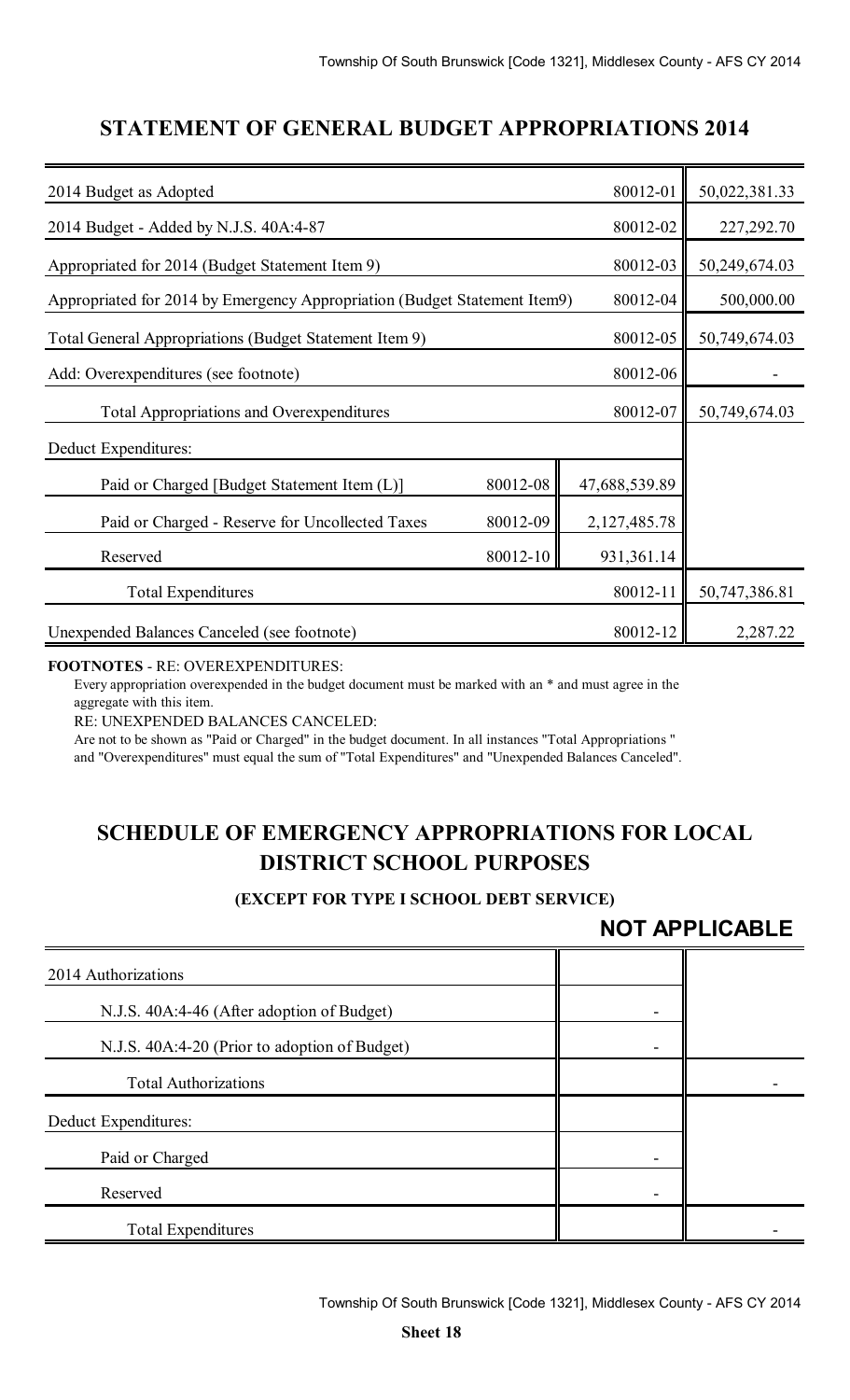# **RESULTS OF 2014 OPERATION**

## CURRENT FUND

|                                                                                             |          | Debit        | Credit       |
|---------------------------------------------------------------------------------------------|----------|--------------|--------------|
| Excess of anticipated Revenues:                                                             |          | XXXXXXXXXX   | XXXXXXXXXX   |
| Miscellaneous Revenues anticipated                                                          | 80013-01 | XXXXXXXXXX   | 397,920.61   |
| Delinquent Tax Collections                                                                  | 80013-02 | XXXXXXXXXX   |              |
|                                                                                             |          | XXXXXXXXXX   |              |
| Required Collection of Current Taxes                                                        | 80013-03 | XXXXXXXXXX   | 2,849,069.56 |
| Unexpended Balances of 2014 Budget Appropriations                                           | 80013-04 | XXXXXXXXXX   | 2,287.22     |
| Miscellaneous Revenue Not Anticipated                                                       | 81113-   | XXXXXXXXXX   | 163,743.81   |
| Miscellaneous Revenue Not Anticipated<br>Proceeds of Sale of Foreclosed Property (Sheet 27) | 81114-   | XXXXXXXXXX   |              |
| Payments in Lieu of Taxes on Real Property                                                  | 81120-   | XXXXXXXXX    |              |
| Sale of Municipal Assets                                                                    |          | XXXXXXXXXX   |              |
| Unexpended Balances of 2013 Appropriation Reserves                                          | 80013-05 | XXXXXXXXXX   | 79,794.22    |
| Prior Years Interfunds Returned in 2014                                                     | 80013-06 | XXXXXXXXXX   | 62,074.45    |
| Voided checks                                                                               |          | XXXXXXXXX    | 4,506.36     |
| Miscellaneous                                                                               |          | XXXXXXXXX    |              |
|                                                                                             |          | XXXXXXXXXX   |              |
|                                                                                             |          | XXXXXXXXXX   |              |
| <b>Realize RAR</b>                                                                          |          | XXXXXXXXXX   | 49,411.38    |
|                                                                                             |          | XXXXXXXXX    |              |
| Deferred School Tax Revenue: (See School Taxes, Sheets 13 & 14)                             |          | XXXXXXXXXX   | XXXXXXXXXX   |
| Balance January 1, 2014                                                                     | 80013-07 |              | XXXXXXXXXX   |
| Balance December 31, 2014                                                                   | 80013-08 | XXXXXXXXXX   |              |
| Deficit in Anticipated Revenues:                                                            |          | XXXXXXXXXX   | XXXXXXXXX    |
| Miscellaneous Revenues Anticipated                                                          | 80013-09 |              | XXXXXXXXXX   |
| <b>Delinquent Tax Collections</b>                                                           | 80013-10 | 100,962.11   | XXXXXXXXXX   |
|                                                                                             |          |              | XXXXXXXXXX   |
| Required Collection of Current Taxes                                                        | 80013-11 |              | XXXXXXXXXX   |
| Interfund Advances Originating in 2014                                                      | 80013-12 | 69,872.41    | XXXXXXXXX    |
| 2013 Senior Deductions Disallowed in 2014                                                   |          | 6,859.58     | XXXXXXXXX    |
| 2013 RAR                                                                                    |          | 62,385.25    | XXXXXXXXXX   |
|                                                                                             |          |              | XXXXXXXXXX   |
| Miscellaneous Adjustment                                                                    |          | 0.02         | XXXXXXXXXX   |
| Refund of prior year tax appeal                                                             |          | 52,053.14    | XXXXXXXXXX   |
|                                                                                             |          |              | XXXXXXXXXX   |
| Deficit Balance - To Trial Balance (Sheet 3)                                                | 80013-13 | XXXXXXXXXX   |              |
| Surplus Balance - To Surplus (Sheet 21)                                                     | 80013-14 | 3,316,675.10 | XXXXXXXXXX   |
|                                                                                             |          | 3,608,807.61 | 3,608,807.61 |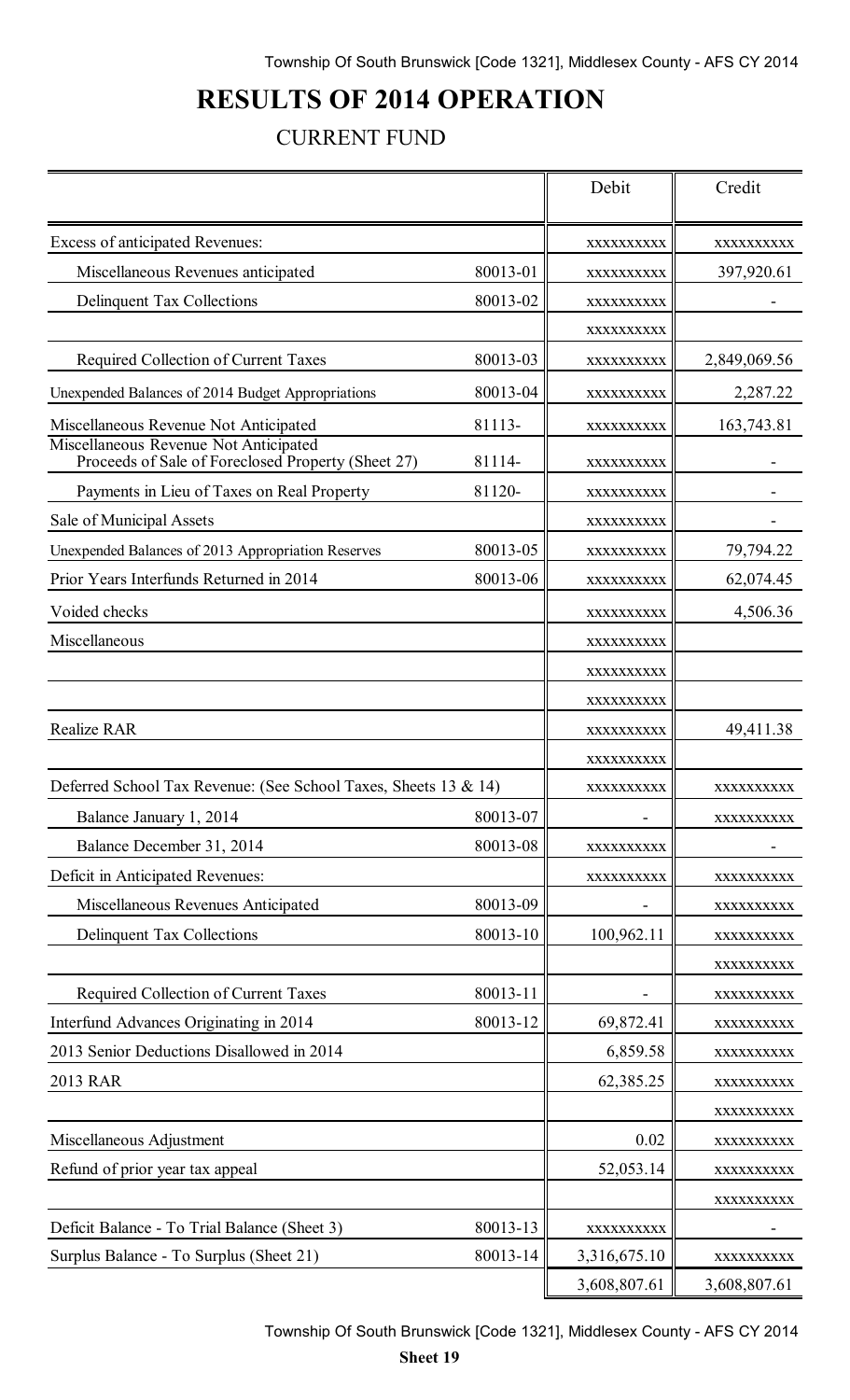# **SCHEDULE OF MISCELLANEOUS REVENUES NOT ANTICIPATED**

| <b>Source</b>                                                            | <b>Amount Realized</b> |
|--------------------------------------------------------------------------|------------------------|
| Assessor                                                                 | 1,403.50               |
| Code                                                                     |                        |
| Clerk                                                                    | 697.93                 |
| Engineer                                                                 |                        |
| Data Processing                                                          |                        |
| Fire                                                                     | 30.00                  |
| Health                                                                   | 9,532.81               |
| Planning                                                                 |                        |
| Police                                                                   | 52,915.68              |
| Public Works                                                             | 2,791.50               |
| Recreation                                                               | 1,244.14               |
| Senior                                                                   | 250.00                 |
| Tax Collector                                                            | 4,430.32               |
| Zoning                                                                   | 115.66                 |
| Sale of Assets                                                           | 57,619.47              |
| Lawn Charged                                                             | 1,026.54               |
| SC Vet Admin Fee                                                         | 3,632.81               |
| Misc                                                                     | 6,305.20               |
| Legal                                                                    | 7,078.25               |
| Recycling                                                                |                        |
| Court                                                                    | 1,851.00               |
| <b>PILOT</b>                                                             | 8,500.00               |
| <b>Insurance Refunds</b>                                                 | 45.00                  |
| <b>Wellness Centwer Rent</b>                                             | 4,274.00               |
|                                                                          |                        |
|                                                                          |                        |
|                                                                          |                        |
|                                                                          |                        |
|                                                                          |                        |
|                                                                          |                        |
|                                                                          |                        |
|                                                                          |                        |
|                                                                          |                        |
|                                                                          |                        |
| <b>Total Amount of Miscellaneous Revenues Not Anticipated (Sheet 19)</b> | $\$$<br>163,743.81     |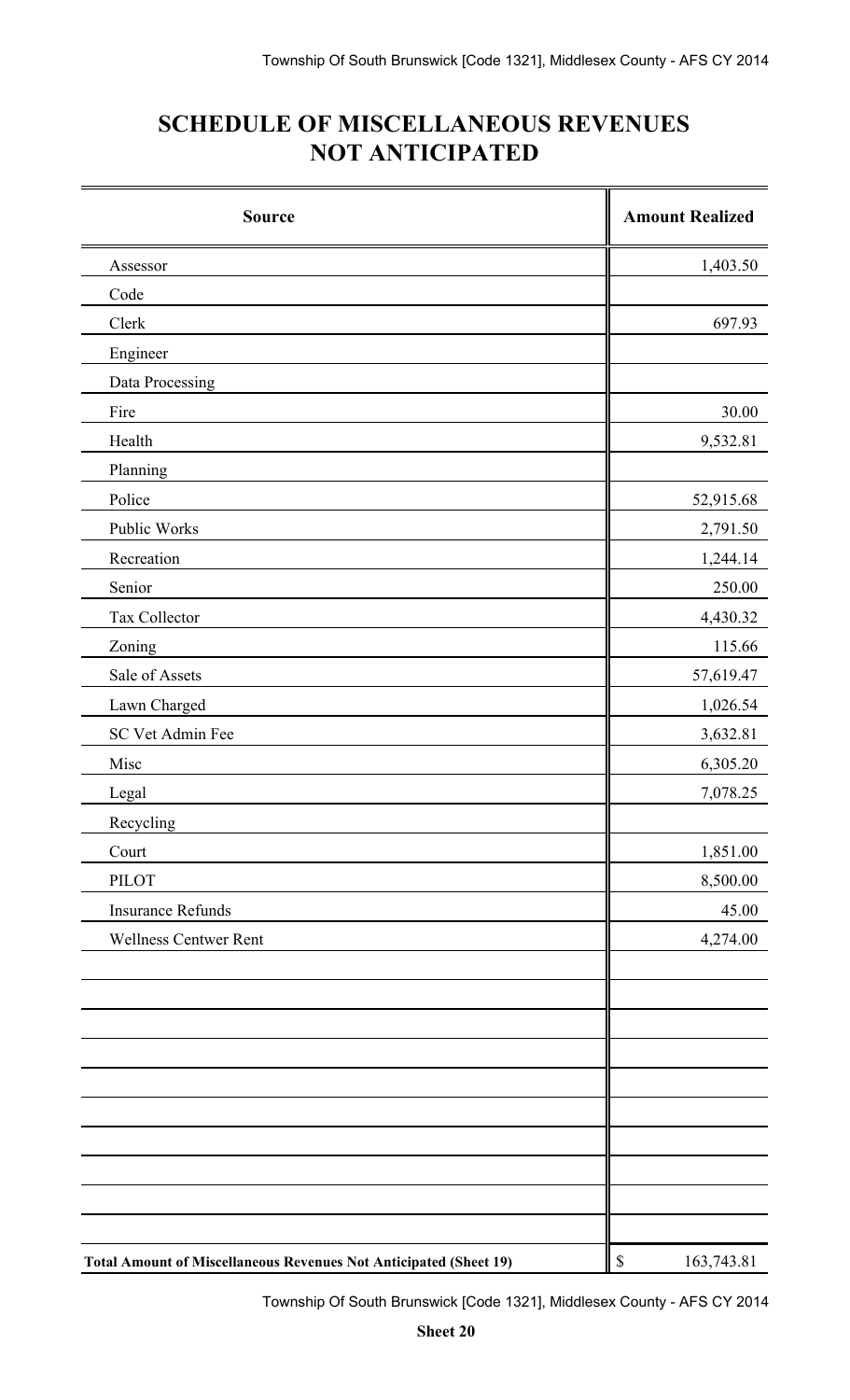## **SURPLUS - CURRENT FUND YEAR 2014**

|                                                               |          | Debit        | Credit       |
|---------------------------------------------------------------|----------|--------------|--------------|
| Balance January 1, 2014                                       | 80014-01 | XXXXXXXXXX   | 1,851,546.76 |
| 2.                                                            |          | XXXXXXXXXX   |              |
| 3. Excess Resulting from 2014 Operations                      | 80014-02 | XXXXXXXXXX   | 3,316,675.10 |
| Amount Appropriated in the 2014 Budget - Cash<br>4.           | 80014-03 | 1,625,000.00 | XXXXXXXXXX   |
| Amount Appropriated in the 2014 Budget with Prior Writ-<br>5. |          |              |              |
| ten Consent of Director of Local Government Services          | 80014-04 |              | XXXXXXXXXX   |
| 6.                                                            |          |              | XXXXXXXXXX   |
| Balance December 31, 2014                                     | 80014-05 | 3,543,221.86 | XXXXXXXXXX   |
|                                                               |          | 5,168,221.86 | 5,168,221.86 |

## **ANALYSIS OF BALANCE DECEMBER 31, 2014 (FROM CURRENT FUND - TRIAL BALANCE)**

| Cash                                                                 |          | 80014-06   | 6,790,400.35 |
|----------------------------------------------------------------------|----------|------------|--------------|
| Investments                                                          |          | 80014-07   |              |
|                                                                      |          |            |              |
|                                                                      |          |            |              |
| Sub Total                                                            |          |            | 6,790,400.35 |
| Deduct Cash Liabilities Marked with "C" on Trial Balance             |          | 80014-08   | 3,696,077.21 |
| Cash Surplus                                                         |          | 80014-09   | 3,094,323.14 |
| Deficit in Cash Surplus                                              |          | 80014-10   |              |
| Other Assets Pledged to Surplus: *                                   |          |            |              |
| (1) Due from State of N.J. Senior<br>Citizens and Veterans Deduction | 80014-16 |            |              |
| Deferred Charges #                                                   | 80014-12 | 408,605.06 |              |
| Cash Deficit #                                                       | 80014-13 |            |              |
| Due from FEMA for Sandy                                              |          | 40,293.66  |              |
|                                                                      |          |            |              |
|                                                                      |          |            |              |
| <b>Total Other Assets</b>                                            |          | 80014-14   | 448,898.72   |
| * IN THE CASE OF A "DEFICIT IN CASH SURPLUS", "OTHER                 |          | 80014-15   | 3,543,221.86 |
| ASSETS" WOULD ALSO BE PLEDGED TO CASH LIABILITIES.                   |          |            |              |

# MAY NOT BE ANTICIPATED AS NON-CASH SURPLUS IN 2015 BUDGET.

(1) MAY BE ALLOWED UNDER CERTAIN CONDITIONS.

NOTE: Deferred charges for authorizations under N.J.S. 40A:4-55 (Tax Map, etc.), N.J.S. 40A:4-55 (Flood Damage, etc.), N.J.S. 40A:4-55.1 (Roads and Bridges, etc.) and N.J.S. 40A:4-55. 13 (Public Exigencies, etc.) to the extent of emergency notes issued and outstanding for such purposes, together with such emergency notes, may be omitted from this analysis.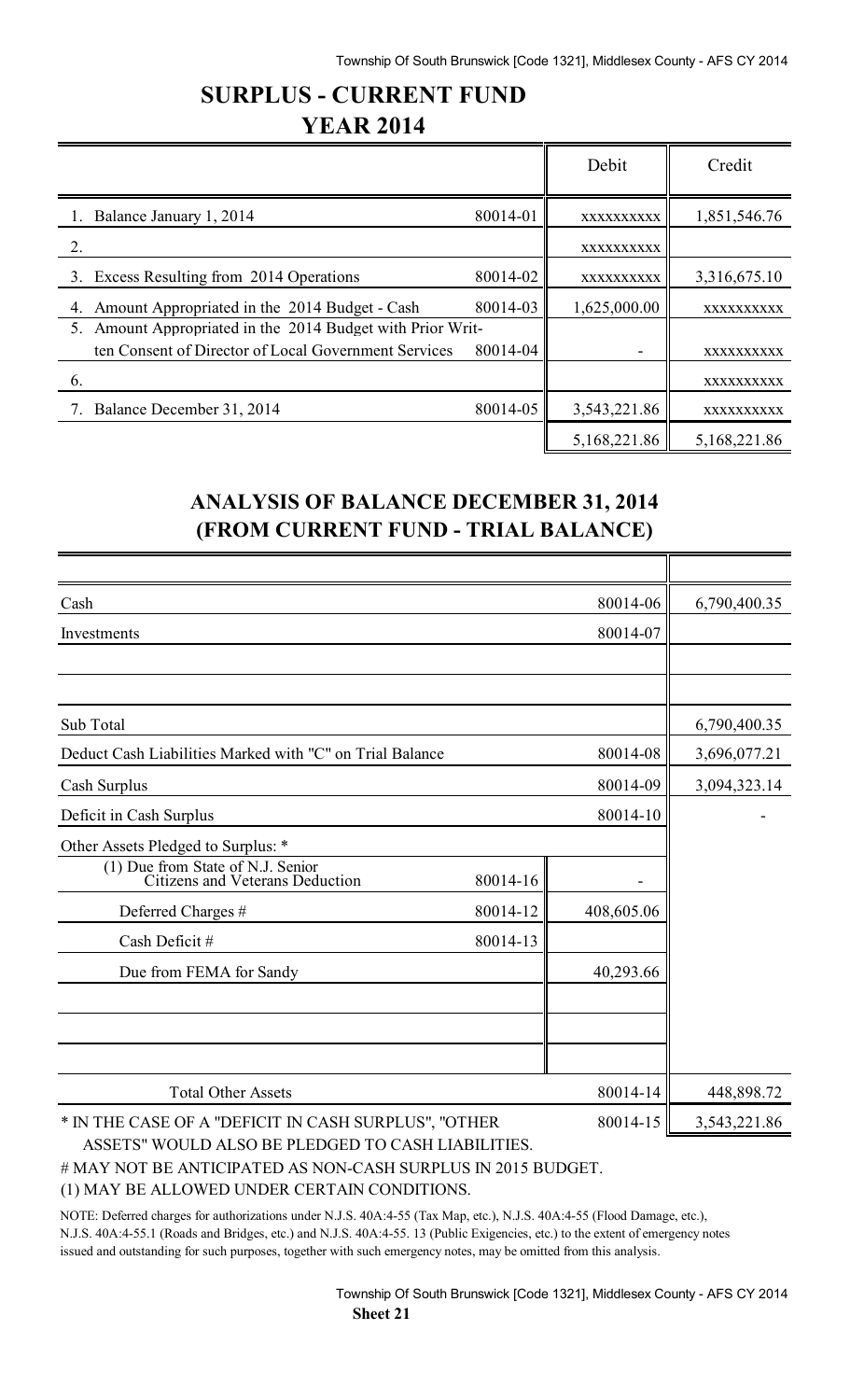# **(FOR MUNICIPALITIES ONLY) CURRENT TAXES - 2014 LEVY**

|         | 1. Amount of Levy as per Duplicate (Analysis) $#$                                                                                                                                                                                                                                                                                                                                          |          |                | 82101-00         |              | 168,834,720.86   |
|---------|--------------------------------------------------------------------------------------------------------------------------------------------------------------------------------------------------------------------------------------------------------------------------------------------------------------------------------------------------------------------------------------------|----------|----------------|------------------|--------------|------------------|
|         | or<br>(Abstract of Ratables)                                                                                                                                                                                                                                                                                                                                                               |          |                | 82113-00         | \$           |                  |
|         | 2. Amount of Levy Special District Taxes                                                                                                                                                                                                                                                                                                                                                   |          |                | 82102-00         | \$           |                  |
| $3_{-}$ | Amount Levied for Omitted Taxes under<br>N.J.S.A. 54:4-63.12 et seq.                                                                                                                                                                                                                                                                                                                       |          |                | 82103-00         | \$           |                  |
|         | 4. Amount Levied for Added Taxes under<br>N.J.S.A. 54:4-63.1 et. seq.                                                                                                                                                                                                                                                                                                                      |          |                | 82104-00         | $\mathbb{S}$ | 2,552,934.24     |
|         | 5a. Subtotal 2014 Levy                                                                                                                                                                                                                                                                                                                                                                     |          | \$             | 171,387,655.10   |              |                  |
|         | 5b. Reductions due to tax appeals**                                                                                                                                                                                                                                                                                                                                                        |          | \$             |                  |              |                  |
|         | 5c. Total 2014 Tax Levy                                                                                                                                                                                                                                                                                                                                                                    |          |                | 82106-00         |              | \$171,387,655.10 |
|         | 6. Transferred to Tax Title Liens                                                                                                                                                                                                                                                                                                                                                          |          |                | 82107-00         | \$           | 79,508.38        |
|         | 7. Transferred to Foreclosed Property                                                                                                                                                                                                                                                                                                                                                      |          |                | 82108-00         | \$           |                  |
|         | 8. Remitted, Abated or Canceled                                                                                                                                                                                                                                                                                                                                                            |          |                | 82109-00         | \$           | 71,598.56        |
| 9.      | Discount Allowed                                                                                                                                                                                                                                                                                                                                                                           |          |                | 82110-00         | \$           |                  |
|         | 10. Collected in Cash: In 2013                                                                                                                                                                                                                                                                                                                                                             | 82121-00 | $\mathbb{S}^-$ | 2,669,692.15     |              |                  |
|         | In 2014 *                                                                                                                                                                                                                                                                                                                                                                                  | 82122-00 |                | \$167,112,115.74 |              |                  |
|         | Homestead Benefit Credit                                                                                                                                                                                                                                                                                                                                                                   | 82124-00 | \$             |                  |              |                  |
|         | State's Share of 2014 Senior Citizens<br>and Veterans Deductions Allowed                                                                                                                                                                                                                                                                                                                   | 82123-00 | S              | 189,000.00       |              |                  |
|         | Total To Line 14                                                                                                                                                                                                                                                                                                                                                                           | 82111-00 |                | 169,970,807.89   |              |                  |
|         | 11. Total Credits                                                                                                                                                                                                                                                                                                                                                                          |          |                |                  | \$           | 170, 121, 914.83 |
|         | 12. Amount Outstanding December 31, 2014                                                                                                                                                                                                                                                                                                                                                   |          |                | 83120-00         | S.           | 1,265,740.27     |
|         | 13. Percentage of Cash Collections to Total 2014 Levy<br>(Item 10 divided by Item 5c) is:<br>99.17%<br>82112-00                                                                                                                                                                                                                                                                            | Note A   |                |                  |              |                  |
|         | Note: If municipality conducted Accelerated Tax Sale or Tax Levy Sale check here<br>& complete Sheet 22a                                                                                                                                                                                                                                                                                   |          |                |                  |              |                  |
|         | 14. Calculation of Current Taxes Realized in Cash:<br>Total of Line 10                                                                                                                                                                                                                                                                                                                     |          |                |                  |              | 169,970,807.89   |
|         | Less: Reserve for Tax Appeals Pending<br>State Division of Tax Appeals                                                                                                                                                                                                                                                                                                                     |          |                |                  | \$           |                  |
| Note A: | To Current Taxes Realized in Cash (Sheet 17)<br>In showing the above percentage the following should be noted:<br>Where Item 5 shows $1,500,000.00$ , and Item 10 shows $1,049,977.50$ , the percentage represented by<br>the cash collections would be $1,049,977.50 \div 1,500,000$ , or .699985. The correct percentage to be<br>shown as Item 13 is 69.99% and not 70.00%, nor 69.999% |          |                |                  |              | 169,970,807.89   |
| # Note: | On Item 1 if Duplicate (Analysis) Figure is used; be sure to include Senior Citizens and Veterans Deductions.                                                                                                                                                                                                                                                                              |          |                |                  |              |                  |

\* Include overpayments applied as part of 2014 collections.

\*\* Tax appeals pursuant to R.S. 54:3-21 et seq and/or R.S. 54:48-1 et seq approved by resolution of the governing body prior to introduction of municipal budget. (N.J.S.A. 40A:4-41)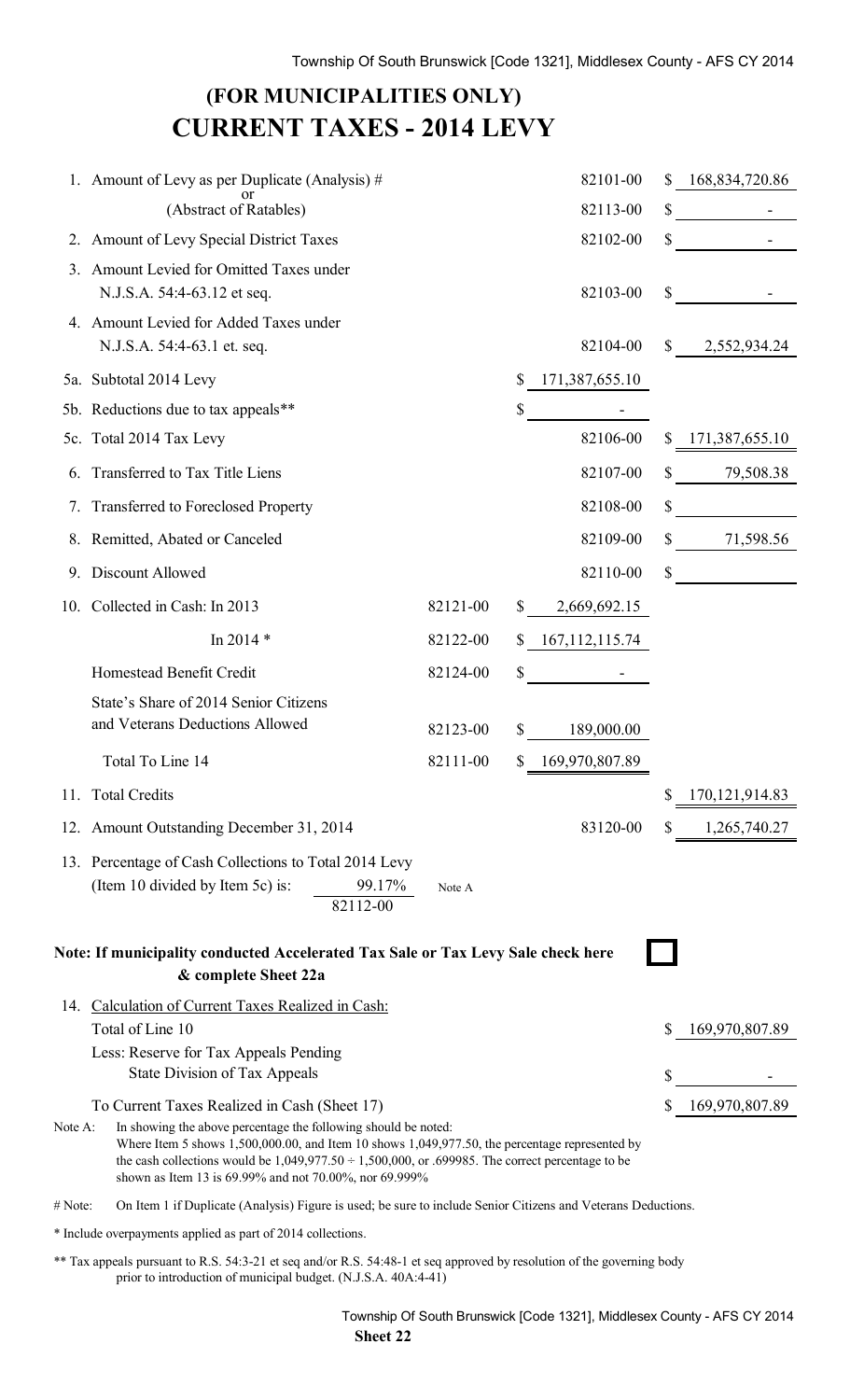# *This Sheet is NOT APPLICABLE*

## **ACCELERATED TAX SALE / TAX LEVY SALE - CHAPTER 99**

## **To Calculate Underlying Tax Collection Rate For 2014**

Utilized this sheet only if you conducted an Accelerated Tax Sale or Tax Levy Sale pursuant to Chapter 99, P.L. 1997

### **(1) Utilizing Accelerated Tax Sale**

|                                                                  | N/A     |
|------------------------------------------------------------------|---------|
|                                                                  |         |
|                                                                  | N/A     |
|                                                                  | N/A     |
| Percentage of Collection Excluding Accelerated Tax Sale Proceeds | $N/A$ % |

### **(2) Utilizing Tax Levy Sale**

|                                                           | N/A     |
|-----------------------------------------------------------|---------|
|                                                           |         |
|                                                           | N/A     |
|                                                           | N/A     |
| Percentage of Collection Excluding Tax Levy Sale Proceeds | $N/A$ % |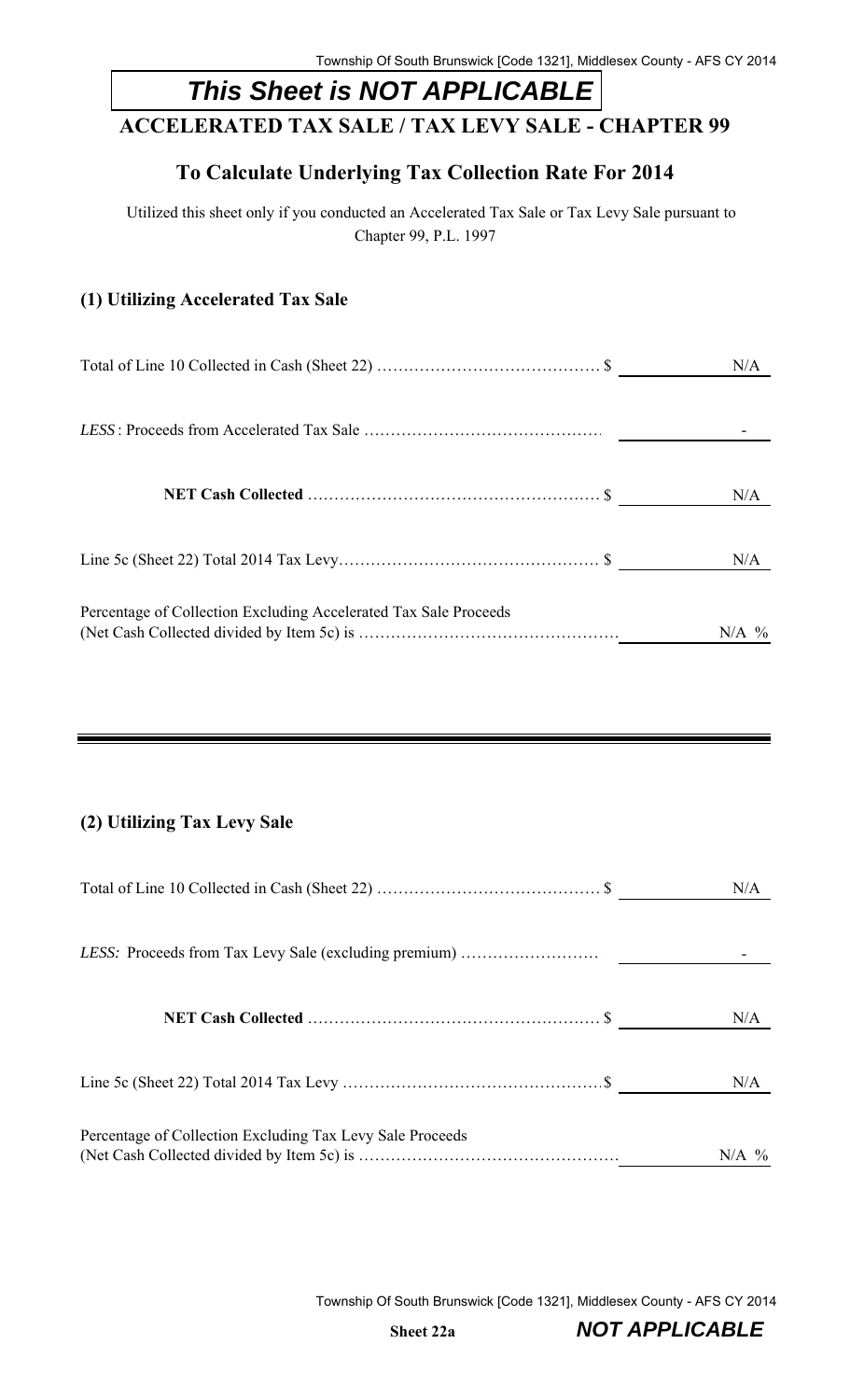## **SCHEDULE OF DUE FROM /TO STATE OF NEW JERSEY FOR SENIOR CITIZENS AND VETERANS DEDUCTIONS**

|                                                                      | Debit      | Credit     |
|----------------------------------------------------------------------|------------|------------|
| Balance January 1, 2014                                              | XXXXXXXXXX | XXXXXXXXX  |
| Due From State of New Jersey                                         |            | XXXXXXXXXX |
| Due To State of New Jersey                                           | XXXXXXXXXX | 60,931.27  |
| Sr. Citizens Deductions Per Tax Billings                             | 186,500.00 | XXXXXXXXXX |
| Veterans Deductions Per Tax Billings<br>3.                           |            | XXXXXXXXXX |
| 4. Sr. Citizens Deductions Allowed By Tax Collector                  |            | XXXXXXXXXX |
| 5. Vet Deductions Allowed By Tax Collector                           | 4,250.00   |            |
| 2013 Deductions Allowed By Tax Collector<br>6.                       | 453.43     |            |
| Sr. Citizens Deductions Disallowed By Tax Collector<br>7.            | XXXXXXXXXX | 1,750.00   |
| Sr. Citizens Deductions Disallowed By Tax Collector 2013 Taxes<br>8. | XXXXXXXXXX | 7,313.01   |
| Received in Cash from State<br>9.                                    | XXXXXXXXXX | 181,640.42 |
| 10.                                                                  |            |            |
| 11.                                                                  |            |            |
| Balance December 31, 2014<br>12.                                     | XXXXXXXXXX | XXXXXXXXXX |
| Due From State of New Jersey                                         | XXXXXXXXXX |            |
| Due To State of New Jersey                                           | 60,431.27  | XXXXXXXXXX |
|                                                                      | 251,634.70 | 251,634.70 |

Calculation of Amount to be included on Sheet 22, Item 10- 2014 Senior Citizens and Veterans Deductions Allowed

| Line 2               | 186,500.00 |
|----------------------|------------|
| Line 3               | 0.00       |
| Line 4, $5$          | 4,250.00   |
| Sub-Total            | 190,750.00 |
| Less: Line 7         | 1,750.00   |
| To Item 10, Sheet 22 | 189,000.00 |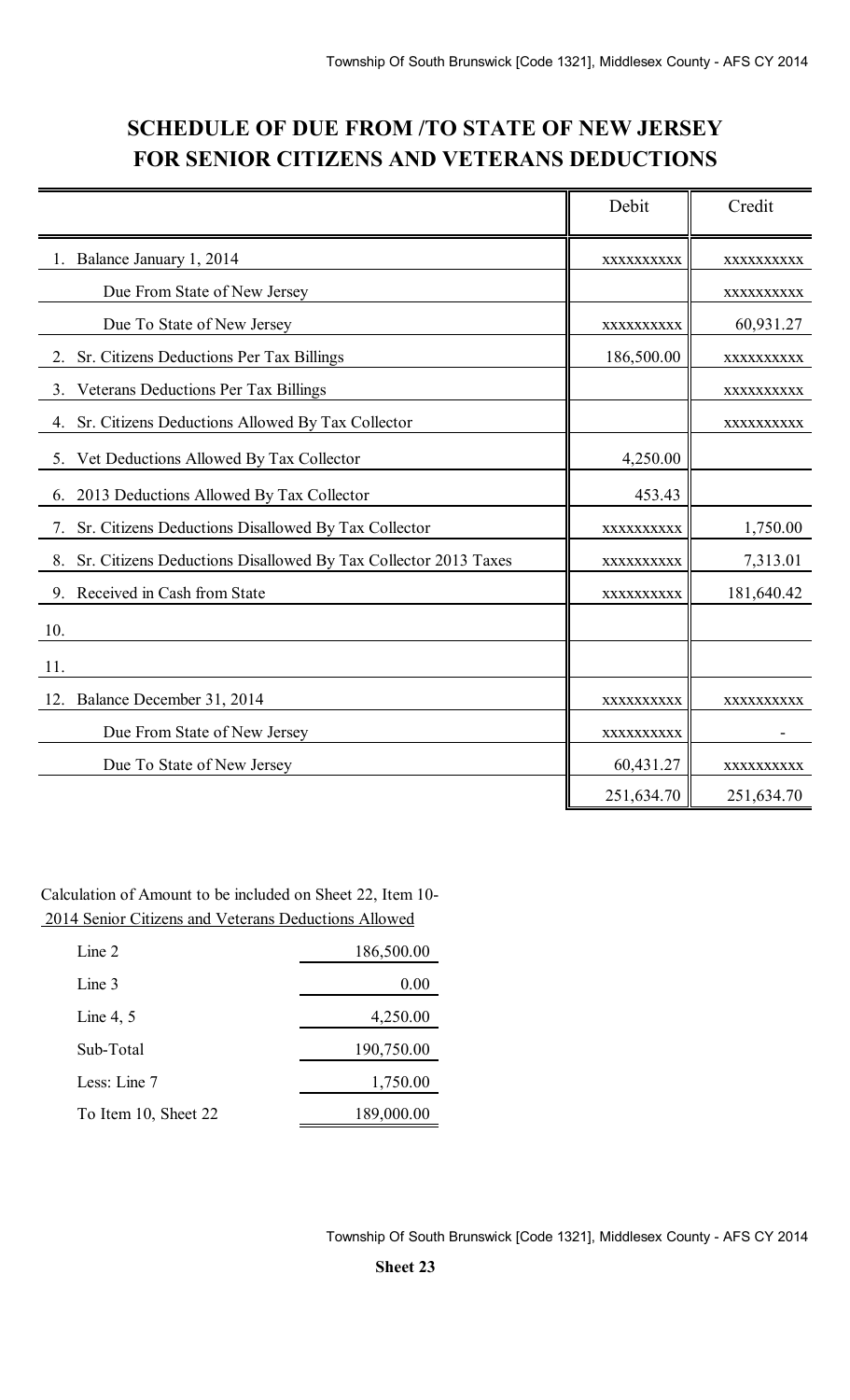## **SCHEDULE OF RESERVE FOR TAX APPEALS PENDING (N.J.S.A. 54:3-27)**

|                                                                                                |            | Debit      | Credit     |
|------------------------------------------------------------------------------------------------|------------|------------|------------|
| Balance January 1, 2014                                                                        |            | XXXXXXXXXX |            |
| <b>Taxes Pending Appeal</b>                                                                    |            | XXXXXXXXXX | XXXXXXXXXX |
| <b>Interest Earned on Taxes Pending Appeals</b>                                                |            | XXXXXXXXXX | XXXXXXXXXX |
| Contested Amount of 2014 Taxes Collected which<br>are Pending State Appeal (Item 14, Sheet 22) | XXXXXXXXXX |            |            |
| Interest Earned on Taxes Pending State Appeals                                                 |            | XXXXXXXXXX |            |
|                                                                                                |            |            |            |
| Cash Paid to Appelants (Including 5% Interest from Date of Payment)                            |            |            | XXXXXXXXXX |
| Closed to Results of Operations<br>(Portion of Appeal won by Municipality, including Interest) |            | XXXXXXXXXX |            |
| Balance December 31, 2014                                                                      |            |            | XXXXXXXXXX |
| Taxes Pending Appeal *                                                                         |            | XXXXXXXXXX | XXXXXXXXXX |
| <b>Interest Earned on Taxes Pending Appeals</b>                                                |            | XXXXXXXXXX | XXXXXXXXXX |
|                                                                                                |            | 0.00       | 0.00       |

\* Includes State Tax Court and County Board of Taxation Appeals Not Adjusted by December 31, 2014

Signature of Tax Collector

License # Date

1437 01/22/15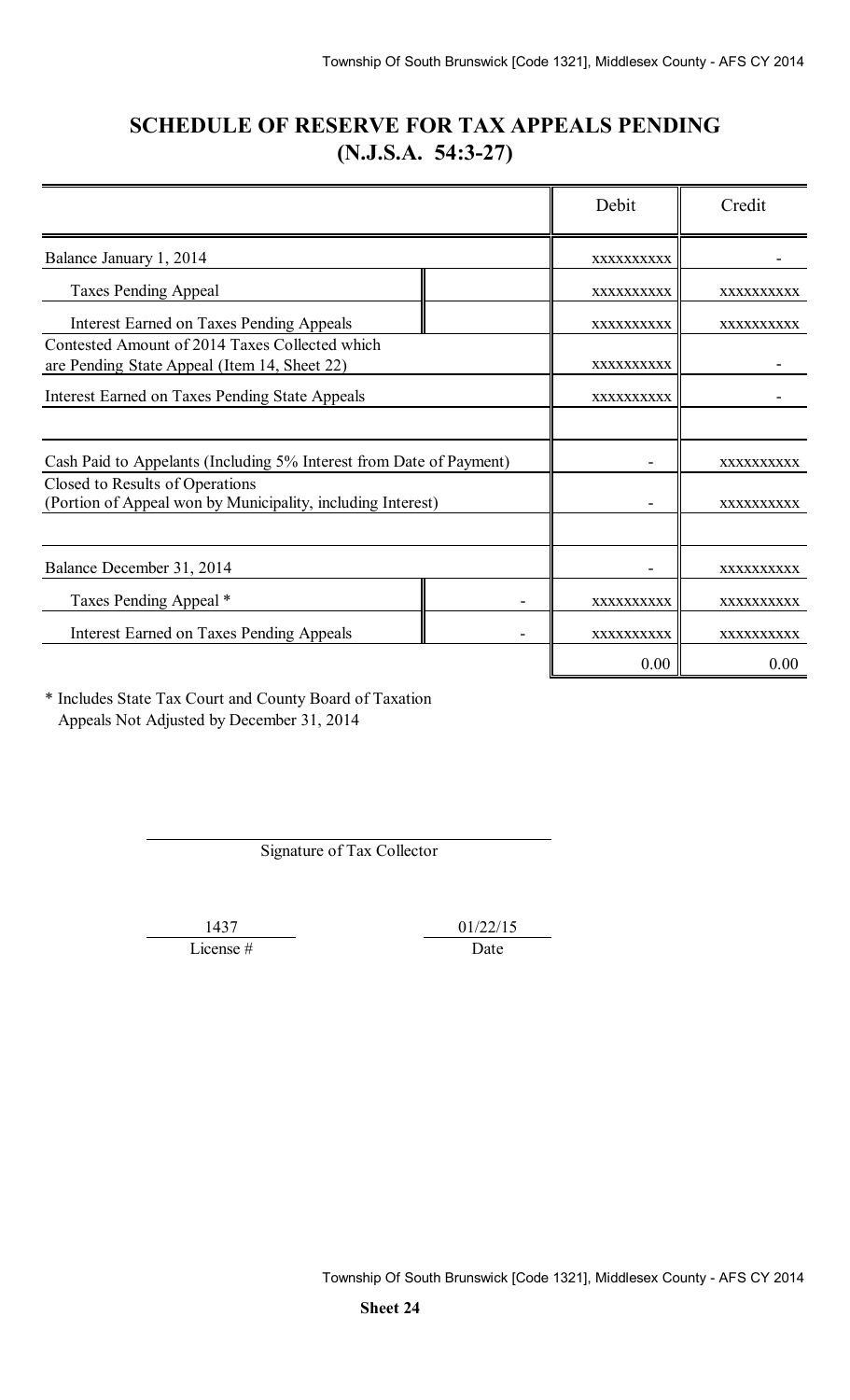# **ACCELERATED TAX SALE - CHAPTER 99**

# **Calculation to Utilize Proceeds In Current Budget as Deduction To Reserve For Uncollected Taxes Appropriation**

| Note: | This sheet should be completed only if you are conducting an accelerated tax sale for the first |
|-------|-------------------------------------------------------------------------------------------------|
|       | time in the current year.                                                                       |

# **NOT APPLICABLE**

| A.             | <b>Reserve for Uncollected Taxes (sheet 25, Item 12)</b>                                                                                             |         | \$<br>N/A |
|----------------|------------------------------------------------------------------------------------------------------------------------------------------------------|---------|-----------|
| <b>B.</b>      | Reserve for Uncollected Taxes Exclusion:<br><b>Outstanding Balance of Delinquent Taxes</b><br>(sheet 26, Item 14A) $x \frac{9}{6}$ of                |         |           |
|                | collection (Item 16)<br>\$                                                                                                                           | N/A     |           |
| $\mathbf{C}$ . | <i>TIMES</i> : % of increase of Amount to be<br>Raised by Taxes over Prior Year<br>[(2015 Estimated Total Levy - 2014 Total Levy) / 2014 Total Levy] | $N/A$ % |           |
| D.             | <b>Reserve for Uncollected Taxes Exclusion Amount</b><br>$[(B \times C) + B]$                                                                        |         | \$<br>N/A |
| Е.             | <b>Net Reserve for Uncollected Taxes</b><br><b>Appropriation in Current Budget</b><br>$(A-D)$                                                        |         | \$<br>N/A |
|                |                                                                                                                                                      |         |           |

#### **2015 Reserve for Uncollected Taxes Appropriation Calculation (Actual)**

|    | 1. Subtotal General Appropriations (item 8(L) budget sheet 29) |  |     |
|----|----------------------------------------------------------------|--|-----|
|    | 2. Taxes not included in the Budget (AFS 25, items 2 thru 7)   |  | N/A |
|    | <b>Total</b>                                                   |  |     |
|    | 3. Less: Anticipated Revenues (item 5, budget sheet 11)        |  |     |
| 4. | <b>Cash Required</b>                                           |  |     |
|    | 5. Total Required at<br>$0.00\%$<br>(items $4+6$ )             |  |     |
|    | 6. Reserve for Uncollected Taxes (item E above)                |  | N/A |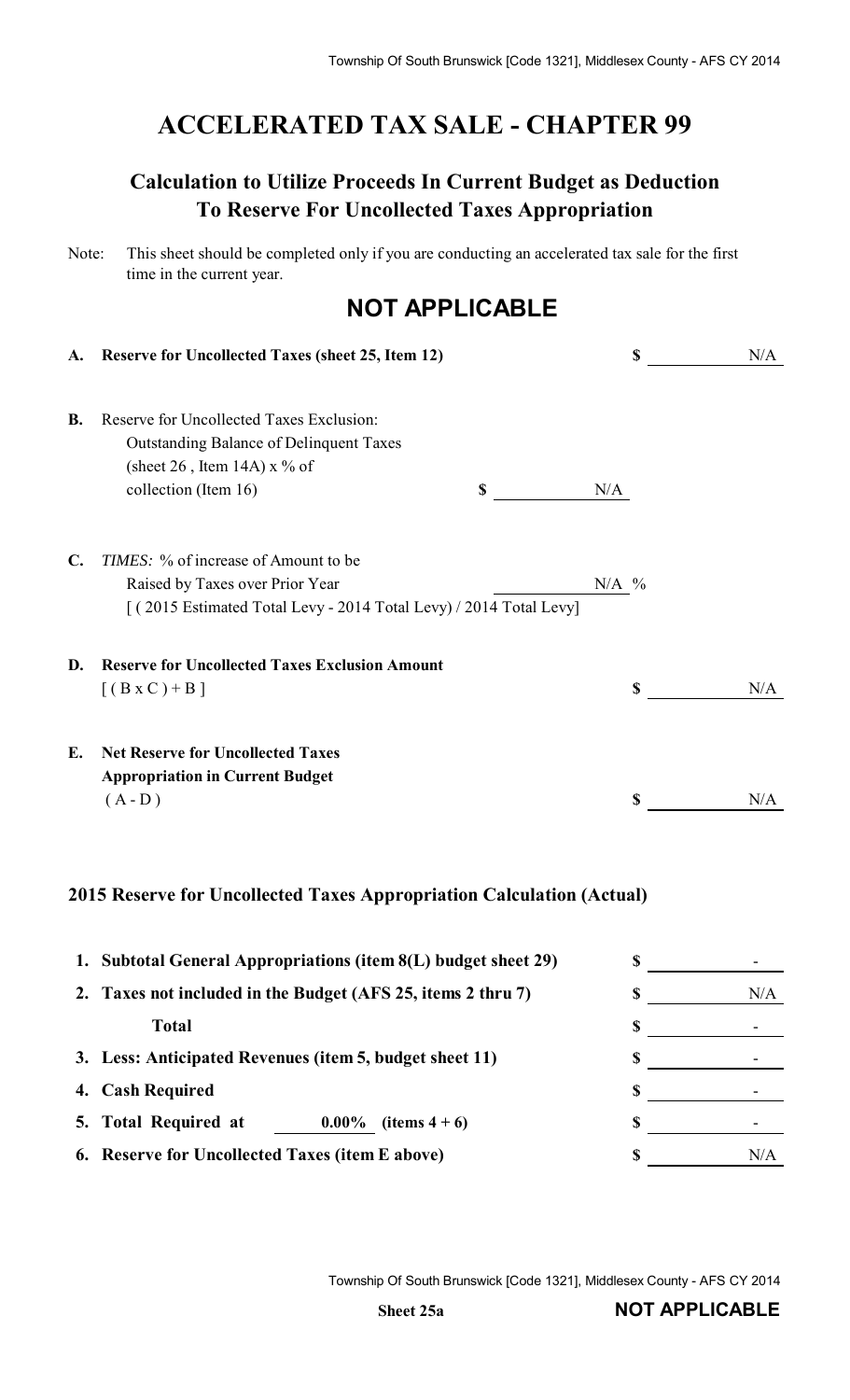# **SCHEDULE OF DELINQUENT TAXES AND TAX TITLE LIENS**

|                                                                                | Debit    | Credit       |              |              |
|--------------------------------------------------------------------------------|----------|--------------|--------------|--------------|
| 1. Balance January 1, 2014                                                     |          |              | 2,597,962.70 | XXXXXXXXX    |
| A. Taxes                                                                       | 83102-00 | 2,059,902.07 | XXXXXXXXXX   | XXXXXXXXX    |
| B. Tax Title Liens                                                             | 83103-00 | 538,060.63   | XXXXXXXXX    | XXXXXXXXX    |
| 2. Canceled:                                                                   |          |              | XXXXXXXXXX   | XXXXXXXXXX   |
| A. Taxes                                                                       |          | 83105-00     | XXXXXXXXXX   | 104,581.79   |
| B. Tax Title Liens                                                             |          | 83106-00     | XXXXXXXXXX   |              |
| 3. Transferred to Foreclosed Tax Title Liens:                                  |          |              | XXXXXXXXXX   | XXXXXXXXX    |
| A. Taxes                                                                       |          | 83108-00     | XXXXXXXXXX   |              |
| B. Tax Title Liens                                                             |          | 83109-00     | XXXXXXXXXX   |              |
| 4. Added Taxes                                                                 |          | 83110-00     | 7,313.01     | XXXXXXXXXX   |
| 5. Added Tax Title Liens                                                       |          | 83111-00     |              | XXXXXXXXX    |
| 6. Adjustments between Taxes (Other than current year)<br>and Tax Title Liens: |          |              | XXXXXXXXXX   | XXXXXXXXXX   |
| A. Taxes - Transfers to Tax Title Liens                                        |          | 83104-00     | XXXXXXXXXX   | (1)          |
| B. Tax Title Liens - Transfer from Taxes                                       |          | 83107-00     | (1)          | XXXXXXXXX    |
| 7. Balance Before Cash Payments                                                |          |              | XXXXXXXXXX   | 2,500,693.92 |
| 8.<br>Totals                                                                   |          |              | 2,605,275.71 | 2,605,275.71 |
| 9. Balance Brought Down                                                        |          |              | 2,500,693.92 | XXXXXXXXXX   |
| 10. Collected:                                                                 |          |              | XXXXXXXXXX   | 1,715,037.89 |
| A. Taxes                                                                       | 83116-00 | 1,706,416.39 | XXXXXXXXXX   | XXXXXXXXX    |
| B. Tax Title Liens                                                             | 83117-00 | 8,621.50     | XXXXXXXXX    | XXXXXXXXX    |
| 11. Interests and Costs - 2014 Tax Sale                                        |          | 83118-00     |              | XXXXXXXXXX   |
| 12. 2014 Taxes Transferred to Liens                                            |          | 83119-00     | 79,508.38    | XXXXXXXXX    |
| 13. 2014 Taxes                                                                 |          | 83123-00     | 1,265,740.27 | XXXXXXXXX    |
| 14. Balance December 31, 2014                                                  |          |              | XXXXXXXXXX   | 2,130,904.68 |
| A. Taxes                                                                       | 83121-00 | 1,521,957.17 | XXXXXXXXXX   | XXXXXXXXX    |
| B. Tax Title Liens                                                             | 83122-00 | 608,947.51   | XXXXXXXXXX   | XXXXXXXXX    |
| 15. Totals                                                                     |          |              | 3,845,942.57 | 3,845,942.57 |

16. Percentage of Cash Collections to Adjusted Amount Outstanding (Item No. 10 divided by Item No. 9) is  $68.58\%$ 

17. Item No. 14 multiplied by percentage shown above is  $\left[ \begin{array}{c} 1,461,427.26 \end{array} \right]$  and represents the maximum amount that may be anticipated in 2015.

(See Note A on Sheet 22 - Current Taxes)

(1) These amounts will always be the same.

83125-00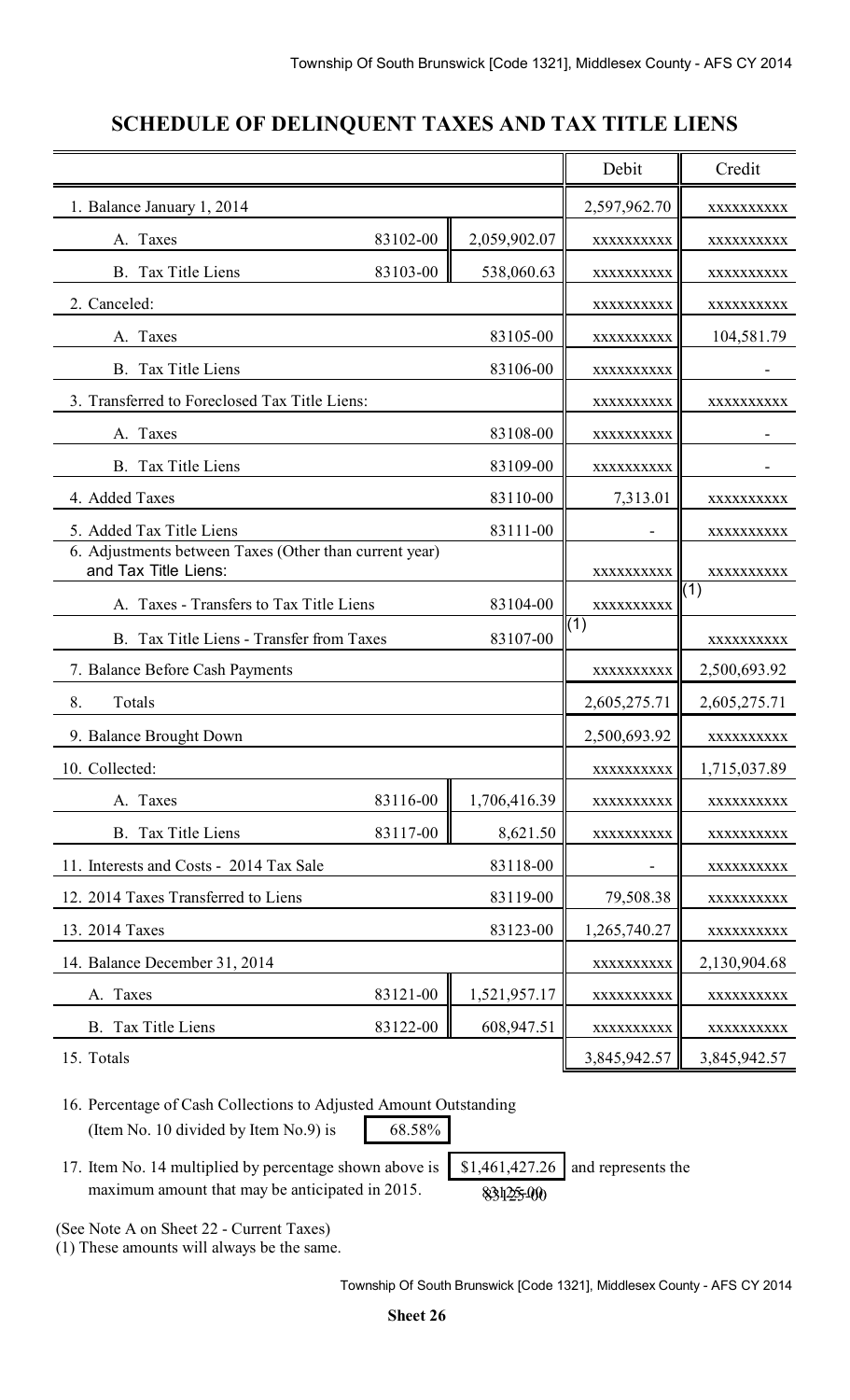# **SCHEDULE OF FORECLOSED PROPERTY (PROPERTY ACQUIRED BY TAX TITLE LIEN LIQUIDATION)**

|                                        |          | Debit      | Credit     |
|----------------------------------------|----------|------------|------------|
| Balance January 1, 2014                | 84101-00 | 771,640.00 | XXXXXXXXXX |
| Foreclosed or Deeded in 2014<br>2.     |          | XXXXXXXXXX | XXXXXXXXXX |
| 3.<br>Tax Title Liens                  | 84103-00 |            | XXXXXXXXXX |
| 4.<br><b>Taxes Receivable</b>          | 84104-00 |            | XXXXXXXXXX |
| 5A.                                    | 84102-00 |            | XXXXXXXXXX |
| 5B.                                    | 84105-00 | XXXXXXXXXX |            |
| Adjustment to Assessed Valuation<br>6. | 84106-00 |            | XXXXXXXXXX |
| 7.<br>Adjustment to Assessed Valuation | 84107-00 | XXXXXXXXXX |            |
| 8.<br>Sales                            |          | XXXXXXXXXX | XXXXXXXXXX |
| Cash *<br>9.                           | 84109-00 | XXXXXXXXXX |            |
| 10.<br>Contract                        | 84110-00 | XXXXXXXXXX |            |
| 11.<br>Mortgage                        | 84111-00 | XXXXXXXXXX |            |
| 12.<br>Loss on Sales                   | 84112-00 | XXXXXXXXXX |            |
| 13.<br>Gain on Sales                   | 84113-00 |            | XXXXXXXXXX |
| 14. Balance December 31, 2014          | 84114-00 | XXXXXXXXXX | 771,640.00 |
|                                        |          | 771,640.00 | 771,640.00 |

## **CONTRACT SALES**

|                                         |          | Debit      | Credit     |
|-----------------------------------------|----------|------------|------------|
| 15. Balance January 1, 2014             | 84115-00 |            | XXXXXXXXXX |
| 16. 2014 Sales from Foreclosed Property | 84116-00 |            | XXXXXXXXXX |
| 17. Collected *                         | 84117-00 | XXXXXXXXXX |            |
| 18.                                     | 84118-00 | XXXXXXXXXX |            |
| 19. Balance December 31, 2014           | 84119-00 | XXXXXXXXXX |            |
|                                         |          | 0.00       | 0.00       |

## **MORTGAGE SALES**

|                                         |          | Debit      | Credit     |
|-----------------------------------------|----------|------------|------------|
| 20. Balance January 1, 2014             | 84120-00 |            | XXXXXXXXXX |
| 21. 2014 Sales from Foreclosed Property | 84121-00 |            | XXXXXXXXXX |
| 22. Collected *                         | 84122-00 | XXXXXXXXXX |            |
| 23.                                     | 84123-00 | XXXXXXXXXX |            |
| 24. Balance December 31, 2014           | 84124-00 | XXXXXXXXXX |            |
|                                         |          | 0.00       | 0.00       |

Analysis of Sale of Property:

\* Total Cash Collected in 2014

 $(84125-00)$ 

Realized in 2014 Budget

To Results of Operations (Sheet 19) -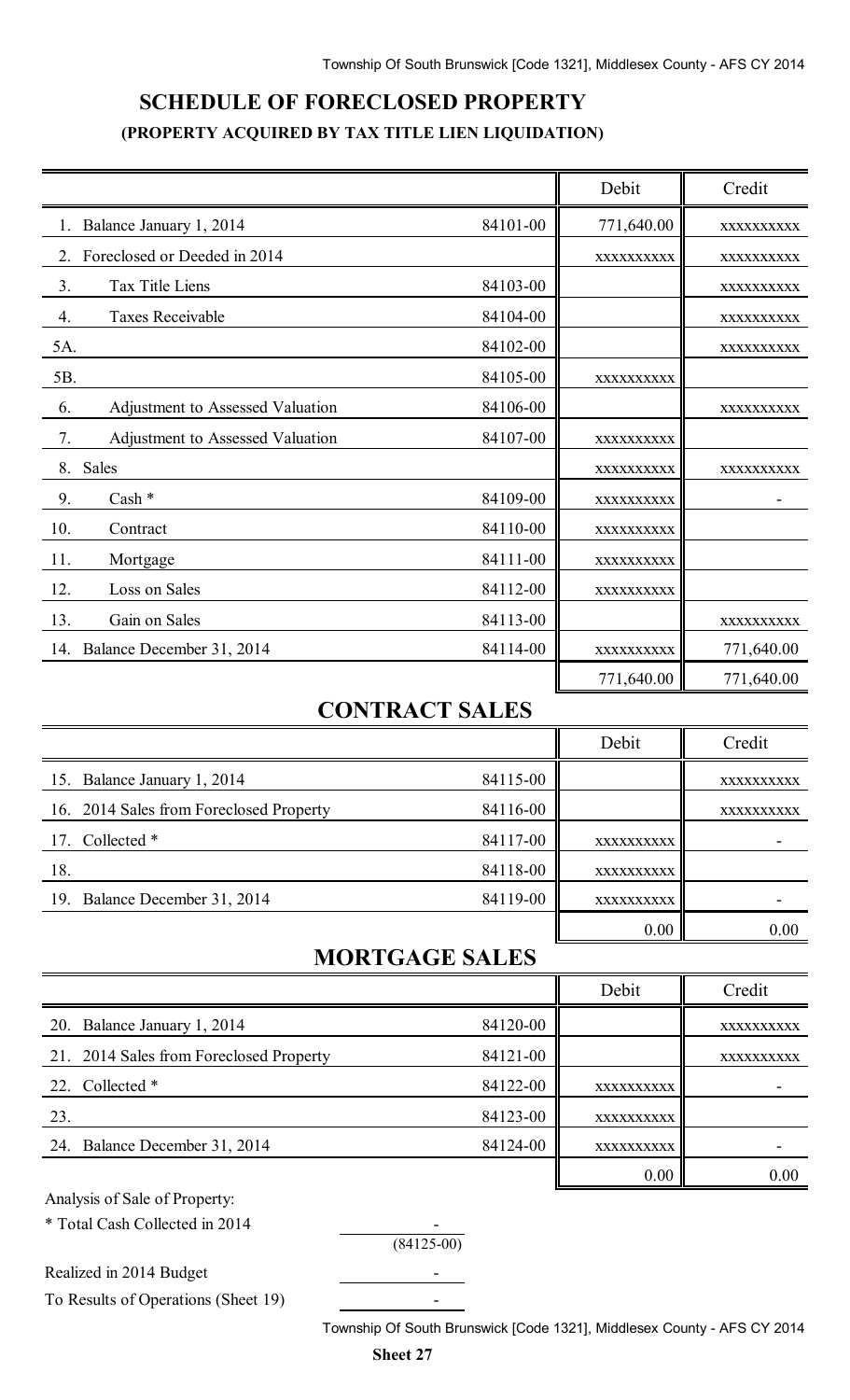## **DEFERRED CHARGES - MANDATORY CHARGES ONLY - CURRENT, TRUST, AND GENERAL CAPITAL FUNDS**

**(Do not include the emergency authorizations pursuit to N.J.S. 40A:4-55,**

**N.J.S. 40A:4-55.1 or N.J.S. 40A:4-55.13 listed on Sheets 29 and 30.)**

|                | Caused By                   | Amount<br>Dec. 31, 2013<br>per Audit<br>Report |               | Amount in<br>2014<br><b>Budget</b> |    | Amount<br>Resulting<br>from $2014$ |              | Balance<br>as at<br>Dec. 31, 2014 |
|----------------|-----------------------------|------------------------------------------------|---------------|------------------------------------|----|------------------------------------|--------------|-----------------------------------|
| 1.             | Emergency Authorization -   |                                                |               |                                    |    |                                    |              |                                   |
|                | Municipal *                 | \$<br>$600,000.00$ \$                          |               | 600,000.00 \$                      |    |                                    | $\mathbb{S}$ |                                   |
| 2.             | Emergency Authorization -   |                                                |               |                                    |    |                                    |              |                                   |
|                | Schools                     | \$                                             | \$            |                                    | \$ |                                    | $\mathbb{S}$ |                                   |
| 3 <sub>1</sub> |                             | \$                                             | S             |                                    | S  |                                    | \$           |                                   |
| 4.             |                             | \$                                             |               |                                    |    |                                    |              |                                   |
| 5.             | Overexpenditure-2013        | \$<br>424.70                                   | $\mathcal{S}$ |                                    | S  |                                    | S            | 424.70                            |
| 6.             | Overexpenditure-2012 App Re | \$<br>25,561.77 \$                             |               |                                    | \$ | 7,618.59 \$                        |              | 33,180.36                         |
| 7.             |                             | \$                                             | S             |                                    |    |                                    |              |                                   |
| 8.             |                             | \$                                             | S             |                                    | \$ |                                    |              |                                   |
| 9.             |                             | \$                                             |               |                                    |    |                                    |              |                                   |
| 10.            |                             | \$                                             | S             |                                    |    |                                    | S            |                                   |
| 11.            |                             | \$                                             | S             |                                    |    |                                    |              |                                   |

\* Do not include items funded or refunded as listed below.

## **EMERGENCY AUTHORIZATIONS UNDER N.J.S. 40A:4-47 WHICH HAVE BEEN FUNDED OF REFUNDED UNDER N.J.S. 40A:2-3 PR N.J.S. 40A:2-51**



## **JUDGEMENTS ENTERED AGAINST MUNICIPALITY AND NOT SATISFIED**

|    | <b>NONE</b> |               |              |               | Appropriated for                 |
|----|-------------|---------------|--------------|---------------|----------------------------------|
|    | In favor of | On Account of | Date Entered | <b>Amount</b> | in Budget of<br><b>YEAR 2015</b> |
| 1. |             |               |              |               |                                  |
| 2. |             |               |              |               |                                  |
| 3. |             |               |              |               |                                  |
| 4. |             |               |              |               |                                  |
| 5. |             |               |              |               |                                  |
|    |             |               |              |               |                                  |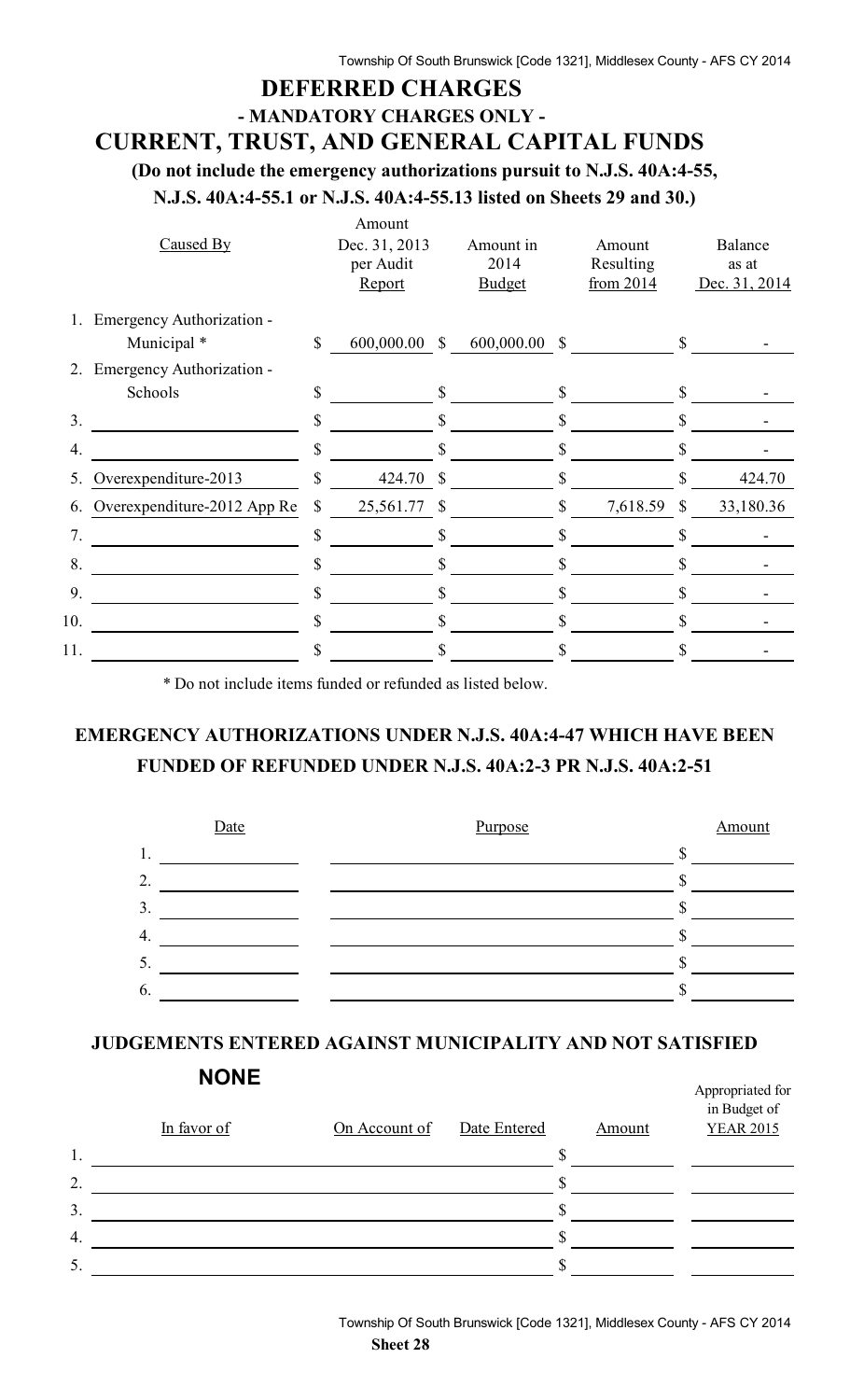**Sheet 29**

#### **N.J.S. 40A:4-53 SPECIAL EMERGENCY** TAX MAP; REVALUATION; MASTER PLAN; REVISION AND CODIFICATION OF ORDINANCES; DRAINAGE MAPS FOR FLOOD CONTROL; PRELIMINARY ENGINEERING STUDIES, ETC. FOR SANITARY SEWER SYSTEM; MUNICIPAL CONSOLIDATION ACT; FLOOD OR HURRICANE DAMAGE.

| Date     | Purpose                              | Amount<br>Authorized | Not Less Than<br>1/5 of Amount | <b>Balance</b><br>Dec. 31, 2013 | REDUCED IN 2014<br>By 2014 | Canceled                 | Balance<br>Dec. 31, 2014 |
|----------|--------------------------------------|----------------------|--------------------------------|---------------------------------|----------------------------|--------------------------|--------------------------|
|          |                                      |                      | Authorized *                   |                                 | <b>Budget</b>              | by Resolution            |                          |
| 09/14/10 | Accumulated Absence Liability        | 525,000.00           | 105,000.00                     | 210,000.00                      | 105,000.00                 |                          | 105,000.00               |
| 08/23/11 | Accumulated Absence Liability        | 500,000.00           | 100,000.00                     | 300,000.00                      | 100,000.00                 |                          | 200,000.00               |
| 10/09/12 | <b>Accumulated Absence Liability</b> | 225,000.00           | 45,000.00                      | 180,000.00                      | 45,000.00                  |                          | 135,000.00               |
| 09/24/13 | <b>Accumulated Absence Liability</b> | 550,000.00           | 110,000.00                     | 550,000.00                      | 110,000.00                 |                          | 440,000.00               |
| 10/15/14 | Accumulated Absence Liability        | 500,000.00           | 125,000.00                     | 0.00                            |                            |                          | 500,000.00               |
|          |                                      |                      |                                |                                 |                            |                          |                          |
| 12/11/12 | Superstorm Sandy                     | 625,000.00           | 125,000.00                     | 500,000.00                      | 125,000.00                 |                          | 375,000.00               |
|          |                                      |                      |                                |                                 |                            |                          |                          |
|          |                                      |                      |                                |                                 |                            |                          |                          |
|          |                                      |                      |                                |                                 |                            |                          |                          |
|          |                                      |                      |                                |                                 |                            |                          |                          |
|          |                                      |                      |                                |                                 |                            |                          |                          |
|          |                                      |                      |                                |                                 |                            |                          |                          |
|          |                                      |                      |                                |                                 |                            |                          |                          |
|          | Totals                               | 2,925,000.00         | 610,000.00                     | 1,740,000.00                    | 485,000.00                 | $\overline{\phantom{a}}$ | 1,755,000.00             |
|          |                                      |                      |                                | 80025-00                        | 80026-00                   |                          |                          |

It is hereby certified that all outstanding "Special Emergency" appropriations have been adopted by the governing board in full compliance with N.J.S. 40A:4-53 et seq. and are recorded on this page.

Chief Financial Officer

\* Not less than one-fifth (1/5) of amount authorized but not more than the amount shown in the column "Balance Dec. 31, 2014" must be entered here and then raised in the 2015 Budget.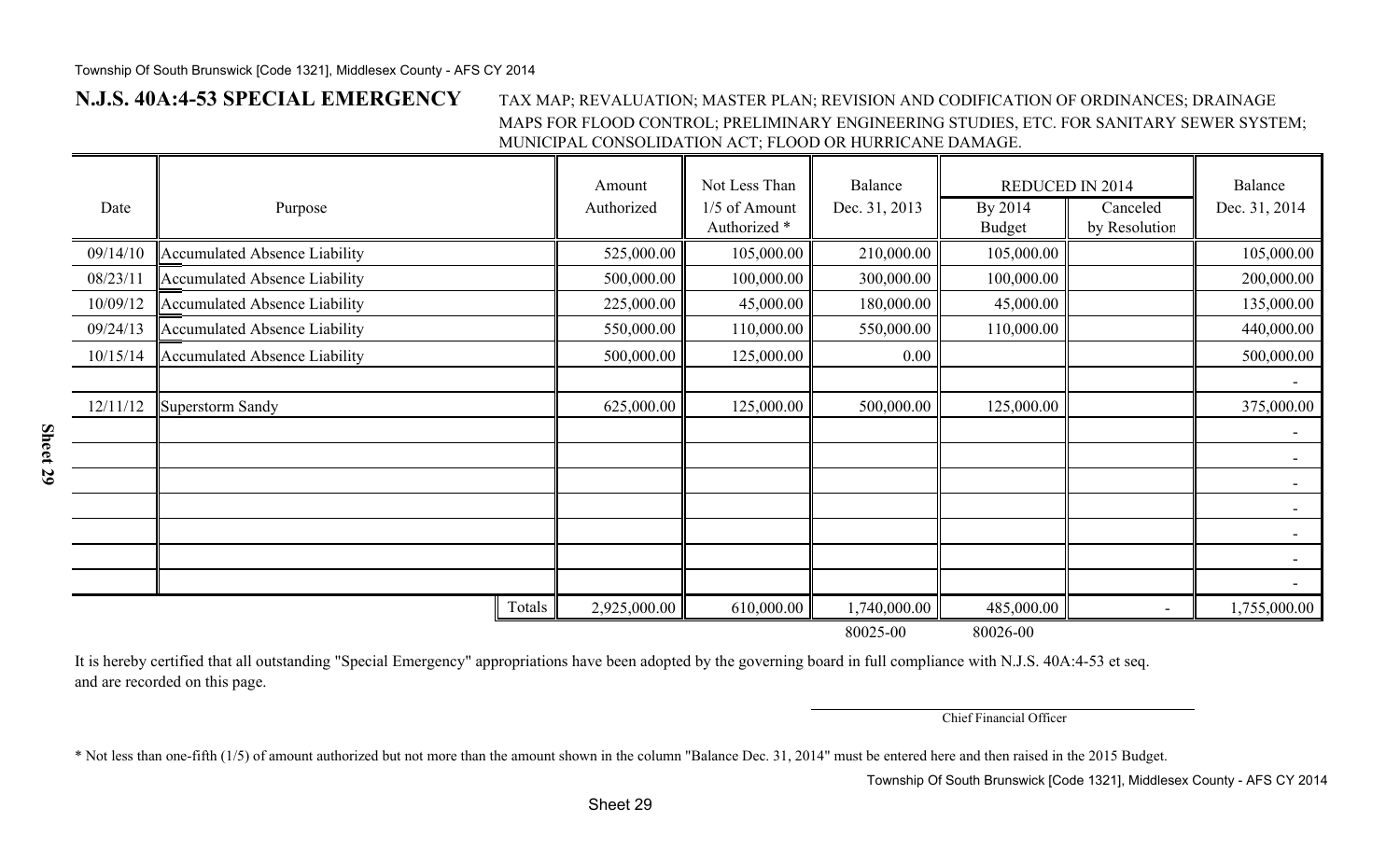### **N.J.S. 40A:4-55.1, ET SEQ., SPECIAL EMERGENCY - DAMAGE CAUSED TO ROADS OR BRIDGES BY SNOW, ICE, FROST OR FLOOD N.J.S. 40A:4-55.13, ET SEQ., SPECIAL EMERGENCY - PUBLIC EXIGENCIES CAUSED BY CIVIL DISTURBANCES**

|      |         | Amount         | Not Less Than                            | Balance                  | REDUCED IN 2014          |                           | Balance                  |
|------|---------|----------------|------------------------------------------|--------------------------|--------------------------|---------------------------|--------------------------|
| Date | Purpose | Authorized     | 1/3 of Amount<br>Authorized <sup>*</sup> | Dec. 31, 2013            | By 2014<br>Budget        | Canceled<br>by Resolution | Dec. 31, 2014            |
|      |         |                |                                          |                          |                          |                           | $\blacksquare$           |
|      |         |                |                                          |                          |                          |                           |                          |
|      |         |                |                                          |                          |                          |                           | $\blacksquare$           |
|      |         |                |                                          |                          |                          |                           | $\overline{\phantom{0}}$ |
|      |         |                |                                          |                          |                          |                           | $\overline{\phantom{0}}$ |
|      |         |                |                                          |                          |                          |                           | $\blacksquare$           |
|      |         |                |                                          |                          |                          |                           | $\blacksquare$           |
|      |         |                |                                          |                          |                          |                           | $\blacksquare$           |
|      |         |                |                                          |                          |                          |                           |                          |
|      |         |                |                                          |                          |                          |                           | $\overline{\phantom{0}}$ |
|      |         |                |                                          |                          |                          |                           | $\overline{\phantom{0}}$ |
|      |         |                |                                          |                          |                          |                           | $\blacksquare$           |
|      |         |                |                                          |                          |                          |                           |                          |
|      |         |                |                                          |                          |                          |                           |                          |
|      | Totals  | $\blacksquare$ | $\overline{\phantom{a}}$                 | $\overline{\phantom{a}}$ | $\overline{\phantom{a}}$ | $\overline{\phantom{0}}$  |                          |
|      |         |                |                                          | 80027-00                 | 80028-00                 |                           |                          |

It is hereby certified that all outstanding "Special Emergency" appropriations have been adopted by the governing board in full compliance with N.J.S. 40A:4-55.1 et seq. and N.J.S. 40A:4-55.13 et seq. and are recorded on this page.

Chief Financial Officer

\* Not less than one-third (1/3) of amount authorized but not more than the amount shown in the column "Balance Dec. 31, 2014" must be entered here and then raised in the 2015 Budget.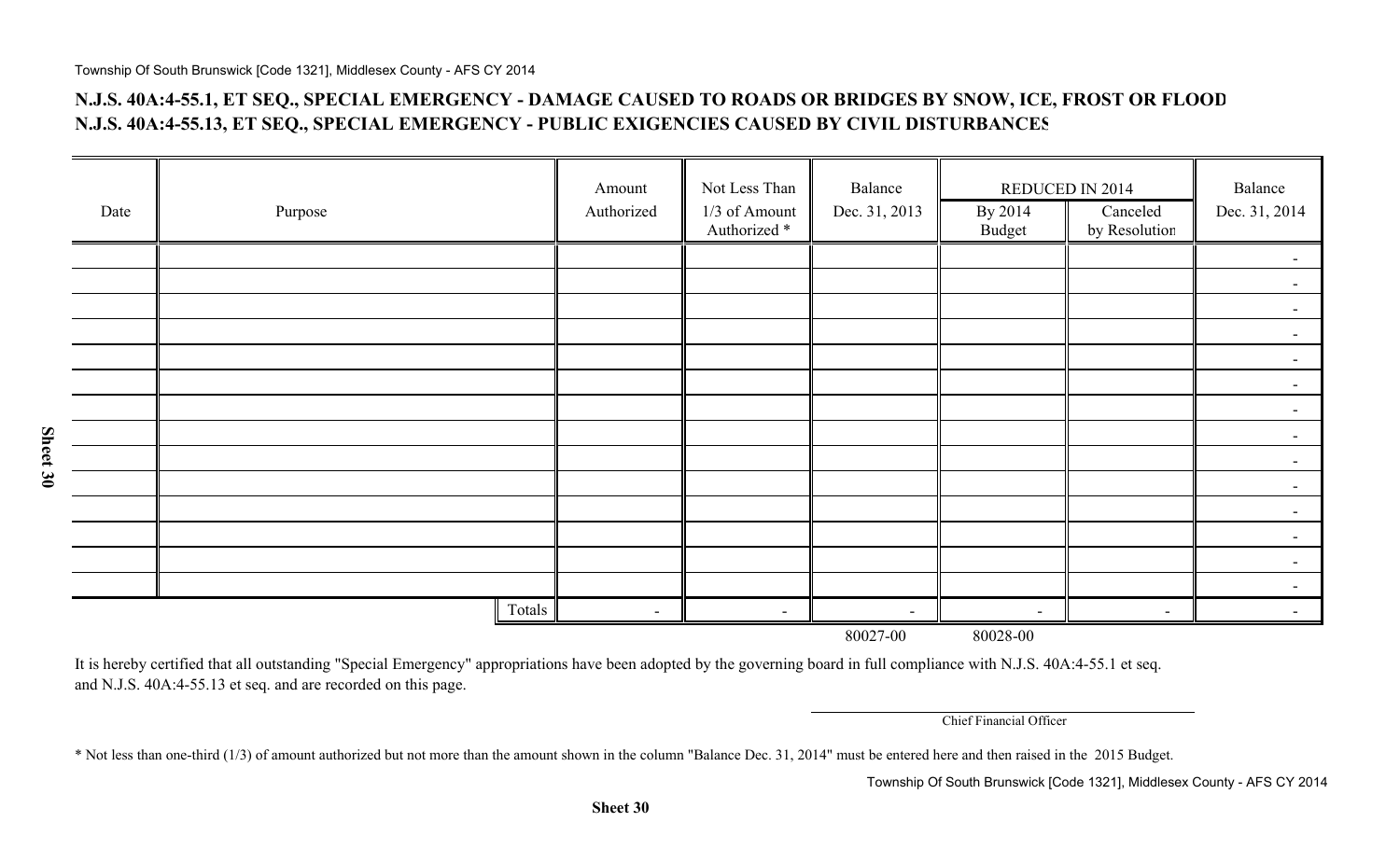## **SCHEDULE OF BONDS ISSUED AND OUTSTANDING AND 2015 DEBT SERVICE FOR BONDS (COUNTY) (MUNICIPAL) GENERAL CAPITAL BONDS**

|                                                   |          | Debit         | Credit                | 2015 Debt<br>Service      |                  |
|---------------------------------------------------|----------|---------------|-----------------------|---------------------------|------------------|
| Outstanding January 1, 2014                       | 80033-01 | XXXXXXXXX     | 57,935,000.00         |                           |                  |
| Issued                                            | 80033-02 | XXXXXXXXX     | 11,935,000.00         |                           |                  |
| Paid                                              | 80033-03 | 5,970,000.00  | XXXXXXXXXX            |                           |                  |
| Refunded                                          |          | 12,332,000.00 |                       |                           |                  |
|                                                   |          |               |                       |                           |                  |
| Outstanding, December 31, 2014                    | 80033-04 | 51,568,000.00 | XXXXXXXXXX            |                           |                  |
|                                                   |          | 69,870,000.00 | 69,870,000.00         |                           |                  |
| 2015 Bond Maturities - General Capital Bonds      |          |               | 80033-05              | $\boldsymbol{\mathsf{S}}$ | 5,895,000.00     |
| 2015 Interest on Bonds *                          |          | 80033-06      | 1,720,382.76          |                           |                  |
| <b>ASSESSMENT SERIAL BONDS</b>                    |          |               | <b>NOT APPLICABLE</b> |                           |                  |
| Outstanding January 1, 2014                       | 80033-07 | XXXXXXXXXX    |                       |                           |                  |
| Issued                                            | 80033-08 | XXXXXXXXXX    |                       |                           |                  |
| Paid                                              | 80033-09 |               | XXXXXXXXXX            |                           |                  |
|                                                   |          |               |                       |                           |                  |
|                                                   |          |               |                       |                           |                  |
| Outstanding, December 31, 2014                    | 80033-10 |               | XXXXXXXXXX            |                           |                  |
|                                                   |          |               |                       |                           |                  |
| 2015 Bond Maturities - Assessment Bonds           |          |               | 80033-11              |                           |                  |
| 2015 Interest on Bonds *                          |          | 80033-12      |                       |                           |                  |
| Total "Interest on Bonds - Debt Service" (*Items) |          |               | 80033-13              | \$                        | 1,720,382.76     |
| <b>LIST OF BONDS ISSUED DURING 2014</b>           |          |               |                       |                           |                  |
| Purpose                                           |          | 2015 Maturity | Amount<br>Issued      | Date of<br>Issue          | Interest<br>Rate |
| Refunding General Improvement                     |          | 855,000.00    | 8,390,000.00          | 07/30/14                  | var              |
| Refunding Open Space Improvement                  |          |               | 3,545,000.00          | 07/30/14                  | var              |
|                                                   |          |               |                       |                           |                  |
|                                                   |          |               |                       |                           |                  |
|                                                   |          |               |                       |                           |                  |
|                                                   |          |               |                       |                           |                  |
|                                                   |          |               |                       |                           |                  |
|                                                   |          |               |                       |                           |                  |
|                                                   | Total    | 855,000.00    | 11,935,000.00         |                           |                  |

80033-14 80033-15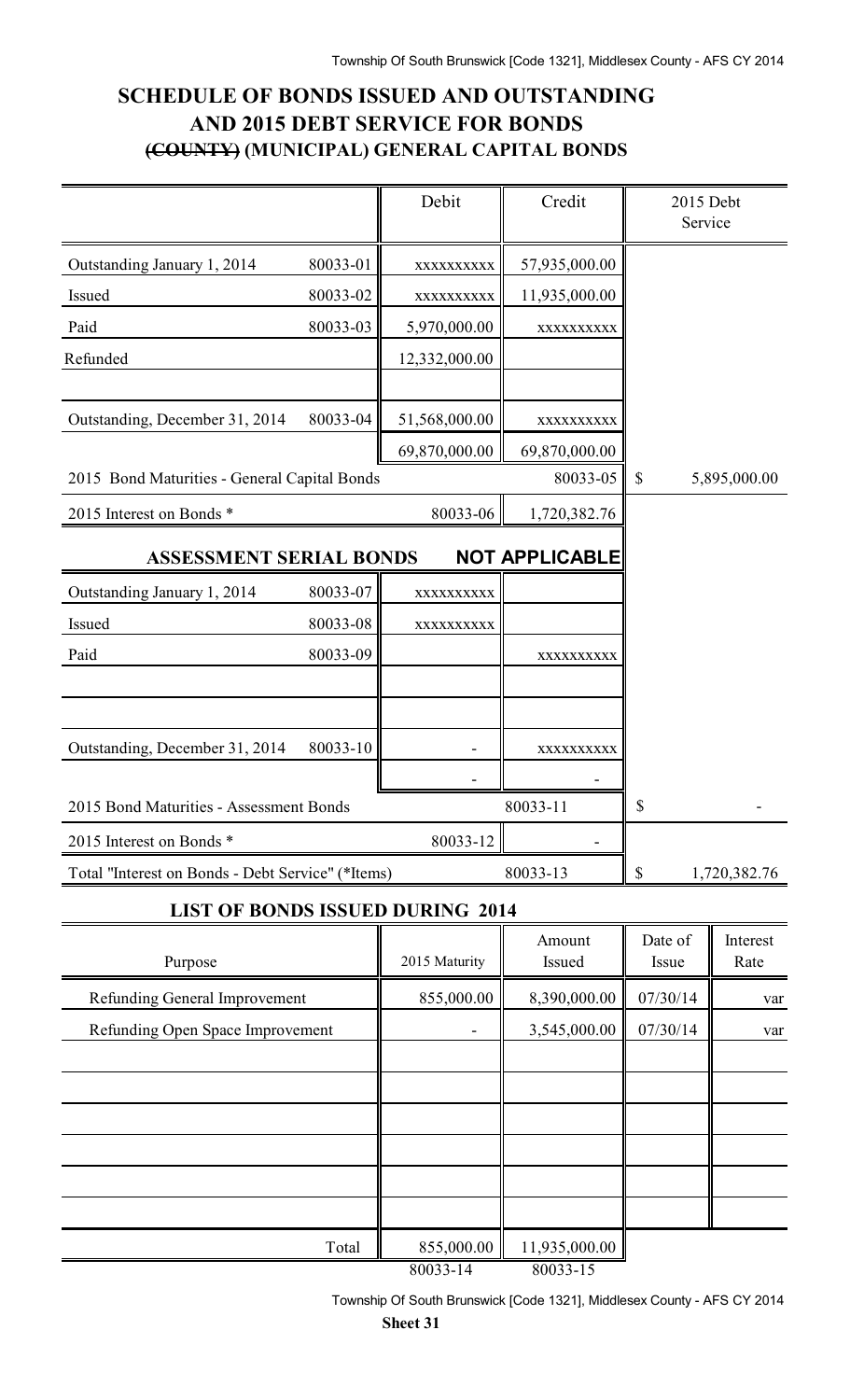### Township Of South Brunswick [Code 1321], Middlesex County - AFS CY 2014 **SCHEDULE OF LOANS ISSUED AND OUTSTANDING AND 2015 DEBT SERVICE FOR LOANS**

# **(COUNTY)(MUNICIPAL) Green Acres LOAN**

|                                |             | Debit       | Credit     | 2015 Debt<br>Service      |
|--------------------------------|-------------|-------------|------------|---------------------------|
| Outstanding January 1, 2014    | 80033-01    | XXXXXXXXXX  | 2,223.36   |                           |
| Issued                         | 80033-02    | XXXXXXXXX   |            |                           |
| Paid                           | 80033-03    | 2,223.26    | XXXXXXXXX  |                           |
|                                |             |             |            |                           |
| Outstanding, December 31, 2014 | 80033-04    | 0.10        | XXXXXXXXXX |                           |
|                                |             | 2,223.36    | 2,223.36   |                           |
| 2015 Loan Maturities           |             |             | 80033-05   | $\boldsymbol{\mathsf{S}}$ |
| 2015 Interest on Loans         |             |             | 80033-06   | \$                        |
| Total 2015 Debt Service for    |             | Loan        | 80033-13   | $\mathbb S$               |
|                                |             | <b>LOAN</b> | <b>NOT</b> | <b>APPLICABLE</b>         |
| Outstanding January 1, 2014    | 80033-07    | XXXXXXXXX   | 6,604.23   |                           |
| Issued                         | 80033-08    | XXXXXXXXXX  |            |                           |
| Paid                           | 80033-09    |             | XXXXXXXXX  |                           |
|                                |             |             |            |                           |
| Outstanding, December 31, 2014 | 80033-10    | 6,604.23    | XXXXXXXXX  |                           |
|                                |             | 6,604.23    | 6,604.23   |                           |
| 2015 Loan Maturities           |             |             | 80033-11   | $\boldsymbol{\mathsf{S}}$ |
| 2015 Interest on Loans         | $\mathbb S$ |             |            |                           |
| Total 2015 Debt Service for    |             | Loan        | 80033-13   | \$                        |

### **LIST OF LOANS ISSUED DURING 2014**

| <b>NOT APPLICABLE</b><br>Purpose | 2015 Maturity | Amount<br>Issued | Date of<br>Issue | Interest<br>Rate |
|----------------------------------|---------------|------------------|------------------|------------------|
|                                  |               |                  |                  |                  |
|                                  |               |                  |                  |                  |
|                                  |               |                  |                  |                  |
|                                  |               |                  |                  |                  |
|                                  |               |                  |                  |                  |
|                                  |               |                  |                  |                  |
|                                  |               |                  |                  |                  |
|                                  |               |                  |                  |                  |
| Total                            |               |                  |                  |                  |
|                                  | 0.000011      | $0.0022 \pm 7$   |                  |                  |

80033-14 80033-15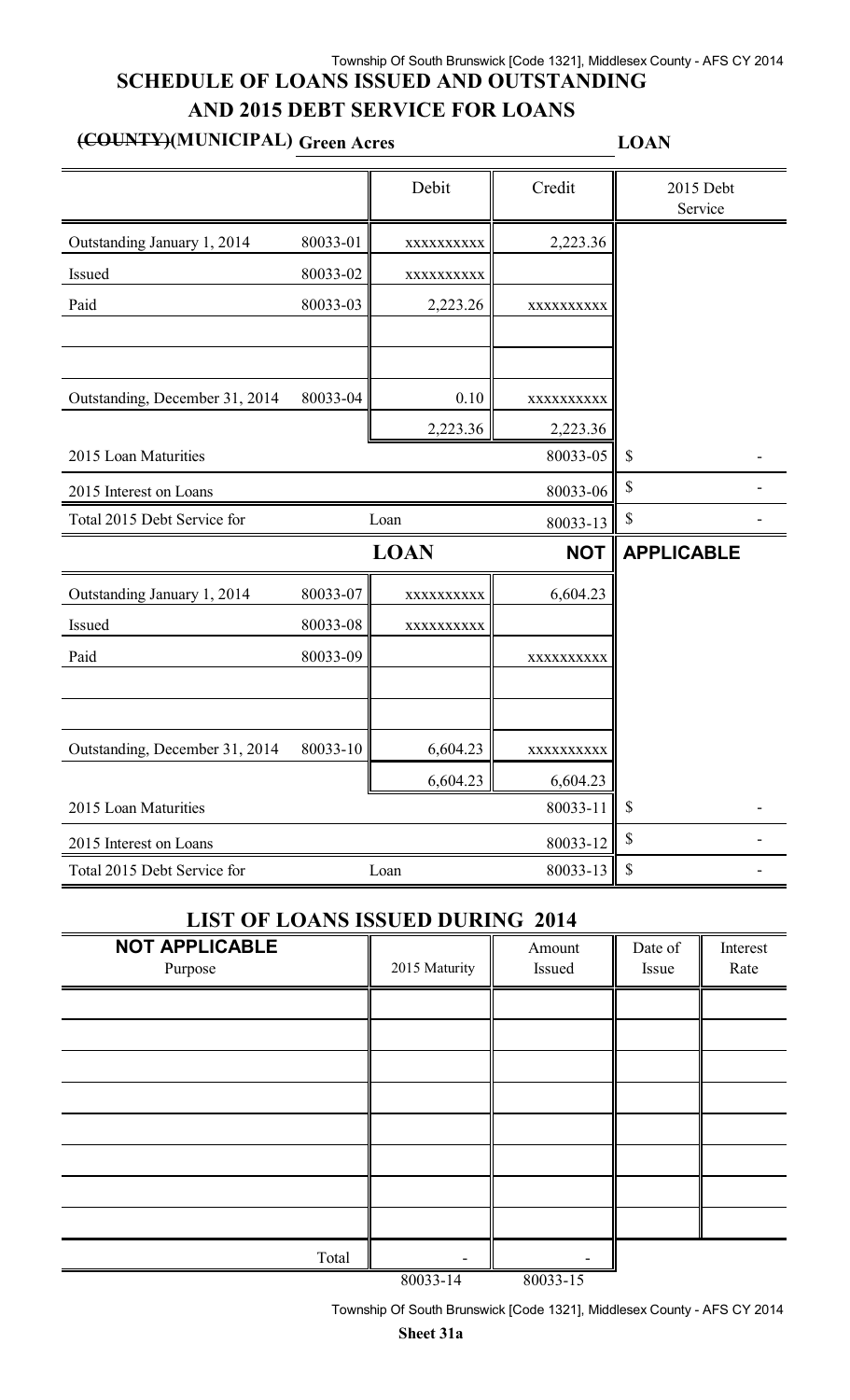# **SCHEDULE OF BONDS ISSUED AND OUTSTANDING AND 2015 DEBT SERVICE FOR BONDS**

|                                                                 |          | Debit                            | Credit        | 2015 Debt<br>Service |
|-----------------------------------------------------------------|----------|----------------------------------|---------------|----------------------|
| Outstanding January 1, 2014                                     | 80034-01 | XXXXXXXXXX                       |               |                      |
| Paid                                                            | 80034-02 |                                  | XXXXXXXXXX    |                      |
|                                                                 |          |                                  |               |                      |
| Outstanding, December 31, 2014                                  | 80034-03 |                                  | XXXXXXXXXX    |                      |
|                                                                 |          |                                  |               |                      |
| 2015 Bond Maturities - Term Bonds                               |          | 80034-04                         | $\mathcal{S}$ |                      |
| 2015 Interest on Bonds *                                        |          | 80034-05                         | \$            |                      |
|                                                                 |          | <b>TYPE I SCHOOL SERIAL BOND</b> |               |                      |
| Outstanding January 1, 2014                                     | 80034-06 | XXXXXXXXXX                       |               |                      |
| <b>Issued</b>                                                   | 80034-07 | XXXXXXXXXX                       |               |                      |
| Paid                                                            | 80034-08 |                                  | XXXXXXXXXX    |                      |
|                                                                 |          |                                  |               |                      |
|                                                                 |          |                                  |               |                      |
| Outstanding, December 31, 2014                                  | 80034-09 |                                  | XXXXXXXXXX    |                      |
|                                                                 |          |                                  |               |                      |
| 2015 Interest on Bonds *                                        |          | $80034 - 10$                     | $\mathcal{S}$ |                      |
| 2015 Bond Maturities - Serial Bonds                             | 80034-11 | $\mathbb{S}$                     |               |                      |
| Total "Interest on Bonds - Type I School Debt Service" (*Items) |          |                                  | 80034-12      | \$                   |

### **LIST OF BONDS ISSUED DURING 2014**

| Purpose         | 2015 Maturity<br>$-01$ | Amount Issued<br>$-02$ | Date of<br>Issue | Interest<br>Rate |
|-----------------|------------------------|------------------------|------------------|------------------|
|                 |                        |                        |                  |                  |
|                 |                        |                        |                  |                  |
|                 |                        |                        |                  |                  |
|                 |                        |                        |                  |                  |
|                 |                        |                        |                  |                  |
| 80035-<br>Total |                        |                        |                  |                  |

#### **2015 INTEREST REQUIREMENT - CURRENT FUND DEBT ONLY**

|                                              |        |    | Outstanding<br>Dec. 31, 2014 | 2015 Interest<br>Requirement |          |  |
|----------------------------------------------|--------|----|------------------------------|------------------------------|----------|--|
| <b>Emergency Notes</b><br>1.                 | 80036- |    |                              |                              |          |  |
| 2. Special Emergency Notes                   | 80037- | S. | 1,380,000.00                 | \$                           | 8,970.00 |  |
| 3. Tax Anticipation Notes                    | 80038- |    |                              |                              |          |  |
| 4. Interest on Unpaid State and County Taxes | 80039- |    |                              | ۰D                           |          |  |
| 5.                                           |        |    |                              |                              |          |  |
| 6.                                           |        |    |                              |                              |          |  |
|                                              |        |    |                              |                              |          |  |
|                                              |        |    |                              |                              |          |  |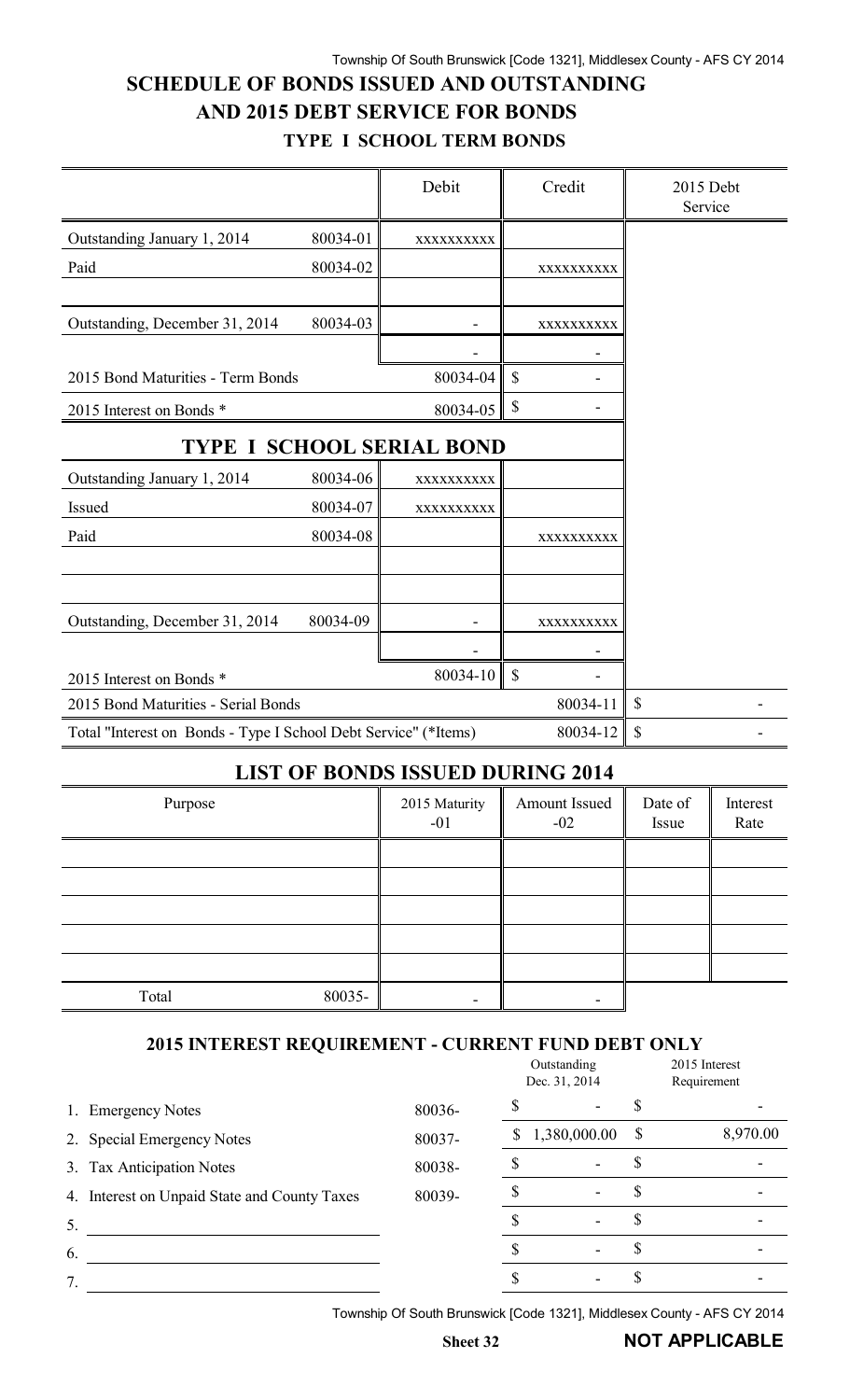#### Township Of South Brunswick [Code 1321], Middlesex County - AFS CY 2014

# **DEBT SERVICE FOR NOTES (OTHER THAN ASSESSMENT NOTES)**

|                                         | Original         | Original           | Amount<br>of Note            | Date           | Rate           |                | 2015 Budget Requirement | Interest                     |
|-----------------------------------------|------------------|--------------------|------------------------------|----------------|----------------|----------------|-------------------------|------------------------------|
| Title or Purpose of Issue               | Amount<br>Issued | Date of<br>Issue * | Outstanding<br>Dec. 31, 2014 | of<br>Maturity | of<br>Interest | For Principal  | For Interest<br>$**$    | Computed to<br>(Insert Date) |
|                                         |                  |                    |                              |                |                |                |                         |                              |
| Refunding of Accumulated Absence<br>-1. | 525,000.00       | 12/28/10           | 1,380,000.00                 | 12/27/13       | 0.650%         | $\blacksquare$ | 8,970.00                | 12/18/15                     |
| 2.                                      |                  |                    |                              |                |                |                |                         |                              |
| 3.                                      |                  |                    |                              |                |                |                |                         |                              |
| 4.                                      |                  |                    |                              |                |                |                |                         |                              |
| 5.                                      |                  |                    |                              |                |                |                |                         |                              |
| 6.                                      |                  |                    |                              |                |                |                |                         |                              |
| 7.                                      |                  |                    |                              |                |                |                |                         |                              |
| 8.                                      |                  |                    |                              |                |                |                |                         |                              |
| 9.                                      |                  |                    |                              |                |                |                |                         |                              |
| 10.                                     |                  |                    |                              |                |                |                |                         |                              |
| $\underline{11}$ .                      |                  |                    |                              |                |                |                |                         |                              |
| 12.                                     |                  |                    |                              |                |                |                |                         |                              |
| 13.                                     |                  |                    |                              |                |                |                |                         |                              |
| 14.                                     |                  |                    |                              |                |                |                |                         |                              |
| $\underline{\hspace{1em}15.}$           |                  |                    |                              |                |                |                |                         |                              |
| 16.                                     |                  |                    |                              |                |                |                |                         |                              |
| <b>TOTALS</b>                           | 525,000.00       | XXXXXXXXXX         | 1,380,000.00                 | XXXXXXXXXX     | XXXXXXXXX      |                | 8,970.00                | XXXXXXXXX                    |

Memo: Designate all "Capital Notes" issued under N.J.S. 40A:2-8(b) with "C". Such notes must be retired at the rate of 20% of the original amount issued annually. 80051-01 80051-02

**Memo: Type 1 School Notes should be separately listed and totaled.**

**\* "Original Date of Issue" refers to the date when the first money was borrowed for a particular improvement, not the renewal date of subsequent notes which were issued.**

**All notes with an original date of issue of 2012 or prior require one legally payable installment to be budgeted if it is contemplated that such notes will be renewed in 2015 or written intent of permanent financing submitted with statement**

**\*\* If interest on notes is financed by ordinance, designate same, otherwise an amount must be included in this column. (Do not crowd - add additional sheets)**

**Sheet 33**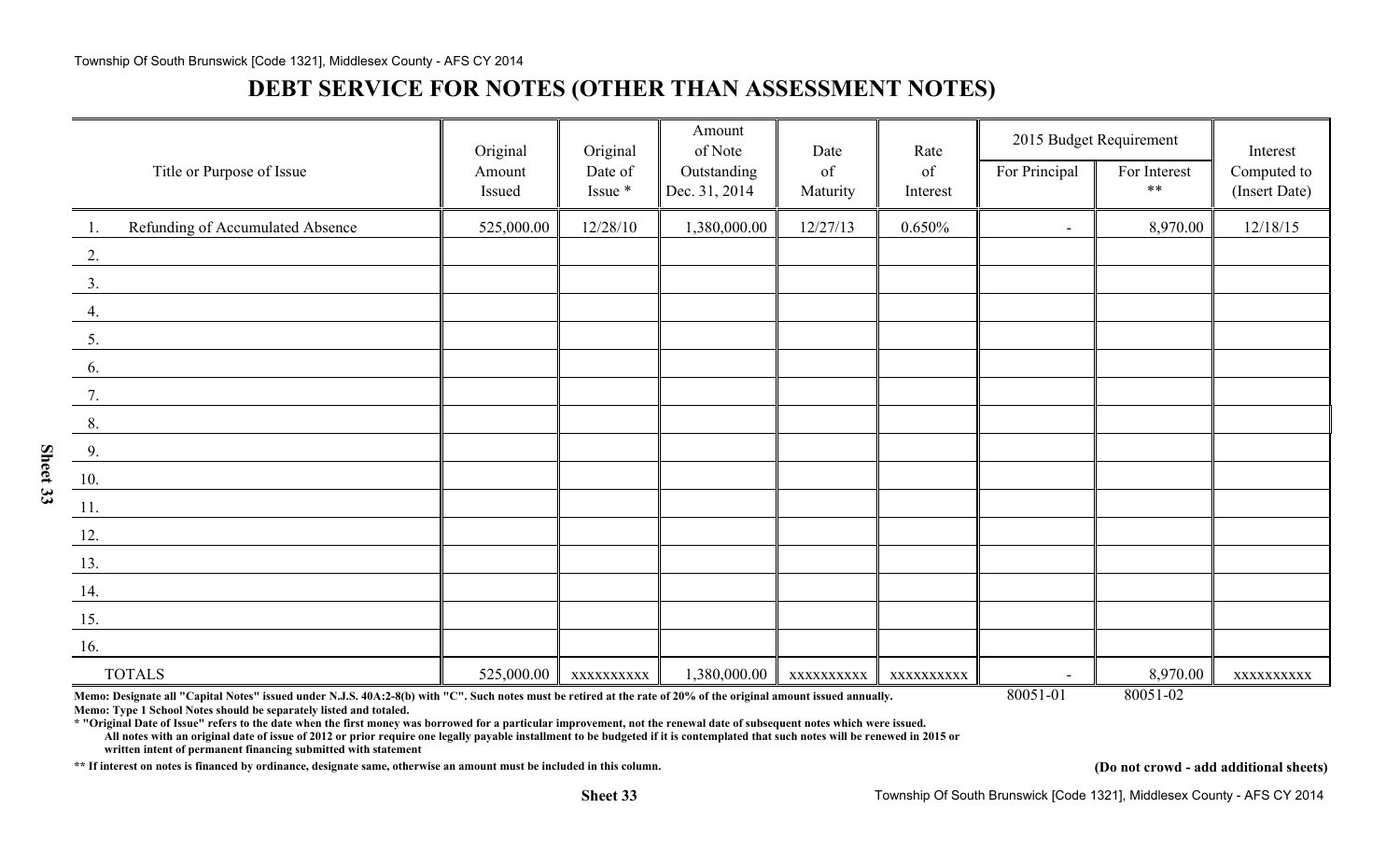## **DEBT SERVICE SCHEDULE FOR ASSESSMENT NOTES**

|                   | <b>NOT APPLICABLE</b><br>Title or Purpose of Issue                                                                                                                                                                                                             | Original<br>Amount       | Original<br>Date of | Amount<br>of Note<br>Outstanding | Date<br>of | Rate<br>of | For Principal            | 2015 Budget Requirement<br>For Interest | Interest                     |
|-------------------|----------------------------------------------------------------------------------------------------------------------------------------------------------------------------------------------------------------------------------------------------------------|--------------------------|---------------------|----------------------------------|------------|------------|--------------------------|-----------------------------------------|------------------------------|
|                   |                                                                                                                                                                                                                                                                | Issued                   | Issue *             | Dec. 31, 2014                    | Maturity   | Interest   |                          | $***$                                   | Computed to<br>(Insert Date) |
|                   |                                                                                                                                                                                                                                                                |                          |                     |                                  |            |            |                          |                                         |                              |
|                   |                                                                                                                                                                                                                                                                |                          |                     |                                  |            |            |                          |                                         |                              |
|                   | 3.                                                                                                                                                                                                                                                             |                          |                     |                                  |            |            |                          |                                         |                              |
|                   |                                                                                                                                                                                                                                                                |                          |                     |                                  |            |            |                          |                                         |                              |
|                   | 5.                                                                                                                                                                                                                                                             |                          |                     |                                  |            |            |                          |                                         |                              |
|                   | 6.                                                                                                                                                                                                                                                             |                          |                     |                                  |            |            |                          |                                         |                              |
|                   |                                                                                                                                                                                                                                                                |                          |                     |                                  |            |            |                          |                                         |                              |
|                   | 8.                                                                                                                                                                                                                                                             |                          |                     |                                  |            |            |                          |                                         |                              |
|                   | 9.                                                                                                                                                                                                                                                             |                          |                     |                                  |            |            |                          |                                         |                              |
| Sheet 34          | 10.                                                                                                                                                                                                                                                            |                          |                     |                                  |            |            |                          |                                         |                              |
|                   | 11.                                                                                                                                                                                                                                                            |                          |                     |                                  |            |            |                          |                                         |                              |
|                   | 12.                                                                                                                                                                                                                                                            |                          |                     |                                  |            |            |                          |                                         |                              |
|                   | 13.                                                                                                                                                                                                                                                            |                          |                     |                                  |            |            |                          |                                         |                              |
|                   | 14.                                                                                                                                                                                                                                                            |                          |                     |                                  |            |            |                          |                                         |                              |
| 20L               | 15.                                                                                                                                                                                                                                                            |                          |                     |                                  |            |            |                          |                                         |                              |
|                   | 16.                                                                                                                                                                                                                                                            |                          |                     |                                  |            |            |                          |                                         |                              |
|                   | Totals                                                                                                                                                                                                                                                         | $\overline{\phantom{0}}$ | XXXXXXXXXX          | $\overline{\phantom{0}}$         | XXXXXXXXXX | XXXXXXXXXX | $\overline{\phantom{a}}$ | $\overline{\phantom{0}}$                | XXXXXXXXXX                   |
| <b>APPLICABLE</b> | MEMO: *See Sheet 33 for clarification of "Original Date of Issue"<br>Assessment Notes with an original date of issue of December 31, 2012 or prior must be appropriated in full in the 2015 Dedicated Assessment Budget or written intent of permanent financi |                          |                     |                                  |            |            | 80051-01                 | 80051-02                                |                              |
|                   | submitted with statement<br>** Interest on Assessment Notes must be included in the Current Fund Budget appropriation "Interest on Notes'                                                                                                                      |                          |                     |                                  |            |            |                          | (Do not crowd - add additional sheets)  |                              |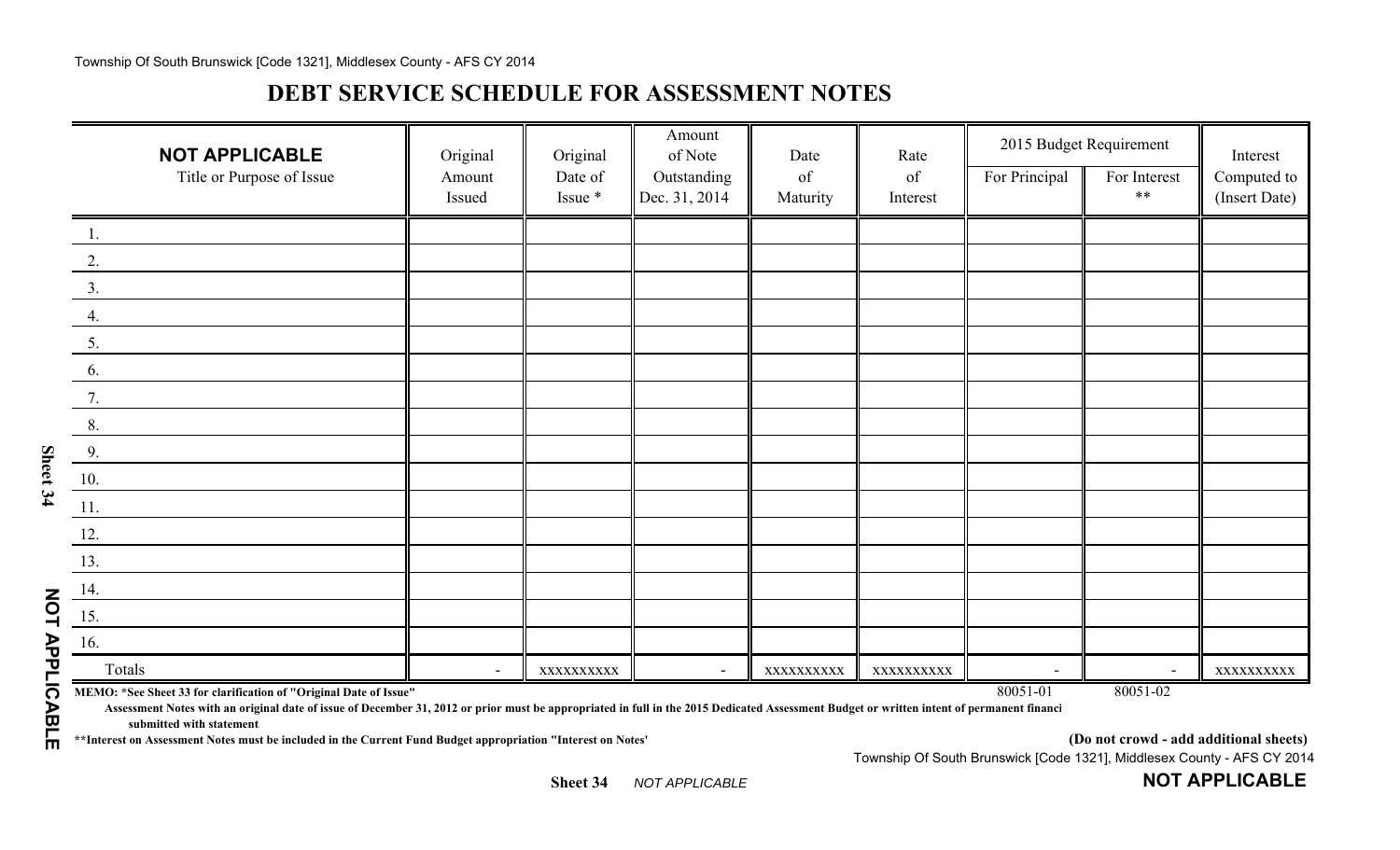### **SCHEDULE OF CAPITAL LEASE PROGRAM OBLIGATIONS**

**Sheet 34a**

| Purpose                                                         | Amount of Lease<br><b>Obligation Outstanding</b> | 2015 Budget Requirement |                   |  |  |
|-----------------------------------------------------------------|--------------------------------------------------|-------------------------|-------------------|--|--|
|                                                                 | Dec. 31, 2014                                    | For Principal           | For Interest/Fees |  |  |
|                                                                 |                                                  |                         |                   |  |  |
| $\overline{1}$ .                                                |                                                  |                         |                   |  |  |
| 2013 Series, Capital Equipment Lease Program (TD Capital)<br>2. | 267,806.09                                       | 132,357.58              | 6,213.10          |  |  |
| 2014 Series, Capital Equipment Lease Program (TD Capital)<br>3. | 407,660.75                                       | 137,443.49              | 2,344.05          |  |  |
| 4.                                                              |                                                  |                         |                   |  |  |
| 5.                                                              |                                                  |                         |                   |  |  |
| 6.                                                              |                                                  |                         |                   |  |  |
| 7.                                                              |                                                  |                         |                   |  |  |
| 8.                                                              |                                                  |                         |                   |  |  |
| 9.                                                              |                                                  |                         |                   |  |  |
| 10.                                                             |                                                  |                         |                   |  |  |
| 11.                                                             |                                                  |                         |                   |  |  |
| 12.                                                             |                                                  |                         |                   |  |  |
| 13.                                                             |                                                  |                         |                   |  |  |
| 14.                                                             |                                                  |                         |                   |  |  |
| 15.                                                             |                                                  |                         |                   |  |  |
| 16.                                                             |                                                  |                         |                   |  |  |
| 17.                                                             |                                                  |                         |                   |  |  |
| Totals                                                          | 675,466.84                                       | 269,801.07              | 8,557.15          |  |  |
|                                                                 |                                                  | 80051-01                | 80051-02          |  |  |

**(Do not crowd - add additional sheets)**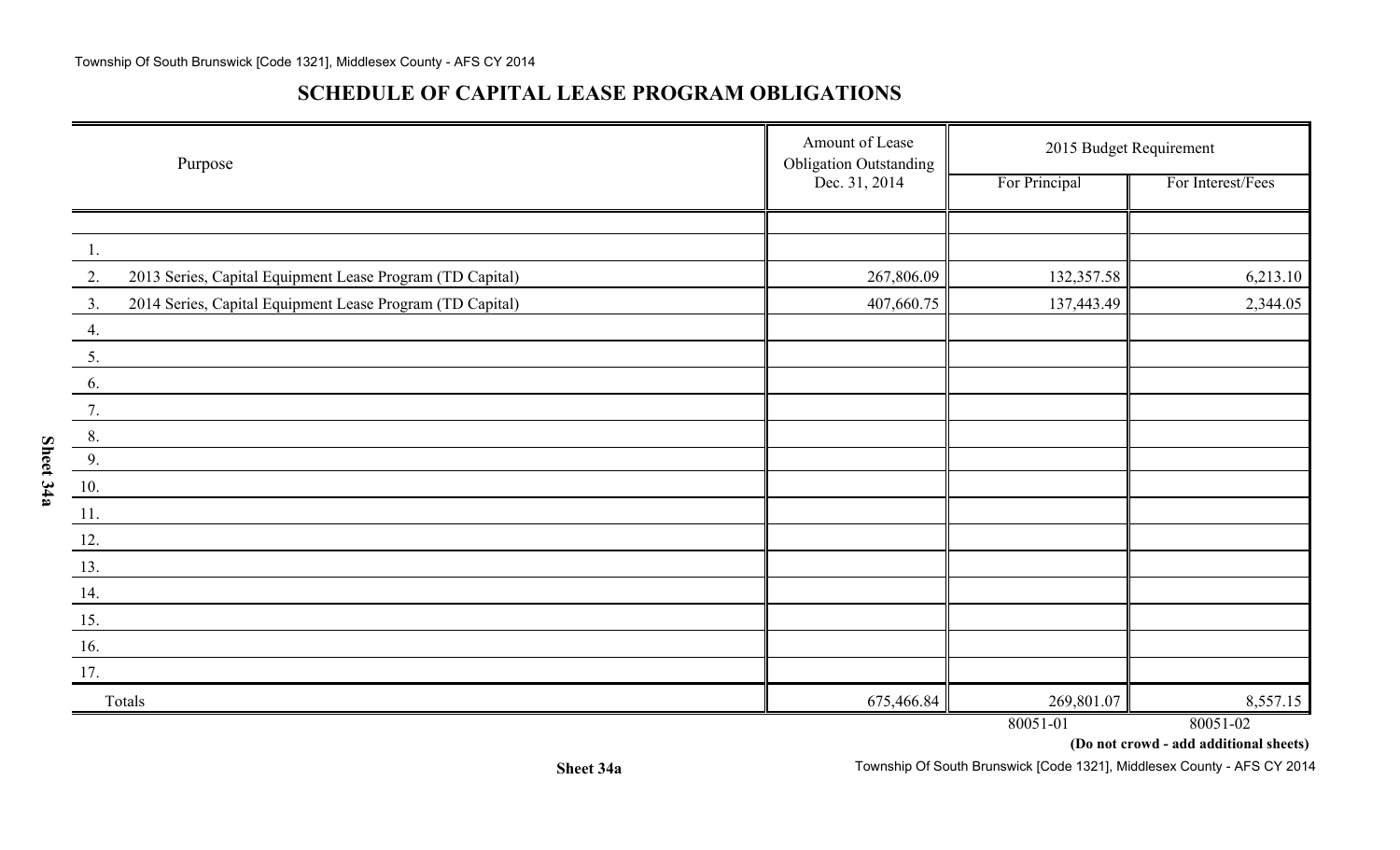## **SCHEDULE OF IMPROVEMENT AUTHORIZATIONS (GENERAL CAPITAL FUND)**

|           | <b>IMPROVEMENTS</b>                       |                         |           |                |                |            |                          |                             |                          |
|-----------|-------------------------------------------|-------------------------|-----------|----------------|----------------|------------|--------------------------|-----------------------------|--------------------------|
|           | Specify each authorization by purpose. Do | Balance January 1, 2014 |           | 2014           | Receipts       | Expended   | Authorizations           | Balance - December 31, 2014 |                          |
|           | not merely designate by a code number.    | Funded                  | Unfunded  | Authorizations |                |            | Canceled                 | Funded                      | Unfunded                 |
| Code No   | Purpose                                   |                         |           |                |                |            |                          |                             |                          |
| $01 - 84$ | East New Rd Landfill                      | 104,534.91              |           |                |                | 34,046.39  |                          | 70,488.52                   |                          |
| 26-96     | RT 522 Section 5A                         | 22,402.16               |           |                |                | 22,402.16  |                          | $\overline{\phantom{a}}$    | $\blacksquare$           |
| $16 - 00$ | RT 522 Sections 2 and 4                   | 1,154,783.57            |           |                |                | 439,400.84 |                          | 715,382.73                  | $\blacksquare$           |
| 42-01     | Open Space                                | 3,652.81                |           |                |                |            |                          | 3,652.81                    | $\blacksquare$           |
| 48-01     | Improvements to Deans Hall Rd/ Fresh Pond | 10.75                   |           |                |                | 10.75      |                          |                             | $\overline{\phantom{a}}$ |
| 44-01     | Puchase Police Equipment                  | 29.72                   |           |                |                |            |                          | 29.72                       |                          |
| 08-02     | <b>Library Construction</b>               | 3,653.67                |           |                |                |            |                          | 3,653.67                    | $\overline{\phantom{a}}$ |
| 40-03     | Kendall Park Rd Impr Section 5            | 2,511.29                |           |                |                |            |                          | 2,511.29                    | $\blacksquare$           |
| 18-04     | Improvement to Various Parks              | 580,847.28              |           |                |                |            |                          | 580,847.28                  | $\overline{\phantom{a}}$ |
|           |                                           |                         |           |                |                |            |                          | $\overline{\phantom{a}}$    | $\overline{\phantom{0}}$ |
| 86-04     | Design Construction of 911 Memorial       | 460.50                  | 0.30      |                |                |            |                          | 460.50                      | 0.30                     |
|           |                                           |                         |           |                |                |            |                          | $\overline{\phantom{a}}$    | $ \,$                    |
| 80-05     | Route 522 Section 1A                      | 5,995,272.64            |           |                |                |            |                          | 5,995,272.64                | $\overline{\phantom{a}}$ |
| 49-06     | Various Capital Improvements              | 30,289.52               |           |                |                | 30,289.52  |                          | $\overline{\phantom{a}}$    | $\overline{\phantom{a}}$ |
|           |                                           |                         |           |                |                |            |                          |                             |                          |
| 47-08     | Various Capital Improvements              | 133,120.15              | 620.00    |                |                | 32,577.24  |                          | 100,542.91                  | 620.00                   |
| 52-08     | Kendall Park Ambulance                    |                         | 29,502.40 |                |                |            |                          | $\overline{\phantom{a}}$    | 29,502.40                |
|           |                                           |                         |           |                |                |            |                          |                             |                          |
| 38-03     | Road Overlay                              | 0.82                    |           |                |                |            |                          | 0.82                        |                          |
| $14-10$   | Purchase of Ambulance                     | 22,265.98               |           |                |                |            |                          | 22,265.98                   |                          |
| $05-11$   | Purchase 911 Equipment                    | 522.99                  |           |                |                |            |                          | 522.99                      |                          |
|           | Subtotals this Sheet ONLY                 | 8,054,358.76            | 30,122.70 | $\blacksquare$ | $\blacksquare$ | 558,726.90 | $\overline{\phantom{a}}$ | 7,495,631.86                | 30,122.70                |

Place an \* before each item of "Improvement "which represents a funding or refunding of an emergency authorization.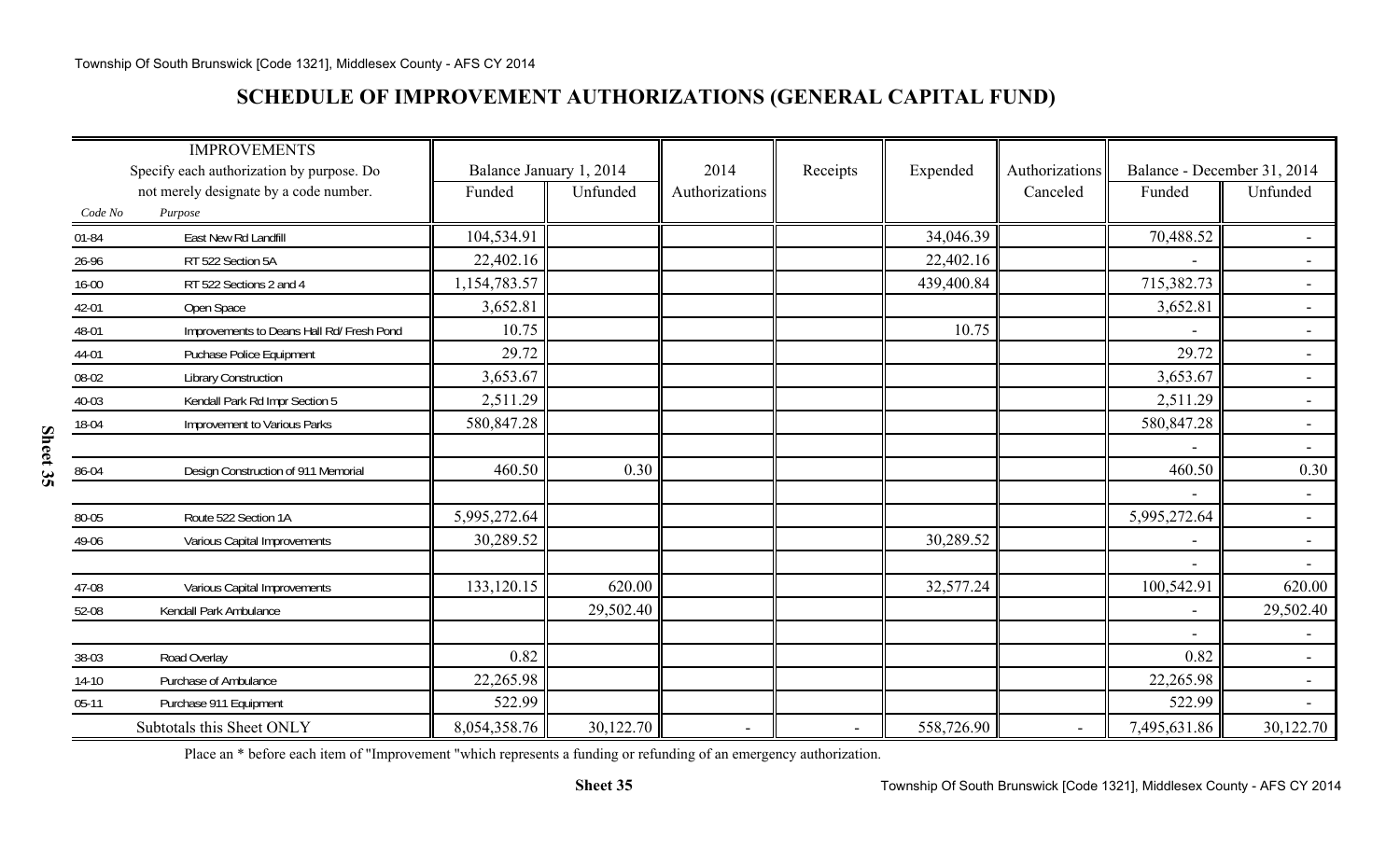## **SCHEDULE OF IMPROVEMENT AUTHORIZATIONS (GENERAL CAPITAL FUND) (Cont'd)**

|           | <b>IMPROVEMENTS</b>                       |                          |                         |                |        |              |                |                             |                          |
|-----------|-------------------------------------------|--------------------------|-------------------------|----------------|--------|--------------|----------------|-----------------------------|--------------------------|
|           | Specify each authorization by purpose. Do |                          | Balance January 1, 2014 | 2014           |        | Expended     | Authorizations | Balance - December 31, 2014 |                          |
|           | not merely designate by a code number.    | Funded                   | Unfunded                | Authorizations |        |              | Canceled       | Funded                      | Unfunded                 |
| Code No   | Purpose                                   |                          |                         |                |        |              |                |                             |                          |
| $20-11$   | Various Capital Improvements              | 128,307.27               |                         |                |        | 6,545.50     |                | 121,761.77                  | $\blacksquare$           |
| $10-12$   | Impr to Senior Center/ Reichler Park      |                          | 770,272.05              |                |        | 33,682.50    |                |                             | 736,589.55               |
| $14-12$   | Various Rd Improvements                   | 5,025,808.13             | 5,371,385.00            |                |        | (22,767.36)  |                | 2,550,672.01                | 7,869,288.48             |
| $22 - 12$ | Various Capital Improvements              | 94,897.37                |                         |                |        | 58,858.39    |                | 36,038.98                   |                          |
| $33-12$   | <b>Farmland Preservation</b>              | 13,750.00                | 261,250.00              |                |        |              |                | 13,750.00                   | 261,250.00               |
| 08-13     | Purchase of Ambulance                     | 3,751.90                 |                         |                |        | 3,751.90     |                |                             | $\blacksquare$           |
| 09-13     | <b>Turf Fields</b>                        | 697,900.00               | 950.00                  |                |        | 679,800.00   |                | 100.00                      | 18,950.00                |
| $21-13$   | Various Capital Improvements              | 449,066.29               | 360,000.00              |                |        | 144,948.57   |                | 304,117.72                  | 360,000.00               |
| 24-14     | Various Capital Improvements              | $\overline{\phantom{a}}$ | $\blacksquare$          | 1,737,000.00   |        | 1,107,374.50 |                | 0.01                        | 629,625.49               |
|           |                                           |                          |                         |                |        |              |                | $\overline{\phantom{a}}$    | $\blacksquare$           |
|           |                                           |                          |                         |                |        |              |                | $\overline{\phantom{a}}$    | $\blacksquare$           |
|           |                                           |                          |                         |                |        |              |                | $\overline{\phantom{a}}$    | $\blacksquare$           |
|           |                                           |                          |                         |                |        |              |                | $\overline{\phantom{a}}$    |                          |
|           |                                           |                          |                         |                |        |              |                | $\overline{\phantom{a}}$    | $\blacksquare$           |
|           |                                           |                          |                         |                |        |              |                | $\overline{\phantom{a}}$    | $\overline{\phantom{0}}$ |
|           |                                           |                          |                         |                |        |              |                | $\overline{\phantom{a}}$    | $\sim$                   |
|           |                                           |                          |                         |                |        |              |                | $\overline{\phantom{a}}$    | $\sim$                   |
|           |                                           |                          |                         |                |        |              |                | $\overline{\phantom{a}}$    | $\sim$ $^{-1}$           |
|           |                                           |                          |                         |                |        |              |                | $\overline{\phantom{a}}$    | $\sim$                   |
|           |                                           |                          |                         |                |        |              |                | $\overline{\phantom{a}}$    | $\blacksquare$           |
|           |                                           |                          |                         |                |        |              |                |                             |                          |
|           | Totals<br>70000-                          | 14,467,839.72            | 6,793,979.75            | 1,737,000.00   | $\sim$ | 2,570,920.90 |                | 10,522,072.35               | 9,905,826.22             |

Place an \* before each item of "Improvement "which represents a funding or refunding of an emergency authorization.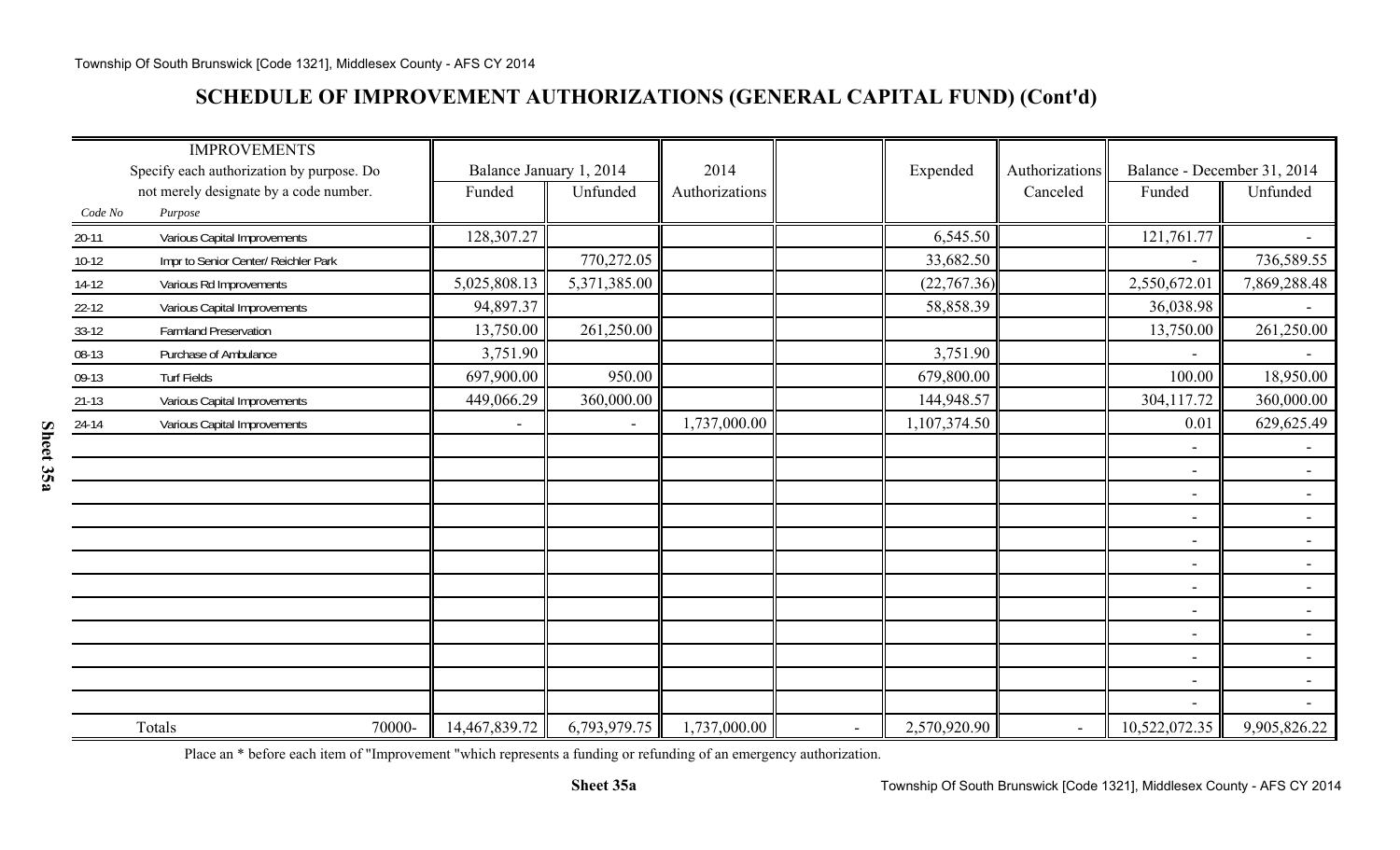# **GENERAL CAPITAL FUND**

### **SCHEDULE OF CAPITAL IMPROVEMENT FUND**

|                                                                                            |          | Debit      | Credit                   |
|--------------------------------------------------------------------------------------------|----------|------------|--------------------------|
| Balance January 1, 2014                                                                    | 80031-01 | XXXXXXXXXX | 10,126.58                |
| Received from 2014 Budget Appropriations *                                                 | 80031-02 | XXXXXXXXXX | 100,000.00               |
|                                                                                            |          | XXXXXXXXXX |                          |
| Improvement Authorizations Canceled<br>(financed in whole by the Capital Improvement Fund) | 80031-03 | XXXXXXXXXX |                          |
| List by Improvements - Direct Charges Made for Preliminary Costs:                          |          |            |                          |
|                                                                                            |          | XXXXXXXXXX | XXXXXXXXXX<br>XXXXXXXXXX |
|                                                                                            |          |            | XXXXXXXXXX               |
|                                                                                            |          |            | XXXXXXXXXX               |
|                                                                                            |          |            | XXXXXXXXXX               |
|                                                                                            |          |            | XXXXXXXXXX               |
|                                                                                            |          |            | XXXXXXXXXX               |
|                                                                                            |          |            | XXXXXXXXXX               |
|                                                                                            |          |            | XXXXXXXXXX               |
|                                                                                            |          |            | XXXXXXXXXX               |
|                                                                                            |          |            | XXXXXXXXXX               |
|                                                                                            |          |            | XXXXXXXXXX               |
|                                                                                            |          |            | XXXXXXXXXX               |
|                                                                                            |          |            | XXXXXXXXXX               |
|                                                                                            |          |            | XXXXXXXXXX               |
|                                                                                            |          |            | XXXXXXXXXX               |
|                                                                                            |          |            | XXXXXXXXXX               |
|                                                                                            |          |            | XXXXXXXXXX               |
|                                                                                            |          |            | XXXXXXXXXX               |
| Appropriated to Finance Improvement Authorizations                                         | 80031-04 | 86,850.00  | XXXXXXXXXX               |
|                                                                                            |          |            | XXXXXXXXXX<br>XXXXXXXXXX |
| Balance December 31, 2014                                                                  | 80031-05 | 23,276.58  | XXXXXXXXXX               |
|                                                                                            |          | 110,126.58 | 110,126.58               |

\* The full amount of the 2014 budget appropriation should be transferred to this account unless the balance of the appropriation is to be permitted to lapse.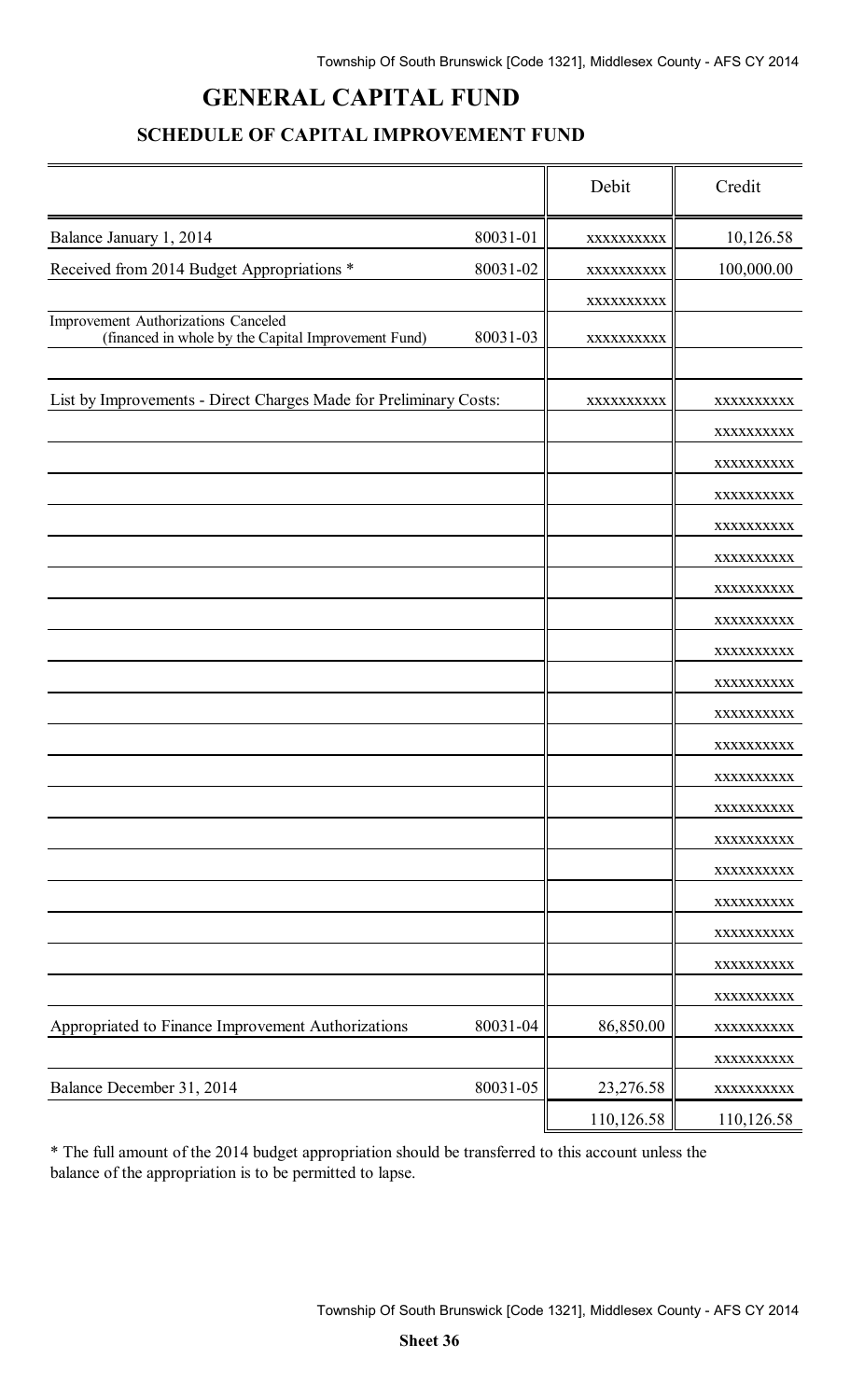# **GENERAL CAPITAL FUND**

### **SCHEDULE OF DOWN PAYMENTS ON IMPROVEMENTS**

|                                                    |          | Debit      | Credit     |
|----------------------------------------------------|----------|------------|------------|
| Balance January 1, 2014                            | 80030-01 | XXXXXXXXXX |            |
| Received from 2014 Budget Appropriations *         | 80030-02 | XXXXXXXXXX |            |
| Received from 2014 Emergency Appropriations *      | 80030-03 | XXXXXXXXXX |            |
|                                                    |          |            |            |
| Appropriated to Finance Improvement Authorizations | 80030-04 |            | XXXXXXXXXX |
|                                                    |          |            | XXXXXXXXXX |
| Balance December 31, 2014                          | 80030-05 |            | XXXXXXXXXX |
|                                                    |          |            |            |

\* The full amount of the 2014 appropriation should be transferred to this account unless the balance of the appropriation is to be permitted to lapse.

# **CAPITAL IMPROVEMENTS AUTHORIZED IN 2014 AND DOWN PAYMENTS (N.J.S. 40A:2-11)**

| <u>Jurium Chemini Report</u> |                        |                                    |                                          |                                                                  |  |  |
|------------------------------|------------------------|------------------------------------|------------------------------------------|------------------------------------------------------------------|--|--|
| Purpose                      | Amount<br>Appropriated | Total<br>Obligations<br>Authorized | Down Payment<br>Provided by<br>Ordinance | Amount of Down<br>Payment in Budget<br>of 2014 or Prior<br>Years |  |  |
| Various Capital Improvements | 1,737,000.00           | 1,650,150.00                       | 86,850.00                                | 86,850.00                                                        |  |  |
|                              |                        |                                    |                                          |                                                                  |  |  |

### **GENERAL CAPITAL FUND ONLY**

NOTE - Where amount in column "Down Payment Provided by Ordinance" is LESS than 5% of amount in column "Total Obligations Authorized", explanation must be made part of or attached to this sheet.

Total 80032-00 | 1,737,000.00 | 1,650,150.00 | 86,850.00 | 86,850.00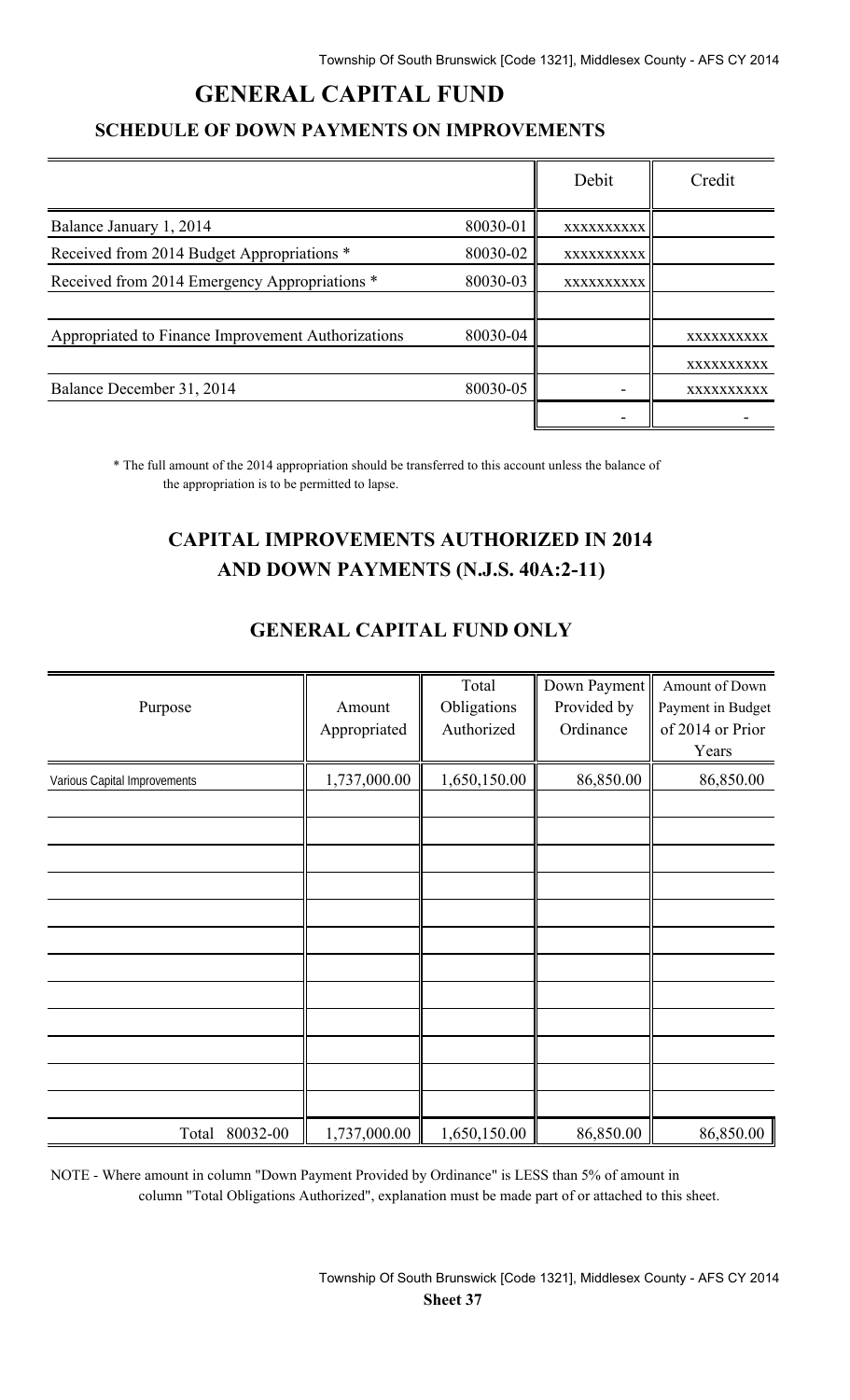$\overline{\mathbf{r}}$ 

 $\overline{r}$ 

## **GENERAL CAPITAL FUND STATEMENT OF CAPITAL SURPLUS YEAR - 2014**

|                                                    |          | Debit      | Credit            |
|----------------------------------------------------|----------|------------|-------------------|
| Balance January 1, 2014                            | 80029-01 | XXXXXXXXXX | 814.40            |
| Premium on Sale of Bonds                           |          | XXXXXXXXXX |                   |
| <b>Funded Improvement Authorizations Canceled</b>  |          | XXXXXXXXXX |                   |
| Cancelled Accried Interest on Bonds 12/31/09       |          |            |                   |
| Appropriated to Finance Improvement Authorizations | 80029-02 |            | XXXXXXXXXX        |
| Appropriated to 2014 Budget Revenue                | 80029-03 |            | <b>XXXXXXXXXX</b> |
| Balance December 31, 2014                          | 80029-04 | 814.40     | XXXXXXXXXX        |
|                                                    |          | 814.40     | 814.40            |

# **BONDS ISSUED WITH A COVENANT OR COVENANTS NOT APPLICABLE**

| 1. Amount of Serial Bonds Issued Under Provisions of Chapter 233,<br>P.L. 1944, Chapter 268, P.L. 1944, Chapter 428, P.L. 1943 or |   |  |  |
|-----------------------------------------------------------------------------------------------------------------------------------|---|--|--|
| Chapter 77, Article VI-A, P.L. 1945, with Covenant or Covenants;                                                                  |   |  |  |
| Outstanding December 31, 2014                                                                                                     |   |  |  |
| 2. Amount of Cash in Special Trust Fund as of December 31, 2014 (Note A)                                                          |   |  |  |
| 3. Amount of Bonds Issued Under Item 1                                                                                            |   |  |  |
| Maturing in 2015                                                                                                                  |   |  |  |
| 4. Amount of Interest on Bonds with a                                                                                             |   |  |  |
| Covenant - 2015 Requirement                                                                                                       | S |  |  |
| Total of 3 and 4 - Gross Appropriation<br>5.                                                                                      |   |  |  |
| 6. Less Amount of Special Trust Fund to be Used                                                                                   |   |  |  |
| 7. Net Appropriation Required                                                                                                     |   |  |  |
|                                                                                                                                   |   |  |  |

NOTE A - This amount to be supported by confirmation from bank or banks.

Footnote: Any formula other than the one shown above and required to be used by covenant or covenants is to be attached hereto.

Item 5 must be shown as an item of appropriation, short extended, with Item 6 shown directly following as a deduction and with the amount of Item 7 extended into the 2015 appropriation column.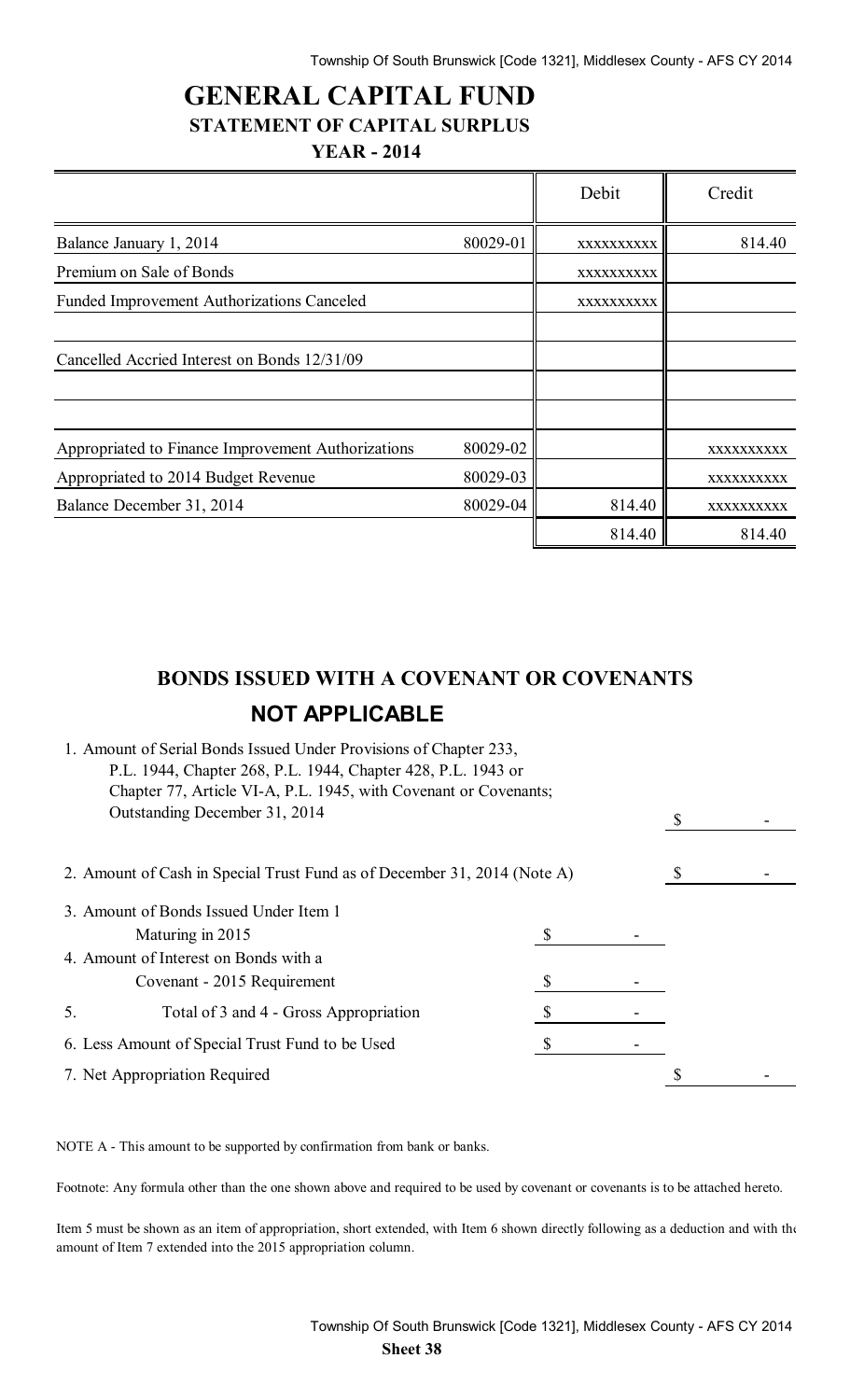# **MUNICIPALITIES ONLY IMPORTANT !**

*This Sheet Must Be Completely Filled in or the Statement Will Be Considered Incomplete*

**(N.J.S.A. 52:27BB-55 as Amended by Chap. 211, P.L. 1981)**

| А.                                                                                                          |                                                                                                                                                                                                                                                                                                                                                                                                                                  |      |                |
|-------------------------------------------------------------------------------------------------------------|----------------------------------------------------------------------------------------------------------------------------------------------------------------------------------------------------------------------------------------------------------------------------------------------------------------------------------------------------------------------------------------------------------------------------------|------|----------------|
| 1. Total Tax Levy for the Year 2014 was                                                                     |                                                                                                                                                                                                                                                                                                                                                                                                                                  | \$   | 171,387,655.10 |
| 2. Amount of Item 1 Collectetd in 2014 $(*)$                                                                |                                                                                                                                                                                                                                                                                                                                                                                                                                  | S    | 169,970,807.89 |
| 3. Seventy (70) percent of Item 1                                                                           |                                                                                                                                                                                                                                                                                                                                                                                                                                  | \$   | 119,971,358.57 |
| (*) Including prepayments and overpayment applied.                                                          |                                                                                                                                                                                                                                                                                                                                                                                                                                  |      |                |
| <b>B.</b>                                                                                                   |                                                                                                                                                                                                                                                                                                                                                                                                                                  |      |                |
| 1. Did any maturities of bonded obligations or notes fall due during the year 2014?                         |                                                                                                                                                                                                                                                                                                                                                                                                                                  |      |                |
| Answer YES or NO<br>N <sub>O</sub>                                                                          |                                                                                                                                                                                                                                                                                                                                                                                                                                  |      |                |
| 2. Have payments been made for all bonded obligations or notes due on or before<br>December 31, 2014?       |                                                                                                                                                                                                                                                                                                                                                                                                                                  |      |                |
| Answer YES or NO<br><b>YES</b>                                                                              | If answer is "NO" give details                                                                                                                                                                                                                                                                                                                                                                                                   |      |                |
|                                                                                                             |                                                                                                                                                                                                                                                                                                                                                                                                                                  |      |                |
|                                                                                                             |                                                                                                                                                                                                                                                                                                                                                                                                                                  |      |                |
| NOTE: If answer to Item B1 is YES, then Item B2 must be answered                                            |                                                                                                                                                                                                                                                                                                                                                                                                                                  |      |                |
| $\mathcal{C}$ .<br>Does the appropriation required to be included in the 2015 budget for the liquidation of |                                                                                                                                                                                                                                                                                                                                                                                                                                  |      |                |
| all bonded obligations or notes exceed 25% of the total of appropriations for operating purposes in         |                                                                                                                                                                                                                                                                                                                                                                                                                                  |      |                |
| the budget for the year just ended ? Answer YES or NO:                                                      | NO                                                                                                                                                                                                                                                                                                                                                                                                                               |      |                |
| D.                                                                                                          |                                                                                                                                                                                                                                                                                                                                                                                                                                  |      |                |
| 1. Cash Deficit 2013                                                                                        | \$                                                                                                                                                                                                                                                                                                                                                                                                                               |      |                |
| 2. 4% of 2013 Tax Levy for all puposes:                                                                     |                                                                                                                                                                                                                                                                                                                                                                                                                                  |      |                |
| $L$ evy $-$                                                                                                 | $\frac{\text{S}}{\text{S}}$ $\frac{\text{S}}{\text{S}}$ $\frac{\text{S}}{\text{S}}$ $\frac{\text{S}}{\text{S}}$ $\frac{\text{S}}{\text{S}}$ $\frac{\text{S}}{\text{S}}$ $\frac{\text{S}}{\text{S}}$ $\frac{\text{S}}{\text{S}}$ $\frac{\text{S}}{\text{S}}$ $\frac{\text{S}}{\text{S}}$ $\frac{\text{S}}{\text{S}}$ $\frac{\text{S}}{\text{S}}$ $\frac{\text{S}}{\text{S}}$ $\frac{\text{S}}{\text{S}}$ $\frac{\text{S}}{\text{$ |      |                |
| 3. Cash Deficit 2014                                                                                        | \$                                                                                                                                                                                                                                                                                                                                                                                                                               |      |                |
| 4. 4% of 2014 Tax Levy for all puposes:                                                                     |                                                                                                                                                                                                                                                                                                                                                                                                                                  |      |                |
|                                                                                                             | Levy-- $$ 171,387,655.10 = $ 6,855,506.20$                                                                                                                                                                                                                                                                                                                                                                                       |      |                |
| Unpaid<br>Ε.                                                                                                | 2013                                                                                                                                                                                                                                                                                                                                                                                                                             | 2014 | <b>Total</b>   |
| $\sim$ $\sim$<br>1. State Taxes                                                                             | $\mathbb{S}$                                                                                                                                                                                                                                                                                                                                                                                                                     |      |                |
| 2. County Taxes<br>\$                                                                                       | $\mathbb{S}$                                                                                                                                                                                                                                                                                                                                                                                                                     |      |                |
| 3. Amounts due Special Districts                                                                            |                                                                                                                                                                                                                                                                                                                                                                                                                                  |      |                |
| S                                                                                                           | $\mathbb{S}$                                                                                                                                                                                                                                                                                                                                                                                                                     |      |                |
| 4. Amounts due School Districts for Local School Tax                                                        |                                                                                                                                                                                                                                                                                                                                                                                                                                  |      |                |
|                                                                                                             |                                                                                                                                                                                                                                                                                                                                                                                                                                  |      |                |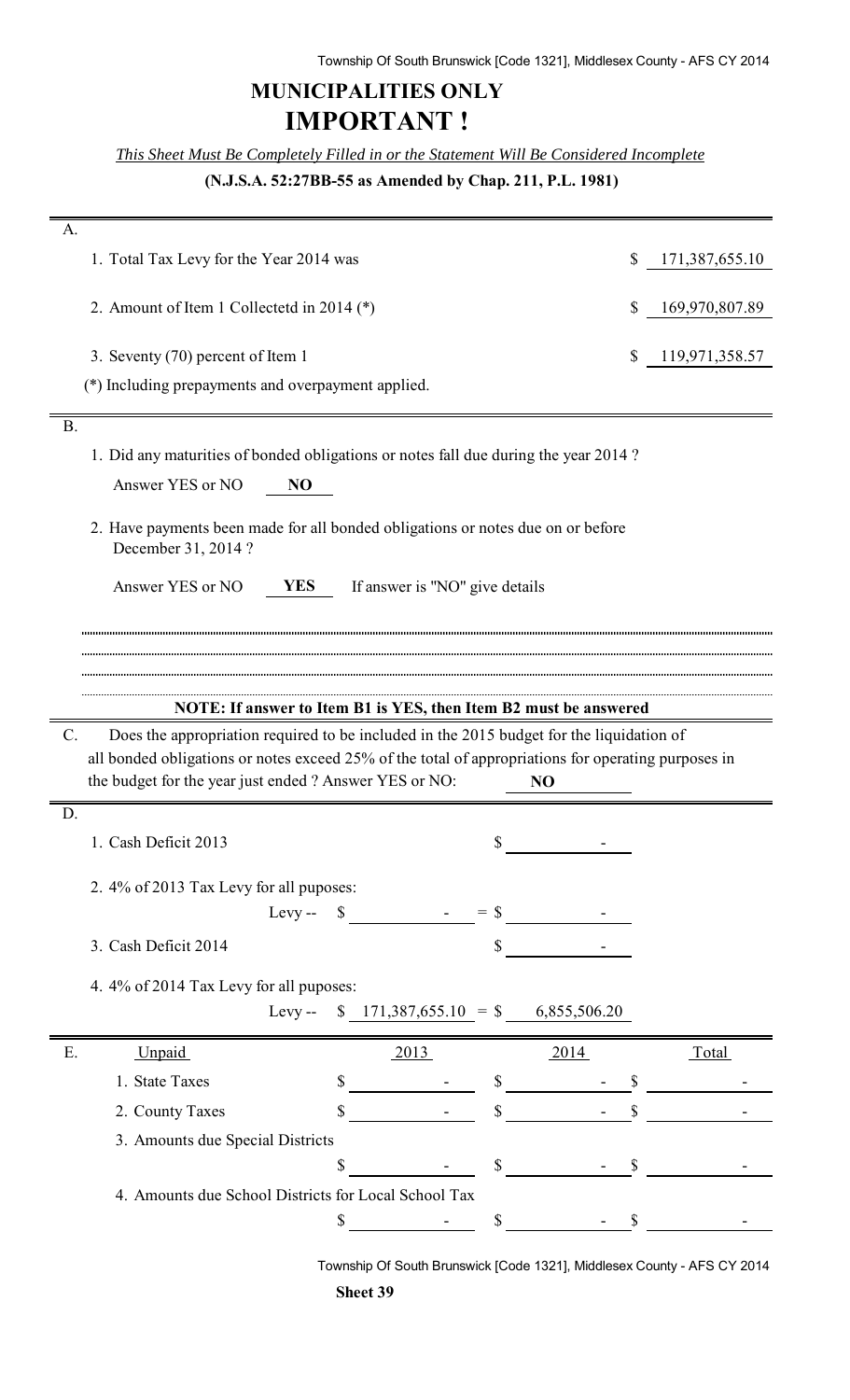## **SHEETS 40 to 68, INCLUSIVE, PERTAIN TO**

# **UTILITIES ONLY**

| Pages     |                                |                       |                               |
|-----------|--------------------------------|-----------------------|-------------------------------|
| numbered  | Name of Utility                |                       | Abbreviated Name / Comment    |
| $41 - 54$ | <b>Water and Sewer Utility</b> |                       |                               |
| $55 - 68$ | <b>Second Utility</b>          | <b>NOT APPLICABLE</b> | <b>INTENTIONALLY LEFT OUT</b> |

#### **Note:**

If no "utility fund" existed on the books of account and if no utility was owned and operated by the municipality during the year 2014, please observe instructions of Sheet 2.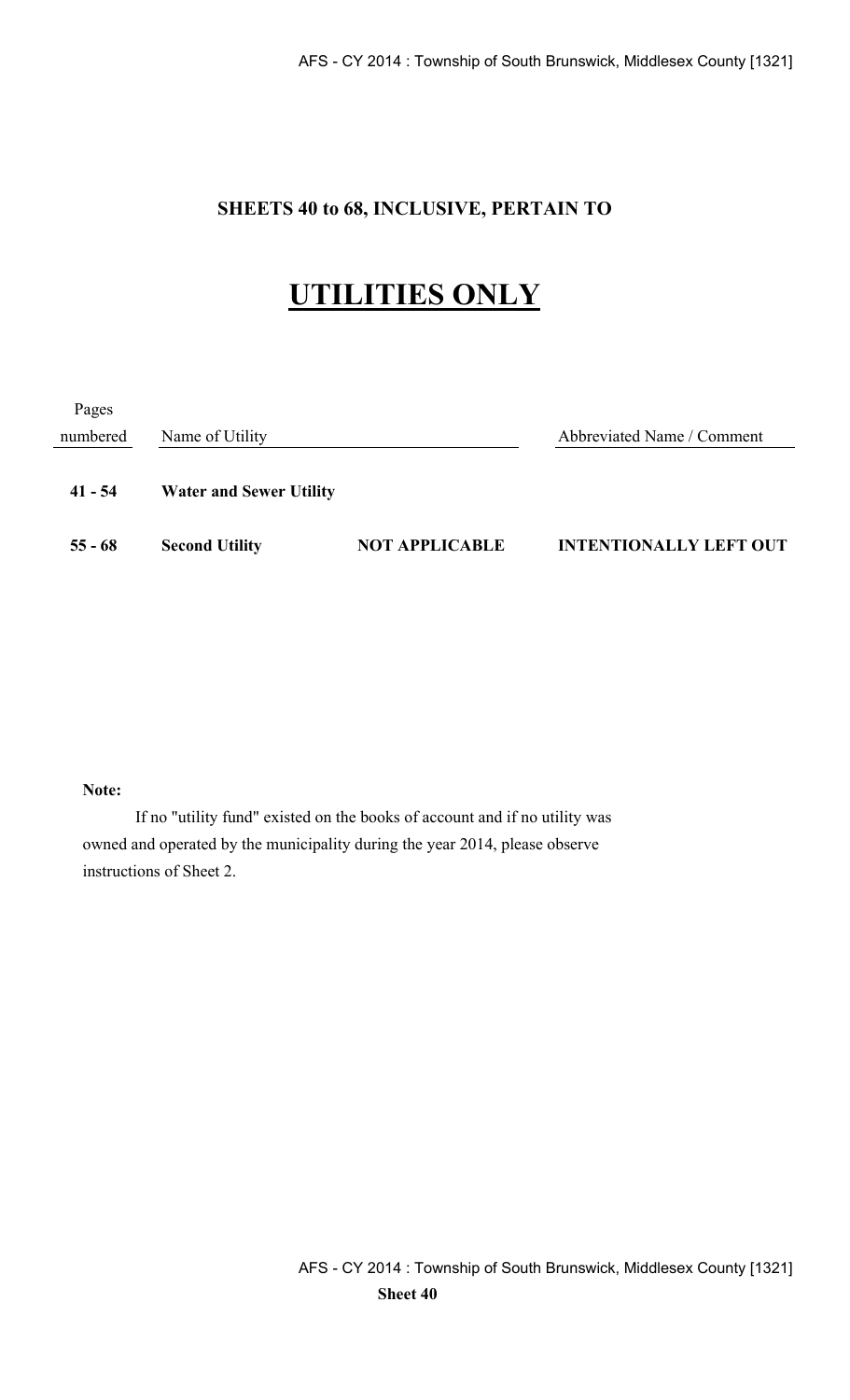#### AFS - CY 2014 : Township of South Brunswick, Middlesex County [1321]

Bonds and Notes Authorized but Not Issued must be disclosed in this Utility Capital Section in the same manner as set forth in the General Capital Fund on Sheet 8

#### **POST CLOSING**

**TRIAL BALANCE - WATER AND SEWER UTILITY FUND**

AS AT DECEMBER 31, 2014

**Operating and Capital Sections**

(Separately Stated)

*Cash Liabilities Must Be Subtotaled and Subtotal Must Be Marked With "C"*

| Title of Account                           | Debit             | Credit            |  |
|--------------------------------------------|-------------------|-------------------|--|
| <b>OPERATING</b>                           |                   |                   |  |
| Cash                                       | 1,595,525.90      |                   |  |
| Petty Cash                                 | 940.00            |                   |  |
|                                            |                   |                   |  |
| <b>Consumer Accounts Receivable</b>        | 1,157,198.37      |                   |  |
| Due from Utility Assessment                | 9.45              |                   |  |
| Due from Utility Capital                   |                   | 17.89             |  |
| Deferred Charge: Approrpriations           |                   |                   |  |
| Deferred Charge: Approrpriation Reserve    |                   |                   |  |
| <b>Utility Overpayments</b>                |                   | 84,288.51         |  |
| <b>Reserve for Encumbrances</b>            |                   | 980,900.02        |  |
| <b>Appropriation Reserves</b>              |                   | 72,733.48         |  |
| Accrued Interest on Bonds and Notes        |                   | 309,288.74        |  |
| Subtotal -<br>Sub Total Liabilities        |                   | 1,447,228.64      |  |
| <b>Reserve for Receivables</b>             |                   | 1,157,198.37      |  |
| <b>Fund Balance</b>                        |                   | 149,246.71        |  |
| <b>CAPITAL</b>                             |                   |                   |  |
| Cash                                       | 70,102.16         |                   |  |
| Prospective Assessments Funded             | 103,000.00        |                   |  |
| Due from Utility Operating                 | 17.89             |                   |  |
| <b>Fixed Capital Completed</b>             | 89,952,983.67     |                   |  |
| Fixed Capital Authorized Not Completed     | 31,184,500.00     |                   |  |
| <b>Estimated Proceeds</b>                  | 13,054,250.00     |                   |  |
| Proceeds BNANI                             |                   | 13,054,250.00     |  |
| Serial Bonds Payable                       |                   | 36,282,000.00     |  |
| <b>BAN</b> Payable                         |                   | 900,000.00        |  |
| Capital Improvement Fund                   |                   | 81,109.68         |  |
| Reserve for Debt Service                   |                   | 982.66            |  |
| <b>Reserve for Encumbrances</b>            |                   | 5,542,119.33      |  |
| <b>Improvement Authorization Funded</b>    |                   | 1,700,935.57      |  |
| <b>Improvement Authorization Un Funded</b> |                   | 5,795,082.49      |  |
| <b>Reserve for Amortization</b>            |                   | 70,729,733.67     |  |
| <b>Various Reserves</b>                    |                   | 277,950.00        |  |
| <b>Fund Balance</b>                        |                   | 690.32            |  |
| Grand Total Debits / Credits               | 137, 118, 527. 44 | 137, 118, 527. 44 |  |

**(Do not crowd - add additional sheets)**

AFS - CY 2014 : Township of South Brunswick, Middlesex County [1321] **Sheet 41**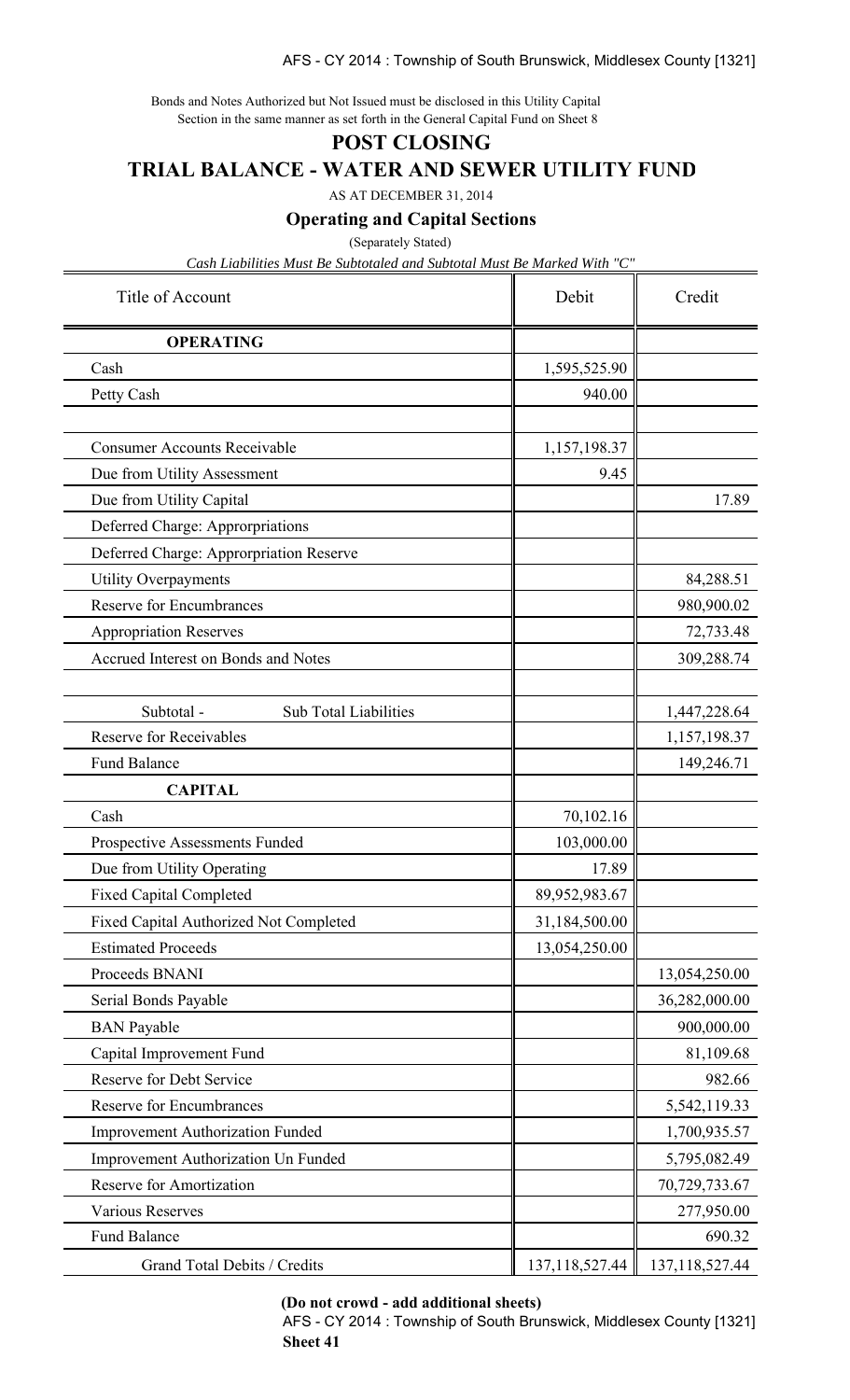## **POST CLOSING TRIAL BALANCE - WATER AND SEWER UTILITY ASSESSMENT TRUST FUNDS**

#### *IF MORE THAN ONE UTILITY EACH ASSESSMENT SECTION MUST BE SEPARATELY STATED* AS AT DECEMBER 31, 2014

| Title of Account                     | Debit      | Credit     |
|--------------------------------------|------------|------------|
|                                      |            |            |
| Cash                                 | 111,304.29 |            |
| Assessments Receivable               | 105,765.02 |            |
| Prospective Assessments Funded       |            |            |
| Deferred Assessments Receivable      |            |            |
|                                      |            |            |
| Due to Utililty Operating            |            | 9.45       |
| Serial Bonds payable                 |            |            |
| Reserve for Assessments              |            | 105,765.02 |
| Contribution- Fresh Ponds Water Line |            |            |
| Fund Balance                         |            | 111,294.84 |
|                                      |            |            |
|                                      |            |            |
|                                      |            |            |
|                                      |            |            |
|                                      |            |            |
|                                      |            |            |
|                                      |            |            |
|                                      |            |            |
|                                      |            |            |
|                                      |            |            |
|                                      |            |            |
|                                      |            |            |
|                                      |            |            |
|                                      |            |            |
|                                      |            |            |
|                                      |            |            |
|                                      |            |            |
|                                      |            |            |
|                                      |            |            |
|                                      |            |            |
|                                      |            |            |
|                                      |            |            |
|                                      |            |            |
|                                      |            |            |
|                                      |            |            |
|                                      |            |            |
| Grand Total Debits / Credits         | 217,069.31 | 217,069.31 |

**(Do not crowd - add additional sheets)**

AFS - CY 2014 : Township of South Brunswick, Middlesex County [1321] **Sheet 42**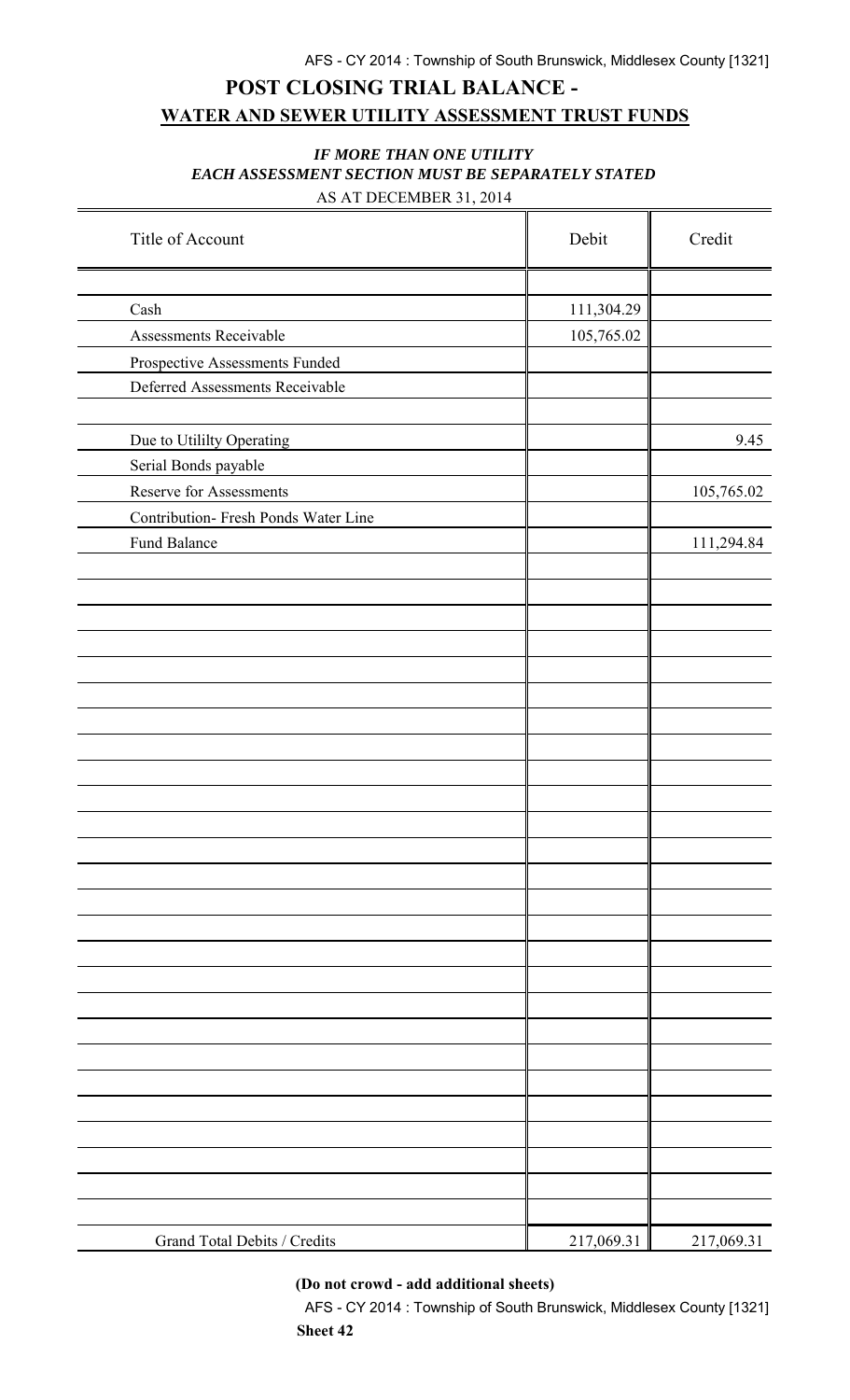### **ANALYSIS OF WATER AND SEWER UTILITY ASSESSMENT TRUST CASH AND INVESTMENTS**

#### **PLEDGED TO LIABILITIES AND SURPLUS**

| Title of Liability to which Cash<br>and Investments are Pledged | Audit<br>Balance<br>Dec. 31, 2013 | Assessments<br>and Liens | <b>RECEIPTS</b><br>Operating<br><b>Budget</b> |            |            |            | Disbursements | Balance<br>Dec. 31, 2014 |
|-----------------------------------------------------------------|-----------------------------------|--------------------------|-----------------------------------------------|------------|------------|------------|---------------|--------------------------|
| Assessment Serial Bond Issue:                                   | XXXXXXXXXX                        | XXXXXXXXXX               | XXXXXXXXXX                                    | XXXXXXXXXX | XXXXXXXXXX | XXXXXXXXXX | XXXXXXXXXX    | XXXXXXXXXX               |
|                                                                 |                                   |                          |                                               |            |            |            |               | $\ddots$                 |
|                                                                 |                                   |                          |                                               |            |            |            |               | $\cdots$                 |
|                                                                 |                                   |                          |                                               |            |            |            |               | $\cdots$                 |
|                                                                 |                                   |                          |                                               |            |            |            |               |                          |
|                                                                 |                                   |                          |                                               |            |            |            |               | $\cdots$                 |
|                                                                 |                                   |                          |                                               |            |            |            |               | $\cdots$                 |
| Assessment Bond Anticipation Note Issues:                       | XXXXXXXXXX                        | XXXXXXXXXX               | XXXXXXXXXX                                    | XXXXXXXXXX | XXXXXXXXXX | XXXXXXXXXX | XXXXXXXXXX    | XXXXXXXXXX               |
|                                                                 |                                   |                          |                                               |            |            |            |               | $\cdots$                 |
|                                                                 |                                   |                          |                                               |            |            |            |               | $\cdots$                 |
| Reserve for Contributions                                       |                                   |                          |                                               |            |            |            |               | $\cdots$<br>$\cdots$     |
| Due to Utility Operating                                        |                                   |                          |                                               |            |            |            |               | $\cdots$                 |
| Other Liabilities                                               |                                   |                          |                                               |            |            |            |               |                          |
| <b>Trust Surplus</b>                                            | 111,294.84                        |                          |                                               |            |            |            |               | 111,294.84               |
| Less Assets "Unfinanced"                                        | XXXXXXXXXX                        | XXXXXXXXXX               | XXXXXXXXXX                                    | XXXXXXXXXX | XXXXXXXXXX | XXXXXXXXXX | XXXXXXXXXX    | XXXXXXXXXX               |
|                                                                 |                                   |                          |                                               |            |            |            |               | $\cdots$                 |
|                                                                 |                                   |                          |                                               |            |            |            |               | $\cdots$                 |
|                                                                 |                                   |                          |                                               |            |            |            |               | $\cdots$                 |
|                                                                 |                                   |                          |                                               |            |            |            |               | $\cdots$                 |
|                                                                 |                                   |                          |                                               |            |            |            |               |                          |
| Totals                                                          | 111,294.84                        | 0.00                     | 0.00                                          | 0.00       | 0.00       | 0.00       | 0.00          | 111,294.84               |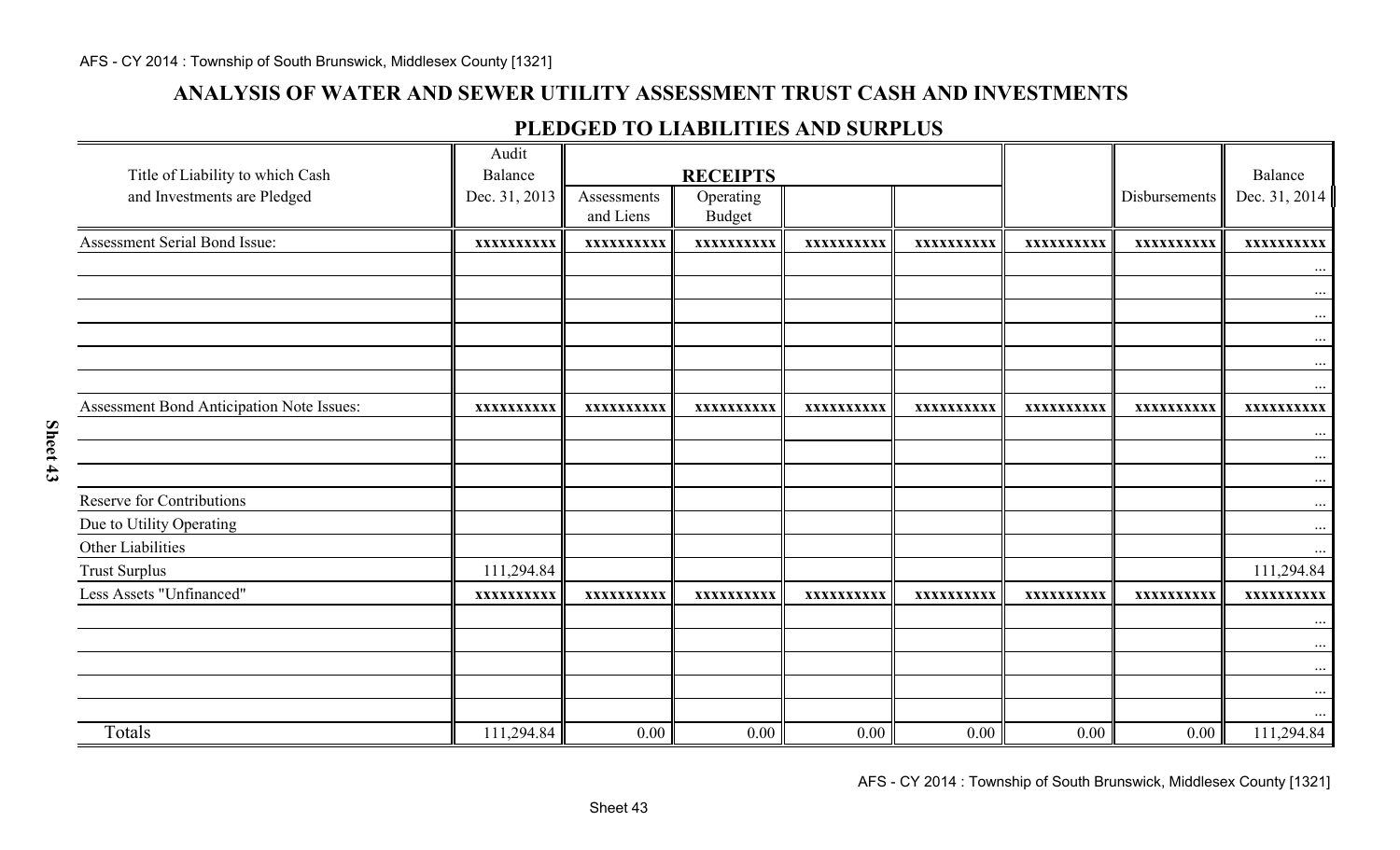# **SCHEDULE OF WATER AND SEWER UTILITY BUDGET - 2014 BUDGET REVENUES**

| Source                                                                  |        | <b>Budget</b> | Received<br>in Cash | Excess or<br>Deficit* |
|-------------------------------------------------------------------------|--------|---------------|---------------------|-----------------------|
| <b>Operating Surplus Anticipated</b>                                    | 91301- | 960,000.00    | 960,000.00          |                       |
| Surplus Anticipated with Consent<br>of Director of Local Govt. Services | 91302- |               |                     |                       |
| Rents                                                                   | 91303- | 24,115,550.00 | 24,178,461.04       | 62,911.04             |
| Fire Hydrant Service                                                    | 91304- |               |                     |                       |
| Miscellaneous                                                           | 91305- |               |                     |                       |
| <b>Connection Fees</b>                                                  |        | 978,950.00    | 910,355.00          | (68, 595.00)          |
| <b>Woodgate Trust Reserve</b>                                           |        | 33,500.00     | 33,500.00           |                       |
| Miscellaneous                                                           |        | 92,000.00     | 73,076.86           | (18, 923.14)          |
| Ferminich Waste Disposal                                                |        | 50,000.00     | 68,573.01           | 18,573.01             |
| Added by N.J.S. 40A:4-87: (List)                                        |        | XXXXXXXXX     | XXXXXXXXX           | XXXXXXXXX             |
|                                                                         |        |               |                     |                       |
|                                                                         |        |               |                     |                       |
|                                                                         |        |               |                     |                       |
|                                                                         |        |               |                     |                       |
| Subtotal                                                                |        | 26,230,000.00 | 26,223,965.91       | (6,034.09)            |
| Deficit (General Budget) **                                             | 91306- |               |                     |                       |
|                                                                         | 91307- | 26,230,000.00 | 26,223,965.91       | (6,034.09)            |

\*\* Amount in "Received in Cash" column for "Deficit (General Budget)" and amount expended for "Surplus (General Budget)" must agree with amounts shown for such items on Sheet 45

# **STATEMENT OF BUDGET APPROPRIATIONS**

| Appropriations:                                   | XXXXXXXXX     |               |
|---------------------------------------------------|---------------|---------------|
| <b>Adopted Budget</b>                             |               | 26,230,000.00 |
| Added by N.J.S. 40A:4-87                          |               |               |
| Emergency                                         |               |               |
| <b>Total Appropriations</b>                       | 26,230,000.00 |               |
| Add: Overexpenditures (See Footnote)              |               |               |
| <b>Total Appropriations and Overexpendituress</b> | 26,230,000.00 |               |
| Deduct Expenditures:                              |               |               |
| Paid or Charged                                   | 26,077,071.81 |               |
| 72,733.48<br>Reserved                             |               |               |
| Surplus (General Budget)**                        |               |               |
| <b>Total Expenditures</b>                         | 26,149,805.29 |               |
| <b>Unexpended Balance Canceled (See Footnote)</b> |               | 80,194.71     |

FOOTNOTES: - RE: OVEREXPENDITURES

Every appropriation overexpended in the budget document must be marked with an \* and must agree in the aggregate with this item.

RE: UNEXPENDED BALANCES CANCELED:

Are not to be shown as "Paid or Charged" in the budget document. In all instances "Total Appropriations" and "Overexpenditures" must equal the sum of "Total Expenditures" and "Unexpended Balances Canceled"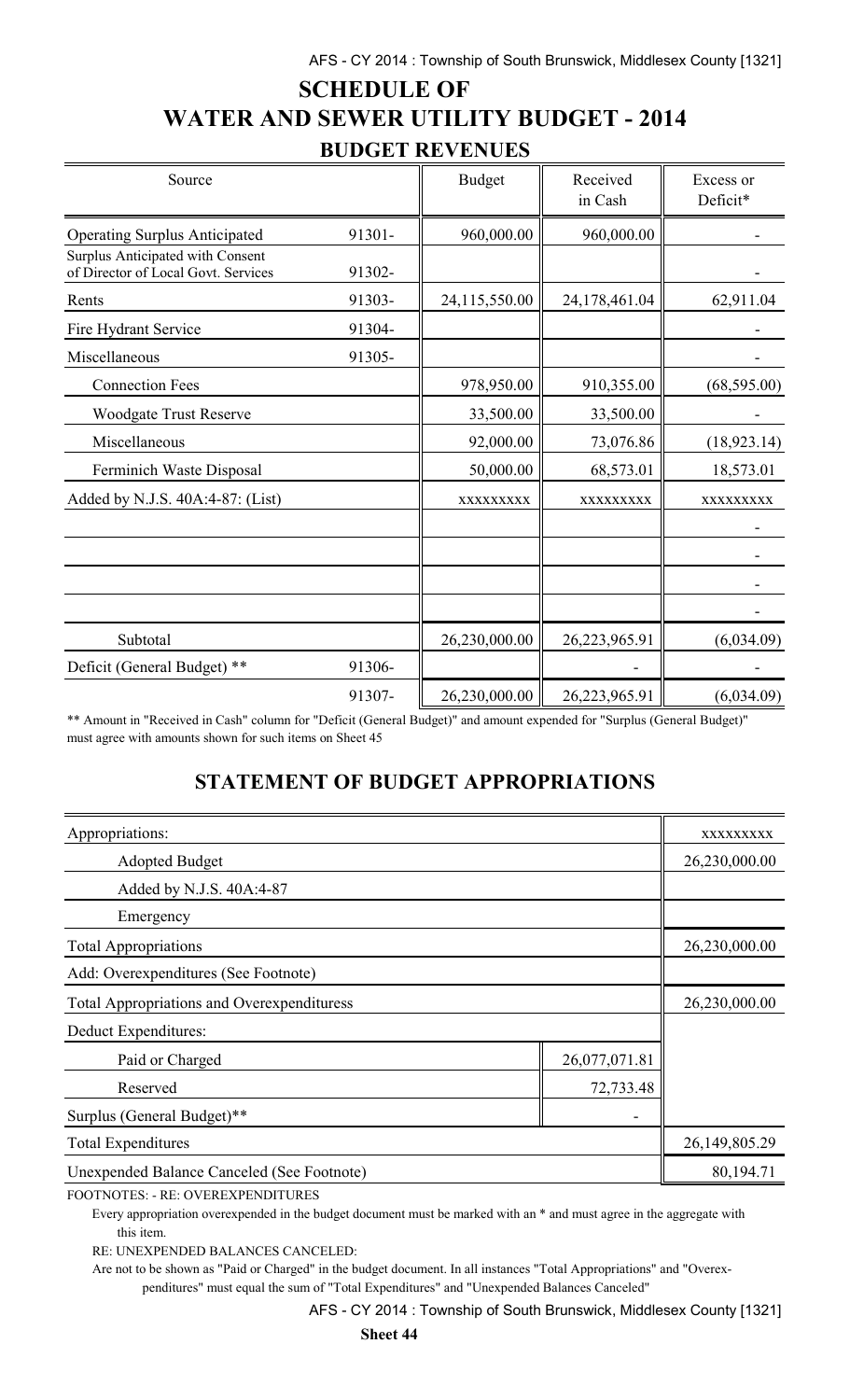# **STATEMENT OF 2014 OPERATION WATER AND SEWER UTILITY**

NOTE: Section 1 of this sheet is required to be filled out ONLY IF the 2014 WATER AND SEWER Utility Budget contained either an item of revenue "Deficit (General Budget)" or an item of appropriation "Surplus (General Budget)"

Section 2 should be filled out in every case.

### **SECTION 1:**

| <b>Revenue Realized:</b>                                                                                        | XXXXXXXXXXX     |                 |
|-----------------------------------------------------------------------------------------------------------------|-----------------|-----------------|
| Budget Revenue (Not Including "Deficit (General Budget)")                                                       | 26,223,965.91   |                 |
| Miscellaneous Revenue Not Anticipated                                                                           | 6,803.51        |                 |
| 2013 Appropriation Reserves Canceled *                                                                          | 35,172.42       |                 |
|                                                                                                                 |                 |                 |
|                                                                                                                 |                 |                 |
| <b>Total Revenue Realized</b>                                                                                   |                 | 26, 265, 941.84 |
| <b>Expenditures:</b>                                                                                            | XXXXXXXXXX      |                 |
| Appropriations (Not Including "Surplus (General Budget)")                                                       | XXXXXXXXXX      |                 |
| Paid or Charged                                                                                                 | 25, 277, 071.81 |                 |
| Reserved                                                                                                        | 72,733.48       |                 |
| <b>Expended Without Appropriation</b>                                                                           |                 |                 |
| Cash Refund of Prior Year's Revenue                                                                             |                 |                 |
| Overexpenditure of Appropriation Reserves                                                                       |                 |                 |
| <b>Total Expenditures</b>                                                                                       | 25,349,805.29   |                 |
| Less: Deferred Charges Included In<br>Above "Total Expenditures"                                                |                 |                 |
| <b>Total Expenditures - As Adjusted</b>                                                                         |                 | 25,349,805.29   |
| <b>Excess</b>                                                                                                   |                 | 916,136.55      |
| Budget Appropriation - Surplus (General Budget) **                                                              | 800,000.00      |                 |
| Balance of "Results of 2014 Operations"<br>$Remainder =$<br>("Excess in Operations" - Sheet 46)                 | 116,136.55      |                 |
|                                                                                                                 |                 |                 |
| <b>Deficit</b>                                                                                                  |                 |                 |
| Anticipated Revenue - Deficit (General Budget) **                                                               |                 |                 |
| Balance of "Results of 2014 Operations"<br>$Remainder =$<br>("Operating Deficit - to Trial Balance" - Sheet 46) |                 |                 |

### **SECTION 2:**

The following Item of "2013 Appropriation Reserves Canceled in 2014" Is Due to the Current Fund TO THE EXTENT OF the amount Received and Due from the General Budget of 2013 for an Anticipated Deficit in the WATER AND SEWER Utility for 2013:

| 2013 Appropriation Reserves Canceled in 2014                                                                    | 35,172.42 |           |
|-----------------------------------------------------------------------------------------------------------------|-----------|-----------|
| Less: Anticipated Deficit in 2013 Budget - Amount Received<br>and Due from Current Fund - If none, enter "None" | None      |           |
| * Excess (Revenue Realized)                                                                                     |           | 35,172.42 |

\* \* Items must be shown in same amounts on Sheet 44.

AFS - CY 2014 : Township of South Brunswick, Middlesex County [1321]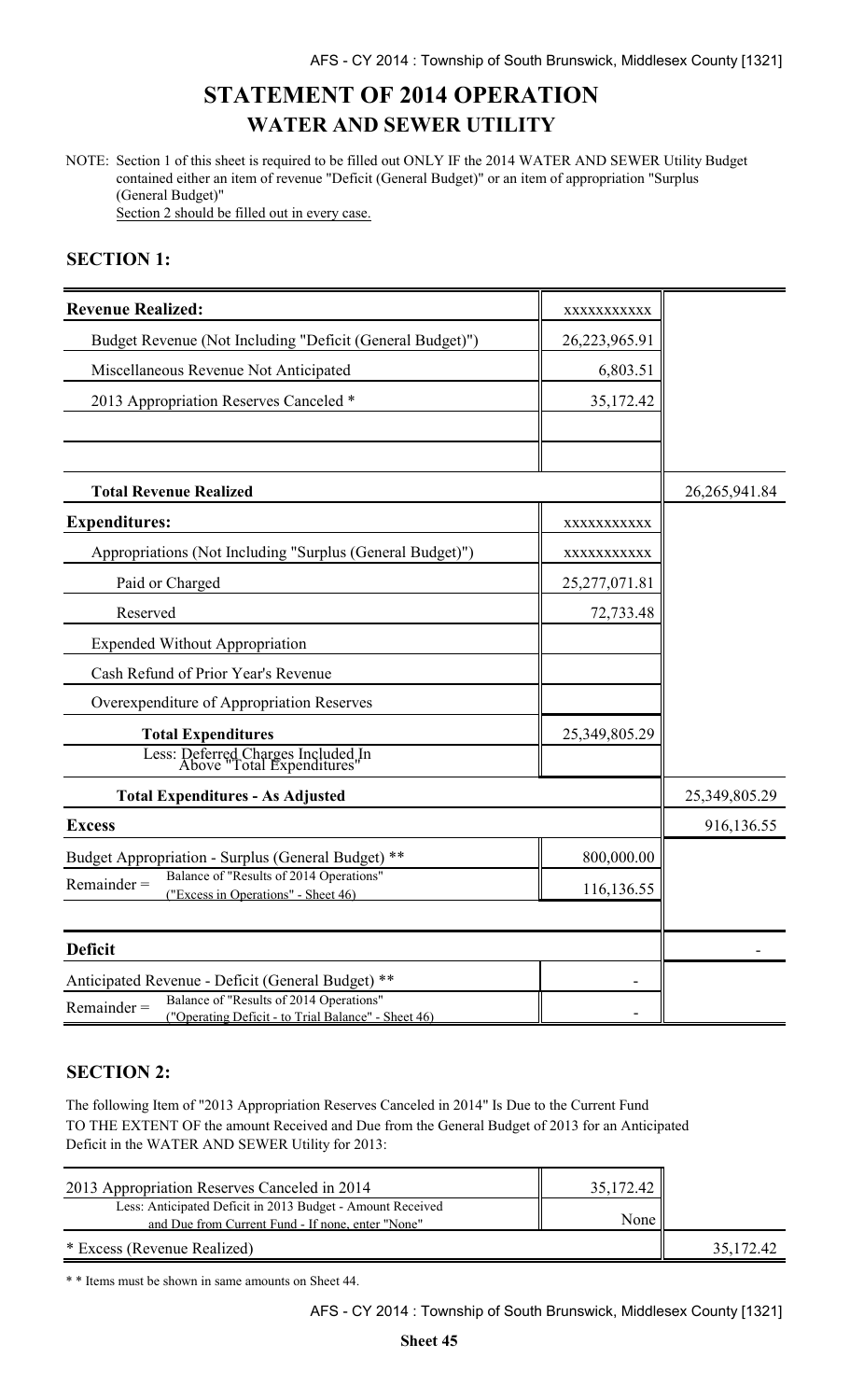# **RESULTS OF 2014 OPERATIONS WATER AND SEWER UTILITY**

|                                                      | Debit      | Credit     |
|------------------------------------------------------|------------|------------|
| <b>Excess in Anticipated Revenues</b>                | XXXXXXXXXX |            |
| Unexpended Balances of Appropriations                | XXXXXXXXXX | 80,194.71  |
| Miscellaneous Revenue Not Anticipated                | XXXXXXXXXX | 6,803.51   |
| Unexpended Balances of 2013 Appropriation Reserves * | XXXXXXXXXX | 35,172.42  |
| <b>Cancel Accounts Payable</b>                       |            |            |
| Deficit in Anticipated Revenue                       | 6,034.09   | XXXXXXXXXX |
| Prior Year Adjustments                               |            | XXXXXXXXXX |
| <b>Operating Deficit - to Trial Balance</b>          | XXXXXXXXXX |            |
| Excess in Operations - to Operating Surplus          | 116,136.55 | XXXXXXXXXX |
| * See restrictions in amount on Sheet 45, SECTION 2  | 122,170.64 | 122,170.64 |

## **OPERATING SURPLUS - WATER AND SEWER UTILITY**

|                                                                                                           | Debit        | Credit       |
|-----------------------------------------------------------------------------------------------------------|--------------|--------------|
| Balance January 1, 2014                                                                                   | XXXXXXXXXX   | 993,110.16   |
| Excess in Results of 2014 Operations                                                                      | XXXXXXXXXX   | 116,136.55   |
| Amount Appropriated in 2014 Budget-Cash                                                                   | 960,000.00   | XXXXXXXXXX   |
| Amount Appropriated in 2014 Budget with Prior Written<br>Consent of Director of Local Government Services |              | XXXXXXXXXX   |
|                                                                                                           |              |              |
| Balance December 31, 2014                                                                                 | 149,246.71   | XXXXXXXXXX   |
|                                                                                                           | 1,109,246.71 | 1,109,246.71 |

## **ANALYSIS OF BALANCE DECEMBER 31, 2014 (FROM WATER AND SEWER UTILITY - TRIAL BALANCE)**

| Cash                                                          | 1,596,465.90 |
|---------------------------------------------------------------|--------------|
| Investments                                                   |              |
| <b>Interfund Accounts Receivable</b>                          | 9.45         |
| Subtotal                                                      | 1,596,475.35 |
| Deduct Cash Liabilities Marked with "C" on Trial Balance      | 1,447,228.64 |
| Operating Surplus Cash or (Deficit in Operating Surplus Cash) | 149,246.71   |
| Other Assets Pledged to Operating Surplus *                   |              |
| Deferred Charges #                                            |              |
| Operating Deficit #                                           |              |
| <b>Total Other Assets</b>                                     |              |
| # MAY NOT BE ANTICIPATED AS NON-CASH SURPLUS IN 2015 BUDGET.  | 149,246.71   |

\* In the case of a "Deficit in Operating Surplus Cash",

"Other Assets" would also be pledged to cash liabilities.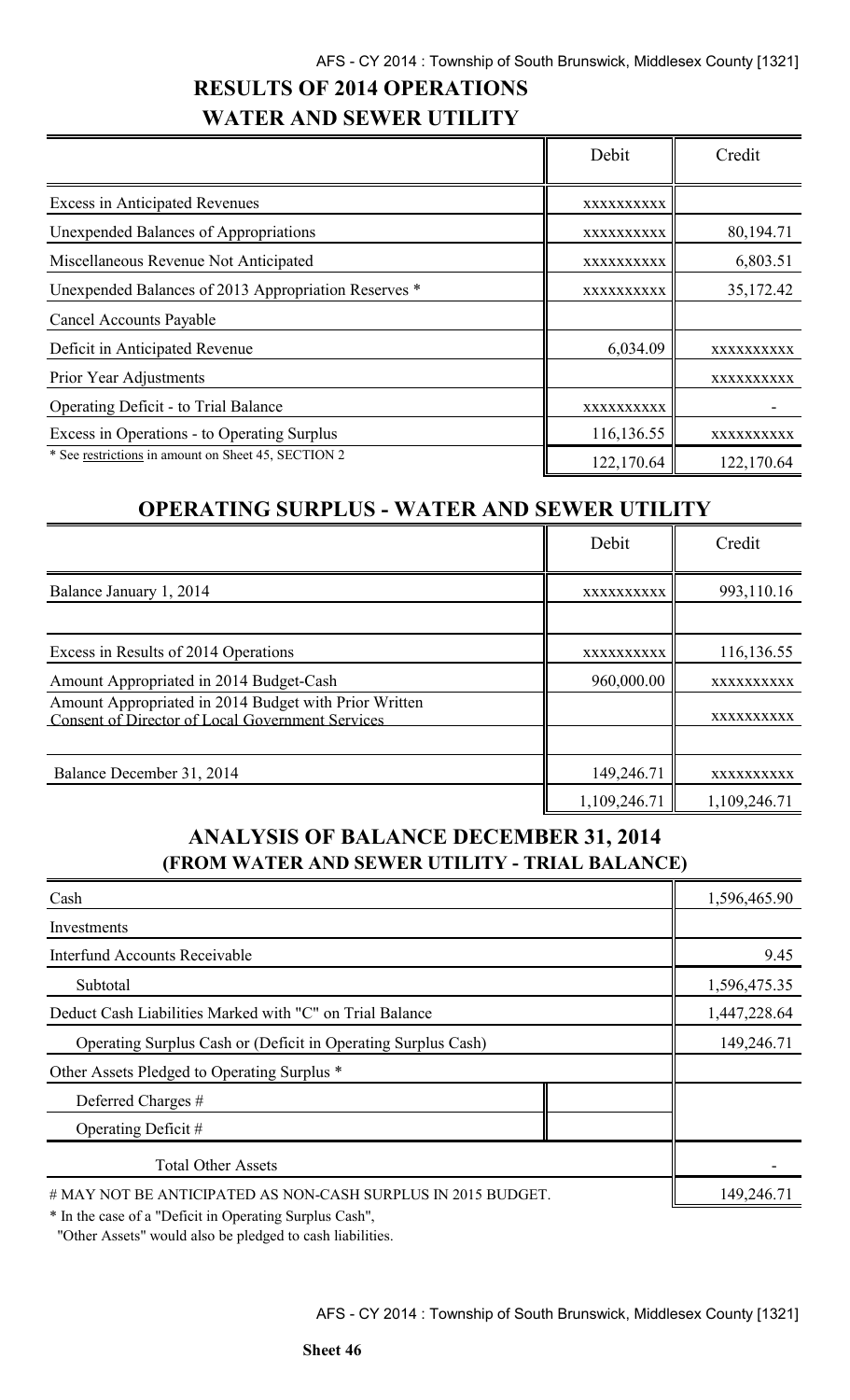### **SCHEDULE OF WATER AND SEWER UTILITY ACCOUNTS RECEIVABLE**

| \$                       | 1,467,230.25  |
|--------------------------|---------------|
|                          |               |
|                          |               |
| \$                       | 23,870,061.37 |
|                          |               |
|                          |               |
| 24,180,093.25            |               |
|                          |               |
|                          |               |
| $\overline{\phantom{a}}$ |               |
| \$                       | 24,180,093.25 |
|                          |               |
| \$                       | 1,157,198.37  |
|                          |               |

### **SCHEDULE OF WATER AND SEWER UTILITY LIENS**

| Balance December 31, 2013          |    | \$ |
|------------------------------------|----|----|
| Increased by:                      |    |    |
| Transfers from Accounts Receivable | \$ |    |
| Penalties and Costs                | \$ |    |
| Other                              | \$ |    |
|                                    |    | \$ |
| Decreased by:                      |    |    |
| Collections                        | \$ |    |
| Other                              | \$ |    |
|                                    |    | \$ |
|                                    |    |    |
| Balance December 31, 2014          |    | \$ |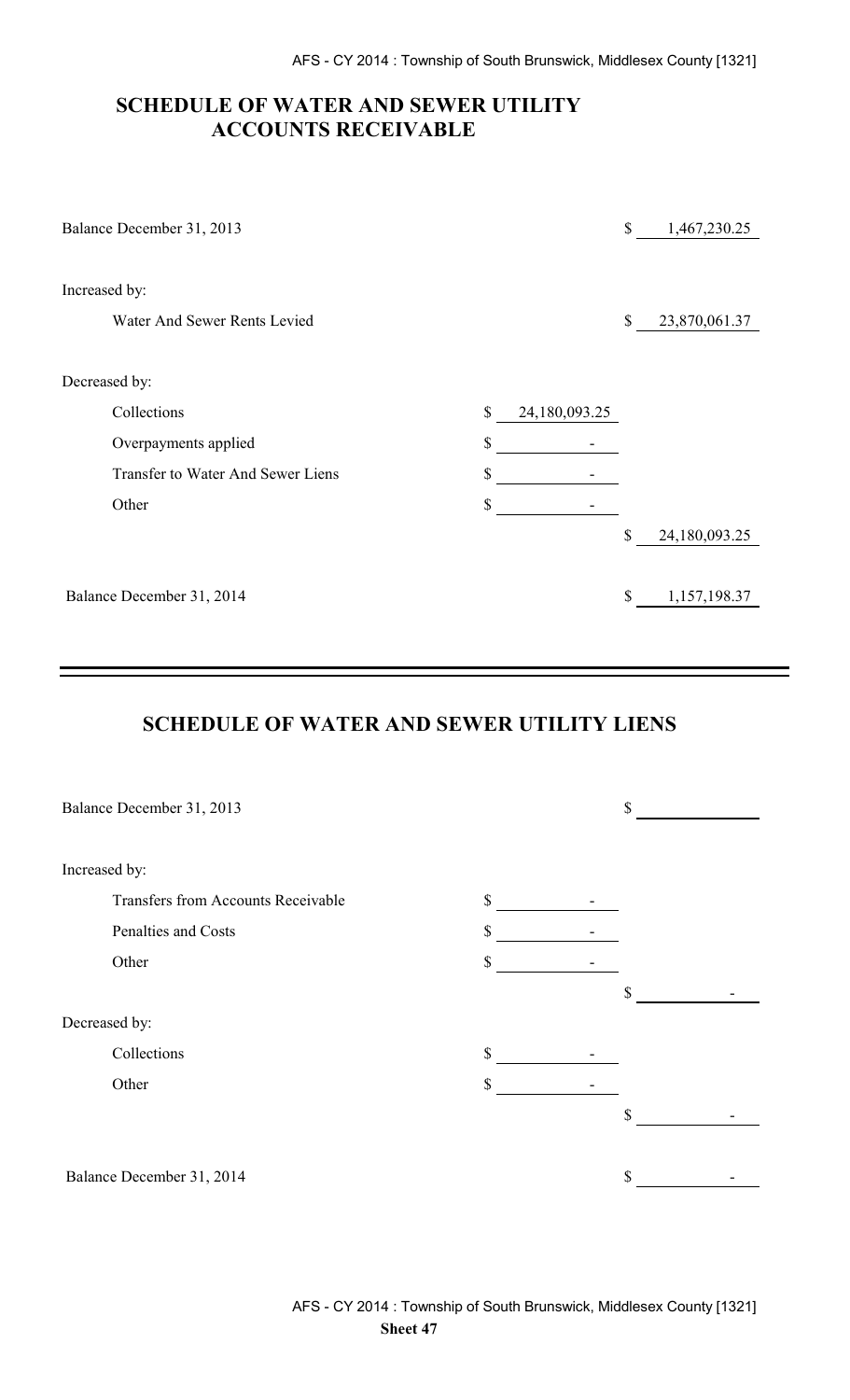## **DEFERRED CHARGES**

# **- MANDATORY CHARGES ONLY - WATER AND SEWER UTILITY FUND**

**(Do not include the emergency authorizations pursuit to N.J.S. 40A:4-55, listed on Sheet 29)**

|     | Caused By                      |               | Amount<br>Dec. 31, 2013<br>per Audit<br>Report |              | Amount in<br>2014<br><b>Budget</b> |              | Amount<br>Resulting<br>from 2014 |              | Balance<br>as at<br>Dec. 31, 2014 |
|-----|--------------------------------|---------------|------------------------------------------------|--------------|------------------------------------|--------------|----------------------------------|--------------|-----------------------------------|
|     | 1. Emergency Authorization - * | $\mathbf{\$}$ |                                                | $\mathbb{S}$ |                                    | \$           |                                  | $\mathbb{S}$ |                                   |
|     | 2. Over expenditure Reserves   | \$            | 43,387.02 \$                                   |              | $(43,387.02)$ \$                   |              |                                  | \$           |                                   |
| 3.  |                                | \$            |                                                | $\mathbb{S}$ |                                    | $\mathbb{S}$ |                                  | $\mathbb{S}$ |                                   |
| 4.  |                                | \$            |                                                | $\mathbb{S}$ |                                    | S            |                                  | S            |                                   |
| 5.  |                                | \$            |                                                | \$           |                                    | \$           |                                  |              |                                   |
| 6.  |                                | \$            |                                                |              |                                    |              |                                  |              |                                   |
| 7.  |                                | \$            |                                                | S            |                                    |              |                                  | S            |                                   |
| 8.  |                                | \$            |                                                |              |                                    |              |                                  |              |                                   |
| 9.  |                                | \$            |                                                |              |                                    | S            |                                  |              |                                   |
| 10. |                                | \$            |                                                |              |                                    |              |                                  |              |                                   |

\* Do not include items funded or refunded as listed below.

# **EMERGENCY AUTHORIZATIONS UNDER N.J.S. 40A:4-47 WHICH HAVE BEEN FUNDED OF REFUNDED UNDER N.J.S. 40A:2-3 OR N.J.S. 40A:2-51**

#### **NONE**



## **JUDGEMENTS ENTERED AGAINST MUNICIPALITY AND NOT SATISFIED NONE**

|                  | In favor of | On Account of | Date Entered | Amount | Appropriated for<br>in Budget of<br>Year 2015 |
|------------------|-------------|---------------|--------------|--------|-----------------------------------------------|
| 1.               |             |               | ۰D.          |        |                                               |
| 2.               |             |               |              |        |                                               |
| $\overline{3}$ . |             |               |              |        |                                               |
| $\overline{4}$ . |             |               |              |        |                                               |

AFS - CY 2014 : Township of South Brunswick, Middlesex County [1321]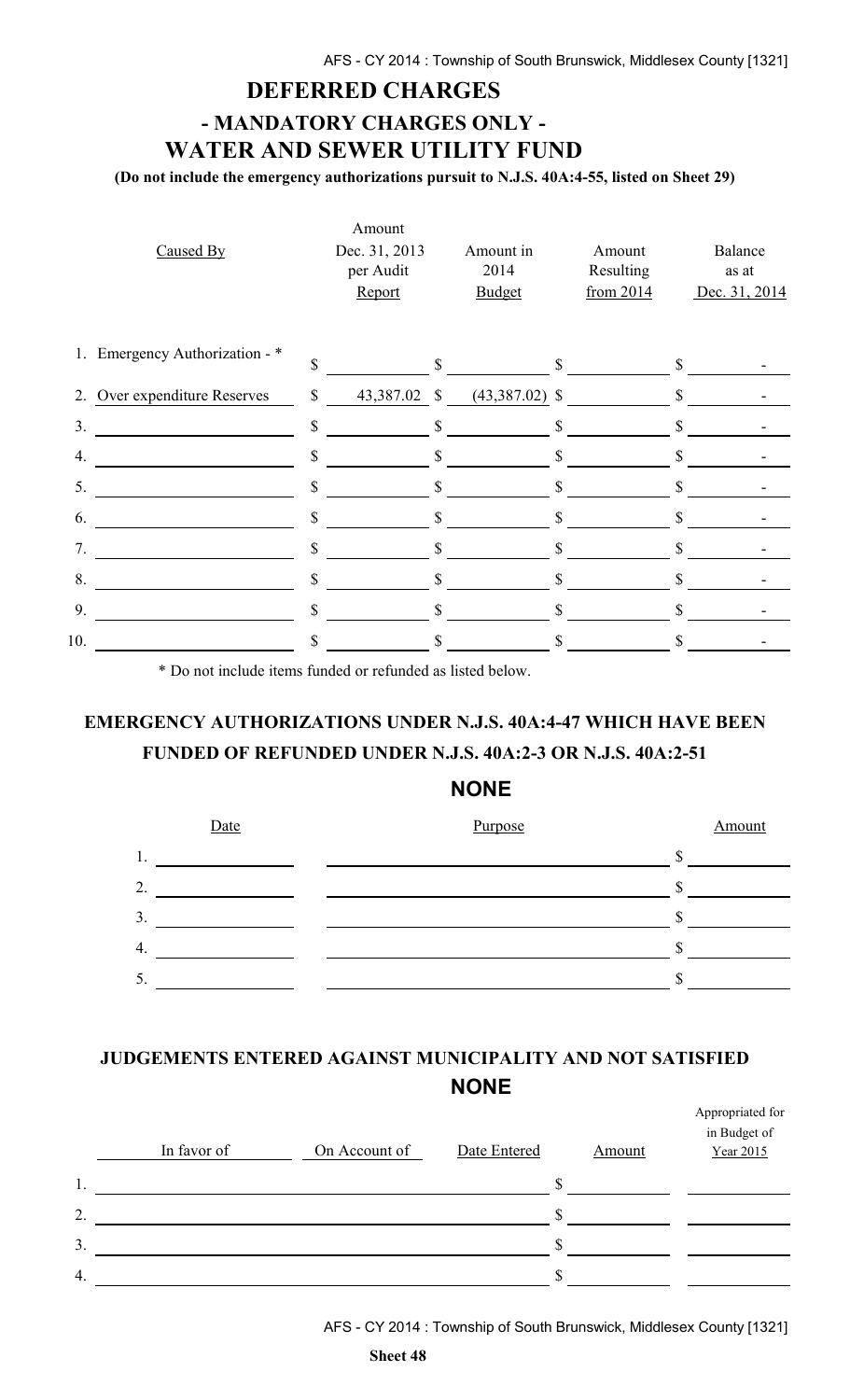# **SCHEDULE OF BONDS ISSUED AND OUTSTANDING AND 2015 DEBT SERVICE FOR BONDS WATER AND SEWER UTILITY ASSESSMENT BONDS**

|                                         | Debit              | Credit                                   | 2015 Debt<br>Service |
|-----------------------------------------|--------------------|------------------------------------------|----------------------|
| Outstanding January 1, 2014             | XXXXXXXXXX         |                                          |                      |
| Issued                                  | XXXXXXXXXX         |                                          |                      |
|                                         |                    |                                          | <b>NOT</b>           |
|                                         |                    |                                          | <b>APPLICABLE</b>    |
| Paid                                    |                    | XXXXXXXXXX                               |                      |
| Outstanding December 31, 2014           |                    | XXXXXXXXX                                |                      |
|                                         |                    |                                          |                      |
| 2015 Bond Maturities - Assessment Bonds |                    |                                          | \$                   |
| 2015 Interest on Bonds *                |                    | ls.                                      |                      |
| WATER AND SEWER UTILITY CAPITAL BONDS   |                    |                                          |                      |
| Outstanding January 1, 2014             | XXXXXXXXX          | 40,381,000.00                            |                      |
| Issued                                  | XXXXXXXXX          | 7,465,000.00                             |                      |
| Paid                                    | 3,825,000.00       | XXXXXXXXXX                               |                      |
| Refunded                                | 7,739,000.00       |                                          |                      |
|                                         |                    |                                          |                      |
| Outstanding December 31, 2014           | 36,282,000.00      | XXXXXXXXX                                |                      |
|                                         | 47,846,000.00      | 47,846,000.00                            |                      |
| 2015 Bond Maturities - Capital Bonds    | 3,660,000.00<br>\$ |                                          |                      |
| 2015 Interest on Bonds *                |                    | $\overline{\mathcal{S}}$<br>1,256,022.96 |                      |

## **INTEREST ON BONDS - WATER AND SEWER UTILITY BUDGET**

| 2015 Interest on Bonds (* Items)                     | 1,256,022.96 |              |
|------------------------------------------------------|--------------|--------------|
| Less: Interest Accrued to 12/31/2014 (Trial Balance) | 309,288.74   |              |
| Subtotal                                             | 946,734.22   |              |
| Add: Interest to be Accrued as of $12/31/2015$       | 302,263.76   |              |
| Required Appropriation 2015                          |              | 1,248,997.98 |

### **LIST OF BONDS ISSUED DURING 2014**

| Purpose                | 2015 Maturity | Amount<br>Issued | Date of<br>Issue | Interest<br>Rate |
|------------------------|---------------|------------------|------------------|------------------|
| <b>Refunding Bonds</b> | 220,000.00    | 7,465,000.00     | 07/30/14         | varies           |
|                        |               |                  |                  |                  |
|                        |               |                  |                  |                  |
|                        |               |                  |                  |                  |
|                        |               |                  |                  |                  |
|                        |               |                  |                  |                  |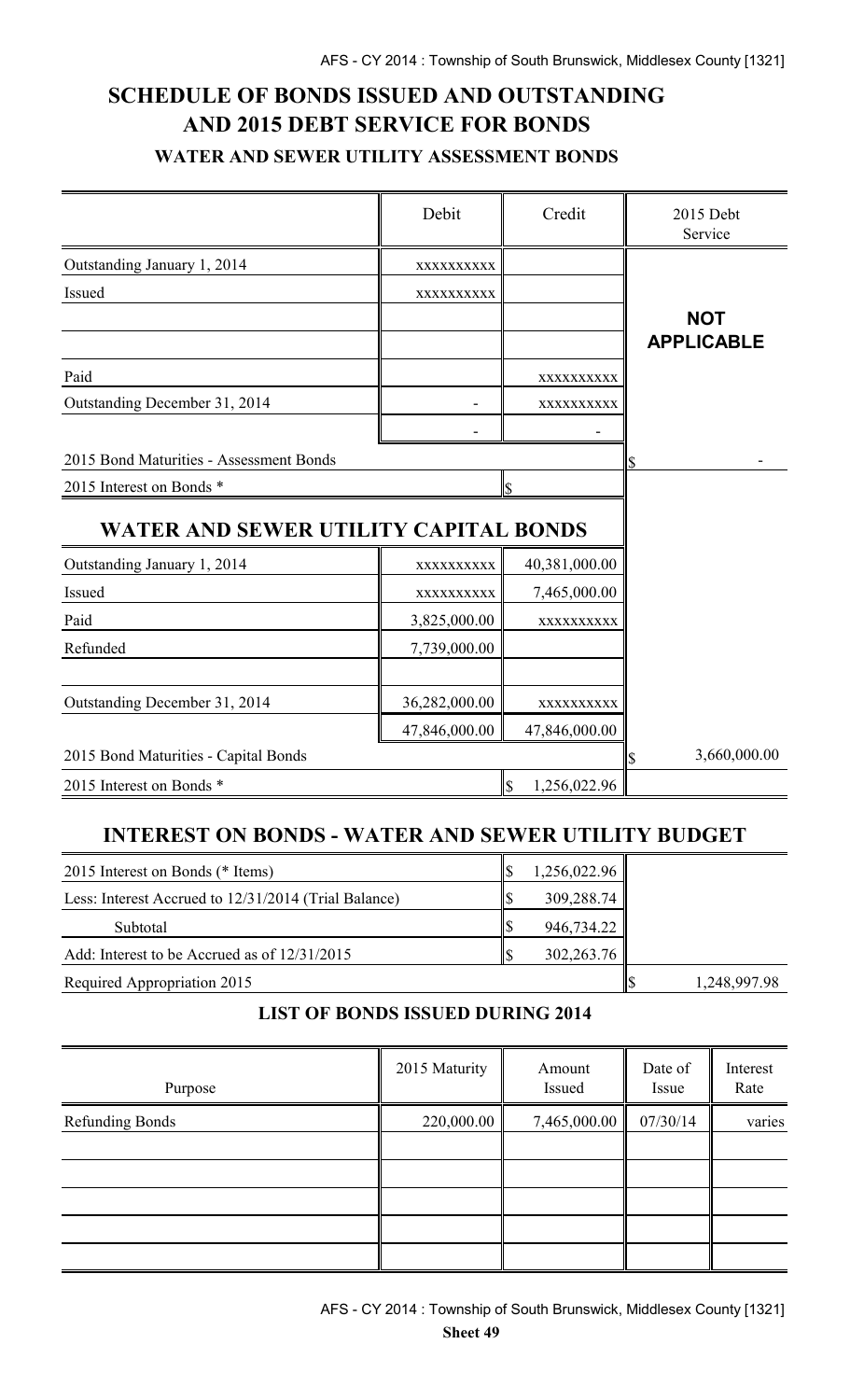## **SCHEDULE OF BONDS ISSUED AND OUTSTANDING AND 2015 DEBT SERVICE FOR LOANS**

#### **WATER AND SEWER UTILITY LOAN**

|                                                           | Debit                                   | Credit        | 2015 Debt<br>Service  |          |
|-----------------------------------------------------------|-----------------------------------------|---------------|-----------------------|----------|
| Outstanding January 1, 2014                               | XXXXXXXXX                               |               |                       |          |
| Issued                                                    | XXXXXXXXXX                              |               |                       |          |
|                                                           |                                         |               | <b>NOT</b>            |          |
|                                                           |                                         |               | <b>APPLICABLE</b>     |          |
| Paid                                                      |                                         | XXXXXXXXXX    |                       |          |
| Outstanding December 31, 2014                             |                                         | XXXXXXXXXX    |                       |          |
|                                                           |                                         |               |                       |          |
| 2015 Loan Maturities                                      |                                         |               |                       |          |
| 2015 Interest on Loans *                                  |                                         | ls.           |                       |          |
| <b>TER AND SEWER UTILITY</b>                              |                                         | <b>LOAN</b>   |                       |          |
| Outstanding January 1, 2014                               | XXXXXXXXX                               |               |                       |          |
| Issued                                                    | XXXXXXXXXX                              |               |                       |          |
| Paid                                                      |                                         | XXXXXXXXXX    | <b>NOT</b>            |          |
|                                                           |                                         |               | <b>APPLICABLE</b>     |          |
|                                                           |                                         |               |                       |          |
| Outstanding December 31, 2014                             |                                         | XXXXXXXXX     |                       |          |
|                                                           |                                         |               |                       |          |
| 2015 Loan Maturities                                      |                                         |               |                       |          |
| 2015 Interest on Loans *                                  |                                         | $\mathcal{S}$ |                       |          |
| <b>INTEREST ON LOANS - WATER AND SEWER UTILITY BUDGET</b> |                                         |               |                       |          |
| 2015 Interest on Loans (* Items)                          |                                         | \$            |                       |          |
| Less: Interest Accrued to 12/31/2014 (Trial Balance)      |                                         |               |                       |          |
| Subtotal                                                  |                                         | \$            | <b>NOT</b>            |          |
| Add: Interest to be Accrued as of 12/31/2015              |                                         | \$            | <b>APPLICABLE</b>     |          |
| Required Appropriation 2015                               |                                         |               | \$                    |          |
|                                                           | <b>LIST OF LOANS ISSUED DURING 2014</b> |               | <b>NOT APPLICABLE</b> |          |
|                                                           | 2015 Maturity                           | Amount Issued | Date of               | Interest |
| Purpose                                                   |                                         |               | Issue                 | Rate     |
|                                                           |                                         |               |                       |          |
|                                                           |                                         |               |                       |          |
|                                                           |                                         |               |                       |          |
|                                                           |                                         |               |                       |          |
|                                                           |                                         |               |                       |          |
|                                                           |                                         |               |                       |          |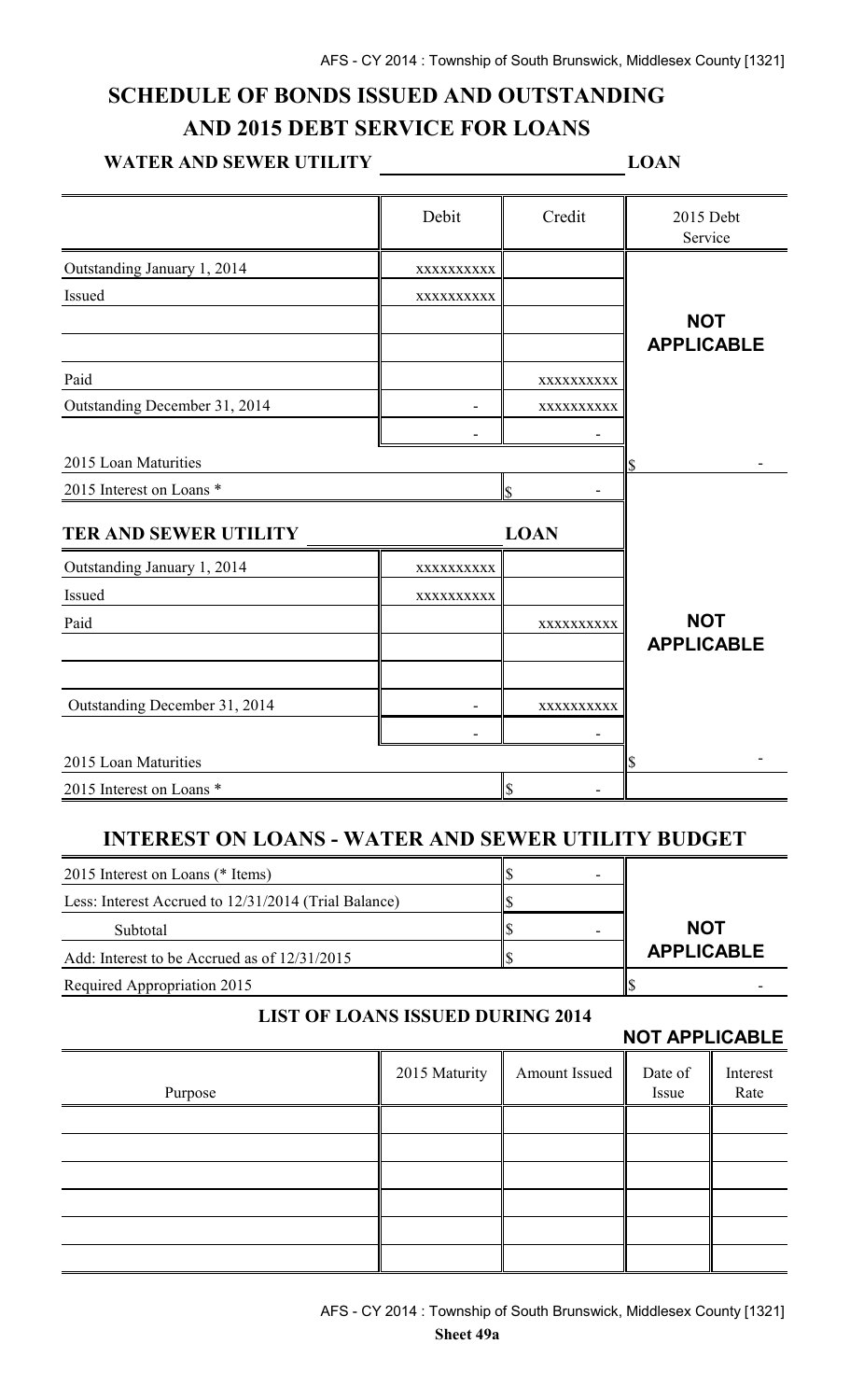## **DEBT SERVICE FOR WATER AND SEWER UTILITY NOTES (OTHER THAN UTILITY ASSESSMENT NOTES)**

| Go To Quick Go2                                                                                                                           |      |          |     |                                                                                                                                                                                          | Original         | Original           | Amount<br>of Note            | Date                                                 | Rate           | 2015 Budget Requirement |                                                                     |           |
|-------------------------------------------------------------------------------------------------------------------------------------------|------|----------|-----|------------------------------------------------------------------------------------------------------------------------------------------------------------------------------------------|------------------|--------------------|------------------------------|------------------------------------------------------|----------------|-------------------------|---------------------------------------------------------------------|-----------|
| Internal<br>Reference                                                                                                                     | Spec |          |     | Title or Purpose of Issue                                                                                                                                                                | Amount<br>Issued | Date of<br>Issue * | Outstanding<br>Dec. 31, 2014 | of<br>Maturity                                       | of<br>Interest | For Principal           | For Interest<br>$**$                                                |           |
|                                                                                                                                           |      |          |     | Various Capital Improvements Ord 2011-21                                                                                                                                                 | 900,000.00       | 12/31/14           | 900,000.00                   | 01/30/2015                                           | 0.500%         | $\sim$                  | 375.00                                                              |           |
|                                                                                                                                           |      |          | 2.  |                                                                                                                                                                                          |                  |                    |                              |                                                      |                |                         |                                                                     |           |
|                                                                                                                                           |      |          | 3.  |                                                                                                                                                                                          |                  |                    |                              |                                                      |                |                         |                                                                     |           |
|                                                                                                                                           |      |          | 4.  |                                                                                                                                                                                          |                  |                    |                              |                                                      |                |                         |                                                                     |           |
|                                                                                                                                           |      |          | 5.  |                                                                                                                                                                                          |                  |                    |                              |                                                      |                |                         |                                                                     |           |
|                                                                                                                                           |      |          | 6.  |                                                                                                                                                                                          |                  |                    |                              |                                                      |                |                         |                                                                     |           |
|                                                                                                                                           |      |          |     |                                                                                                                                                                                          |                  |                    |                              |                                                      |                |                         |                                                                     |           |
|                                                                                                                                           |      |          | 8.  |                                                                                                                                                                                          |                  |                    |                              |                                                      |                |                         |                                                                     |           |
|                                                                                                                                           |      |          | 9.  |                                                                                                                                                                                          |                  |                    |                              |                                                      |                |                         |                                                                     |           |
|                                                                                                                                           |      | Sheet 50 | 10. |                                                                                                                                                                                          |                  |                    |                              |                                                      |                |                         |                                                                     |           |
|                                                                                                                                           |      |          | 11. |                                                                                                                                                                                          |                  |                    |                              |                                                      |                |                         |                                                                     |           |
|                                                                                                                                           |      |          | 12. |                                                                                                                                                                                          |                  |                    |                              |                                                      |                |                         |                                                                     |           |
|                                                                                                                                           |      |          |     | Totals                                                                                                                                                                                   | 900,000.00       | XXXXXXXXXX         | 900,000.00                   | XXXXXXXXXX                                           | XXXXXXXXXX     |                         | 375.00                                                              |           |
|                                                                                                                                           |      |          |     | Important: If there is more than one utility in the municipality, identify each note.                                                                                                    |                  |                    |                              |                                                      |                |                         | <b>INTEREST ON NOTES - WATER AND SEWER UTILITY BUDGET</b>           |           |
|                                                                                                                                           |      |          |     | Memo: Designate all "Capital Notes" issued under N.J.S. 40A:2-8(b) with "C". Such notes must be retired at                                                                               |                  |                    |                              | 2015 Interest on Notes                               |                |                         |                                                                     | 375.00    |
| Use the shaded                                                                                                                            |      |          |     | the rate of 20% of the original amount issued annually.                                                                                                                                  |                  |                    |                              | Less: Interest Accrued to 12/31/2014 (Trial Balance) |                |                         |                                                                     |           |
| column "E" to                                                                                                                             |      |          |     | * See Sheet 33 for clarification of "Original Date of Issue".<br>All notes with an original date of issue of 2012 or prior require one legal payable installment to be budgeted if it is |                  |                    |                              | Subtotal                                             |                |                         |                                                                     | 375.00    |
| mark a "C" for                                                                                                                            |      |          |     | contemplated that such notes will be renewed in 2015 or written intent of permanent financing submitted.                                                                                 |                  |                    |                              | Add: Interest to be Accrued as of 12/31/2015         |                |                         |                                                                     | 15,812.50 |
| N.J.S.40A:2-8(b)                                                                                                                          |      |          |     |                                                                                                                                                                                          |                  |                    |                              | Required Appropriations - 2015                       |                |                         |                                                                     | 16,187.50 |
| ** If interest on note is financed by ordinance, designate same, otherwise an amount must be included in this<br>Capital Notes<br>column. |      |          |     | (Do not crowd - add additional sheets)                                                                                                                                                   |                  |                    |                              |                                                      |                |                         |                                                                     |           |
|                                                                                                                                           |      |          |     |                                                                                                                                                                                          |                  | Sheet 50           |                              |                                                      |                |                         | AFS - CY 2014: Township of South Brunswick, Middlesex County [1321] |           |

900,000.00 900,000.00 0.00 375.00 0.00

S:\Depts\Finance\CFO\Financial Documents\2014\[AFS\_Utilities.xls]Sheet49

Sheet 50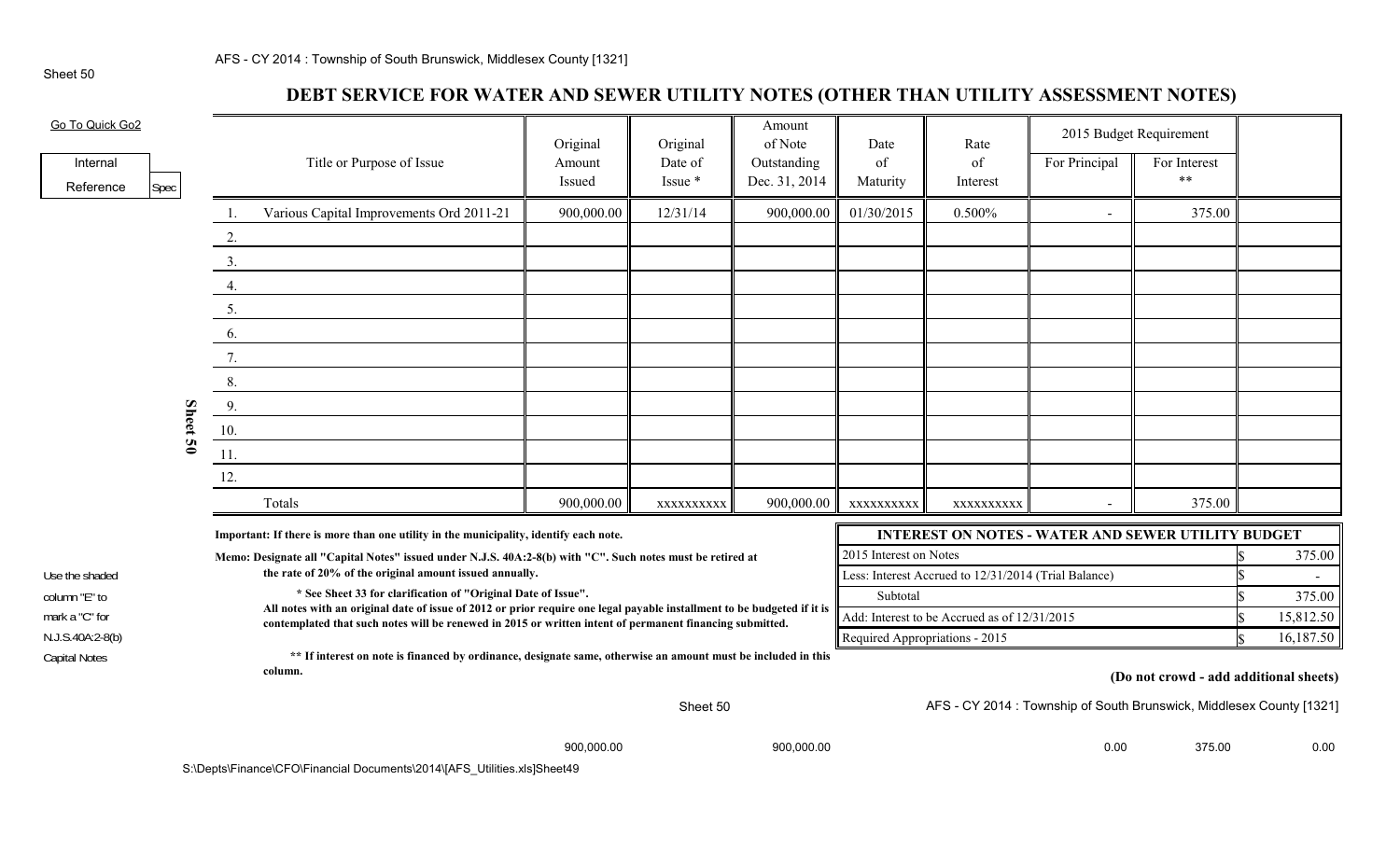### **DEBT SERVICE SCHEDULE FOR WATER AND SEWER UTILITY ASSESSMENT NOTES**

|                               | Original                 | Original   | Amount<br>of Note | Date                                                                                               | Rate                                                                                               | 2015 Budget Requirement  |                | Interest      |
|-------------------------------|--------------------------|------------|-------------------|----------------------------------------------------------------------------------------------------|----------------------------------------------------------------------------------------------------|--------------------------|----------------|---------------|
| Title or Purpose of Issue     | Amount                   | Date of    | Outstanding       | $% \left( \left( \mathcal{A},\mathcal{A}\right) \right) =\left( \mathcal{A},\mathcal{A}\right)$ of | $% \left( \left( \mathcal{A},\mathcal{A}\right) \right) =\left( \mathcal{A},\mathcal{A}\right)$ of | For Principal            | For Interest   | Computed to   |
|                               | Issued                   | Issue *    | Dec. 31, 2014     | Maturity                                                                                           | Interest                                                                                           |                          | $***$          | (Insert Date) |
| 1.                            |                          |            |                   |                                                                                                    |                                                                                                    |                          |                |               |
| 2.                            |                          |            |                   |                                                                                                    |                                                                                                    |                          |                |               |
| $\frac{3}{2}$                 |                          |            |                   |                                                                                                    |                                                                                                    |                          |                |               |
| 4.                            |                          |            |                   |                                                                                                    |                                                                                                    |                          |                |               |
| $\underline{5}$ .             |                          |            |                   |                                                                                                    |                                                                                                    |                          |                |               |
| 6.                            |                          |            |                   |                                                                                                    |                                                                                                    |                          |                |               |
| 7.                            |                          |            |                   |                                                                                                    |                                                                                                    |                          |                |               |
| 8.                            |                          |            |                   |                                                                                                    |                                                                                                    |                          |                |               |
| $\frac{9}{2}$                 |                          |            |                   |                                                                                                    |                                                                                                    |                          |                |               |
| 10.                           |                          |            |                   |                                                                                                    |                                                                                                    |                          |                |               |
| $\underline{\phantom{a}11}$ . |                          |            |                   |                                                                                                    |                                                                                                    |                          |                |               |
| 12.                           |                          |            |                   |                                                                                                    |                                                                                                    |                          |                |               |
| 13.                           |                          |            |                   |                                                                                                    |                                                                                                    |                          |                |               |
| 14.                           |                          |            |                   |                                                                                                    |                                                                                                    |                          |                |               |
| 15.                           |                          |            |                   |                                                                                                    |                                                                                                    |                          |                |               |
| <b>16.</b>                    |                          |            |                   |                                                                                                    |                                                                                                    |                          |                |               |
| Totals<br>$\sim$              | $\overline{\phantom{a}}$ | XXXXXXXXXX | $\blacksquare$    | XXXXXXXXXX                                                                                         | XXXXXXXXXX                                                                                         | $\overline{\phantom{a}}$ | $\blacksquare$ | XXXXXXXXXX    |

**Important: If there is more than one utility in the municipality, identify each note.**

**MEMO: \*See Sheet 33 for clarification of "Original Date of Issue"**

**Utility Assessment Notes with an original date of issue of December 31, 2012 or prior must be appropriated in full in the 2015 Dedicated Assessment Budget or written intent of**

**permanent financing submitted.**

**Sheet 51**

**\*\*Interest on Utility Assessment Notes must be included in the Utility Budget appropriation "Interest on Notes".**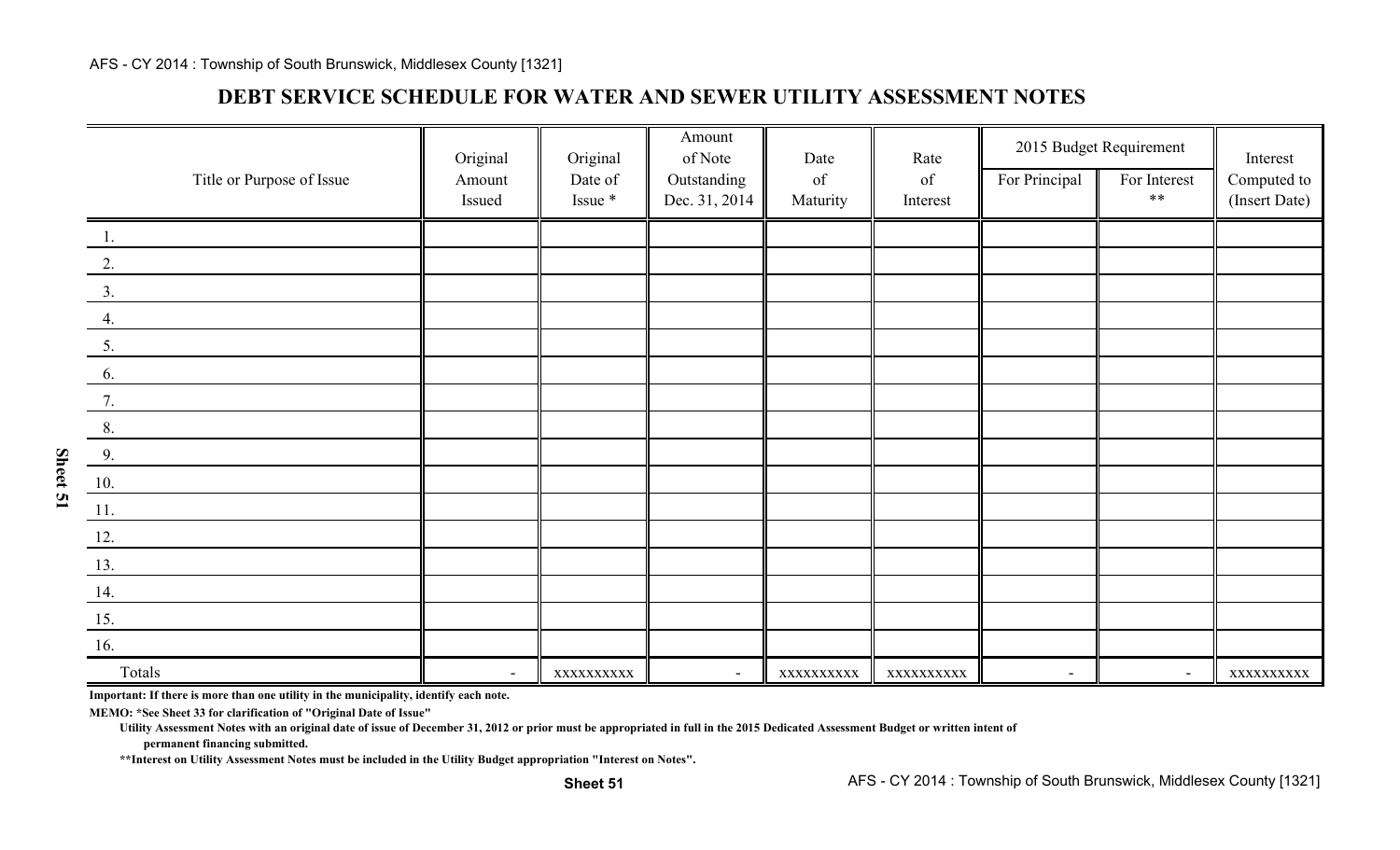**Sheet 51a**

### **SCHEDULE OF WATER AND SEWER UTILITY CAPITAL LEASE PROGRAM OBLIGATIONS**

| Purpose | Amount of Lease<br><b>Obligation Outstanding</b> | 2015 Budget Requirement |                   |  |  |
|---------|--------------------------------------------------|-------------------------|-------------------|--|--|
|         | Dec. 31, 2014                                    | For Principal           | For Interest/Fees |  |  |
| $-1.$   |                                                  |                         |                   |  |  |
| 2.      |                                                  |                         |                   |  |  |
| 3.      |                                                  |                         |                   |  |  |
| 4.      |                                                  |                         |                   |  |  |
| 5.      |                                                  |                         |                   |  |  |
| 6.      |                                                  |                         |                   |  |  |
| 7.      |                                                  |                         |                   |  |  |
| 8.      |                                                  |                         |                   |  |  |
| 9.      |                                                  |                         |                   |  |  |
| 10.     |                                                  |                         |                   |  |  |
| 11.     |                                                  |                         |                   |  |  |
| 12.     |                                                  |                         |                   |  |  |
| 13.     |                                                  |                         |                   |  |  |
| 14.     |                                                  |                         |                   |  |  |
| 15.     |                                                  |                         |                   |  |  |
| 16.     |                                                  |                         |                   |  |  |
| Totals  | $\blacksquare$                                   | $\blacksquare$          |                   |  |  |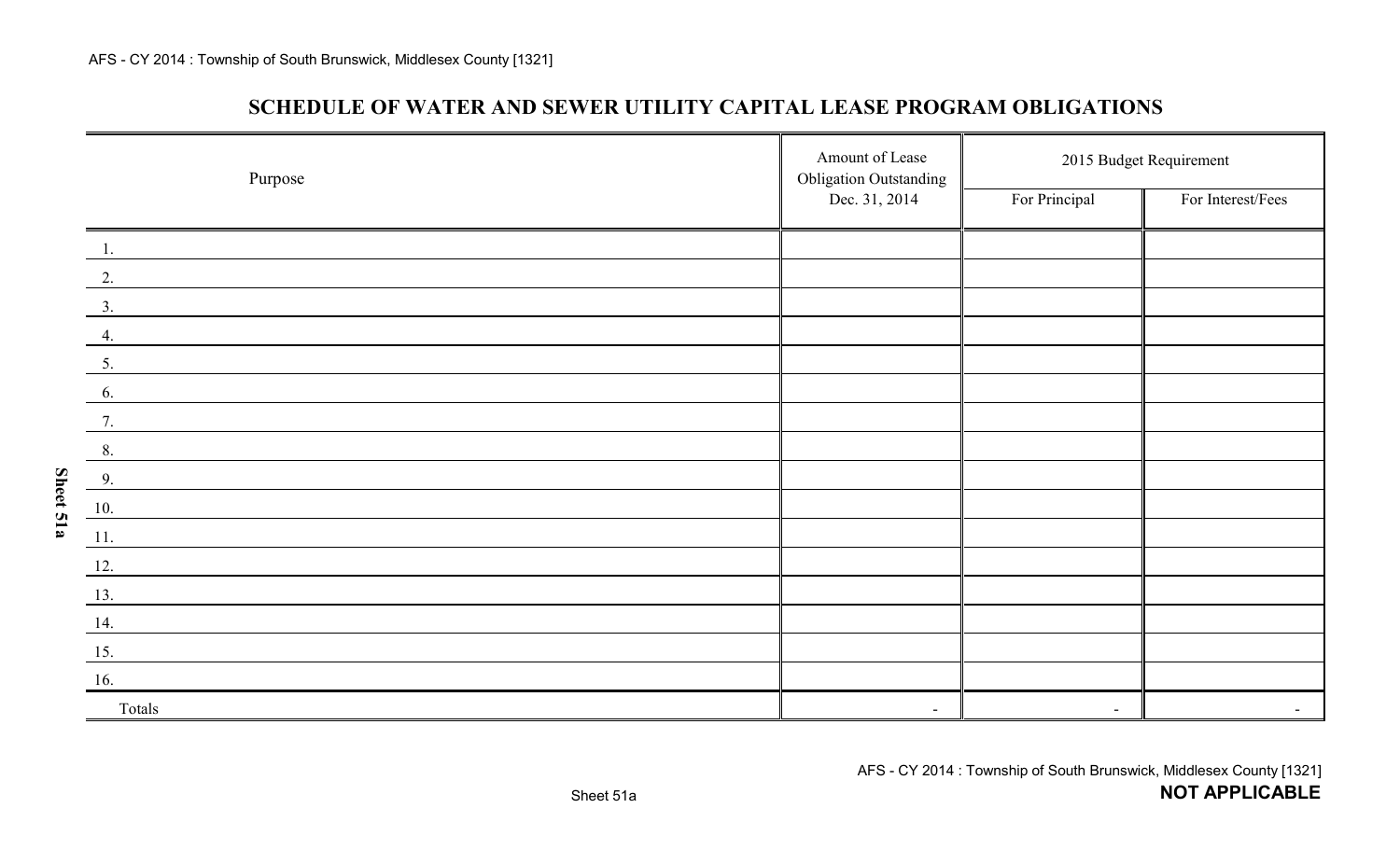## **SCHEDULE OF IMPROVEMENT AUTHORIZATIONS WATER AND SEWER (UTILITY CAPITAL FUND)**

|                                           | <b>IMPROVEMENTS</b>                      |                         |              |                |              |                |                          |                           |
|-------------------------------------------|------------------------------------------|-------------------------|--------------|----------------|--------------|----------------|--------------------------|---------------------------|
| Specify each authorization by purpose. Do |                                          | Balance January 1, 2014 |              | 2014           | Expended     | Authorizations |                          | Balance December 31, 2014 |
|                                           | not merely designate by a code number.   | Funded                  | Unfunded     | Authorizations |              | Canceled       | Funded                   | Unfunded                  |
| Code No                                   | Purpose                                  |                         |              |                |              |                |                          |                           |
|                                           |                                          |                         |              |                |              |                | $\blacksquare$           | $\overline{\phantom{0}}$  |
| 22-84                                     | <b>Construction Rt 130</b>               | 36,447.82               |              |                |              |                | 36,447.82                | $\sim$                    |
| 55.90                                     | Various Water Sewer Improvements         |                         |              |                |              | (16, 563.13)   | 16,563.13                |                           |
| $21 - 11$                                 | Various Utility Improvements             |                         | 2,327,789.21 |                | 20,186.02    |                |                          | 2,307,603.19              |
| 67-95                                     | Cons Pump Station 2A                     | 2,178.45                |              |                |              |                | 2,178.45                 |                           |
| 52-97                                     | Cons Pump Station 10                     | 1,246.71                | 500.00       |                |              |                | 1,246.71                 | 500.00                    |
| 50-08                                     | Deans Pond Lane                          | 525,377.02              | 55,000.00    |                |              |                | 525,377.02               | 55,000.00                 |
| 53-01                                     | Water System Improvements                | 243,953.92              |              |                | 34,926.25    |                | 209,027.67               | $\blacksquare$            |
| 36-09                                     | Kendall Pk Phase 9                       | 92,899.40               |              |                |              |                | 92,899.40                | $ \,$                     |
| 56-01                                     | Route 1 Sewer Line                       | 224,477.39              |              |                | 95,000.00    |                | 129,477.39               | $\overline{\phantom{0}}$  |
| 48-03                                     | Water main replacements                  | 174,187.43              |              |                | 56,285.56    |                | 117,901.87               | $\overline{\phantom{a}}$  |
| 46-05                                     | <b>Upgrade of Wastewater Master Plan</b> | 79,130.31               |              |                |              |                | 79,130.31                | $ \,$                     |
| 50-06                                     | Various Capital improvements             | 133,871.21              |              |                | 133,871.21   |                | $\overline{\phantom{a}}$ | $\overline{\phantom{0}}$  |
| 35-07                                     | Various Capital improvements             |                         |              |                |              |                | $\overline{\phantom{a}}$ | $\sim$                    |
|                                           |                                          |                         |              |                |              |                | $\blacksquare$           | $\overline{\phantom{0}}$  |
| 53-08                                     | Various Capital improvements             | 93,395.10               |              |                | 93,395.10    |                | $\overline{\phantom{a}}$ | $\sim$                    |
| $16 - 12$                                 | Various Utility Improvements             |                         | 408,417.56   |                | 184,438.51   |                | $\overline{\phantom{a}}$ | 223,979.05                |
| $23 - 12$                                 | Various Utility Improvements             |                         | 6,988,297.50 |                | 5,310,712.06 |                | $\overline{a}$           | 1,677,585.44              |
| $22 - 13$                                 | Various Utility Improvements             | 912,214.95              | 166,500.00   |                | 421,529.15   |                | 490,685.80               | 166,500.00                |
| $23 - 14$                                 | Various Utility Improvements             |                         |              | 1,807,000.00   | 443,085.19   |                | $\blacksquare$           | 1,363,914.81              |
|                                           |                                          |                         |              |                |              |                | $\equiv$                 |                           |
|                                           | Totals<br>70000-                         | 2,519,379.71            | 9,946,504.27 | 1,807,000.00   | 6,793,429.05 | (16, 563.13)   | 1,700,935.57             | 5,795,082.49              |

Place an \* before each item of "Improvement "which represents a funding or refunding of an emergency authorization. AFS - CY 2014: Township of South Brunswick, Middlesex County [1321]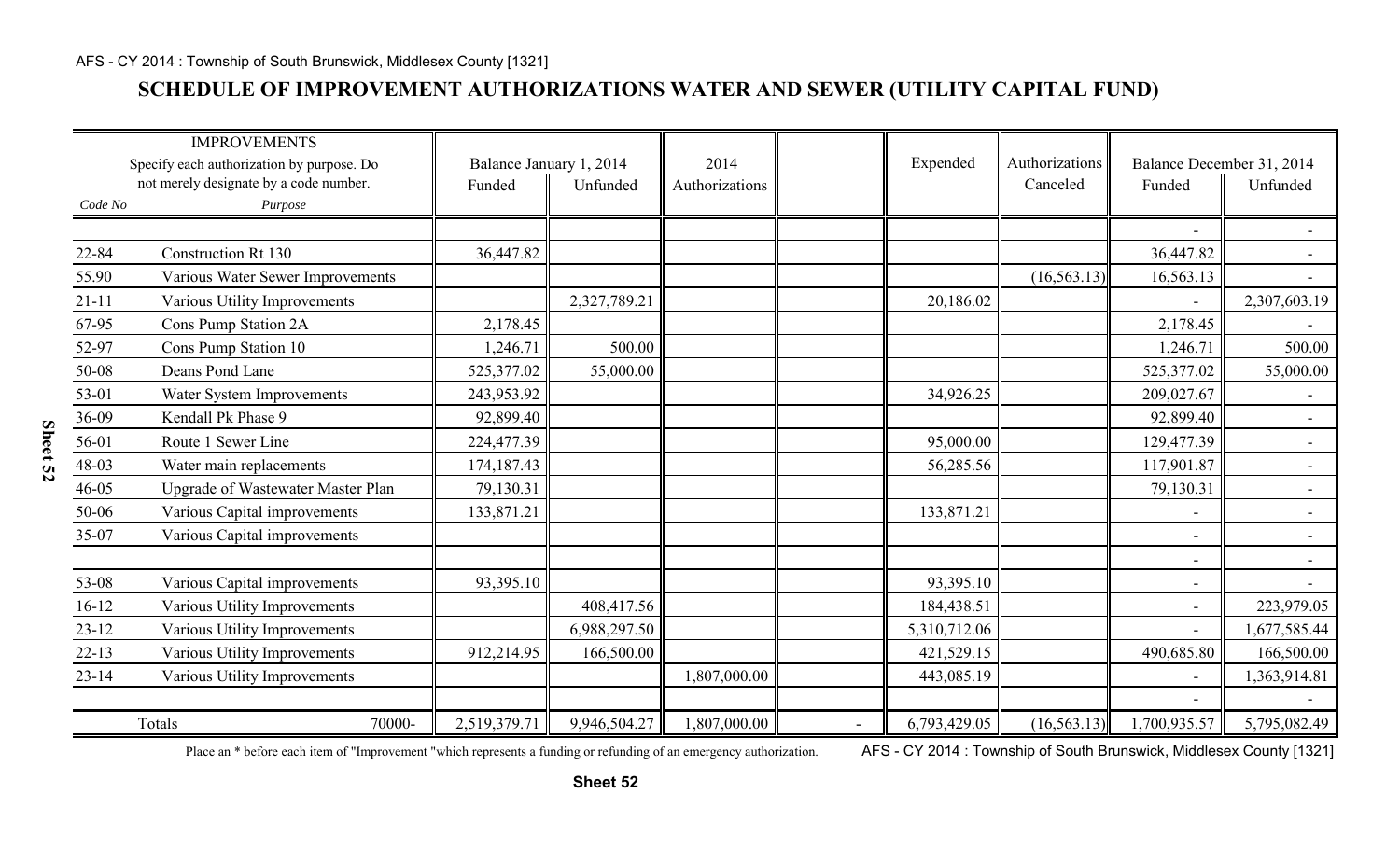# **WATER AND SEWER UTILITY CAPITAL FUND SCHEDULE OF CAPITAL IMPROVEMENT FUND**

|                                                                                                   | Debit      | Credit     |
|---------------------------------------------------------------------------------------------------|------------|------------|
| Balance January 1, 2014                                                                           | XXXXXXXXXX | 81,109.68  |
| Received from 2014 Budget Appropriations *                                                        | XXXXXXXXXX |            |
|                                                                                                   | XXXXXXXXXX |            |
| <b>Improvement Authorizations Canceled</b><br>(financed in whole by the Capital Improvement Fund) | XXXXXXXXXX |            |
| List by Improvements - Direct Charges Made for Preliminary Costs:                                 | XXXXXXXXXX | XXXXXXXXXX |
|                                                                                                   |            | XXXXXXXXXX |
|                                                                                                   |            | XXXXXXXXXX |
|                                                                                                   |            | XXXXXXXXXX |
|                                                                                                   |            | XXXXXXXXXX |
|                                                                                                   |            | XXXXXXXXXX |
|                                                                                                   |            | XXXXXXXXXX |
|                                                                                                   |            | XXXXXXXXXX |
|                                                                                                   |            | XXXXXXXXXX |
|                                                                                                   |            | XXXXXXXXXX |
| Appropriated to Finance Improvement Authorizations                                                |            | XXXXXXXXXX |
|                                                                                                   |            | XXXXXXXXXX |
| Balance December 31, 2014                                                                         | 81,109.68  | XXXXXXXXXX |
|                                                                                                   | 81,109.68  | 81,109.68  |

# **WATER AND SEWER UTILITY CAPITAL FUND SCHEDULE OF DOWN PAYMENTS ON IMPROVEMENTS**

|                                                    | Debit      | Credit     |
|----------------------------------------------------|------------|------------|
| Balance January 1, 2014                            | XXXXXXXXXX |            |
| Received from 2014 Budget Appropriations *         | XXXXXXXXXX |            |
| Received from 2014 Emergency Appropriations *      | XXXXXXXXXX |            |
|                                                    |            |            |
|                                                    |            |            |
| Appropriated to Finance Improvement Authorizations |            | XXXXXXXXXX |
|                                                    |            | XXXXXXXXXX |
| Balance December 31, 2014                          |            | XXXXXXXXXX |
|                                                    |            |            |

\* The full amount of the 2014 appropriation should be transferred to this account unless the balance of the appropriation is to be permitted to lapse.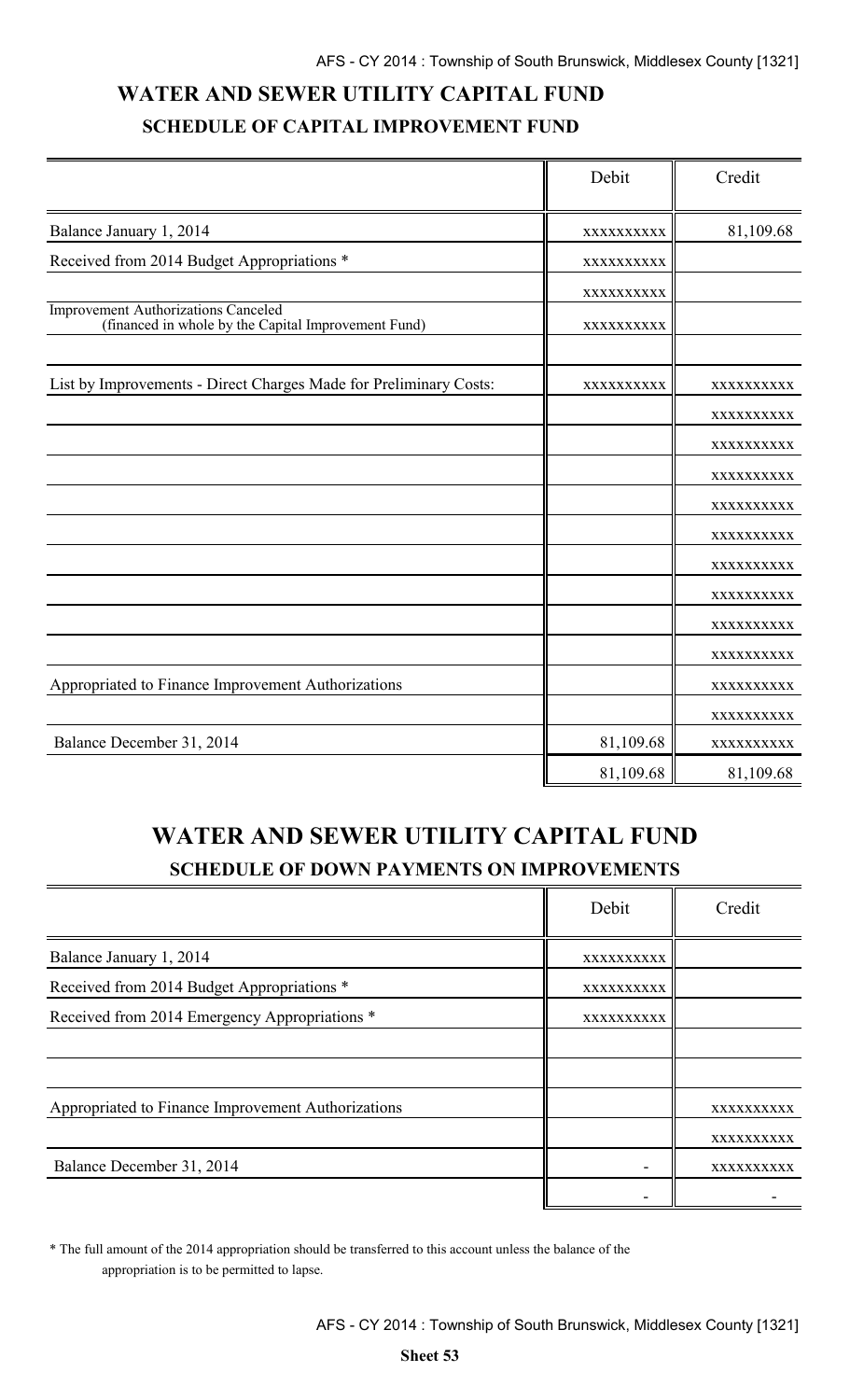### **WATER AND SEWER UTILITY FUND CAPITAL IMPROVEMENTS AUTHORIZED IN 2014 AND DOWN PAYMENTS (N.J.S. 40A:2-11)**

### **UTILITIES ONLY**

|                                         |              | Total        | Down Payment | Amount of Down    |
|-----------------------------------------|--------------|--------------|--------------|-------------------|
| Purpose                                 | Amount       | Obligations  | Provided by  | Payment in Budget |
|                                         | Appropriated | Authorized   | Ordinance    | of 2014 or        |
|                                         |              |              |              | Prior Years       |
| Ord 2014-23 Various UtilityImprovements | 1,807,000.00 | 1,807,000.00 |              |                   |
|                                         |              |              |              |                   |
|                                         |              |              |              |                   |
|                                         |              |              |              |                   |
|                                         |              |              |              |                   |
|                                         |              |              |              |                   |
|                                         |              |              |              |                   |
|                                         |              |              |              |                   |
|                                         |              |              |              |                   |
|                                         |              |              |              |                   |
|                                         |              |              |              |                   |
|                                         |              |              |              |                   |
|                                         |              |              |              |                   |
|                                         |              |              |              |                   |
|                                         |              |              |              |                   |
|                                         |              |              |              |                   |
| Totals                                  | 1,807,000.00 | 1,807,000.00 |              |                   |

# **WATER AND SEWER UTILITY CAPITAL FUND STATEMENT OF CAPITAL SURPLUS**

**YEAR 2014**

|                                                    | Debit      | Credit     |
|----------------------------------------------------|------------|------------|
| Balance January 1, 2014                            | XXXXXXXXXX | 690.32     |
| Premium on Sale of Bonds                           | XXXXXXXXXX |            |
| <b>Funded Improvement Authorizations Canceled</b>  | XXXXXXXXXX |            |
| Premium on Sale of Bonds                           |            |            |
|                                                    |            |            |
|                                                    |            |            |
| Appropriated to Finance Improvement Authorizations |            | XXXXXXXXXX |
| Appropriated to 2014 Budget Revenue                |            | XXXXXXXXXX |
| Balance December 31, 2014                          | 690.32     | XXXXXXXXXX |
|                                                    | 690.32     | 690.32     |

AFS - CY 2014 : Township of South Brunswick, Middlesex County [1321] **Sheet 54**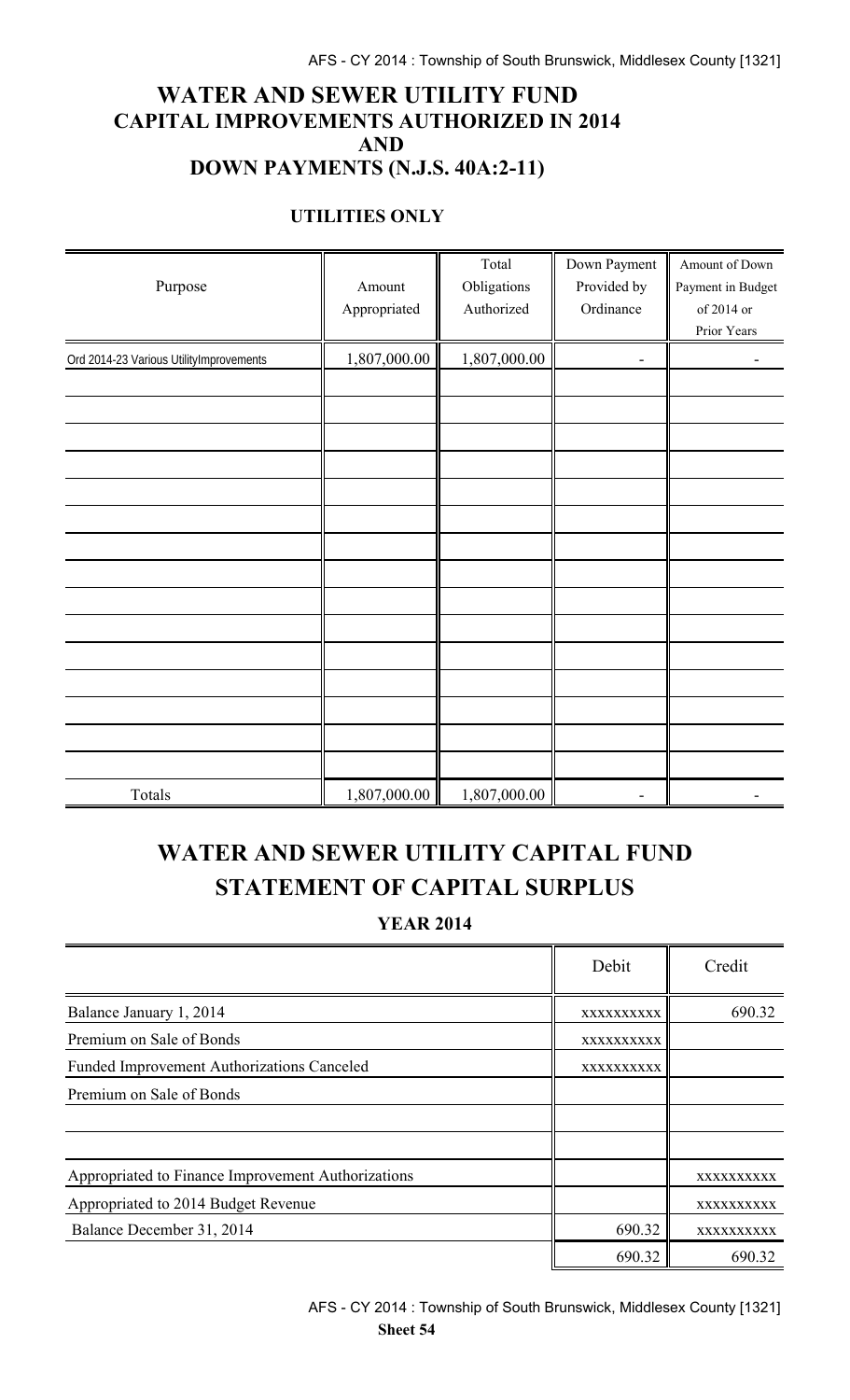#### AFS - CY 2014 : Township of South Brunswick, Middlesex County [1321]

Bonds and Notes Authorized but Not Issued must be disclosed in this Utility Capital Section in the same manner as set forth in the General Capital Fund on Sheet 8

### **POST CLOSING**

**TRIAL BALANCE - SECOND (N/A) UTILITY FUND**

AS AT DECEMBER 31, 2014

**Operating and Capital Sections**

(Separately Stated)

*Cash Liabilities Must Be Subtotaled and Subtotal Must Be Marked With "C"*

| Title of Account | Debit    | Credit |
|------------------|----------|--------|
|                  |          |        |
|                  |          |        |
| NOT APPLICABLE   |          |        |
|                  |          |        |
|                  |          |        |
|                  |          |        |
|                  |          |        |
|                  |          |        |
|                  |          |        |
|                  |          |        |
|                  |          |        |
|                  |          |        |
|                  |          |        |
|                  |          |        |
|                  |          |        |
|                  |          |        |
|                  |          |        |
|                  |          |        |
|                  |          |        |
|                  |          |        |
|                  |          |        |
|                  |          |        |
|                  |          |        |
|                  |          |        |
|                  |          |        |
|                  |          |        |
|                  |          |        |
|                  |          |        |
|                  |          |        |
|                  |          |        |
|                  |          |        |
|                  |          |        |
|                  |          |        |
|                  |          |        |
| Sheet NOT Used   | $0.00\,$ | 0.00   |

**(Do not crowd - add additional sheets)**

AFS - CY 2014 : Township of South Brunswick, Middlesex County [1321] **Sheet 55**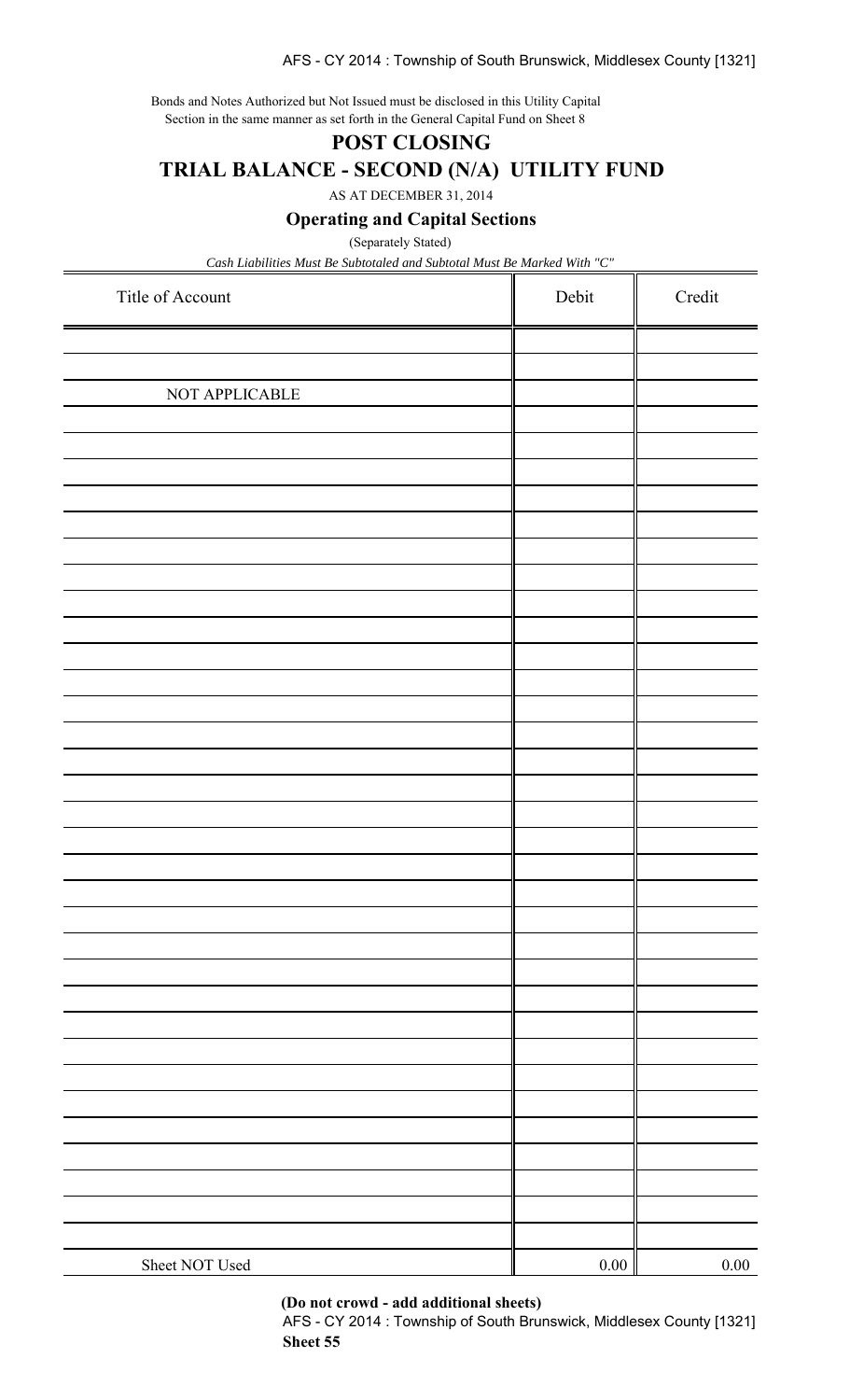# **POST CLOSING TRIAL BALANCE - SECOND (N/A) UTILITY ASSESSMENT TRUST FUNDS**

### *IF MORE THAN ONE UTILITY EACH ASSESSMENT SECTION MUST BE SEPARATELY STATED* AS AT DECEMBER 31, 2014

| Title of Account | Debit | Credit |
|------------------|-------|--------|
|                  |       |        |
|                  |       |        |
|                  |       |        |
|                  |       |        |
|                  |       |        |
|                  |       |        |
|                  |       |        |
|                  |       |        |
|                  |       |        |
|                  |       |        |
|                  |       |        |
|                  |       |        |
|                  |       |        |
|                  |       |        |
|                  |       |        |
|                  |       |        |
|                  |       |        |
|                  |       |        |
|                  |       |        |
|                  |       |        |
|                  |       |        |
|                  |       |        |
|                  |       |        |
|                  |       |        |
|                  |       |        |
|                  |       |        |
|                  |       |        |
|                  |       |        |
|                  |       |        |
|                  |       |        |
|                  |       |        |
|                  |       |        |
|                  |       |        |
|                  |       |        |
|                  |       |        |
|                  |       |        |
| Sheet NOT Used   | 0.00  | 0.00   |

**(Do not crowd - add additional sheets)**

AFS - CY 2014 : Township of South Brunswick, Middlesex County [1321] **Sheet 56**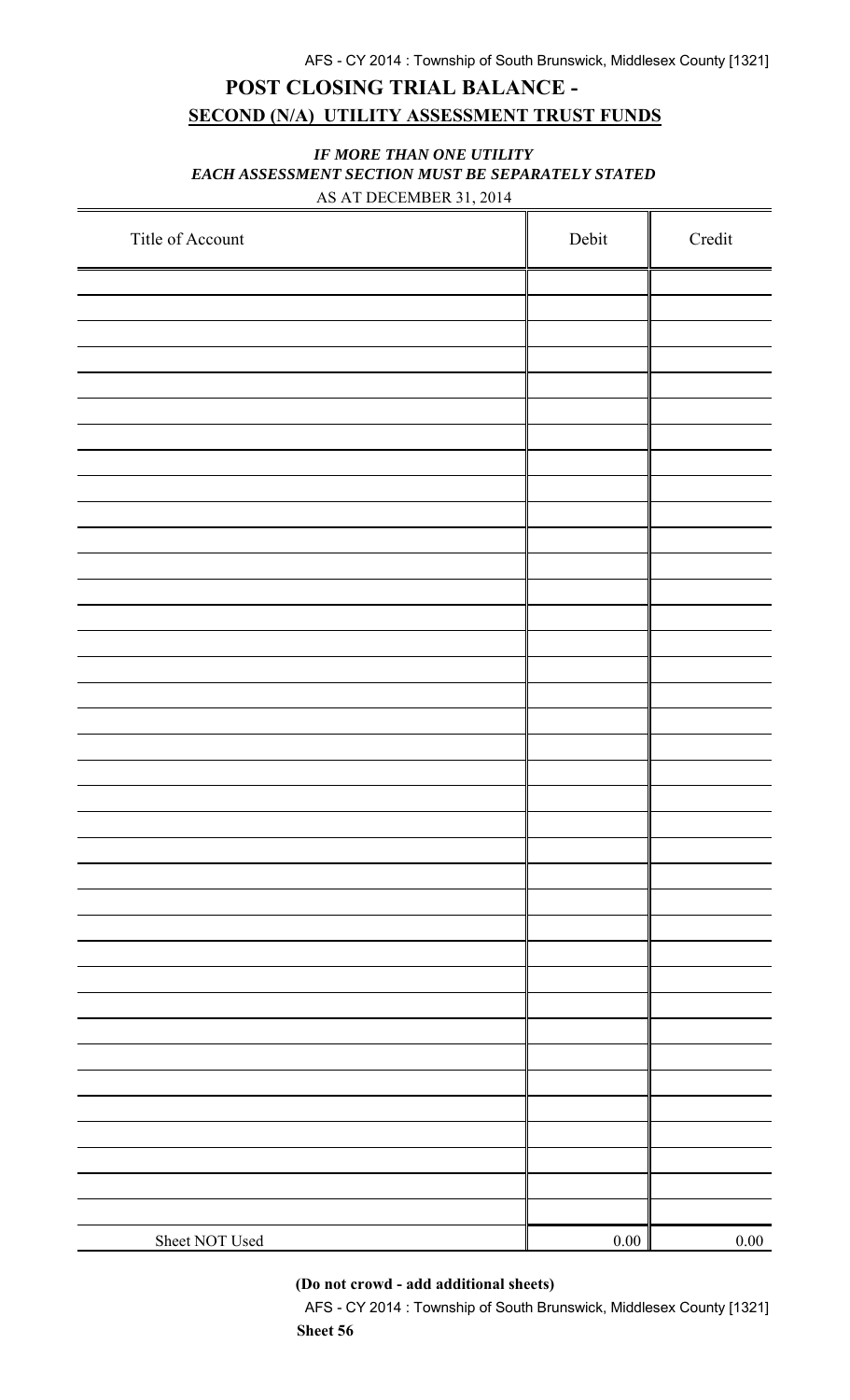# **ANALYSIS OF SECOND (N/A) UTILITY ASSESSMENT TRUST CASH AND INVESTMENTS**

## **PLEDGED TO LIABILITIES AND SURPLUS**

### **NOT APPLICABLE**

| Title of Liability to which Cash          | Audit<br>Balance |                          | <b>RECEIPTS</b>            |            |            |            |                      | Balance       |
|-------------------------------------------|------------------|--------------------------|----------------------------|------------|------------|------------|----------------------|---------------|
| and Investments are Pledged               | Dec. 31, 2013    | Assessments<br>and Liens | Operating<br><b>Budget</b> |            |            |            | <b>Disbursements</b> | Dec. 31, 2014 |
| Assessment Serial Bond Issue:             | XXXXXXXXXX       | XXXXXXXXXX               | XXXXXXXXXX                 | XXXXXXXXXX | XXXXXXXXXX | XXXXXXXXXX | XXXXXXXXXX           | XXXXXXXXXX    |
|                                           |                  |                          |                            |            |            |            |                      |               |
|                                           |                  |                          |                            |            |            |            |                      | $\cdots$      |
|                                           |                  |                          |                            |            |            |            |                      | $\cdots$      |
|                                           |                  |                          |                            |            |            |            |                      | $\ddots$<br>. |
|                                           |                  |                          |                            |            |            |            |                      | $\cdots$      |
| Assessment Bond Anticipation Note Issues: | XXXXXXXXXX       | XXXXXXXXXX               | XXXXXXXXXX                 | XXXXXXXXXX | XXXXXXXXXX | XXXXXXXXXX | XXXXXXXXXX           | XXXXXXXXXX    |
|                                           |                  |                          |                            |            |            |            |                      | $\cdots$      |
|                                           |                  |                          |                            |            |            |            |                      | $\cdots$      |
|                                           |                  |                          |                            |            |            |            |                      | $\cdots$      |
|                                           |                  |                          |                            |            |            |            |                      | .<br>$\cdots$ |
| Other Liabilities                         |                  |                          |                            |            |            |            |                      |               |
| <b>Trust Surplus</b>                      |                  |                          |                            |            |            |            |                      | .             |
| Less Assets "Unfinanced"                  | XXXXXXXXXX       | XXXXXXXXXX               | XXXXXXXXXX                 | XXXXXXXXXX | XXXXXXXXXX | XXXXXXXXXX | XXXXXXXXXX           | XXXXXXXXXX    |
|                                           |                  |                          |                            |            |            |            |                      | $\cdots$      |
|                                           |                  |                          |                            |            |            |            |                      | $\ldots$      |
|                                           |                  |                          |                            |            |            |            |                      | $\cdots$      |
|                                           |                  |                          |                            |            |            |            |                      | $\cdots$      |
| Totals                                    | 0.00             | 0.00                     | 0.00                       | 0.00       | 0.00       | 0.00       | 0.00                 | $0.00\,$      |

Sheet 57

AFS - CY 2014 : Township of South Brunswick, Middlesex County [1321]

**NOT APPLICABLE NOT APPLICABLE**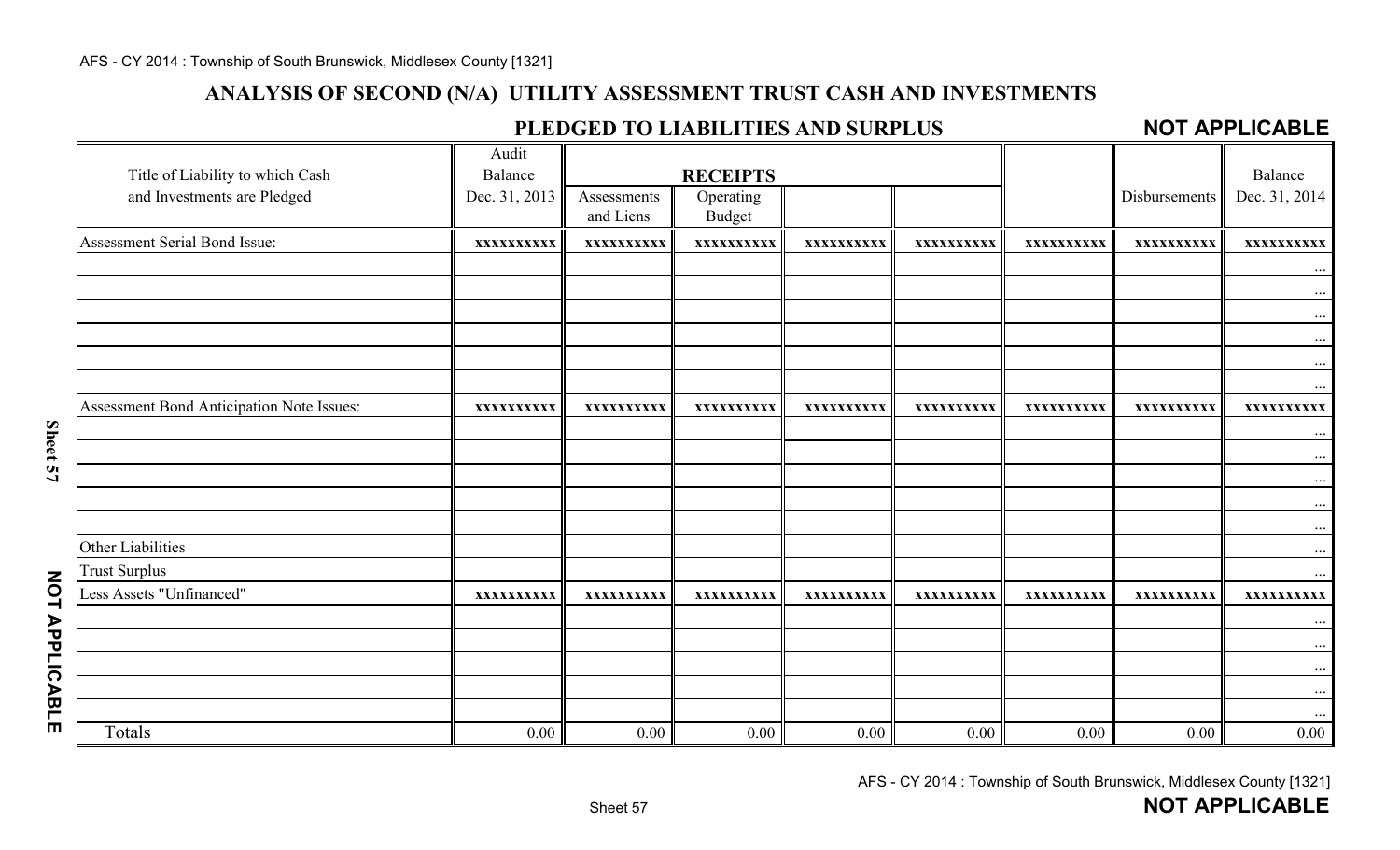# **SCHEDULE OF Second (N/A) UTILITY BUDGET - 2014 BUDGET REVENUES**

| Source                                                                            |        | <b>Budget</b> | Received<br>in Cash | Excess or<br>Deficit* |
|-----------------------------------------------------------------------------------|--------|---------------|---------------------|-----------------------|
| <b>Operating Surplus Anticipated</b>                                              | $-01$  |               |                     |                       |
| Operating Surplus Anticipated with Consent<br>of Director of Local Govt. Services | $-02$  |               |                     |                       |
| Rents                                                                             | 91303- |               |                     |                       |
| Fire Hydrant Service                                                              | 91304- |               |                     |                       |
| Miscellaneous                                                                     | 91305- |               |                     |                       |
|                                                                                   |        |               |                     |                       |
|                                                                                   |        |               |                     |                       |
|                                                                                   |        |               |                     |                       |
|                                                                                   |        |               |                     |                       |
| Added by N.J.S. 40A:4-87: (List)                                                  |        | XXXXXXXXX     | XXXXXXXX            | XXXXXXXXX             |
|                                                                                   |        |               |                     |                       |
|                                                                                   |        |               |                     |                       |
|                                                                                   |        |               |                     |                       |
|                                                                                   |        |               |                     |                       |
| Subtotal                                                                          |        |               |                     |                       |
| Deficit (General Budget) **                                                       | $-07$  |               |                     |                       |
|                                                                                   | $-08$  |               |                     |                       |

\*\* Amount in "Received in Cash" column for "Deficit (General Budget)" and amount expended for "Surplus (General Budget)" must agree with amounts shown for such items on Sheet 59

# **STATEMENT OF BUDGET APPROPRIATIONS**

| Appropriations:                                   | <b>XXXXXXXX</b> |
|---------------------------------------------------|-----------------|
| <b>Adopted Budget</b>                             |                 |
| Added by N.J.S. 40A:4-87                          |                 |
| Emergency                                         |                 |
| <b>Total Appropriations</b>                       |                 |
| Add: Overexpenditures (See Footnote)              |                 |
| <b>Total Appropriations and Overexpendituress</b> |                 |
| Deduct Expenditures:                              |                 |
| Paid or Charged                                   |                 |
| Reserved                                          |                 |
| Surplus (General Budget)**                        |                 |
| <b>Total Expenditures</b>                         |                 |
| <b>Unexpended Balance Canceled (See Footnote)</b> |                 |

FOOTNOTES: - RE: OVEREXPENDITURES

Every appropriation overexpended in the budget document must be marked with an \* and must agree in the aggregate with this item.

RE: UNEXPENDED BALANCES CANCELED:

Are not to be shown as "Paid or Charged" in the budget document. In all instances "Total Appropriations" and "Overexpenditures" must equal the sum of "Total Expenditures" and "Unexpended Balances Canceled"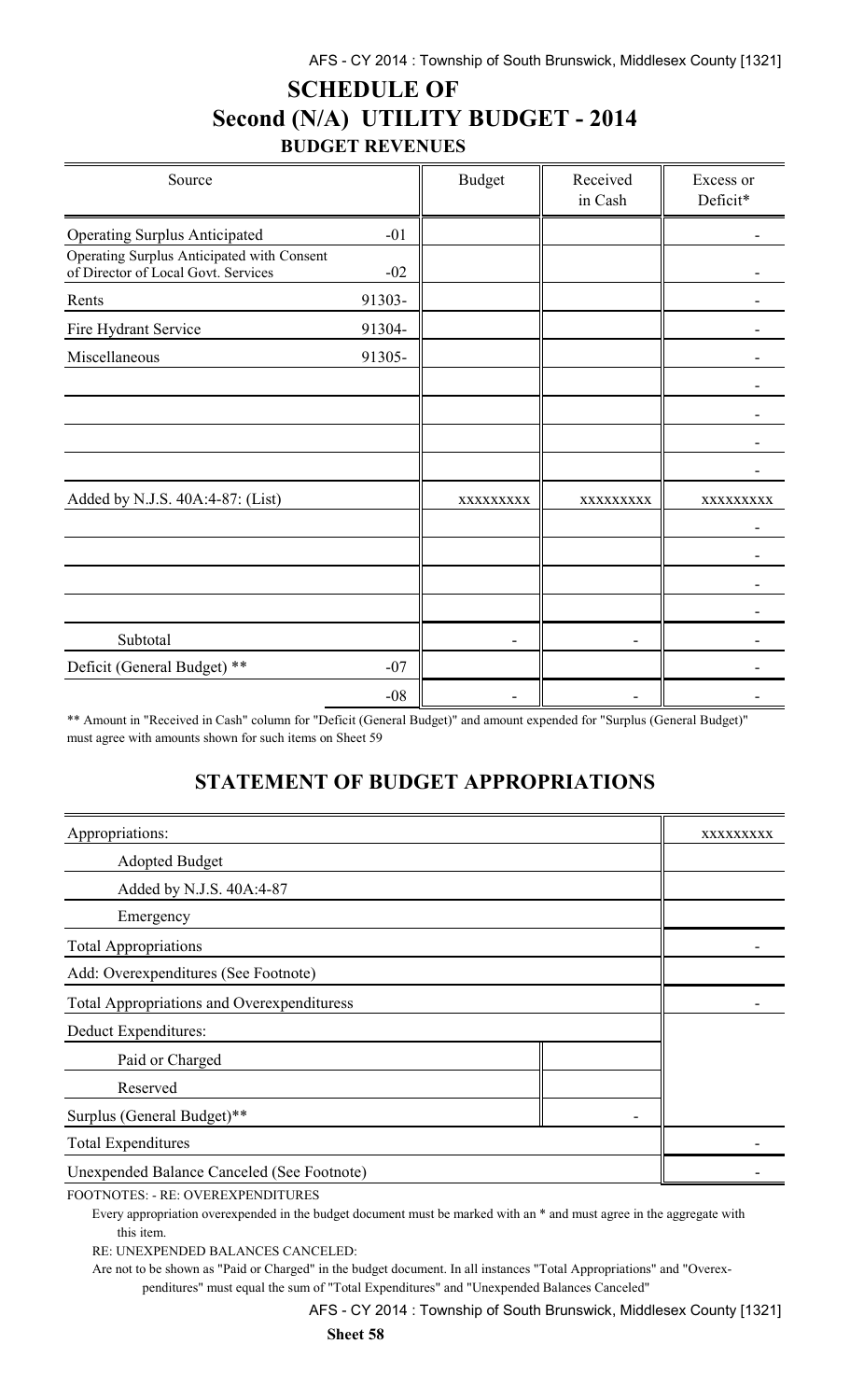# **STATEMENT OF 2014 OPERATION SECOND (N/A) UTILITY**

NOTE: Section 1 of this sheet is required to be filled out ONLY IF the 2014 Second (N/A) Utility Budget contained either an item of revenue "Deficit (General Budget)" or an item of appropriation "Surplus (General Budget)" Section 2 should be filled out in every case.

# **SECTION 1: SECTION 1 NOT APPLICABLE**

| Revenue Realized:                                                                                               | XXXXXXXXXXX |  |
|-----------------------------------------------------------------------------------------------------------------|-------------|--|
| Budget Revenue (Not Including "Deficit (General Budget)")                                                       |             |  |
| Miscellaneous Revenue Not Anticipated                                                                           |             |  |
| 2013 Appropriation Reserves Canceled *                                                                          |             |  |
|                                                                                                                 |             |  |
|                                                                                                                 |             |  |
| <b>Total Revenue Realized</b>                                                                                   |             |  |
| Expenditures:                                                                                                   | XXXXXXXXXXX |  |
| Appropriations (Not Including "Surplus (General Budget)")                                                       | XXXXXXXXXX  |  |
| Paid or Charged                                                                                                 |             |  |
| Reserved                                                                                                        |             |  |
| <b>Expended Without Appropriation</b>                                                                           |             |  |
| Cash Refund of Prior Year's Revenue                                                                             |             |  |
| Overexpenditure of Appropriation Reserves                                                                       |             |  |
| <b>Total Expenditures</b>                                                                                       |             |  |
| Less: Deferred Charges Included In<br>Above "Total Expenditures"                                                |             |  |
| Total Expenditures - As Adjusted                                                                                |             |  |
| Excess                                                                                                          |             |  |
| Budget Appropriation - Surplus (General Budget) **                                                              |             |  |
| Balance of "Results of 2014 Operations"<br>$Remainder =$<br>("Excess in Operations" - Sheet 60)                 |             |  |
|                                                                                                                 |             |  |
| Deficit                                                                                                         |             |  |
| Anticipated Revenue - Deficit (General Budget)<br>**                                                            |             |  |
| Balance of "Results of 2014 Operations"<br>$Remainder =$<br>("Operating Deficit - to Trial Balance" - Sheet 60) |             |  |

## **SECTION 2: SECTION 2 NOT APPLICABLE**

The following Item of " 2013 Appropriation Reserves Canceled in 2014" Is Due to the Current Fund TO THE EXTENT OF the amount Received and Due from the General Budget of 2013 for an Anticipated Deficit in the Second (N/A) Utility for 2013:

| 2013 Appropriation Reserves Canceled in 2014                                                                    |      |  |
|-----------------------------------------------------------------------------------------------------------------|------|--|
| Less: Anticipated Deficit in 2013 Budget - Amount Received<br>and Due from Current Fund - If none, enter "None" | None |  |
| * Excess (Revenue Realized)                                                                                     |      |  |

\* \* Items must be shown in same amounts on Sheet 58.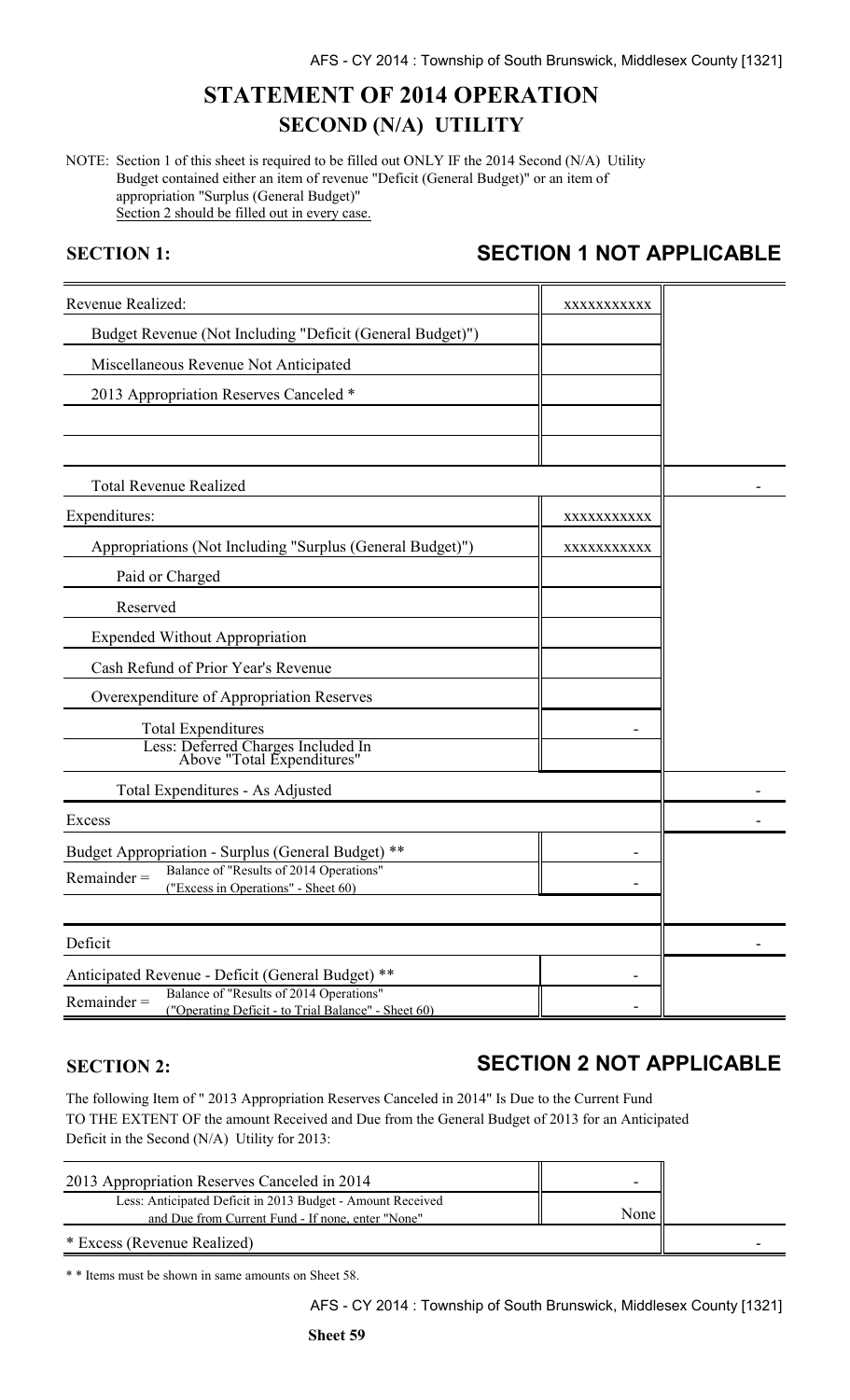## AFS - CY 2014 : Township of South Brunswick, Middlesex County [1321]

# **RESULTS OF 2014 OPERATIONS**

# **SECOND (N/A) UTILITY**

|                                                      | Debit      | Credit     |
|------------------------------------------------------|------------|------------|
| <b>Excess in Anticipated Revenues</b>                | XXXXXXXXXX |            |
| Unexpended Balances of Appropriations                | XXXXXXXXXX |            |
| Miscellaneous Revenue Not Anticipated                | XXXXXXXXXX |            |
| Unexpended Balances of 2013 Appropriation Reserves * | XXXXXXXXXX |            |
|                                                      |            |            |
| Deficit in Anticipated Revenue                       |            | XXXXXXXXXX |
|                                                      |            | XXXXXXXXXX |
| <b>Operating Deficit - to Trial Balance</b>          | XXXXXXXXXX |            |
| Excess in Operations - to Operating Surplus          |            | xxxxxxxxxx |
| * See restrictions in amount on Sheet 59, SECTION 2  |            |            |

# **OPERATING SURPLUS - SECOND (N/A) UTILITY**

|                                                                                                           | Debit      | Credit     |
|-----------------------------------------------------------------------------------------------------------|------------|------------|
| Balance January 1, 2014                                                                                   | XXXXXXXXXX |            |
|                                                                                                           |            |            |
| Excess in Results of 2014 Operations                                                                      | XXXXXXXXXX |            |
| Amount Appropriated in 2014 Budget-Cash                                                                   |            | XXXXXXXXXX |
| Amount Appropriated in 2014 Budget with Prior Written<br>Consent of Director of Local Government Services |            | XXXXXXXXXX |
| Balance December 31, 2014                                                                                 |            | XXXXXXXXXX |
|                                                                                                           |            |            |

## **ANALYSIS OF BALANCE DECEMBER 31, 2014 (FROM SECOND (N/A) UTILITY - TRIAL BALANCE)**

| Cash                                                                                                                                                                        |  |
|-----------------------------------------------------------------------------------------------------------------------------------------------------------------------------|--|
| Investments                                                                                                                                                                 |  |
| Interfund Accounts Receivable                                                                                                                                               |  |
| Subtotal                                                                                                                                                                    |  |
| Deduct Cash Liabilities Marked with "C" on Trial Balance                                                                                                                    |  |
| Operating Surplus Cash or (Deficit in Operating Surplus Cash)                                                                                                               |  |
| Other Assets Pledged to Operating Surplus *                                                                                                                                 |  |
| Deferred Charges #                                                                                                                                                          |  |
| Operating Deficit $#$                                                                                                                                                       |  |
| <b>Total Other Assets</b>                                                                                                                                                   |  |
| # MAY NOT BE ANTICIPATED AS NON-CASH SURPLUS IN 2015 BUDGET.<br>$*$ Let $\mathbb{R}$ be a set of a UD of $\mathbb{R}$ is a Quantity continuous $\mathbb{R}$ of $\mathbb{R}$ |  |

\* In the case of a "Deficit in Operating Surplus Cash",

"Other Assets" would also be pledged to cash liabilities.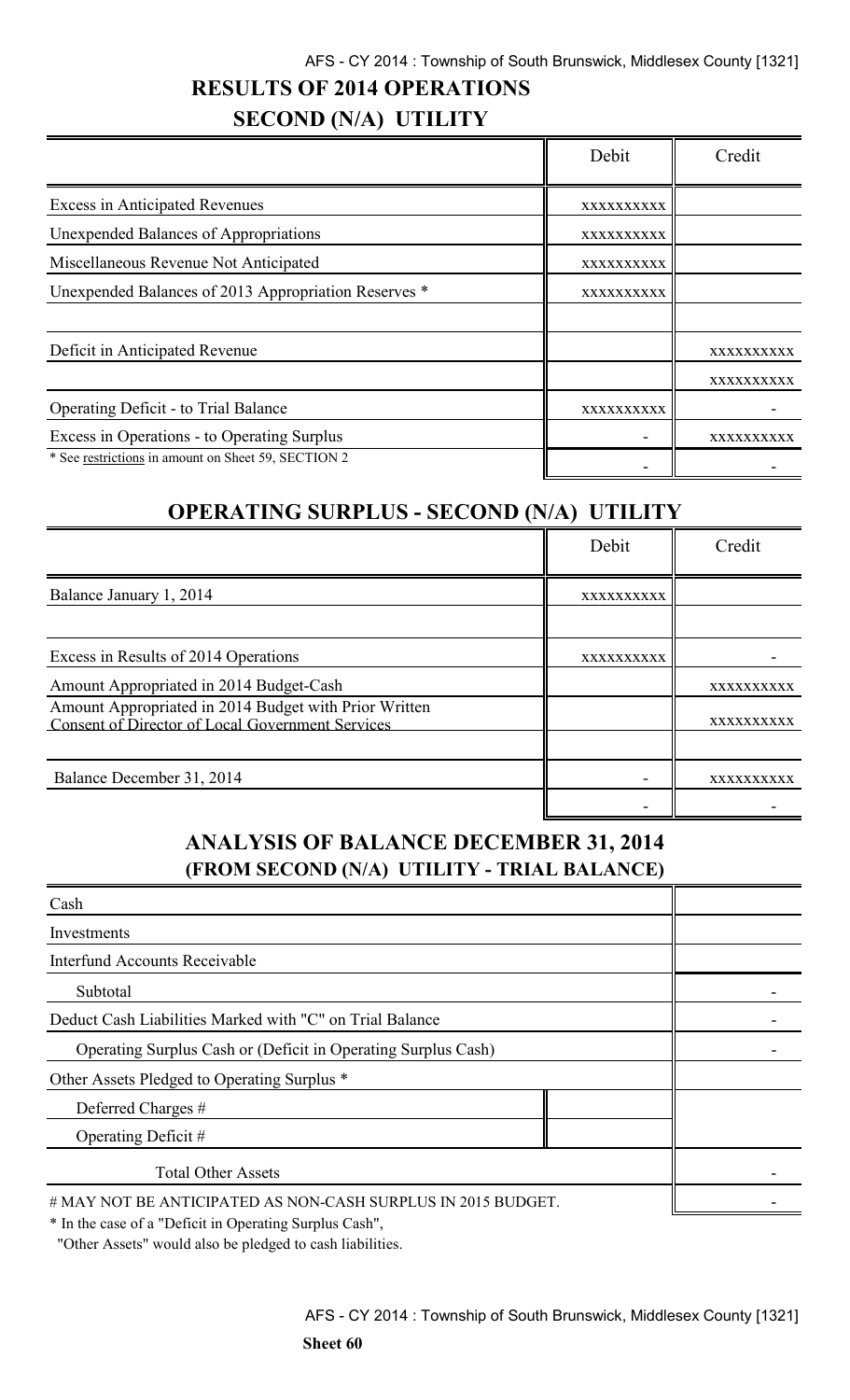## **SCHEDULE OF SECOND (N/A) UTILITY ACCOUNTS RECEIVABLE**

## **THIS SECTION NOT APPLICABLE**

| Balance December 31, 2013      |              | \$ |  |
|--------------------------------|--------------|----|--|
| Increased by:                  |              |    |  |
| Second (N/A) Rents Levied      |              | \$ |  |
| Decreased by:                  |              |    |  |
| Collections                    | $\mathbb{S}$ |    |  |
| Overpayments applied           | \$           |    |  |
| Transfer to Second (N/A) Liens | \$           |    |  |
| Other                          | \$           |    |  |
|                                |              | \$ |  |
| Balance December 31, 2014      |              | \$ |  |

# **SCHEDULE OF SECOND (N/A) UTILITY LIENS THIS SECTION NOT APPLICABLE**

| Balance December 31, 2013                 |              | \$ |  |
|-------------------------------------------|--------------|----|--|
|                                           |              |    |  |
| Increased by:                             |              |    |  |
| <b>Transfers from Accounts Receivable</b> | $\mathbb{S}$ |    |  |
| Penalties and Costs                       | \$           |    |  |
| Other                                     | \$           |    |  |
|                                           |              | \$ |  |
| Decreased by:                             |              |    |  |
| Collections                               | \$           |    |  |
| Other                                     | \$           |    |  |
|                                           |              | \$ |  |
|                                           |              |    |  |
| Balance December 31, 2014                 |              | \$ |  |
|                                           |              |    |  |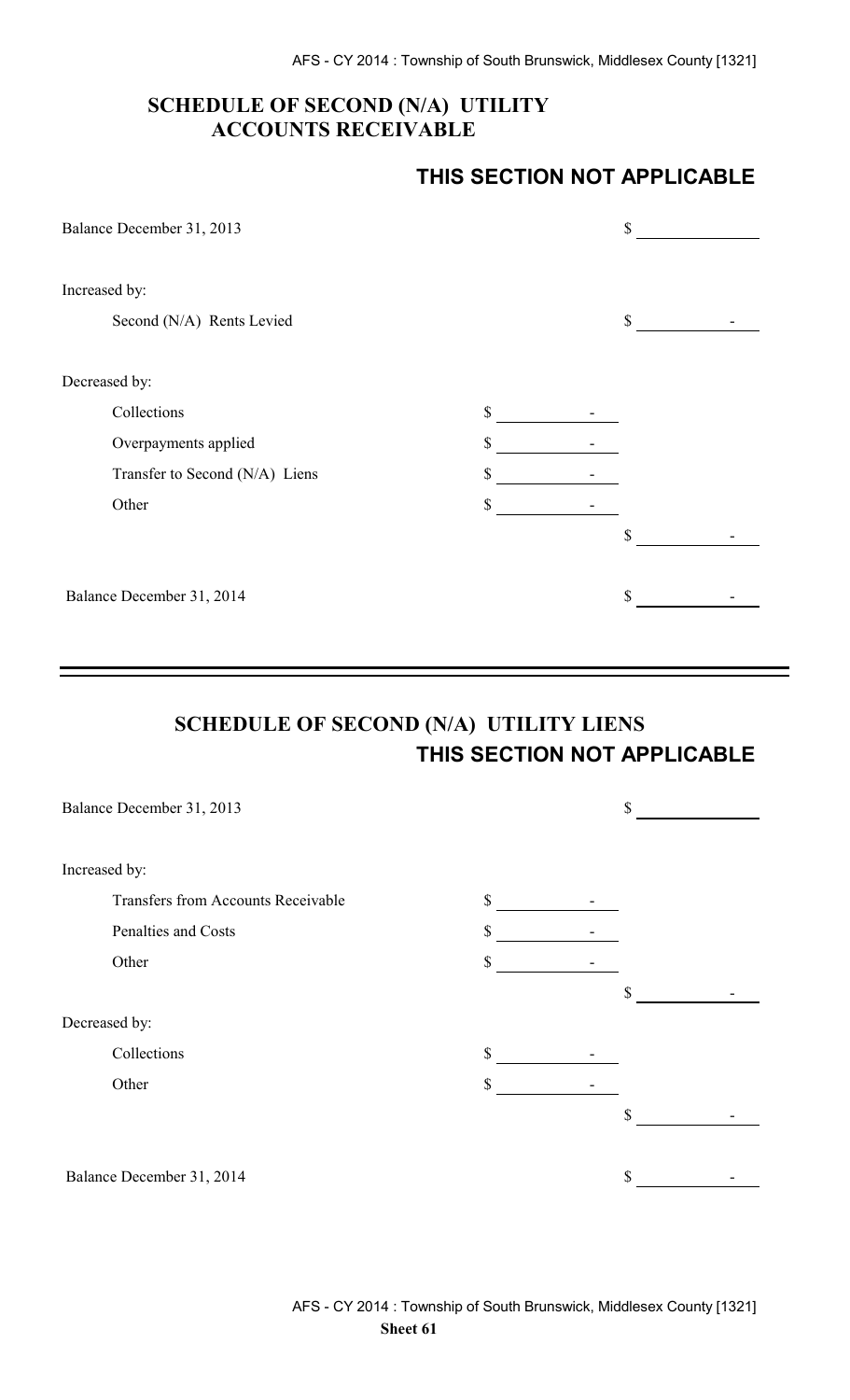# **DEFERRED CHARGES - MANDATORY CHARGES ONLY - SECOND (N/A) UTILITY FUND**

**(Do not include the emergency authorizations pursuit to N.J.S. 40A:4-55, listed on Sheet 29)**

|                                | Amount        |               |              |              |               |
|--------------------------------|---------------|---------------|--------------|--------------|---------------|
| Caused By                      | Dec. 31, 2013 | Amount in     | Amount       |              | Balance       |
|                                | per Audit     | 2014          | Resulting    |              | as at         |
|                                | Report        | <b>Budget</b> | from 2014    |              | Dec. 31, 2014 |
|                                |               | <b>NONE</b>   |              |              |               |
| 1. Emergency Authorization - * | \$            | $\mathbb{S}$  | $\mathbb{S}$ | \$           |               |
| 2.                             | \$            | \$            | \$           | \$           |               |
| 3.                             | \$            | $\mathbb{S}$  | $\mathbb{S}$ | $\mathbb{S}$ |               |
| 4.                             | \$            | \$            | \$           |              |               |
| 5.                             | \$            | \$            | \$           | \$           |               |
| 6.                             | $\mathbb{S}$  | $\mathbb{S}$  | \$           | \$           |               |
| 7.                             | \$            | \$            | S            | \$           |               |
| 8.                             | \$            |               | \$           | \$           |               |
| 9.                             | \$            |               | S            |              |               |
| 10.                            | \$            |               |              | S            |               |

\* Do not include items funded or refunded as listed below.

# **EMERGENCY AUTHORIZATIONS UNDER N.J.S. 40A:4-47 WHICH HAVE BEEN FUNDED OF REFUNDED UNDER N.J.S. 40A:2-3 OR N.J.S. 40A:2-51**

#### **NONE**



## **JUDGEMENTS ENTERED AGAINST MUNICIPALITY AND NOT SATISFIED NONE**

|                  | In favor of | On Account of | Date Entered | Amount | Appropriated for<br>in Budget of<br>Year 2015 |
|------------------|-------------|---------------|--------------|--------|-----------------------------------------------|
| 1.               |             |               |              |        |                                               |
| $\overline{2}$ . |             |               |              |        |                                               |
| 3.               |             |               |              |        |                                               |
| $\overline{4}$   |             |               |              |        |                                               |
|                  |             |               |              |        |                                               |

AFS - CY 2014 : Township of South Brunswick, Middlesex County [1321]

Appropriated for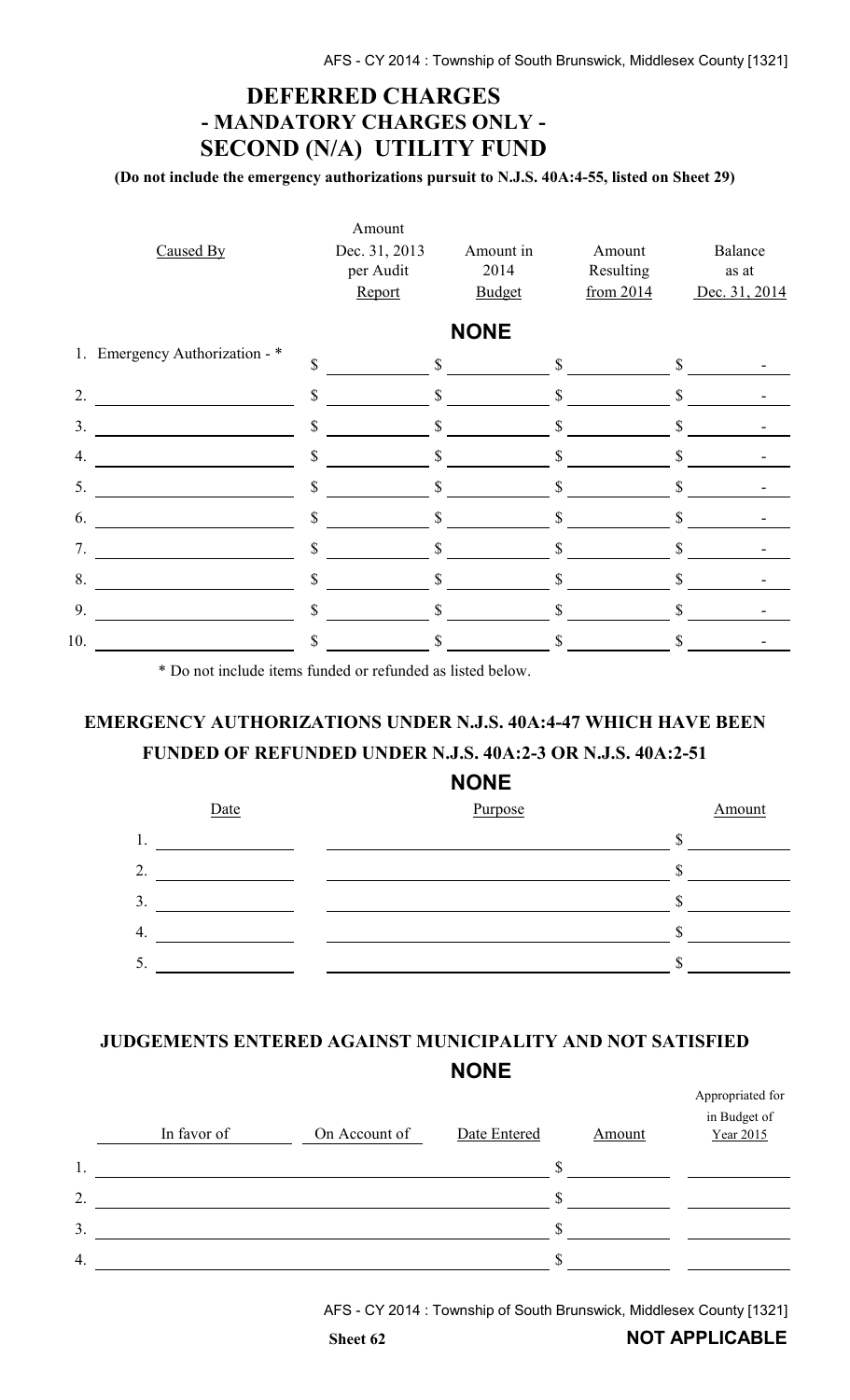# **SCHEDULE OF BONDS ISSUED AND OUTSTANDING AND 2015 DEBT SERVICE FOR BONDS SECOND (N/A) UTILITY ASSESSMENT BONDS**

|                                                        | Debit      | Credit     | 2015 Debt<br>Service |
|--------------------------------------------------------|------------|------------|----------------------|
| Outstanding January 1, 2014                            | XXXXXXXXX  |            |                      |
| Issued                                                 | XXXXXXXXXX |            |                      |
|                                                        |            |            | <b>NOT</b>           |
|                                                        |            |            | <b>APPLICABLE</b>    |
| Paid                                                   |            | XXXXXXXXX  |                      |
| Outstanding December 31, 2014                          |            | XXXXXXXXX  |                      |
|                                                        |            |            |                      |
| 2015 Bond Maturities - Assessment Bonds                |            |            |                      |
| 2015 Interest on Bonds *                               |            | lls        |                      |
| SECOND (N/A) UTILITY CAPITAL BONDS                     |            |            |                      |
| Outstanding January 1, 2014                            | XXXXXXXXXX |            |                      |
| Issued                                                 | XXXXXXXXXX |            |                      |
| Paid                                                   |            | XXXXXXXXXX | <b>NOT</b>           |
|                                                        |            |            | <b>APPLICABLE</b>    |
| Outstanding December 31, 2014                          |            | XXXXXXXXX  |                      |
|                                                        |            |            |                      |
| 2015 Bond Maturities - Capital Bonds                   |            |            |                      |
| 2015 Interest on Bonds *                               |            | \$         |                      |
|                                                        |            |            |                      |
| <b>INTEREST ON BONDS - SECOND (N/A) UTILITY BUDGET</b> |            |            |                      |
| 2015 Interest on Bonds (* Items)                       |            | \$         |                      |
| Less: Interest Accrued to 12/31/2014 (Trial Balance)   | \$         | <b>NOT</b> |                      |
| Subtotal                                               |            |            | <b>APPLICABLE</b>    |
| Add: Interest to be Accrued as of 12/31/2015           |            | \$         |                      |
| Required Appropriation 2015                            |            |            | <b>S</b>             |

#### **LIST OF BONDS ISSUED DURING 2014**

#### **NOT APPLICABLE**

|         |               |                  | $\begin{array}{c} \n\textbf{IV} \\ \textbf{IV} \\ \textbf{IV} \\ \textbf{IV} \\ \textbf{IV} \\ \textbf{IV} \\ \textbf{IV} \\ \textbf{IV} \\ \textbf{IV} \\ \textbf{IV} \\ \textbf{IV} \\ \textbf{IV} \\ \textbf{IV} \\ \textbf{IV} \\ \textbf{IV} \\ \textbf{IV} \\ \textbf{IV} \\ \textbf{IV} \\ \textbf{IV} \\ \textbf{IV} \\ \textbf{IV} \\ \textbf{IV} \\ \textbf{IV} \\ \textbf{IV} \\ \textbf{IV} \\ \textbf{IV} \\ \textbf{IV} \\ \textbf{IV} \\ \textbf{IV} \\ \textbf{IV} \\ \$ |                  |
|---------|---------------|------------------|------------------------------------------------------------------------------------------------------------------------------------------------------------------------------------------------------------------------------------------------------------------------------------------------------------------------------------------------------------------------------------------------------------------------------------------------------------------------------------------|------------------|
| Purpose | 2015 Maturity | Amount<br>Issued | Date of<br>Issue                                                                                                                                                                                                                                                                                                                                                                                                                                                                         | Interest<br>Rate |
|         |               |                  |                                                                                                                                                                                                                                                                                                                                                                                                                                                                                          |                  |
|         |               |                  |                                                                                                                                                                                                                                                                                                                                                                                                                                                                                          |                  |
|         |               |                  |                                                                                                                                                                                                                                                                                                                                                                                                                                                                                          |                  |
|         |               |                  |                                                                                                                                                                                                                                                                                                                                                                                                                                                                                          |                  |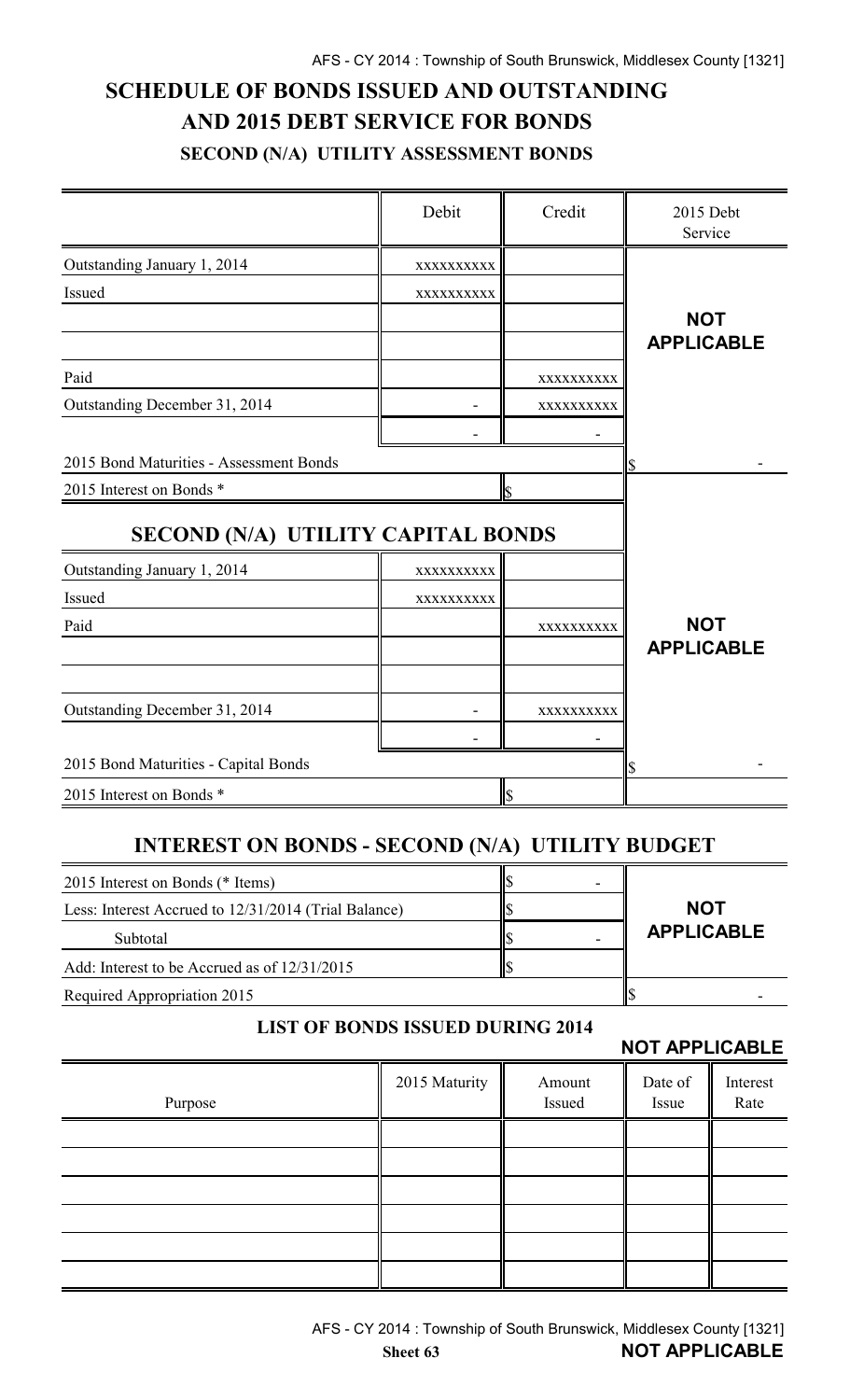# **SCHEDULE OF BONDS ISSUED AND OUTSTANDING AND 2015 DEBT SERVICE FOR LOANS**

# **SECOND (N/A) UTILITY LOAN**

|                                                        | Debit                                   | Credit                    | 2015 Debt<br>Service  |                  |
|--------------------------------------------------------|-----------------------------------------|---------------------------|-----------------------|------------------|
| Outstanding January 1, 2014                            | XXXXXXXXX                               |                           |                       |                  |
| Issued                                                 | XXXXXXXXX                               |                           |                       |                  |
|                                                        |                                         |                           | <b>NOT</b>            |                  |
|                                                        |                                         |                           | <b>APPLICABLE</b>     |                  |
| Paid                                                   |                                         | XXXXXXXXX                 |                       |                  |
| Outstanding December 31, 2014                          |                                         | XXXXXXXXX                 |                       |                  |
|                                                        |                                         |                           |                       |                  |
| 2015 Loan Maturities                                   |                                         |                           |                       |                  |
| 2015 Interest on Loans *                               |                                         | ls.                       |                       |                  |
| <b>SECOND (N/A) UTILITY</b>                            |                                         | <b>LOAN</b>               |                       |                  |
| Outstanding January 1, 2014                            | XXXXXXXXXX                              |                           |                       |                  |
| Issued                                                 | XXXXXXXXX                               |                           |                       |                  |
| Paid                                                   |                                         | XXXXXXXXX                 | <b>NOT</b>            |                  |
|                                                        |                                         |                           | <b>APPLICABLE</b>     |                  |
|                                                        |                                         |                           |                       |                  |
| Outstanding December 31, 2014                          |                                         | XXXXXXXXXX                |                       |                  |
|                                                        |                                         |                           |                       |                  |
| 2015 Loan Maturities                                   |                                         |                           | \$                    |                  |
| 2015 Interest on Loans *                               |                                         | $\mathcal{S}$             |                       |                  |
| <b>INTEREST ON LOANS - SECOND (N/A) UTILITY BUDGET</b> |                                         |                           |                       |                  |
| 2015 Interest on Loans (* Items)                       |                                         | $\boldsymbol{\mathsf{S}}$ |                       |                  |
| Less: Interest Accrued to 12/31/2014 (Trial Balance)   |                                         | \$                        |                       |                  |
| Subtotal                                               |                                         | \$                        | <b>NOT</b>            |                  |
| Add: Interest to be Accrued as of 12/31/2015           | \$                                      | <b>APPLICABLE</b>         |                       |                  |
| Required Appropriation 2015                            |                                         | \$                        |                       |                  |
|                                                        | <b>LIST OF LOANS ISSUED DURING 2014</b> |                           | <b>NOT APPLICABLE</b> |                  |
| Purpose                                                | 2015 Maturity                           | Amount Issued             | Date of<br>Issue      | Interest<br>Rate |
|                                                        |                                         |                           |                       |                  |
|                                                        |                                         |                           |                       |                  |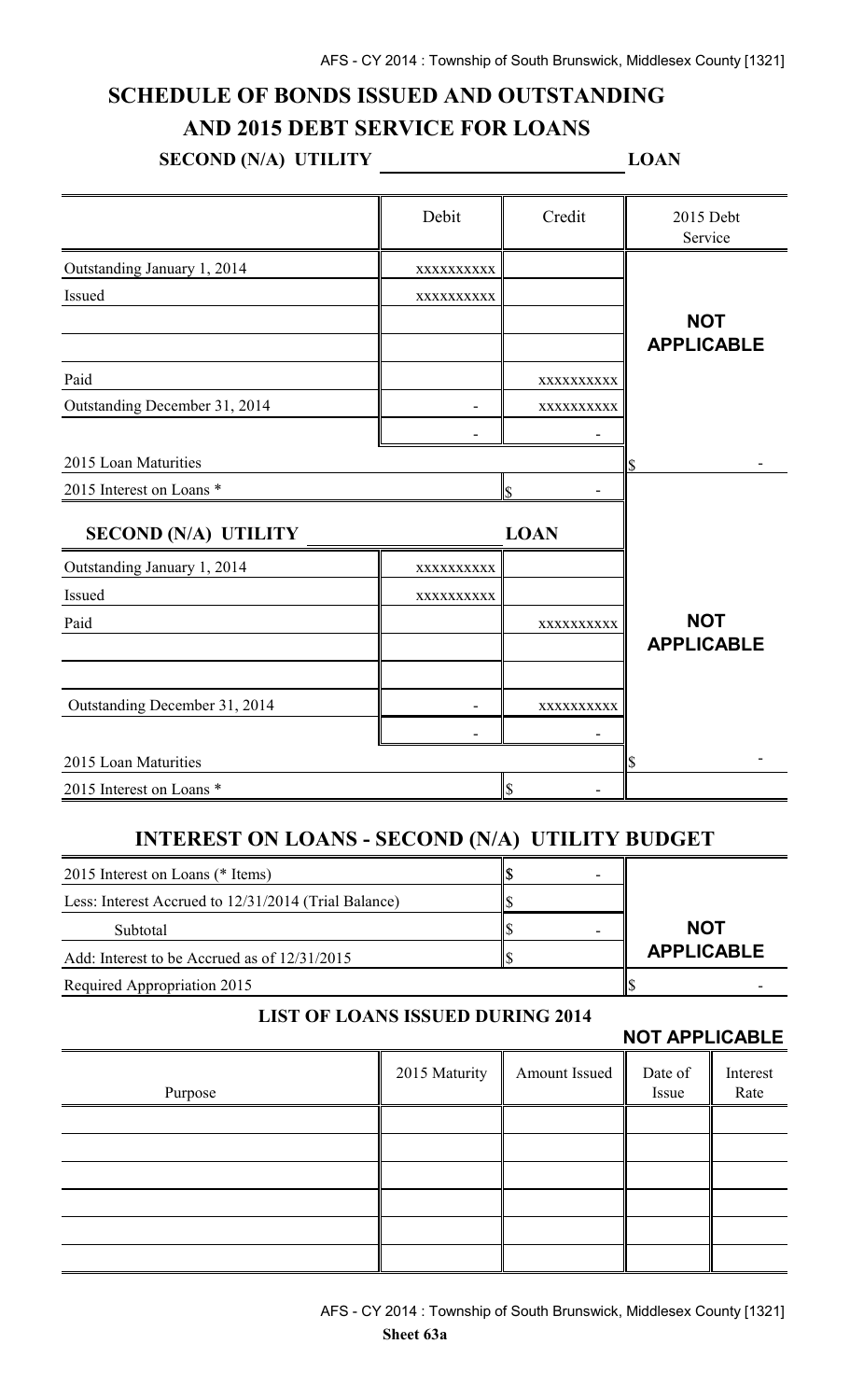## **DEBT SERVICE FOR SECOND (N/A) UTILITY NOTES (OTHER THAN UTILITY ASSESSMENT NOTES)**

|                           | Original                 | Original   | Amount<br>of Note | Date       | Rate       | 2015 Budget Requirement  |                          |  |
|---------------------------|--------------------------|------------|-------------------|------------|------------|--------------------------|--------------------------|--|
| Title or Purpose of Issue | Amount                   | Date of    | Outstanding       | of         | of         | For Principal            | For Interest             |  |
|                           | Issued                   | Issue *    | Dec. 31, 2014     | Maturity   | Interest   |                          | $***$                    |  |
| 1.                        |                          |            |                   |            |            |                          |                          |  |
| 2.                        |                          |            |                   |            |            |                          |                          |  |
| 3.                        |                          |            |                   |            |            |                          |                          |  |
| NOT APPLICABLE<br>4.      |                          |            |                   |            |            |                          |                          |  |
| 5.                        |                          |            |                   |            |            |                          |                          |  |
| 6.                        |                          |            |                   |            |            |                          |                          |  |
| 7.                        |                          |            |                   |            |            |                          |                          |  |
| 8.                        |                          |            |                   |            |            |                          |                          |  |
| 9.                        |                          |            |                   |            |            |                          |                          |  |
| 10.                       |                          |            |                   |            |            |                          |                          |  |
| 11.                       |                          |            |                   |            |            |                          |                          |  |
| 12.                       |                          |            |                   |            |            |                          |                          |  |
| Totals                    | $\overline{\phantom{a}}$ | XXXXXXXXXX |                   | XXXXXXXXXX | XXXXXXXXXX | $\overline{\phantom{a}}$ | $\overline{\phantom{0}}$ |  |

Important: If there is more than one utility in the municipality, identify each note.

Memo: Designate all "Capital Notes" issued under N.J.S. 40A:2-8(b) with "C". Such notes must be retired at

the rate of 20% of the original amount issued annually.

 **\* See Sheet 33 for clarification of "Original Date of Issue".** 

**All notes with an original date of issue of 2012 or prior require one legal payable installment to be budgeted if it is contemplated that such notes will be renewed in 2015 or written intent of permanent financing submitted.**

 **\*\* If interest on note is financed by ordinance, designate same, otherwise an amount must be included in this column.**

| <b>INTEREST ON NOTES - SECOND (N/A) UTILITY BUDGET</b>   |  |  |  |  |  |
|----------------------------------------------------------|--|--|--|--|--|
| 2015 Interest on Notes                                   |  |  |  |  |  |
| Less: Interest Accrued to 12/31/2014 (Trial Balance)     |  |  |  |  |  |
| Subtotal                                                 |  |  |  |  |  |
| $\parallel$ Add: Interest to be Accrued as of 12/31/2015 |  |  |  |  |  |
| Required Appropriations - 2015                           |  |  |  |  |  |

**(Do not crowd - add additional sheets)**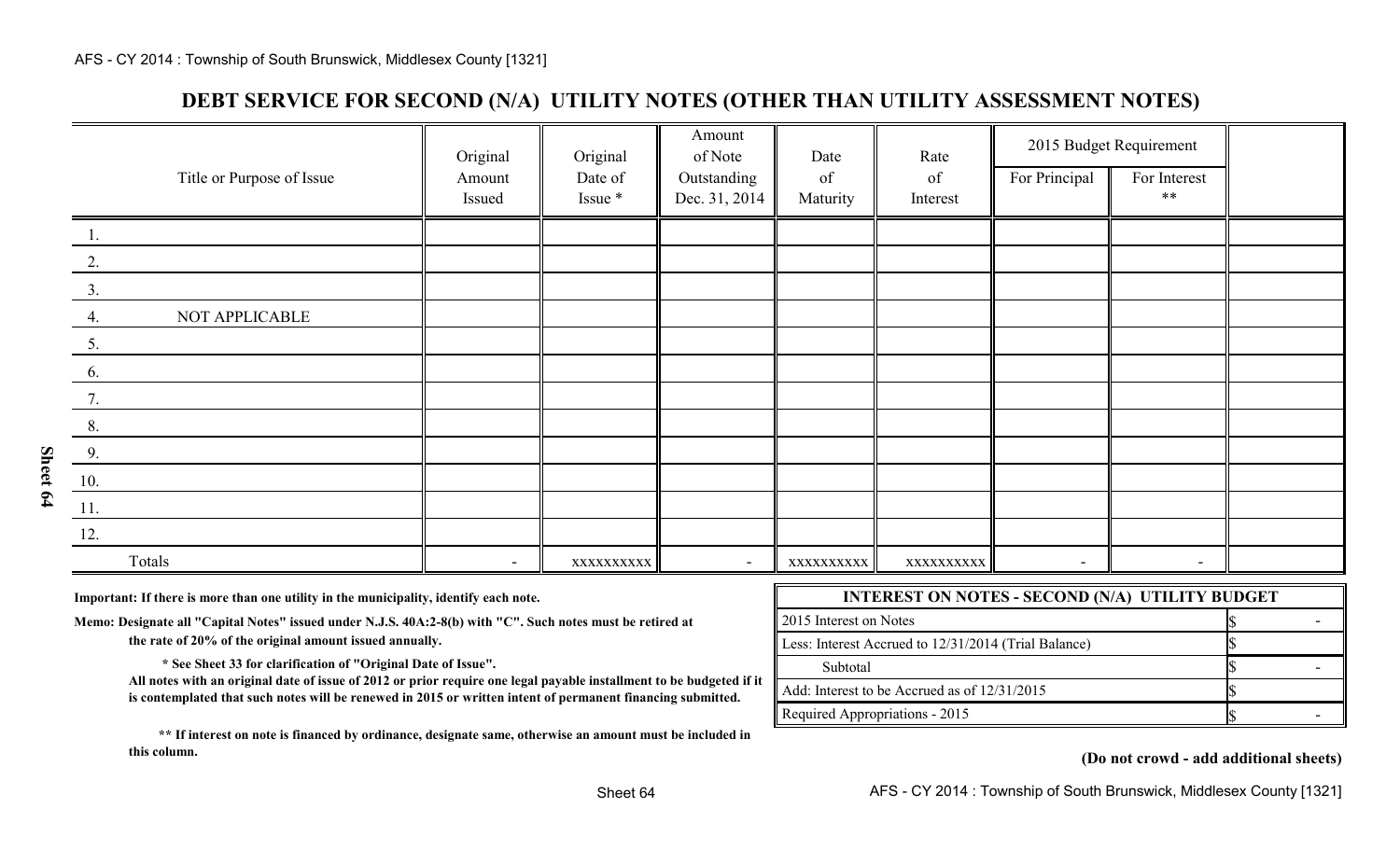## **DEBT SERVICE SCHEDULE FOR SECOND (N/A) UTILITY ASSESSMENT NOTES**

|                               | Original       | Original   | Amount<br>of Note | Date       | Rate       | 2015 Budget Requirement  |                          | Interest      |
|-------------------------------|----------------|------------|-------------------|------------|------------|--------------------------|--------------------------|---------------|
| Title or Purpose of Issue     | Amount         | Date of    | Outstanding       | of         | of         | For Principal            | For Interest             | Computed to   |
|                               | Issued         | Issue *    | Dec. 31, 2014     | Maturity   | Interest   |                          | $***$                    | (Insert Date) |
| 1.                            |                |            |                   |            |            |                          |                          |               |
| 2.                            |                |            |                   |            |            |                          |                          |               |
| 3.                            |                |            |                   |            |            |                          |                          |               |
| 4.                            |                |            |                   |            |            |                          |                          |               |
| NOT APPLICABLE<br>5.          |                |            |                   |            |            |                          |                          |               |
| 6.                            |                |            |                   |            |            |                          |                          |               |
| 7.                            |                |            |                   |            |            |                          |                          |               |
| 8.                            |                |            |                   |            |            |                          |                          |               |
| 9.                            |                |            |                   |            |            |                          |                          |               |
| 10.                           |                |            |                   |            |            |                          |                          |               |
| $\underline{\phantom{a}11}$ . |                |            |                   |            |            |                          |                          |               |
| 12.                           |                |            |                   |            |            |                          |                          |               |
| 13.                           |                |            |                   |            |            |                          |                          |               |
| 14.                           |                |            |                   |            |            |                          |                          |               |
| 15.                           |                |            |                   |            |            |                          |                          |               |
| 16.                           |                |            |                   |            |            |                          |                          |               |
| Totals                        | $\blacksquare$ | XXXXXXXXXX | $\blacksquare$    | XXXXXXXXXX | XXXXXXXXXX | $\overline{\phantom{a}}$ | $\overline{\phantom{a}}$ | XXXXXXXXXX    |

**Important: If there is more than one utility in the municipality, identify each note.**

**MEMO: \*See Sheet 33 for clarification of "Original Date of Issue"**

**Utility Assessment Notes with an original date of issue of December 31, 2012 or prior must be appropriated in full in the 2015 Dedicated Assessment Budget or written intent of**

**permanent financing submitted.**

**\*\*Interest on Utility Assessment Notes must be included in the Utility Budget appropriation "Interest on Notes".**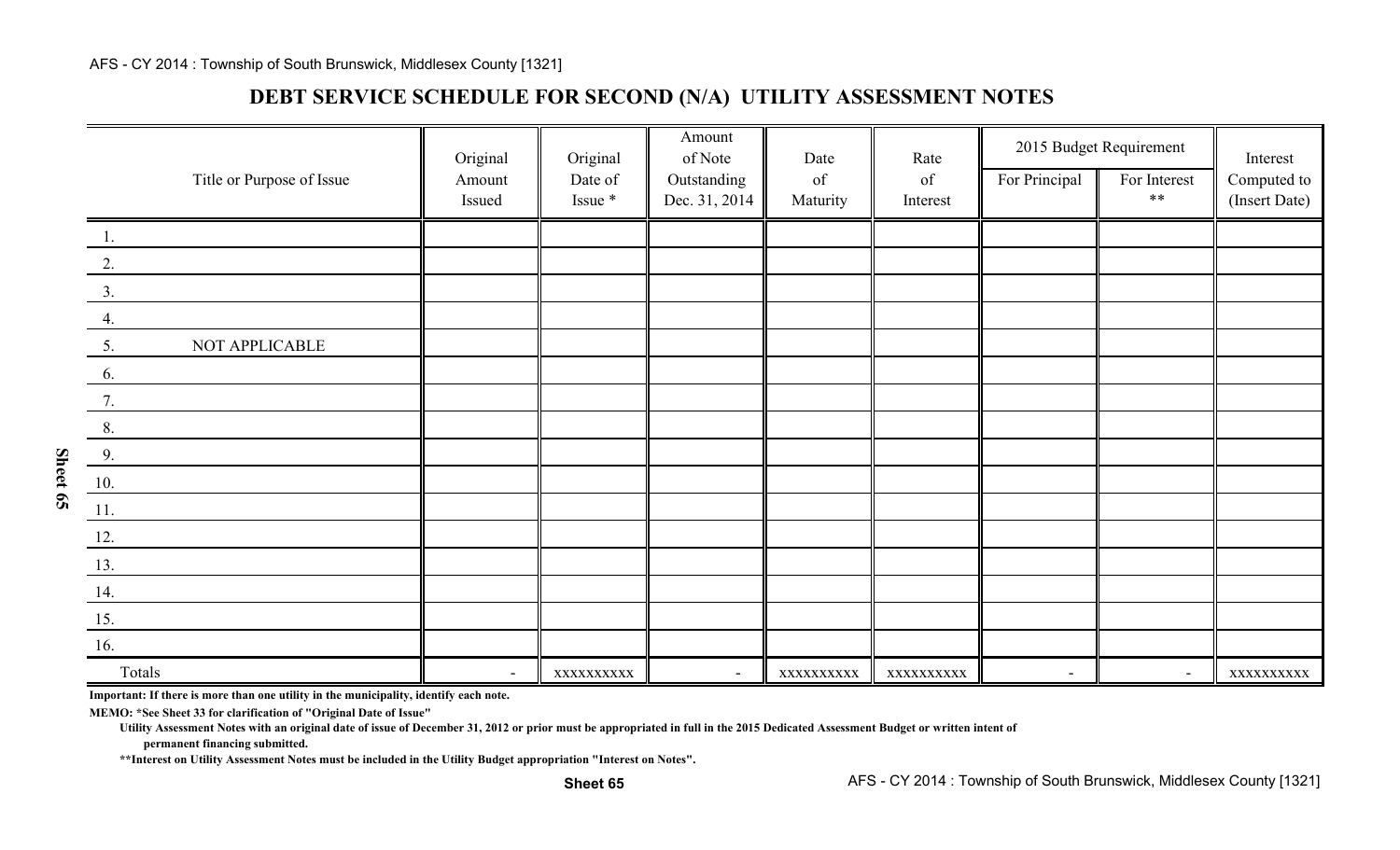**Sheet 65a**

| SCHEDULE OF SECOND (N/A) UTILITY CAPITAL LEASE PROGRAM OBLIGATIONS |  |  |  |  |
|--------------------------------------------------------------------|--|--|--|--|
|--------------------------------------------------------------------|--|--|--|--|

| Purpose              | Amount of Lease<br><b>Obligation Outstanding</b> | 2015 Budget Requirement |                          |  |
|----------------------|--------------------------------------------------|-------------------------|--------------------------|--|
|                      | Dec. 31, 2014                                    | For Principal           | For Interest/Fees        |  |
| $\overline{1}$ .     |                                                  |                         |                          |  |
| $\overline{2}$ .     |                                                  |                         |                          |  |
| 3.                   |                                                  |                         |                          |  |
| 4.                   |                                                  |                         |                          |  |
| 5.                   |                                                  |                         |                          |  |
| NOT APPLICABLE<br>6. |                                                  |                         |                          |  |
| 7.                   |                                                  |                         |                          |  |
| 8.                   |                                                  |                         |                          |  |
| 9.                   |                                                  |                         |                          |  |
| 10.                  |                                                  |                         |                          |  |
| 11.                  |                                                  |                         |                          |  |
| 12.                  |                                                  |                         |                          |  |
| 13.                  |                                                  |                         |                          |  |
| 14.                  |                                                  |                         |                          |  |
| 15.                  |                                                  |                         |                          |  |
| 16.                  |                                                  |                         |                          |  |
| Totals               | $\blacksquare$                                   | $\blacksquare$          | $\overline{\phantom{a}}$ |  |
|                      |                                                  | 80051-01                | 80051-02                 |  |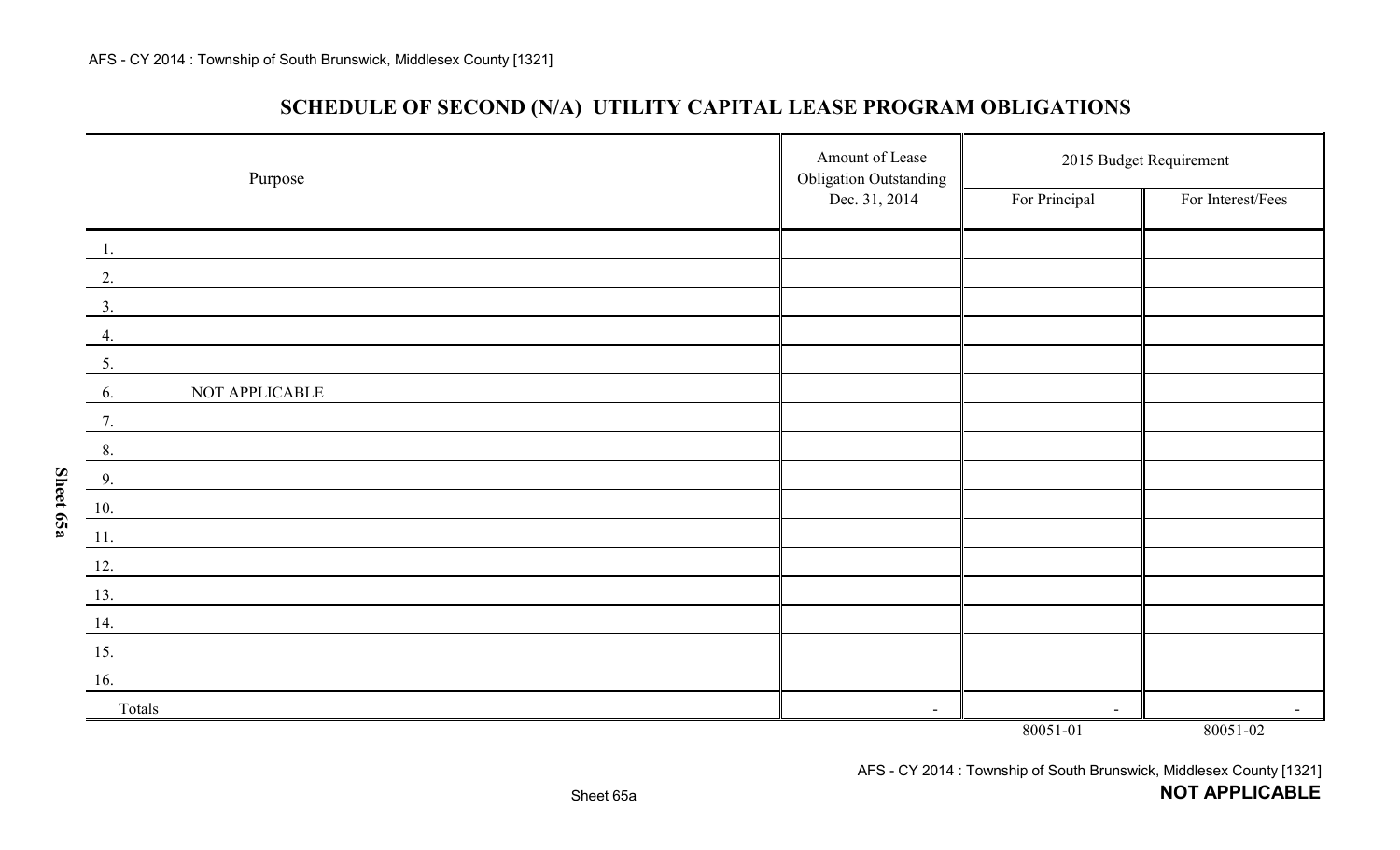# **SCHEDULE OF IMPROVEMENT AUTHORIZATIONS SECOND (N/A) (UTILITY CAPITAL FUND)**

**NOT APPLICABLE** 

| <b>IMPROVEMENTS</b><br>Specify each authorization by purpose. Do |                          | Balance January 1, 2014  | 2014                     |                          | Expended                 | Authorizations |                          | Balance December 31, 2014 |
|------------------------------------------------------------------|--------------------------|--------------------------|--------------------------|--------------------------|--------------------------|----------------|--------------------------|---------------------------|
| not merely designate by a code number.                           | Funded                   | Unfunded                 | Authorizations           |                          |                          | Canceled       | Funded                   | Unfunded                  |
| $\it Purpose$<br>Code No                                         |                          |                          |                          |                          |                          |                |                          |                           |
|                                                                  |                          |                          |                          |                          |                          |                | $\sim$                   |                           |
|                                                                  |                          |                          |                          |                          |                          |                | $\blacksquare$           | $\sim$                    |
|                                                                  |                          |                          |                          |                          |                          |                | $\overline{\phantom{a}}$ | $\sim$                    |
|                                                                  |                          |                          |                          |                          |                          |                | $\overline{\phantom{a}}$ | $\sim$                    |
|                                                                  |                          |                          |                          |                          |                          |                | $\overline{\phantom{a}}$ | $\blacksquare$            |
|                                                                  |                          |                          |                          |                          |                          |                | $\overline{\phantom{a}}$ | $\overline{\phantom{a}}$  |
|                                                                  |                          |                          |                          |                          |                          |                | $\blacksquare$           | $\blacksquare$            |
| NOT APPLICABLE                                                   |                          |                          |                          |                          |                          |                | $\blacksquare$           | $\overline{\phantom{0}}$  |
|                                                                  |                          |                          |                          |                          |                          |                | $\blacksquare$           | $\blacksquare$            |
|                                                                  |                          |                          |                          |                          |                          |                | $\blacksquare$           | $\blacksquare$            |
|                                                                  |                          |                          |                          |                          |                          |                | $\sim$                   | $\sim$                    |
|                                                                  |                          |                          |                          |                          |                          |                | $\blacksquare$           | $\sim$                    |
|                                                                  |                          |                          |                          |                          |                          |                | $\blacksquare$           | $\sim$                    |
|                                                                  |                          |                          |                          |                          |                          |                | $\blacksquare$           | $\blacksquare$            |
|                                                                  |                          |                          |                          |                          |                          |                | $\blacksquare$           | $\blacksquare$            |
|                                                                  |                          |                          |                          |                          |                          |                | $\blacksquare$           | $\blacksquare$            |
|                                                                  |                          |                          |                          |                          |                          |                | $\blacksquare$           | $\blacksquare$            |
|                                                                  |                          |                          |                          |                          |                          |                | $\overline{\phantom{a}}$ | $\sim$                    |
|                                                                  |                          |                          |                          |                          |                          |                | $\blacksquare$           | $\sim$                    |
|                                                                  |                          |                          |                          |                          |                          |                | $\overline{\phantom{a}}$ | $\sim$                    |
|                                                                  |                          |                          |                          |                          |                          |                | $\overline{\phantom{a}}$ | $\sim$                    |
| Totals<br>70000-                                                 | $\overline{\phantom{a}}$ | $\overline{\phantom{a}}$ | $\overline{\phantom{a}}$ | $\overline{\phantom{a}}$ | $\overline{\phantom{a}}$ |                | $\blacksquare$           |                           |

Sheet 66

Place an \* before each item of "Improvement "which represents a funding or refunding of an emergency authorization. AFS - CY 2014: Township of South Brunswick, Middlesex County [1321]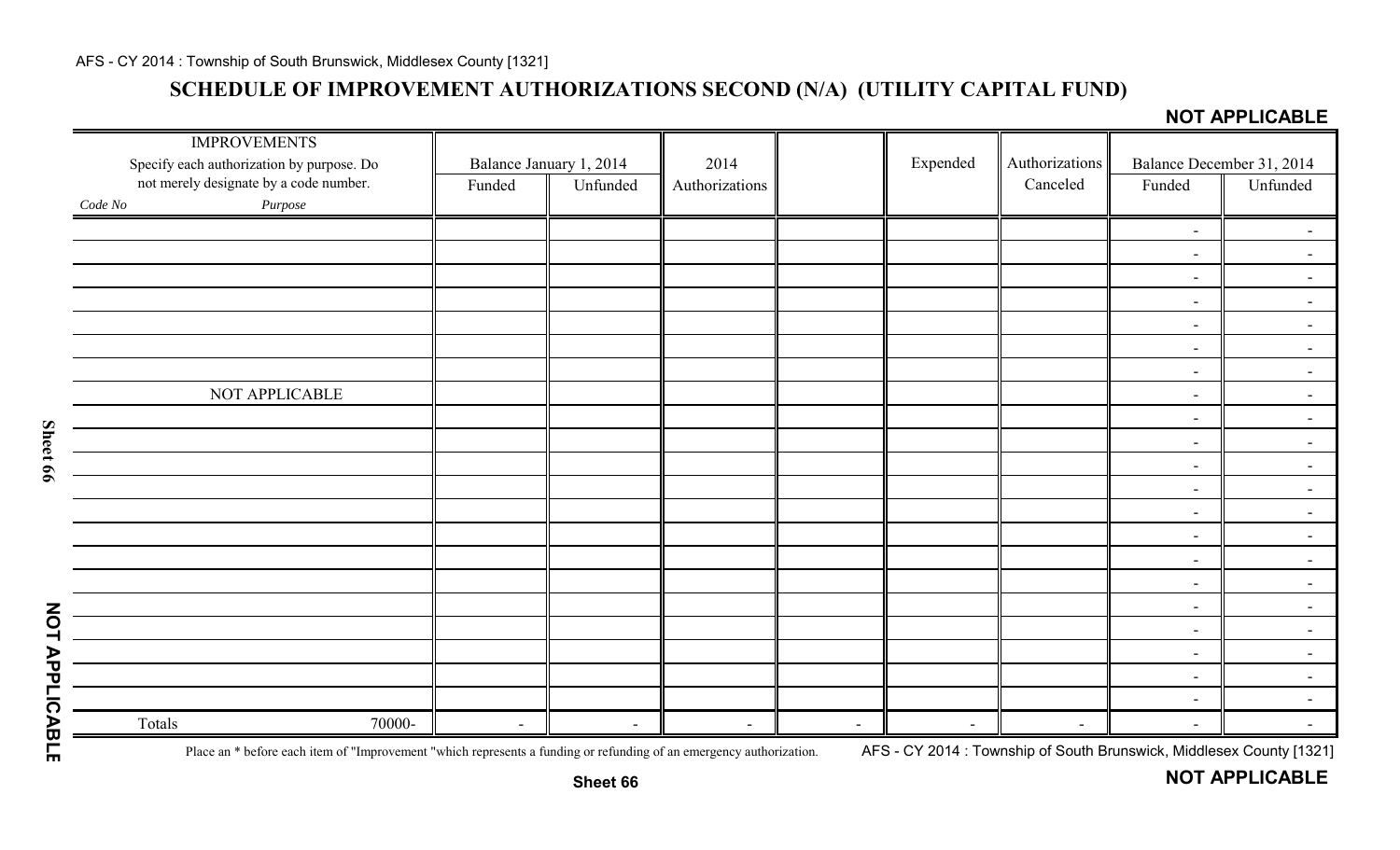# **SECOND (N/A) UTILITY CAPITAL FUND SCHEDULE OF CAPITAL IMPROVEMENT FUND**

**NOT APPLICABLE**

|                                                                                            | Debit      | Credit                   |
|--------------------------------------------------------------------------------------------|------------|--------------------------|
| Balance January 1, 2014                                                                    | XXXXXXXXXX |                          |
| Received from 2014 Budget Appropriations *                                                 | XXXXXXXXXX |                          |
|                                                                                            | XXXXXXXXX  |                          |
| Improvement Authorizations Canceled<br>(financed in whole by the Capital Improvement Fund) | XXXXXXXXXX |                          |
| List by Improvements - Direct Charges Made for Preliminary Costs:                          | XXXXXXXXXX |                          |
|                                                                                            |            | XXXXXXXXXX<br>XXXXXXXXXX |
|                                                                                            |            | XXXXXXXXXX               |
| NOT APPLICABLE                                                                             |            | XXXXXXXXXX               |
|                                                                                            |            | XXXXXXXXXX               |
|                                                                                            |            | XXXXXXXXX                |
|                                                                                            |            | XXXXXXXXXX               |
|                                                                                            |            | XXXXXXXXXX               |
|                                                                                            |            | XXXXXXXXXX               |
|                                                                                            |            | XXXXXXXXXX               |
| Appropriated to Finance Improvement Authorizations                                         |            | XXXXXXXXX                |
|                                                                                            |            | XXXXXXXXXX               |
| Balance December 31, 2014                                                                  |            | XXXXXXXXXX               |
|                                                                                            |            |                          |

# **SECOND (N/A) UTILITY CAPITAL FUND SCHEDULE OF DOWN PAYMENTS ON IMPROVEMENTS**

|                                                    | Debit      | Credit     |
|----------------------------------------------------|------------|------------|
| Balance January 1, 2014                            | XXXXXXXXXX |            |
| Received from 2014 Budget Appropriations *         | XXXXXXXXXX |            |
| Received from 2014 Emergency Appropriations *      | XXXXXXXXXX |            |
|                                                    |            |            |
|                                                    |            |            |
| Appropriated to Finance Improvement Authorizations |            | XXXXXXXXXX |
|                                                    |            | XXXXXXXXXX |
| Balance December 31, 2014                          |            | XXXXXXXXXX |
|                                                    |            |            |

\* The full amount of the 2014 appropriation should be transferred to this account unless the balance of the appropriation is to be permitted to lapse.